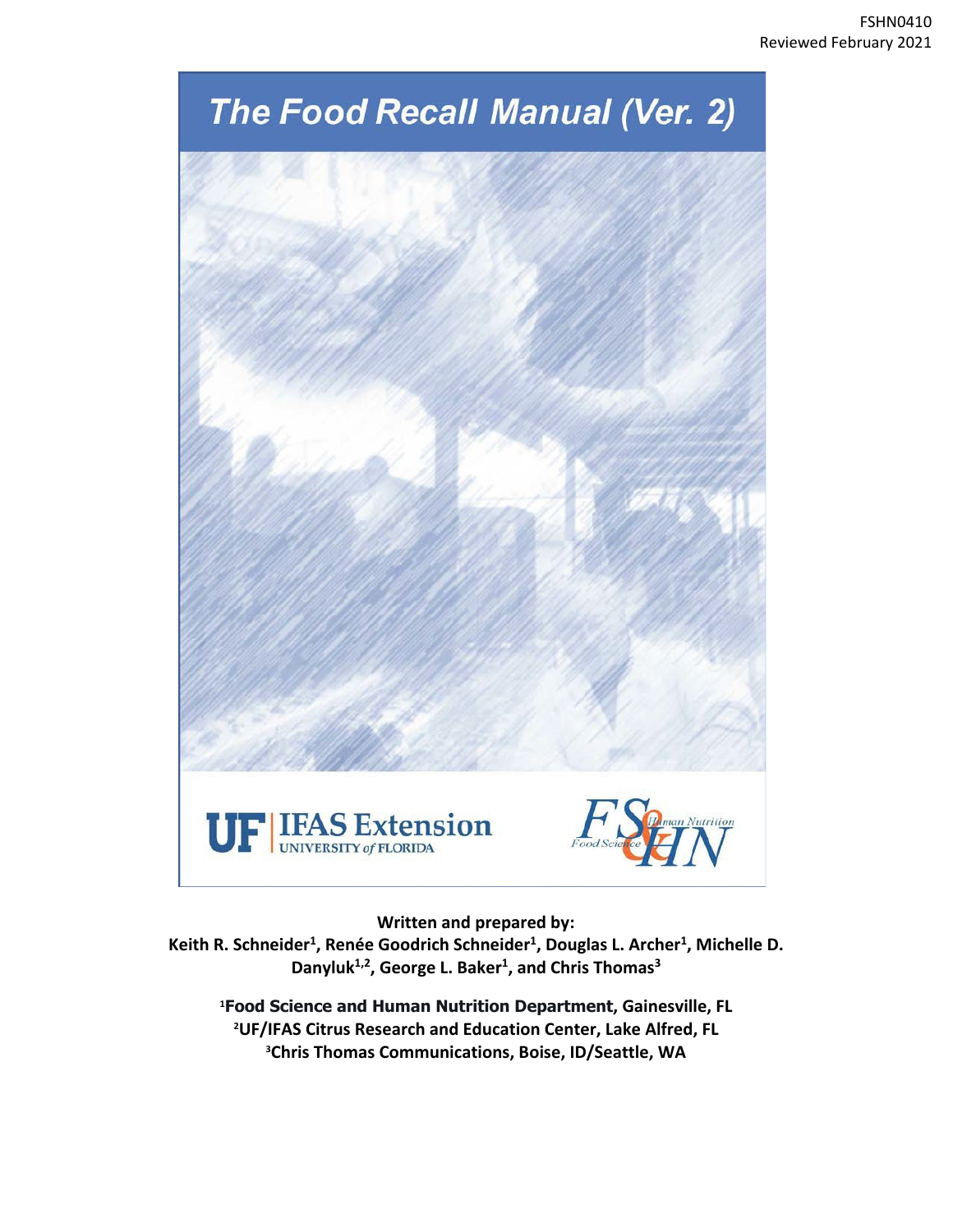# **RECALL TEAM**

| Date Assigned: ________                 |        |                            |
|-----------------------------------------|--------|----------------------------|
| <b>Assignments</b>                      | Person | <b>Contact Information</b> |
| <b>Senior Operations Manager</b>        |        |                            |
| Alt. Manager                            |        |                            |
| <b>Publicity &amp; Public Relations</b> |        |                            |
| Alt:                                    |        |                            |
| <b>Marketing Specialist</b>             |        |                            |
| Alt:                                    |        |                            |
| Scientific Advisor                      |        |                            |
| Alt:                                    |        |                            |
| Logistics and Receiving Specialist      |        |                            |
| Alt:                                    |        |                            |
| <b>Quality Assurance Specialist</b>     |        |                            |
| Alt:                                    |        |                            |
| Accountant                              |        |                            |
| Alt:                                    |        |                            |
| Attorney                                |        |                            |
| Alt:                                    |        |                            |
| <b>Administrative Support</b>           |        |                            |
| 24- hour Food Delivery                  |        |                            |
| Miscellaneous                           |        |                            |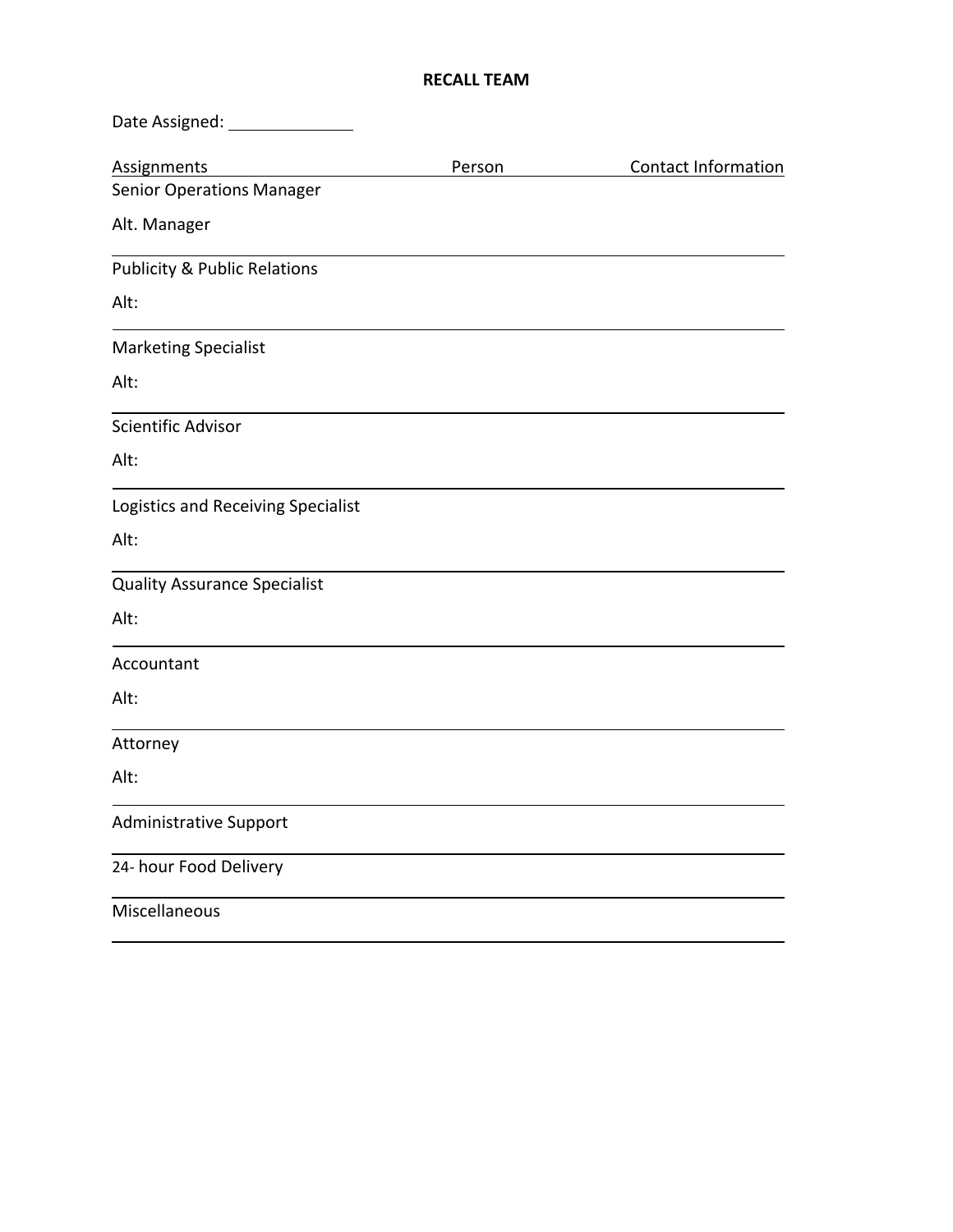# Recall Action Visual Guide

The guide below is a quick‐use reference tool to help user find the pertinent sections in the Recall Binder. A comprehensive Table of Contents appears on the next page.

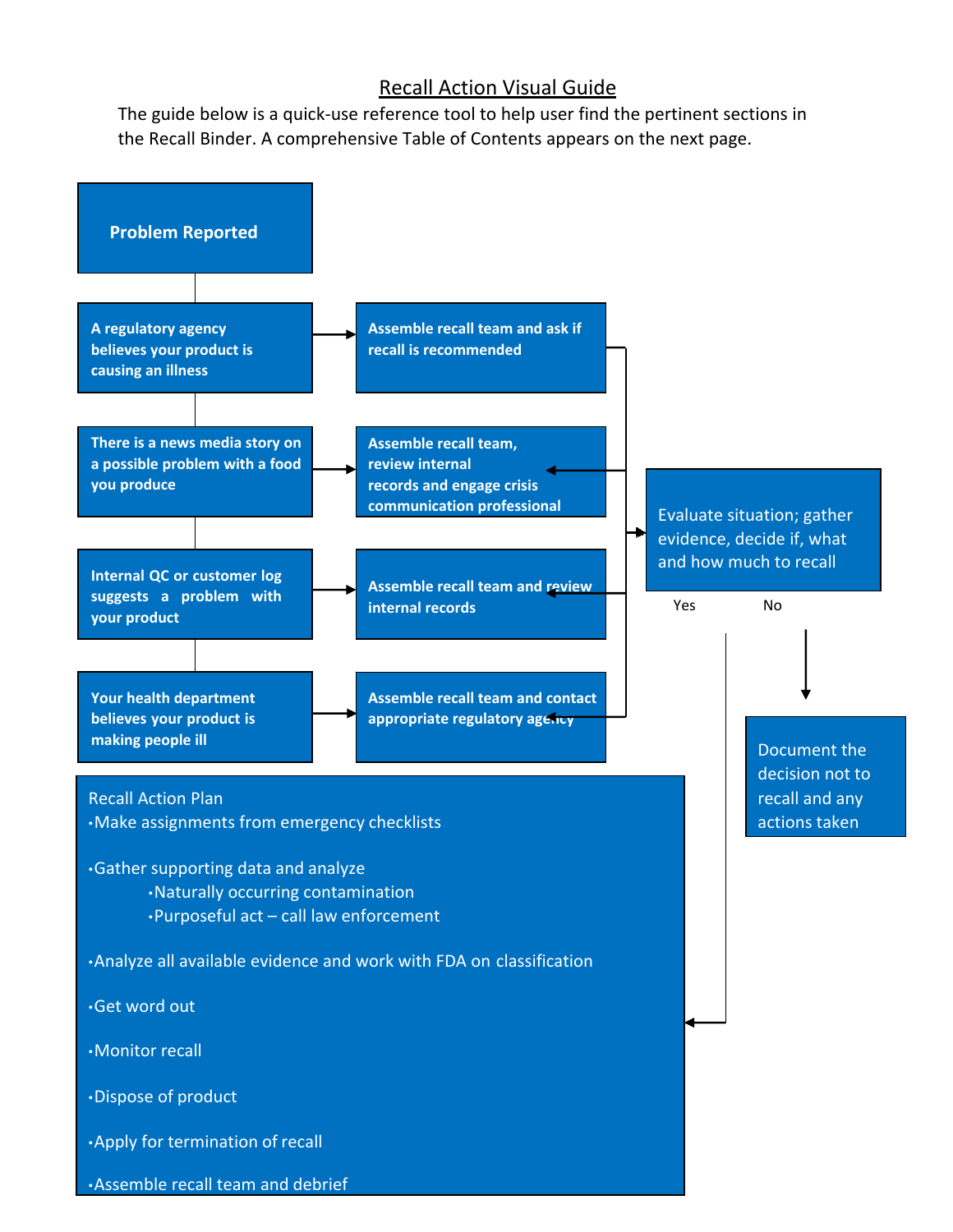# **THE FOOD RECALL MANUAL**

# **TABLE OF CONTENTS**

# **Appendices**

| $1 - 1$ | Links to Important Food-Recall and Food-Safety Resources 109 |  |
|---------|--------------------------------------------------------------|--|
| $1 - 2$ |                                                              |  |
| $1 - 3$ |                                                              |  |
| $1 - 4$ |                                                              |  |
| $1 - 5$ |                                                              |  |
|         |                                                              |  |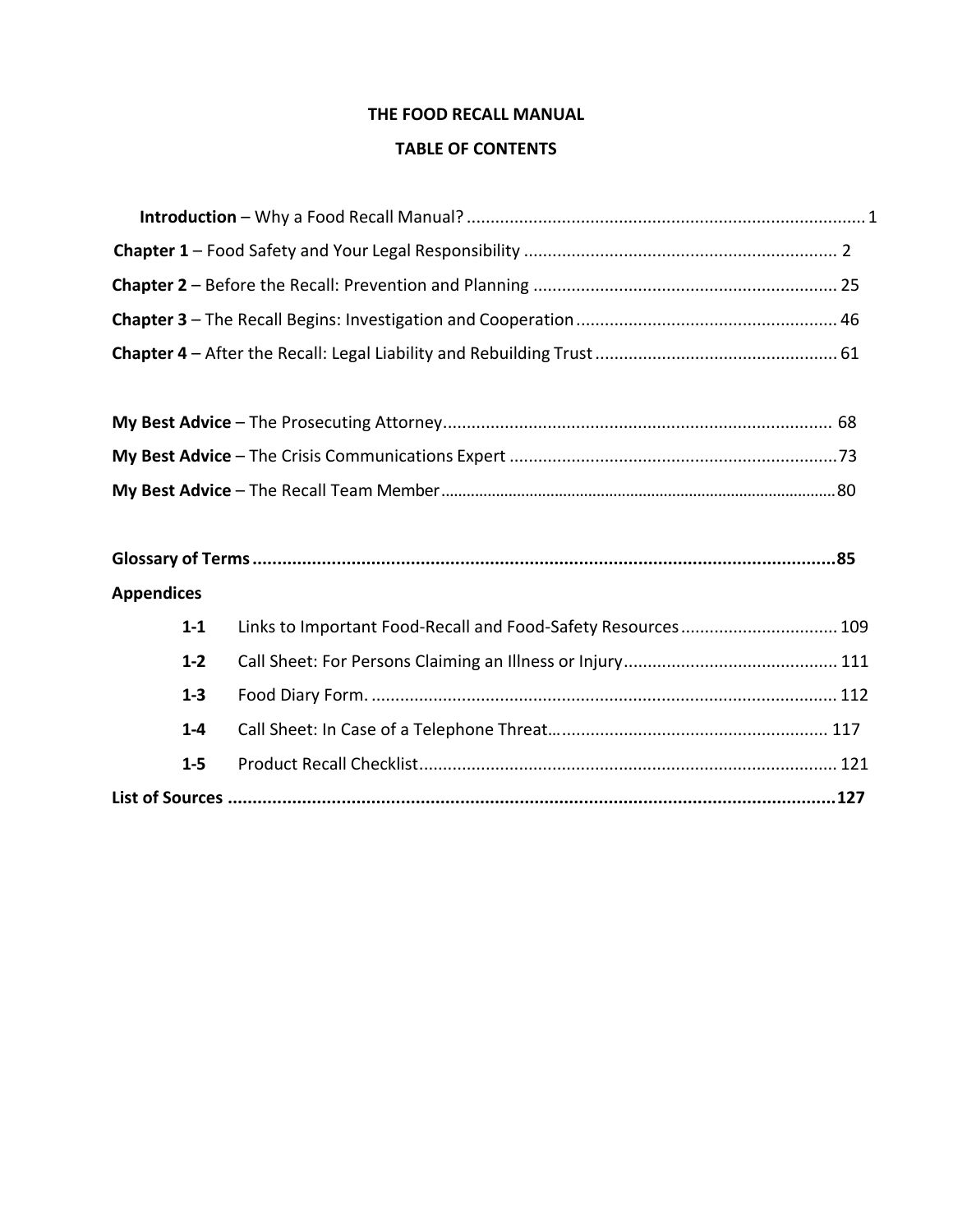## **Introduction: Why a Food Recall Manual?**

Any business of any size involved in the manufacture, processing, packing, holding, or delivery of food to humans needs to understand and address food **recalls**. Recalls are a means to remove potentially hazardous **products** from the marketplace or from consumers' homes. This manual has been developed to assist businesses with the recall process. The manual is based on the information provided by important food recall and safety resources listed in Appendix 1‐1. Bolded terms and acronyms are all explained in a glossary at the end of thismanual.

The mandatory food recall authority of the **Food and Drug Administration (FDA)** went into effect when the **Food Safety Modernization Act (FSMA)** was enacted on January 4, 2011. Section 423 of the **Federal Food, Drug and Cosmetic Act (FD&C Act)**, as added by Section 206 of FSMA, gives FDA the authority to order a responsible party to recall an article of food where FDA determines there is probable risk to the consuming public if a food product is not withdrawn from the market. No one in the food industry likes to think about product recalls, but recalls are necessary to protect both public health and a company or brand reputation. The number and scope of food recalls is increasing as regulatory agencies implement new toolssuch as whole‐genome sequencing of microorganisms, a technology that permits linking illnesses to a food with a whole new level of sensitivity and accuracy.

Under the FSMA, preparations for product recall are mandated for all operations that manufacture, process, pack or hold foods; in short, any food operation that must register with the FDA. Under FSMA there are many exempted operations, such as farms. However, under its broad authorities to protect the public health, recalls can affect even exempted operations such as a farm should FDA conclude that a threat to public health exists. FSMA also gives the FDA a new authority, to order a product recall.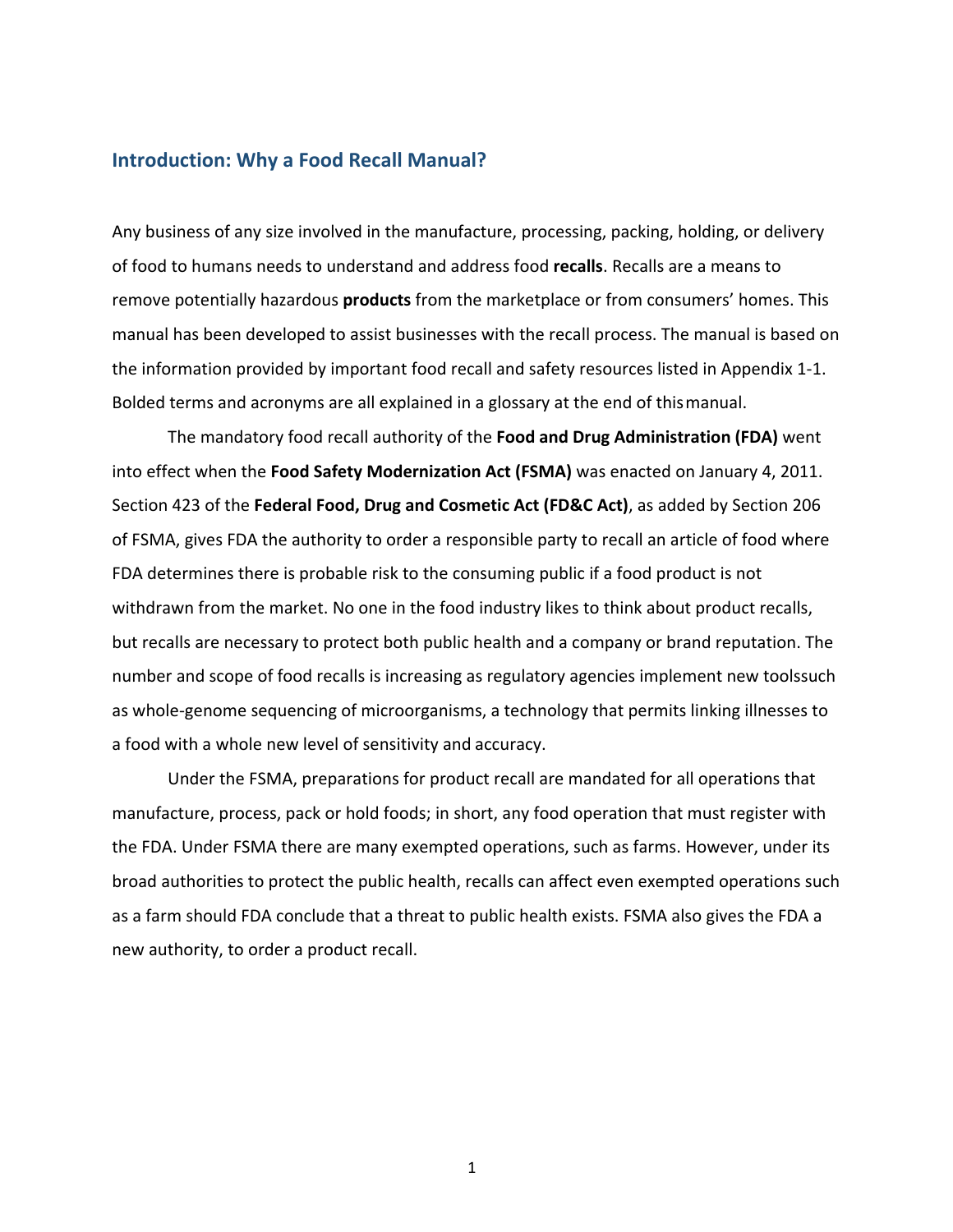# **Chapter One**

#### **Food Safety and Your Legal Responsibility**

If you discover or even suspect a problem with the food product you are manufacturing, distributing or selling, the goal is to keep that product from reaching the consumer—or if it has shipped, to inform consumers who might have purchased, received or used it. Generally, you'll need to get the product out of the supply chain as quickly as possible.

Your ultimate legal and ethical responsibility is to do whatever you can to protect consumers' health and well‐being, in addition to investigating the cause of the problem and fixing it. Exactly what do you *have* to do, and who *requires* it? Those are the pertinent questions, and the focus of this wide‐ranging chapter.

## The Regulatory Climate

In a 2016 audit of 30 food recall actions from recent years, for both domestic and imported products, the US **Office of Inspector General (OIG)** criticized the FDA for not requiring recalls quickly enough in cases of foodborne illness or deaths. The OIG found the FDA's policies and procedures didn't include a specific timeframe and manner for voluntary recalls, and said the agency should be more aggressive in recall cases. The FDA responded that each recall situation is different and complex, so setting standard timeframes and procedures wouldn't be appropriate, (https://blogs.fda.gov/fdavoice/index.php/2016/06/our-goal-in-enforcing-foodsafety-a-rapid-science-based-response/).

An ever‐expanding global economy has brought even greater challenges. The FDA estimates the amount of food imported to the United States has doubled since 2003, and FSMA requirements include the ambitious **Foreign Supplier Verification Programs (FSVP)**, described later in this chapter. The agency has already said it doesn't have enough investigators to perform the number of foreign inspections required under the FSVP. At the same time, more food products are available online—adding layers of complexity to any recall action.

FDA responses can vary between regions, so it is difficult to state hard-and-fast rules about the agency's behavior and expectations. What does seem to impress every level of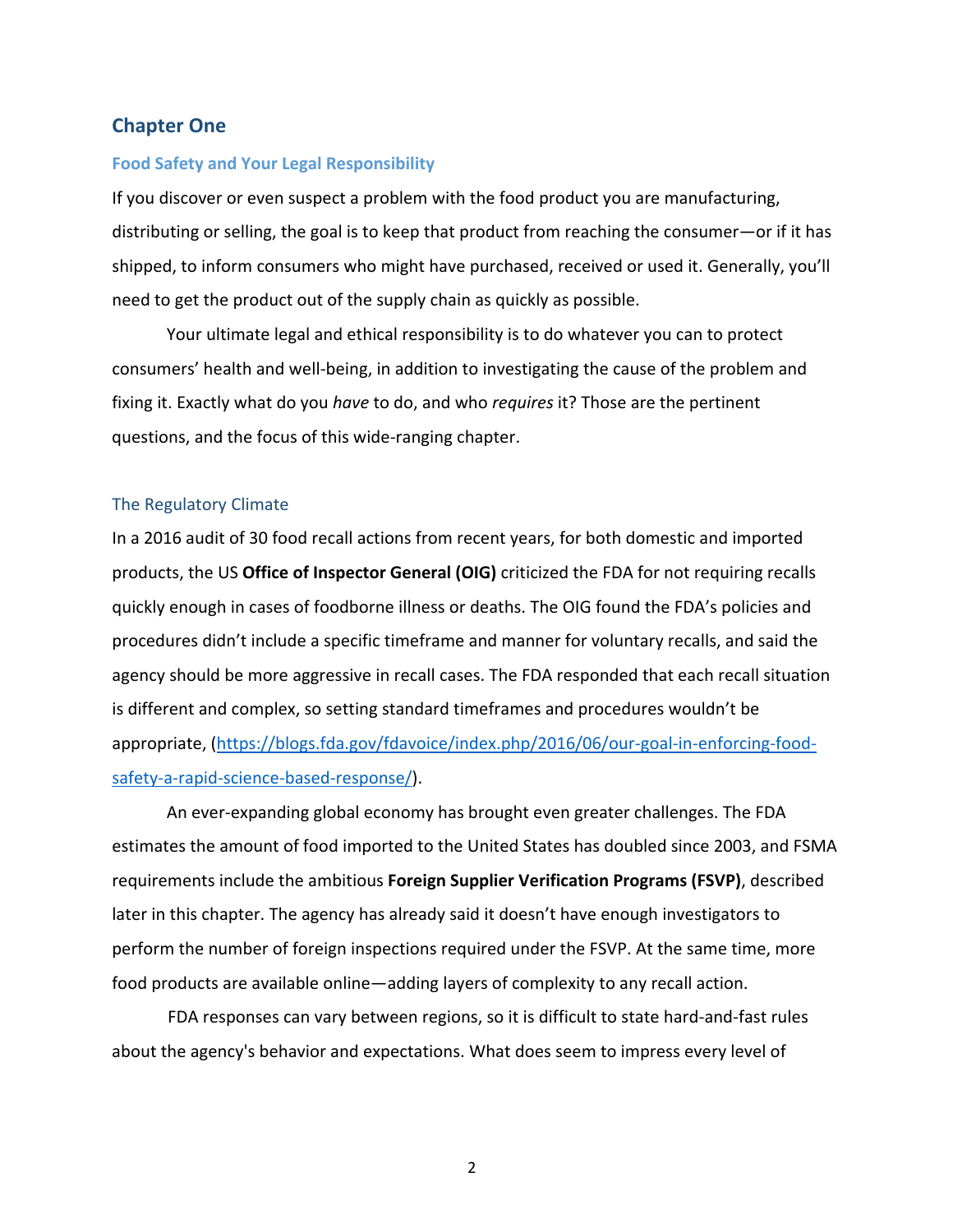official—and any outside consultants you may contract—are companies that are well‐organized and responsive to questions and requests.

Federal agencies are coordinating their efforts in cases of food‐related epidemics, natural disasters, and terrorist events. This is no small feat among more than 20 agencies. Because many foodborne illnesses are preventable—and/or related to food products or settings not covered by FSMA—that underscores the industry's need to do more as well.

#### Government Agencies for Food Safety Issues

Regulatory agencies serve as extra sets of eyes and ears in the food‐distribution chain. The inspections and complaint collection they perform help businesses in the food industry protect brands and preserve consumer loyalty. These agencies can link cases that may otherwise appear to be isolated and objectively gather data that can help pinpoint potential problems before they endanger consumers and companies.

These agencies take non‐compliant businesses to task—and to court—to protect the food industry and public health. Your interactions with them will ultimately determine whether your business survives a product recall.

### State and Local Agencies

In addition to cooperating with the FDA, businesses in the food industry must also know and follow state and local food‐safety laws. Approximately 80 percent of all food‐establishment inspections are conducted by a local or state government agency, often by contracted agreements with the FDA.

Most food‐related businesses get permits or licenses from a state (or local) regulatory agency and are subject to routine safety and sanitation inspections by this agency. Depending on a business's location, this could be the state agriculture department or health department, another state agency, or a local (city or county) health department. When inspections by these agencies turn up something questionable, violations may result in fines or other actions.

Other regulators may ask for information or to inspect the facility because an end user of a food product (a restaurant, for instance) has reported an illness outbreak, and the agency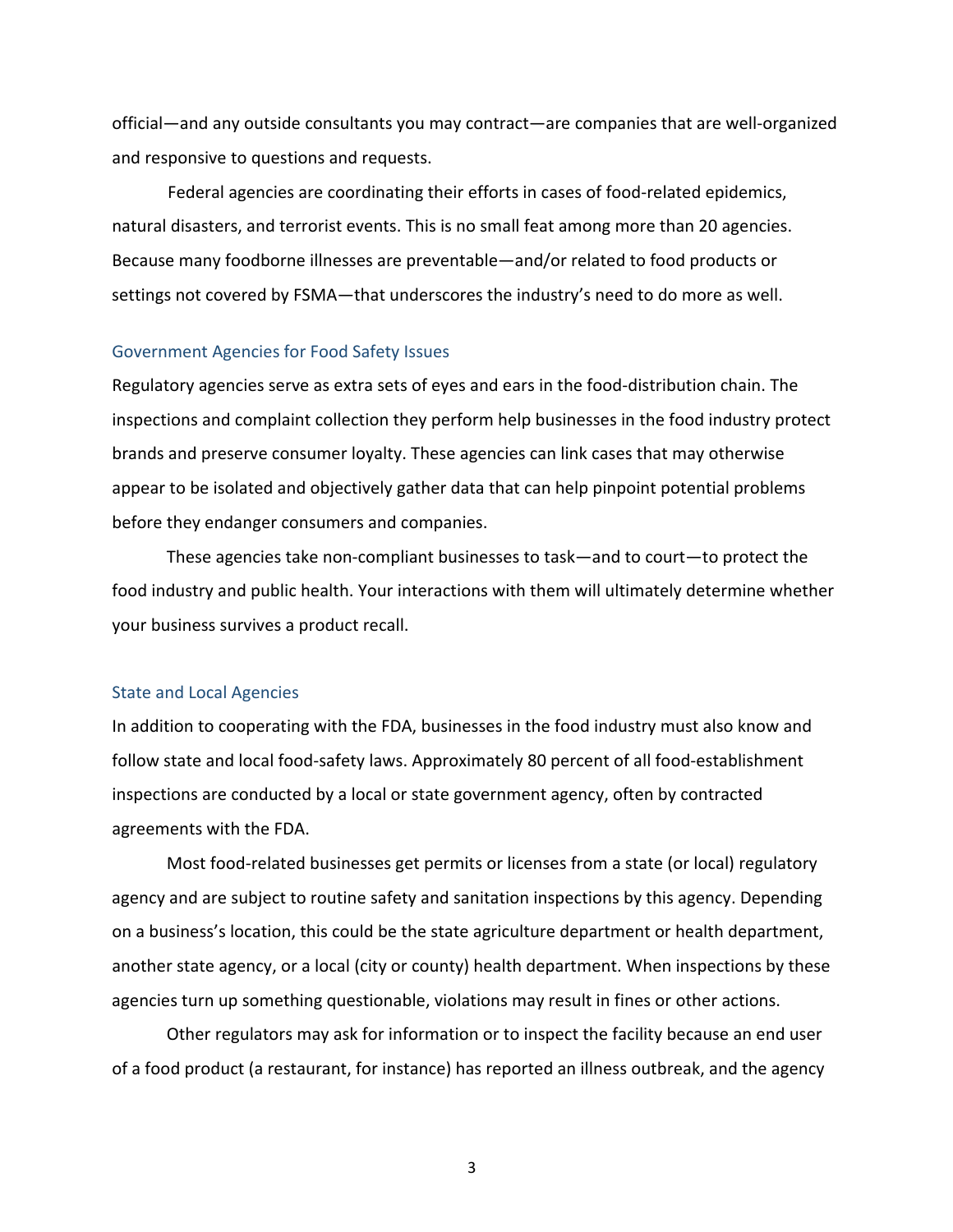that regulates the end user needs to rule out (or possibly identify) companies at other steps in the supply chain as possible sources of the outbreak.

State or local **epidemiologists** (usually affiliated with county or state health departments) might play a role in identifying foods responsible for illness outbreaks because often their agencies are where consumers or their health‐care providers first report illnesses.

More than two dozen states have their own meat and poultry inspection programs. In some cases, the state inspectors are authorized to work on behalf of the **Food Safety and Inspection Service (FSIS)**, a division of the **United States Department of Agriculture (USDA)**. The FSIS can ask a state for assistance under a law known as the Talmadge‐Aiken Act. FSIS reviews each state's inspection program annually to ensure it is at least equal to federal standards. Local agencies sometimes report problems to the federal agencies for further investigation, but a state does not have to ask for federal assistance in investigating a disease outbreak.

In many cases, a federal agency calls on state agencies to assist in enforcement. State agencies most often license or permit food processing and handling facilities—so they have the ability to pull the license, effectively stopping the operation. In addition, many state agencies can do what is known as a "stop‐sell" or "stop‐sale," which prevents the marketing of potentially violative products.

#### What Do Inspections Cover?

FDA investigators or inspectors undergo rigorous training and accumulate field experience that often guides their actions. It is nearly impossible to determine exactly what an investigator will be looking for at your facility, since seldom are any two food facilities identical, but we can point to a typical inspection procedure as laid out in the **Investigations Operations Manual (IOM)** on the FDA website. (http://www.fda.gov/ICECI/Inspections/IOM/.) Chapter 5 of the IOM, Establishment Inspections, goes into great detail about what is required of the inspector; Subchapter 5.4 covers food and food inspections. These should be required reading for food facility managers and **recall team** members.

Another way to get acquainted with what investigators look for is to peruse the FDA's Inspections Observation Database (Online at: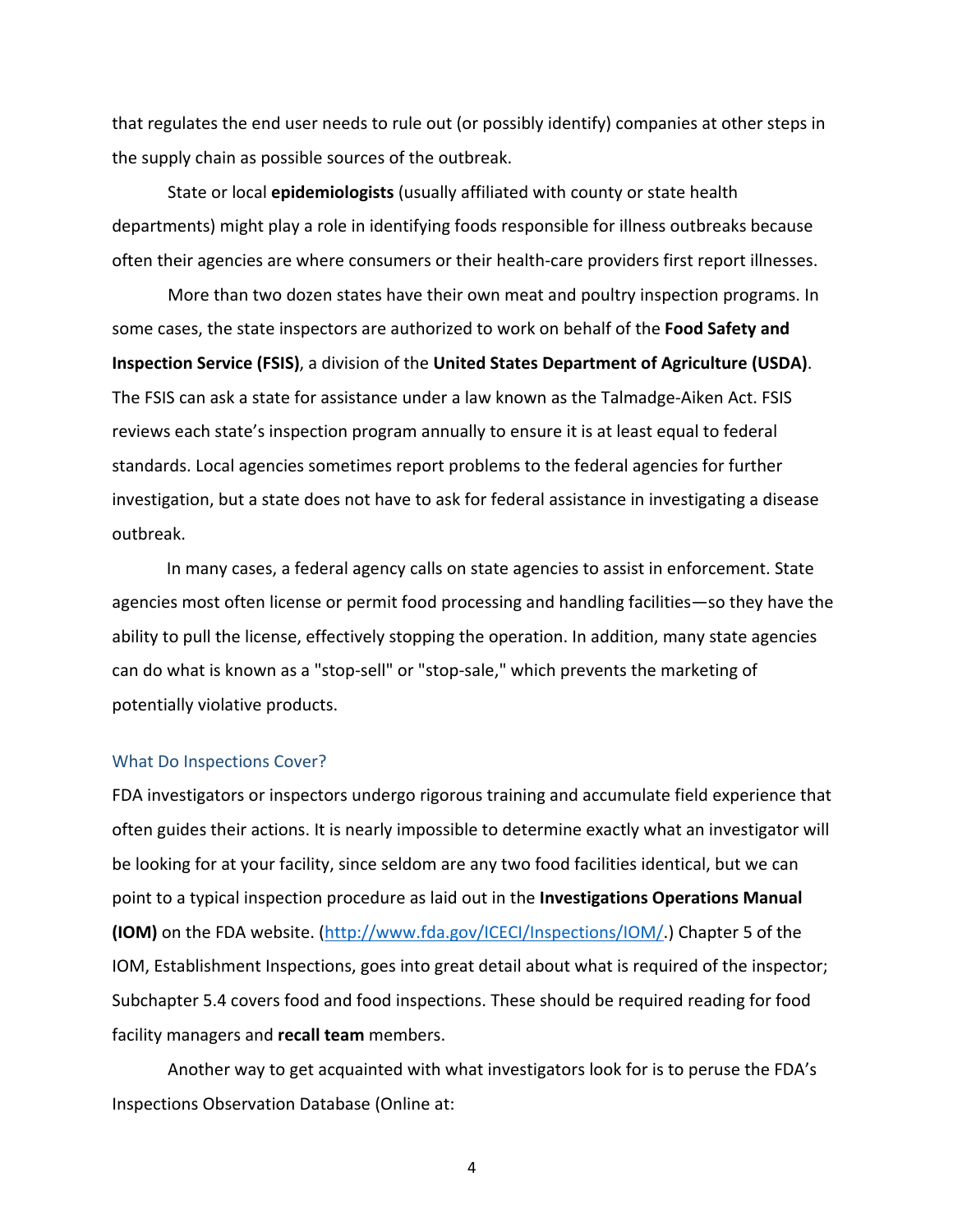https://www.fda.gov/iceci/inspections/ucm250720.htm). It contains the online FDA Form 483, used by the agency to notify a company about objectionable conditions. It takes a few clicks to find them, but many of these documents list specific observations of the investigator, such as:

- Crusted material accumulated in cracks of conveyor belt, a food contact surface.
- Incoming raw material is transported through the area where finished productis packaged.
- Condensate observed dripping on product conveyor line from overhead pipes.

Facility managers, particularly quality and safety assurance coordinators, should practice proactive food safety self‐education by accessing, regularly reviewing and learning from this database. Depending on the situation, the law or ordinance, and the inspector, an inspection can be a very thorough and time‐consuming process—and for the company and its workers, frustrating and unnerving. So, it's smart to think of inspections as another layer of quality control and to be open to the inspectors' findings and suggestions.

Under FSMA, the FDA investigators' authority has broadened substantially. An inspection might now entail looking at the company's Food Safety Plan, with all its attendant documentation. Inspections can trigger recalls—and recalls can trigger inspections—so it's best for your managers to be well acquainted with FDA procedures, responsibility and authority.

## Federal Agencies

On the federal level, the **Centers for Disease Control and Prevention (CDC)** maintain three national networks that receive and coordinate health‐related data from all the states. This is another critical step in tracing the distribution of potentially hazardous products.

- The **Foodborne Diseases Active Surveillance Network (FoodNet)** consists of programs in 10 states doing regular surveillance and tracking of the **epidemiology** of foodborne illnesses. "Active" means researchers contact health officials and look prospectively for problems or outbreaks instead of relying only on incoming reports. (Online at: https://www.cdc.gov/foodnet/index.htm)
- The **National Antimicrobial Resistance Monitoring System for Enteric Bacteria**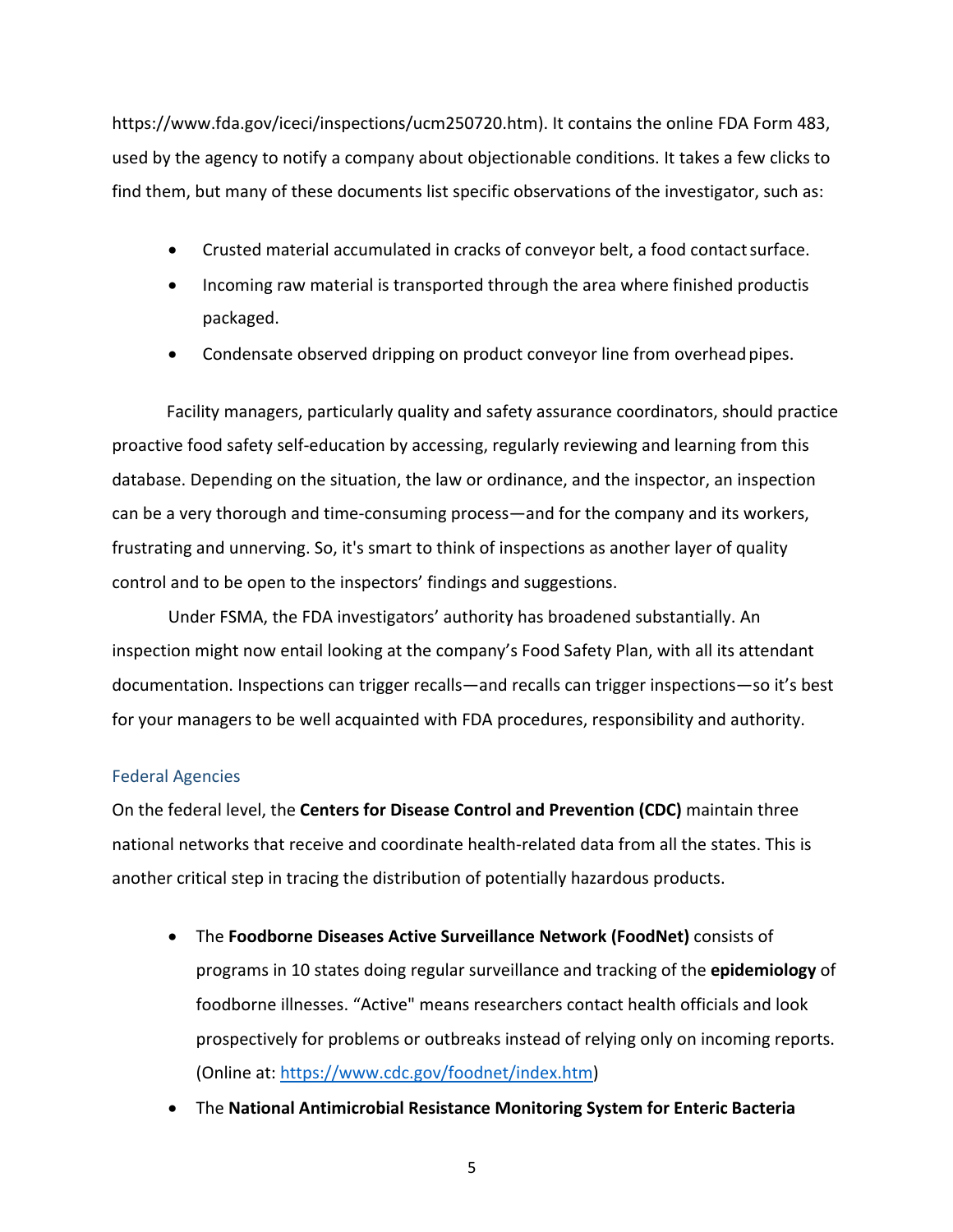**(NARMS)** is a network of public health labs that routinely send microbe samples (e.g., *Salmonella, Shigella, Escherichia coli* **(***E. coli***)** O157:H7 and others) to the CDC for susceptibility testing—that is, to see if they are becoming resistant to conventional treatments, such as antibiotics. (Online at https://www.cdc.gov/narms/)

- The **National Molecular Subtyping Network for Foodborne Disease Surveillance (PulseNet)** is a network of public health laboratories in the United States and Canada that can perform a specific DNA test (called pulsed‐field gel electrophoresis, PFGE) on foodborne bacteria. The results of this "fingerprint" can be used toidentify specific strains and origins of bacteria. The labs make the results available on PulseNet for quick comparison. (Online at https://www.cdc.gov/pulsenet/)
- **PulseNet International** is a network of more than 120 pulsed‐field gel electrophoresis laboratories in 82 countries similar to the one described above. (Online at http://www.pulsenetinternational.org/

Several groups work within the CDC to keep tabs on food safety issues, collaborate on research, and report their findings. Together, they make up the **National Center for Emerging and Zoonotic Infectious Diseases (NCEZID)**, which includes; a **Division of Foodborne,**

# **Waterborne and Environmental Diseases** (**DFWED**) (Online at

(http://www.cdc.gov/ncezid/dfwed/index.html), and an Outbreak Response Team (ORT) (Online at http://www.cdc.gov/ncezid/dfwed/orpb/ort.html), as well as other branches. Other, external government organizations also collaborate with the CDC. The ones food processors are most likely to come into contact with include the following:

 The FDA is part of the **United States Department of Health and Human Services (HHS)**. FDA, specifically its division, the **Center for Food Safety and Applied Nutrition (CFSAN)**, is responsible for the safety and purity of all food products (including chewing gum, shell eggs, pet food, and animal feed), with the exception of meat, poultry, and egg products. This means about 80 percent of the US food supply—produced domestically and imported—falls under FDA purview.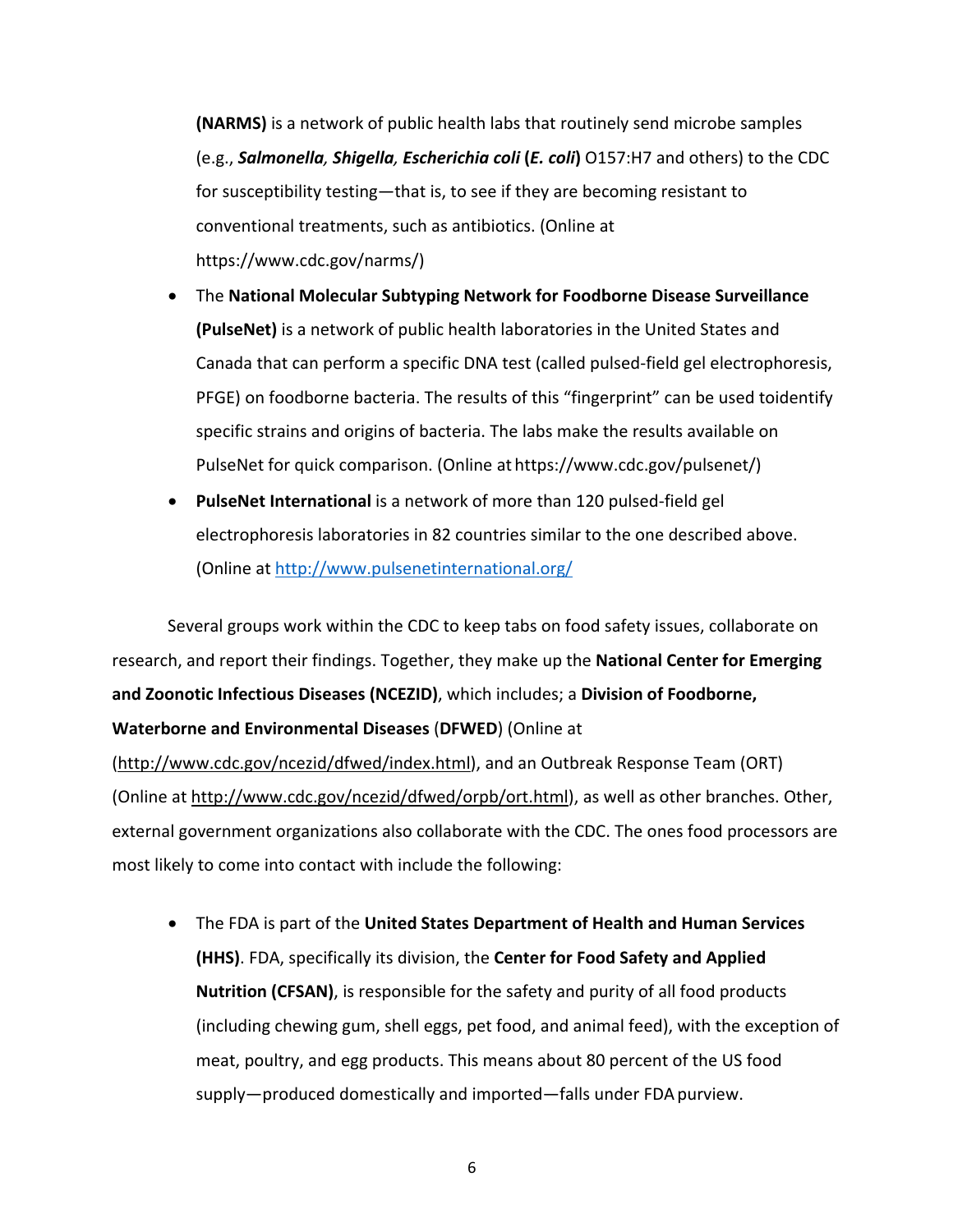Additionally, the FDA has now set up the whole genome sequencing program that is fast becoming a major tool in surveillance (http://www.fda.gov/Food/FoodScienceResearch/WholeGenomeSequencingProgra

mWGS/ucm403550.htm).

- FSIS is part of the USDA. FSIS is responsible for the wholesomeness and safety of meat, poultry, and egg products and inspects thousands of processing plants annually.
- The **Animal and Plant Health Inspection Service (APHIS)** is also part of the USDA. APHIS is charged with protecting against plant and animal pests anddiseases.
- **The Environmental Protection Agency (EPA)** regulates pesticide use and is responsible for establishing safe standards for pesticide residues in raw agricultural commodities and in foods sold in interstate commerce. (The FDA and USDA agencies monitor food products for pesticide residues and enforce EPAregulations.)

When the CDC or any of these agencies suspect a disease outbreak, their responsibility is twofold: to identify the source of the problem, and, in cooperation with regulatory agencies, to stop it from spreading as quickly as possible.

Inspection of food-processing facilities is usually left to the FDA or FSIS, but in cases of a disease outbreak, the CDC also has the authority to send an outbreak investigation team to conduct investigations involving food businesses, as well as homes of people who claim to be victims. The team collects medical information, analyzes bacteria isolated from patients, and, if necessary, notifies state and local officials.

The CDC might investigate multi‐state disease outbreaks, if asked by individual states. CDC employees are not legally allowed to testify in court about the data they collect, but the actual data may be used in court, either to prosecute or defend a company accused of manufacturing, distributing or selling unhealthful products.

The USDA FSIS, coordinating with the FDA, launched a **Food Emergency Response Network (FERN)** in 2005. Numerous federal agencies are FERN partners. Its mission, according to its website (https://www.fernlab.org/) is to "establish and maintain America's laboratory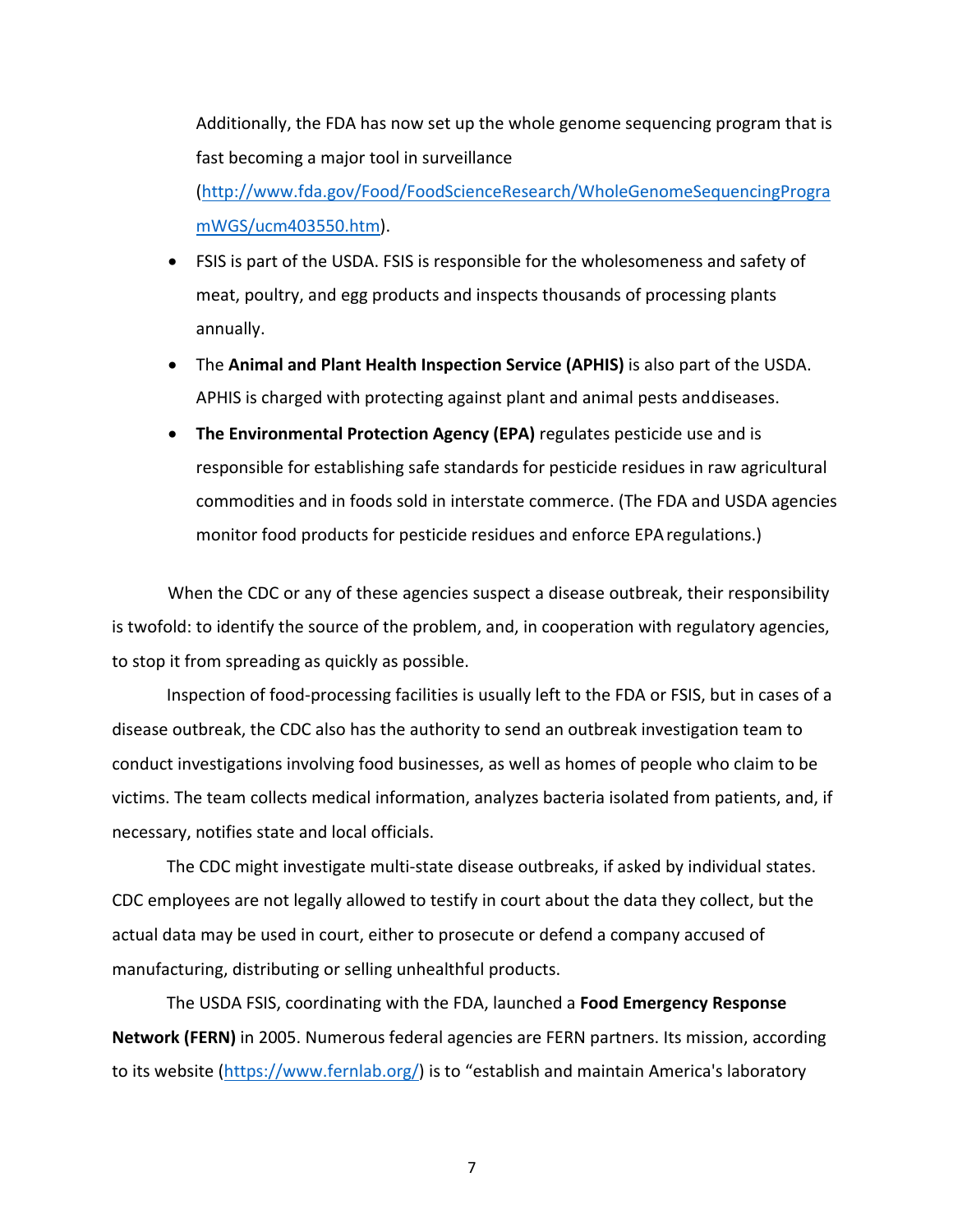infrastructure in order to better detect and respond to **bioterrorism** agents at the local, state, and federal levels…" This brings us to the next level of agency involvement in food safety.

# **If Bioterrorism Is Suspected**

Food security crises—terrorism, extortion, product **tampering**—bring other agencies into a food safety case. These include:

- The **Federal Bureau of Investigation (FBI)** is routinely alerted in all product‐related investigations that involve extortion, significant false reports, death or seriousinjury and/or terrorism threats.
- **United States Customs and Border Protection (CBP)** isn't only about securing US borders and deporting people who are in the United States illegally. It has a forensic division, Laboratories and Scientific Services, providing crime‐scene documentation and lab testing for law enforcement and trade compliance.
- The **Department of Homeland Security (DHS)** lists the food industry as part of 17 "critical infrastructure sectors," and its responsibilities for protecting the nation's food sources are outlined in **Homeland Security Presidential Directives (HSPD)** 7 and 9.

DHS has said its policy is to "prioritize its efforts in accordance with risk." Quoting from a 2007 manual, *DHS' Role in Food Defense and Critical Infrastructure Protection*, risk includes three elements, listed here because they're also good basic guidelines for assessing any company's risks:

- **Threat.** The intention and capability of an adversary to undertake actionsthat would be detrimental to critical infrastructures.
- **Vulnerability.** A weakness in the design, implementation, or operation of an asset or system that can be exploited by an adversary, or disrupted by a natural hazard or technological failure.
- **Consequence.** The result of a terrorist attack or other hazard that reflects thelevel,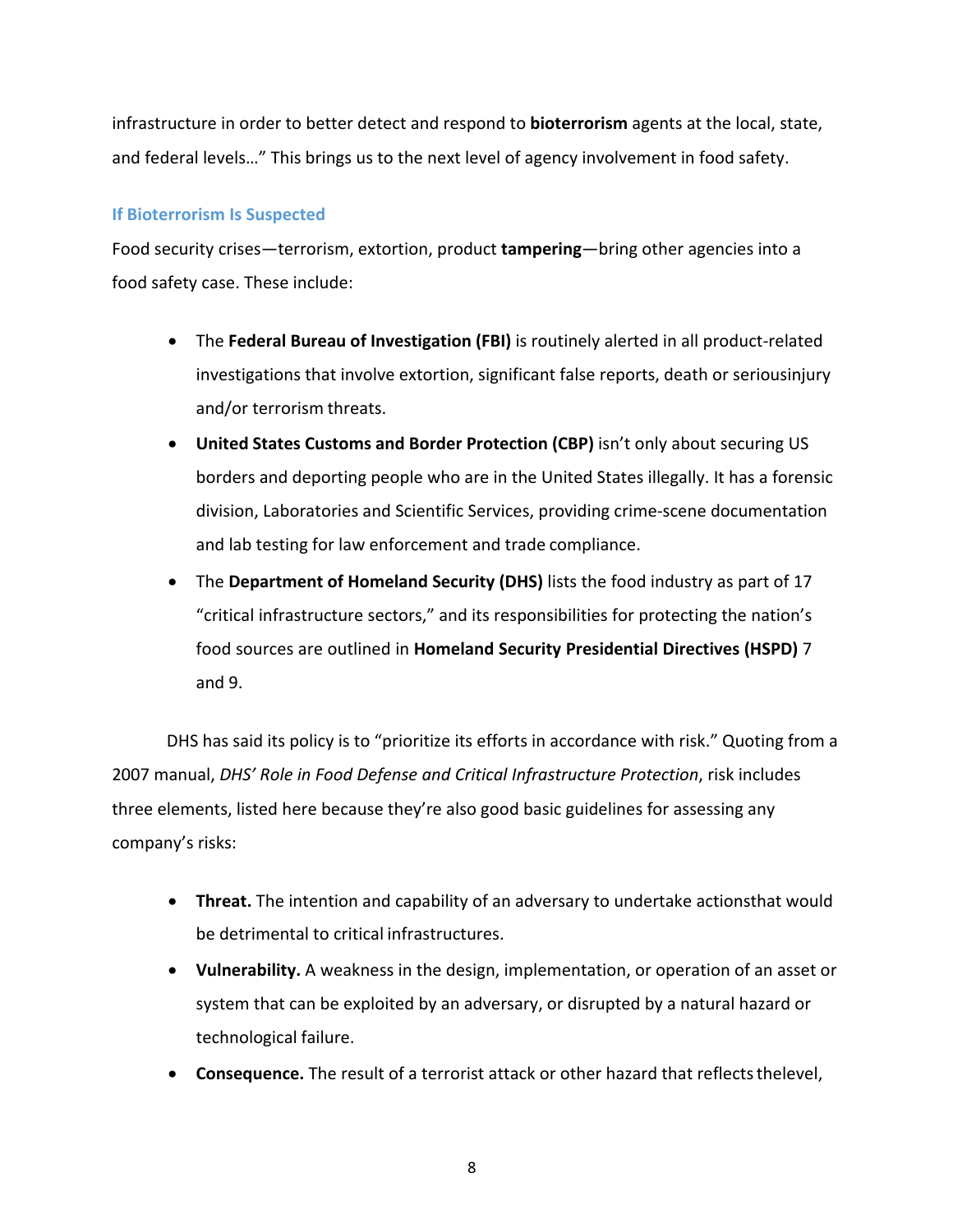duration, and nature of the loss resulting from the incident.

- Additionally, the nation's laboratories that might be called on for testing in emergency situations are organized into an Integrated Consortium of Laboratory Networks (ICLN) (https://www.icln.org/), coordinated through DHS. These include four subcategories for their various specialties:
- **The Laboratory Response Network (LRN)**
- **The National Animal Health Laboratory Network (NALHN)**
- **The National Plant Diagnostic Network (NPDN)**
- **The Environmental Laboratory Response Network (ELRN)**

## Bioterrorism‐Related Mandates and Legislation

The *Homeland Security Presidential Directive 9* (HSPD‐9) became law in January 2004. Its name, *Defense of U.S. Agriculture and Food*, sums up its mission. The same year, a **Food and Agriculture Sector Coordinating Council (FASCC)** was formed. A government coordinating council and private‐sector coordinating council meet quarterly to work together on food‐ defense strategies, best practices and how to communicate them.

Congress had already passed *PL 107‐188, The Public Health Security and Bioterrorism Preparedness and Response Act* (aka *Bioterrorism Act*), in 2002. The legislation was particularly directed at food imports, to enhance the FDA's overall effectiveness to protect against food **adulteration**. But at the time, the domestic food‐processing industry raised concerns that the new rules were burdensome, and changes were recommended and adopted.

The final rules took effect in 2003 and 2004 and were further strengthened by the passage of FSMA in 2011. The law now performs three actions:

 Gives the FDA **administrative detention** authority to prevent a food product or ingredient from entering the market if there is *credible evidence or information of threat of adulteration or misbranding*. The product can be held for "a reasonable period, not to exceed 20 calendar days," and an additional 10 calendar days ifmore time is required to institute a **seizure** or injunction.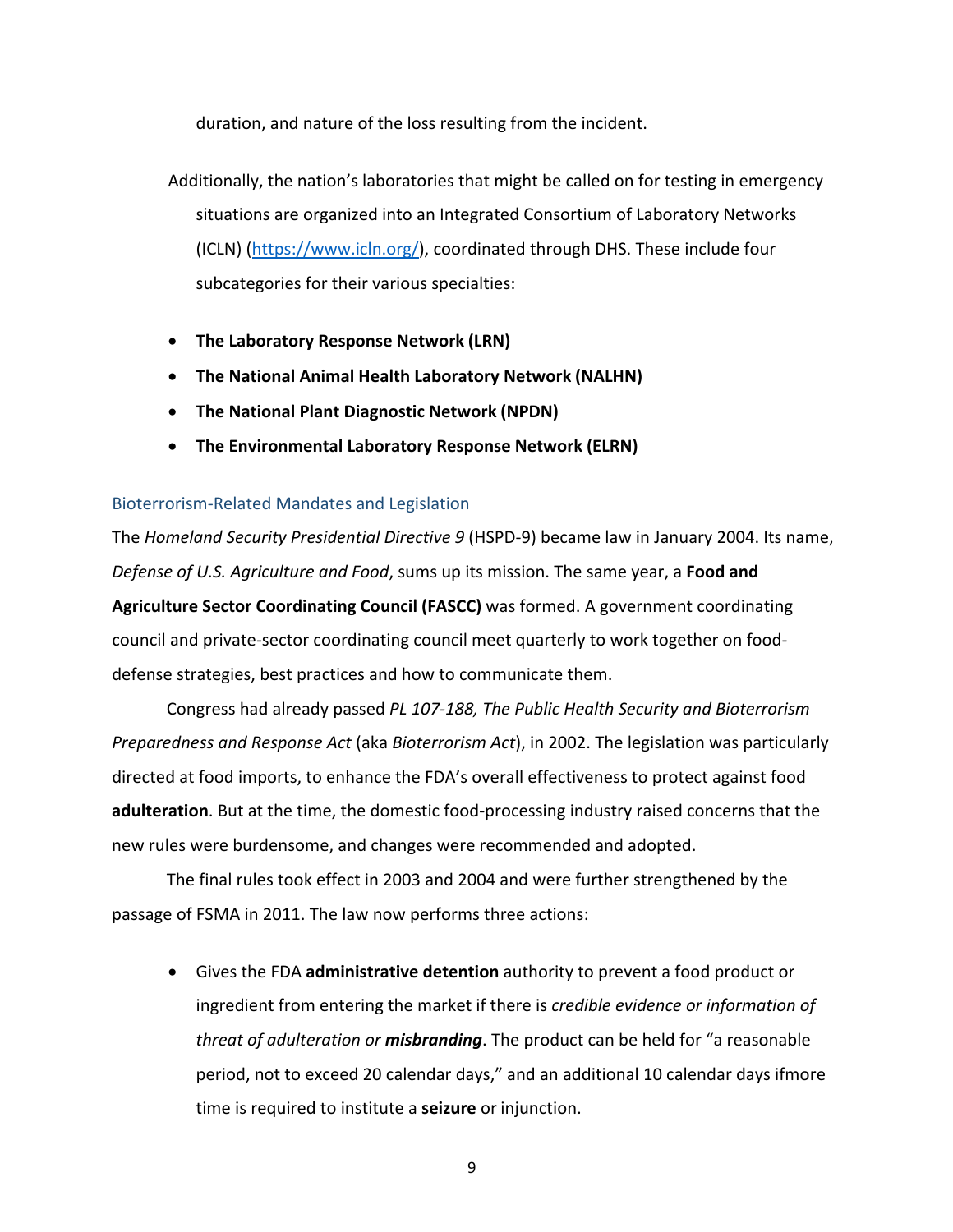- Requires facilities that manufacture, process, pack, and/or hold food to register with the FDA—although the information required in the registration is minimal, and major business categories are exempt. (These include some farms, restaurants, retail food establishments, nonprofit food preparation and service, and fishing vessels that do not process their catch.)
- Outlines the types of records that companies must keep and make available tothe FDA if requested.

We'll elaborate on FSMA later in the manual.

# The Federal Anti‐Tampering Act (FATA)

**The Federal Anti‐Tampering Act (FATA)** outlines criminal penalties not only for product tampering as "malicious mischief," but for "knowingly communicating false information that a consumer product has been tainted." It is enforced by the FDA and/or USDA.

FATA makes it a federal crime to tamper with consumer products and authorizes the FDA to investigate product tampering allegations. The law contains five violations:

- Tampering, or attempted tampering, with a consumer product withreckless disregard for the risk of death or bodily injury
- Tainting a consumer product with intent to cause serious injury to the business or to any person
- Knowingly communicating false information that a consumer product has been tainted
- Knowingly threatening to tamper with a consumerproduct
- Engaging in conspiracy to tamper with a consumer product

Tampering, or even the threat of tampering, is very serious business. It must be reported to the **Division of Emergency and Investigational Operations (DEIO)** of the FDA. FDA Regional offices will take their probe a step further, notifying their region's **Office of Criminal Investigations (OCI)** field staff. The OCI then deals with other law enforcement agencies and keeps them updated as necessary.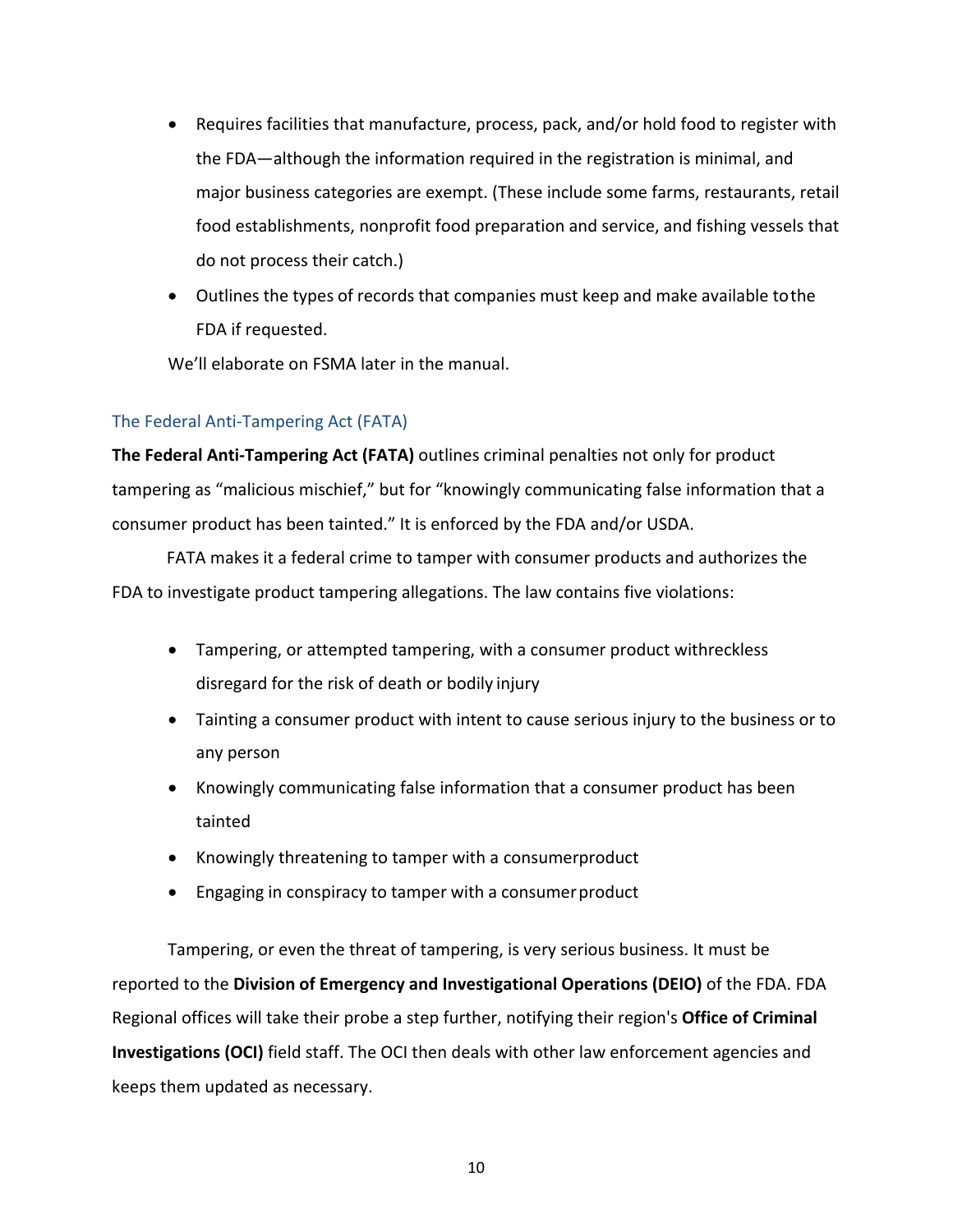#### **Food Safety Laws and Rules**

State and local food safety ordinances vary widely, so there's no way to cover them all here. However, most of these agencies use the federal food safety laws as their basic guidelines.

In addition to city and county ordinances and state laws, there are federal laws that govern food‐related product quality and/or **contamination**. The pertinent federal acts or legislative activities for food safety are summarized here.

## The Food Safety Modernization Act (FSMA) of 2011

FSMA is a series of rules developed to address the potentially lethal combination we've already touched on in this manual—a growing number of foodborne illness outbreaks in the United States, the possibility of increased terrorism risks involving the nation's food supply, and the plethora of imported food products and ingredients.

Congress had already passed a *Public Health Security and Bioterrorism Preparedness Response Act* in 2002 that allowed the FDA to detain food items that might pose health threats to humans or animals. But FSMA takes the FDA's authority a big step further, giving the agency mandatory recall authority for all food products, plus the increased ability to use administrative detention and/or suspend a facility's registration to keep potentially unsafe products off the market.

In addition to stronger enforcement powers, the FDA now has increased responsibility for preventing problems. FSMA gives FDA the mission of mandating comprehensive controls for food processors and manufacturers to prevent health and safety problems, both for human and animal foods—including requiring them to address vulnerabilities to tampering or terrorist acts.

The *Current Good Manufacturing Practice, Hazard Analysis, and Risk‐Based Preventive Controls for Human Food* and a similarly named document covering "Food for Animals"—often referred to as *FSMA's Preventive Controls Rules*—most definitely affect your company's recall planning. Simply, if you've identified a hazard in your system that requires a **preventive control**, then you must have a **recall plan**.

FSMA also requires the FDA to inspect facilities regularly for compliance, and to do so more frequently than it was required to do in the past for some types of food products produced. FSMA expanded the FDA's regulatory authority to include farms that grow fruits and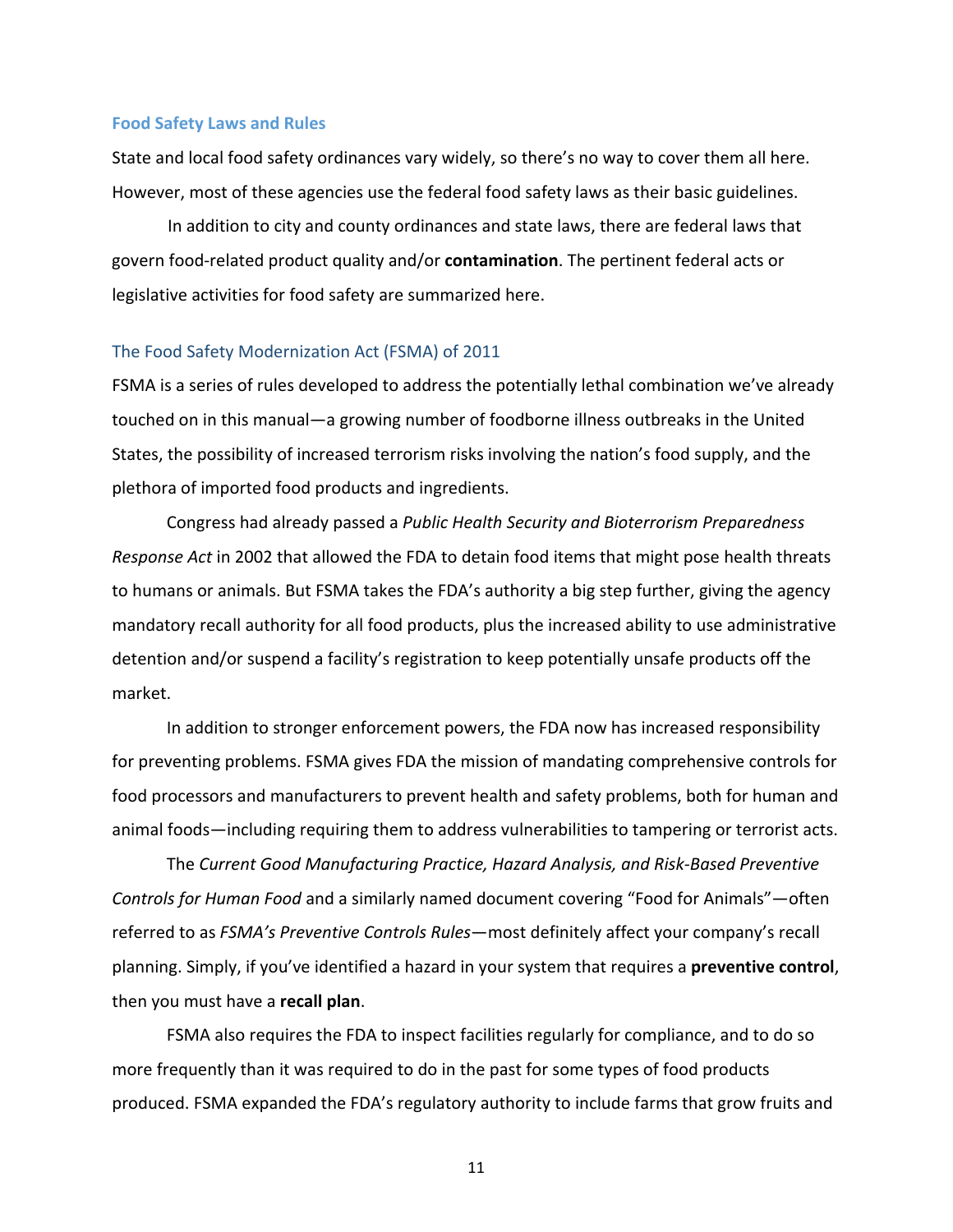vegetables. The extent of federal regulation depends in some cases on the size and output of the farm, but FSMA includes establishing what the FDA calls "science‐based standards for growing, harvesting, packing, and holding produce on domestic and foreign farms."

As if that isn't a big enough job, the new FSVP requires food importers to verify that they're using "the same level of public health protection as that required of U.S. food producers."

And finally, FSMA makes sanitary transportation a priority to keep food safe in transit. All of this leads to FSMA also establishing a certification program for third‐party inspectors who assist the FDA with an enormous increase in the need for food safety inspections and audits.

## The Federal Food, Drug, and Cosmetic Act (FD&C Act)

The FD&C Act was enacted in 1938. Its primary intent is preventing adulteration or misbranding of food products in interstate commerce, and it's enforced by FDA. The FD&C Act sets the framework for FDA regulations, codified and published under the *Code of Federal Regulations (CFR)*, Title 21. For example, **current Good Manufacturing Practices (CGMPs)** published under 21 CFR 117 (formerly 21 CFR 110) provide the sanitation inspection requirements used by the inspecting agency. Amendments to the FD&C Act have resulted from FSMA activity. The FD&C Act was amended to include a new Section 418, to require what the FDA describes as modernizing the CGMPs—creating "science‐based minimum standards for conducting a hazard analysis, documenting hazards, implementing preventive controls, and documenting the implementation of the preventive controls"—for food safety as part of FSMA.

As a result of FSMA, the FD&C Act was also amended to require that food manufacturing, processing, packing or holding facilities in the United States register every other year with the FDA. As we have mentioned, the FDA can suspend the registration if the agency determines that a food has "a reasonable probability of causing serious adverse health consequences or death to humans or animals" or if the facility:

- Created, caused, or was otherwise responsible for such reasonable probability;or
- Knew of, or had reason to know of, such reasonable probability; and packed, received, or held such food.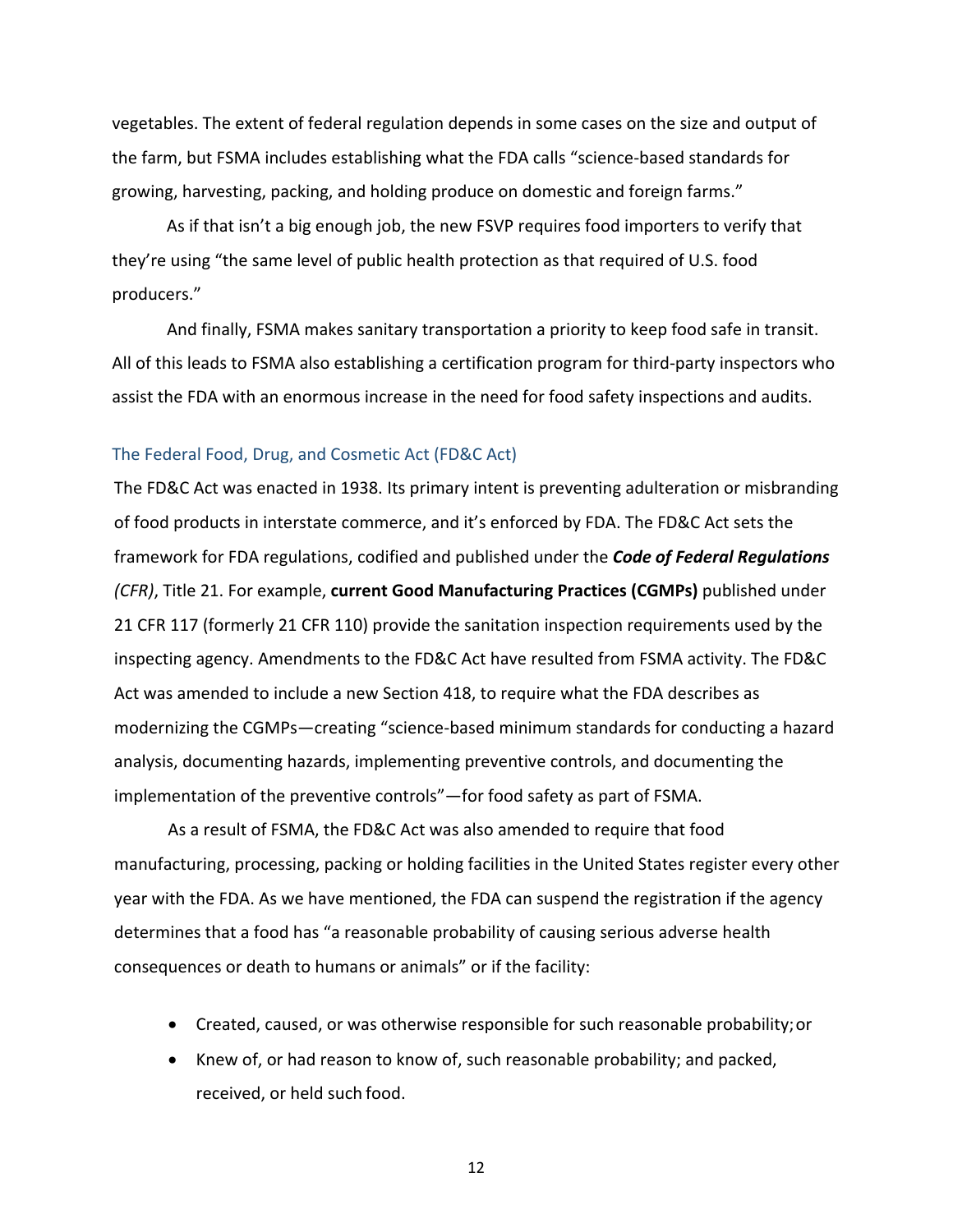Under the FD&C Act, the FDA has several enforcement options, including judicial (involving the US Marshalls Office and the court system) and non‐judicial actions:

- Judicial actions may include criminal action (clearly defined in FD&C Act) or civil action such as an **injunction** or a seizure. An injunction is a court order requiring a person to refrain from certain specified actions; an injunction can be used to stop a food manufacturer from continuing to manufacture products. A seizure, by definition, is an *in rem* action (i.e., an action against the goods involved and not against any business or business entity) and is used to remove violative products from the marketplace.
- Non-judicial actions include product recalls, warning letters, and/or various types of publicity, including mentions in the weekly *FDA Enforcement Reports*.

## The Reportable Food Registry (RFR)

Section 417 of the FD&C Act took effect in 2009, as the FDA puts it, "to provide a reliable mechanism to track patterns of adulteration in food in order to support efforts by FDA to target limited inspection resources to protect the public health." In short, the FDA acknowledges it can't be everywhere and needs some help prioritizing where there might be problems.

The RFR requires a **responsible individual** or party (whoever submits Food Facility Registration information for a company) to report any instance of "reasonable probability that the use of, or exposure to, an article of food will cause serious adverse health consequences or death to humans or animals." The FDA says the report must be made "as soon as practicable, but in no case less than 24 hours after" the potential problem has been determined. The RFR does not accept reports from consumers, only from registered food facilities or public health officials. Foods must be reported only in regard to possible health‐related problems—the types of things that might lead to a recall, such as undeclared **allergens** or **microbial contamination**.

Each report is assigned a number, known as an Individual Case Safety Report (ICSR), which is then used to submit any updates related to the case.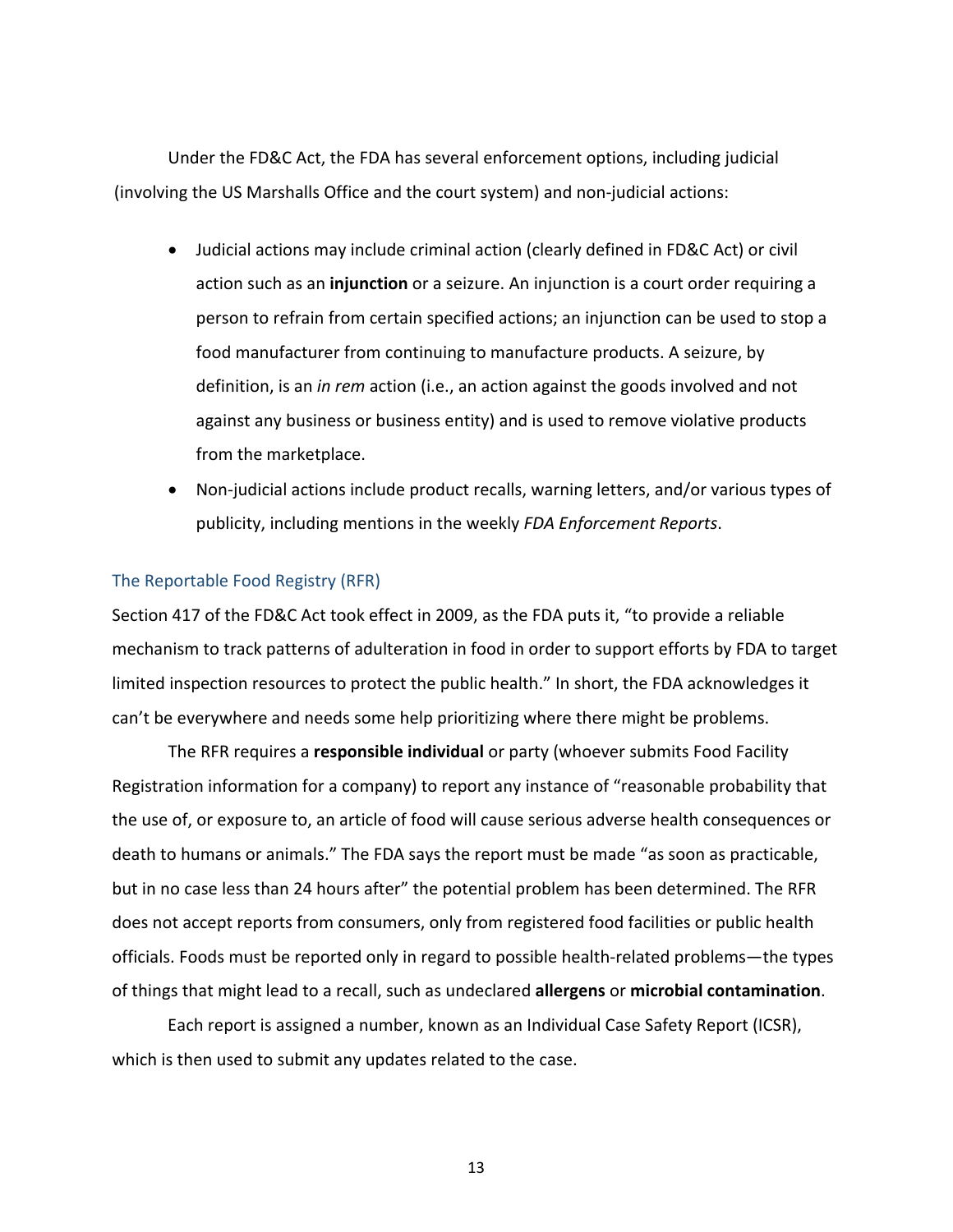Reporting is done online at https://www.safetyreporting.hhs.gov. For more information, you can visit the RFR Center for more details, at

http://www.fda.gov/Food/ComplianceEnforcement/RFR/default.htm. The FDA notes that any RFR submission will not be viewable by other submitters.

Companies are exempt from filing an RFR report only when all three of the following criteria are met:

- The problem originated within the company.
- The company detected the problem before the product was transferred to anyother person.
- The company corrected the problem or destroyed the product.

In its fifth year (2014), the RFR received 909 reportable food entries; most involved baked goods, and almost half were related to undeclared allergens.

## The Meat, Poultry, and Egg Inspection Acts

The federal acts enforced by the FSIS include the **Federal Meat Inspection Act (FMIA)**, enacted in 1906, the **Poultry Products Inspection Act (PIA)**, enacted in 1957, and the **Egg Products Inspection Act (EPIA)**, enacted in 1970. The FMIA and PIA (also termed the Wholesome Meat Act of 1967 and Wholesome Poultry Act of 1968) were amended to provide for federal (or equivalent) inspection of meat and poultry facilities that are not involved in interstate commerce. FSIS regulations for enforcing these acts are published and codified in the CFR, Titles 7 and 9.

FSIS inspection authority has been greatly expanded to meet the growing responsibilities posed by bioterrorism threats and increases in food imports. This includes strengthening FSIS' ability to share information and technology with other agencies, and improving its ability to inspect international meat, poultry, and egg products "at points of origin and at ports of entry."

In general, the FMIA and PIA govern safety, sanitation, wholesomeness, packaging and **labeling** of meat, and poultry products, including rules about the humane slaughter of animals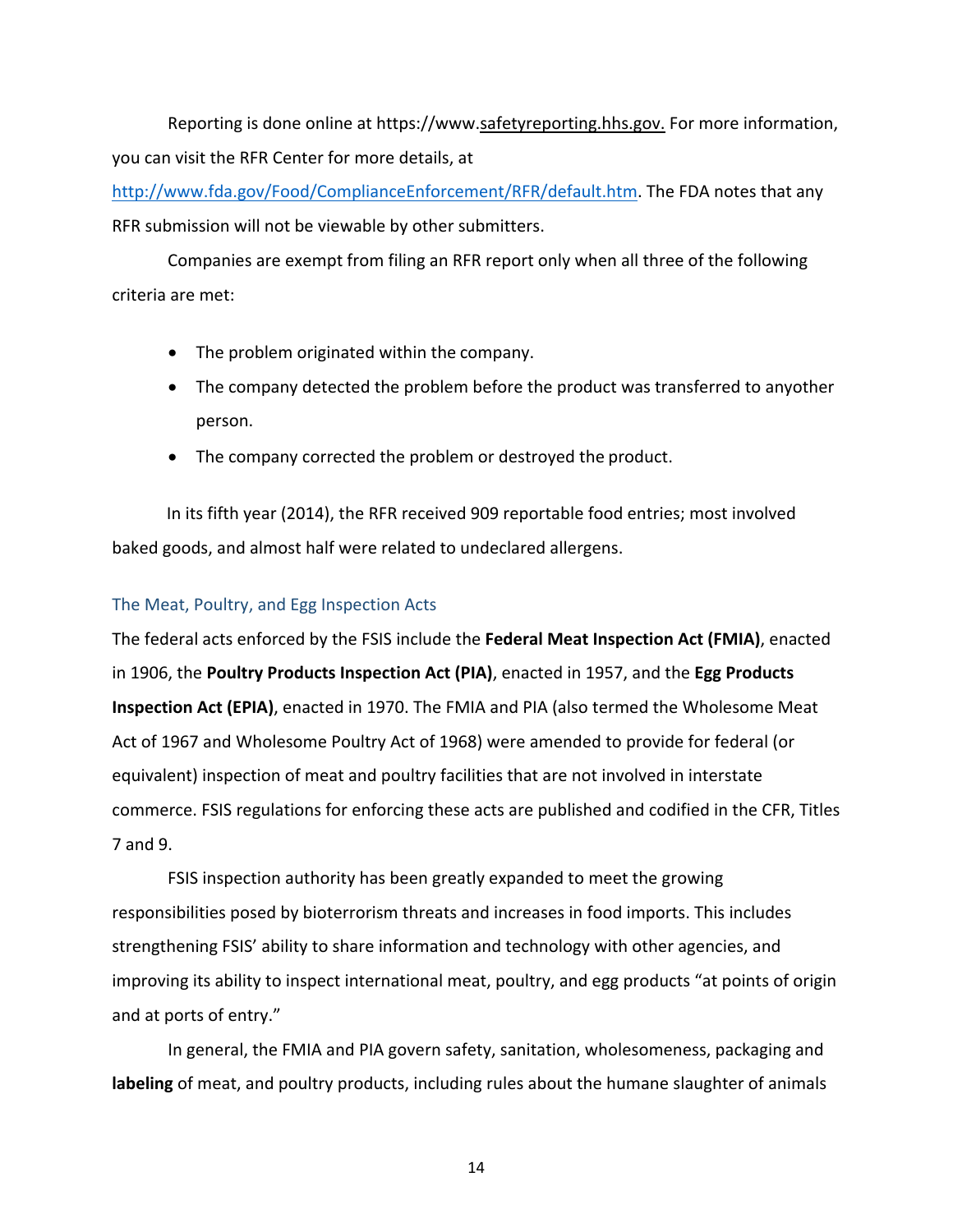and safe transporting of food throughout the steps of processing. The EPIA governs pasteurization and sanitation requirements in egg-product processing facilities. The acts enforced by FSIS were among the first to address safety and cleanliness of food processing plants, including equipment, evidence of pests and rodents in every step of production, employee hygiene, and cross‐contamination in product handling. They also cover mislabeling of products and require FSIS to enforce product uniformity standards. As an example, a can of *chili con carne* (chili with meat) must meet certain standards for specific quantities of meat and fat to ensure product consistency, no matter where it is manufactured.

Plants under FSIS inspection must apply for the inspection program and must demonstrate their ability to meet the agency's sanitation, facility, and operational standards. The plants must also show they have preventive systems in place to ensure the production of safe, unadulterated food. In exchange, the products from these plants are labeled with a Mark of Inspection—a seal of approval, of sorts—indicating they have passed federal inspection or the equivalent. Inspections are done by FSIS personnel, who are most often resident inspectors with full-time offices within the inspected facility.

If FSIS inspectors find a problem, they write a **Noncompliance Report (NR)** of a **Process Deficiency Record (PDR)** explaining the problem and notifying the plant manager that action must be taken to correct it. For the most part, a plant can continue to operate while the problem is being remedied. However, when there are repeated or serious problems, FSIS Compliance Officers can take more stringent action, such as:

- Detain products that have already been produced and shipped but may be unsafe that is, forbid them to be sold for human consumption. (After a product detention, FSIS has 20 days to ask a federal court for permission to seize theproduct.)
- Issue a **Letter of Warning (LOW)**, telling anyone who makes, distributes, stores, or sells the product in question that FSIS "may seek criminal action" based on continued violations.
- Withhold marks of inspection—without that official mark, the product cannot be sold.
- Suspend inspection of the plant temporarily, which also effectively means a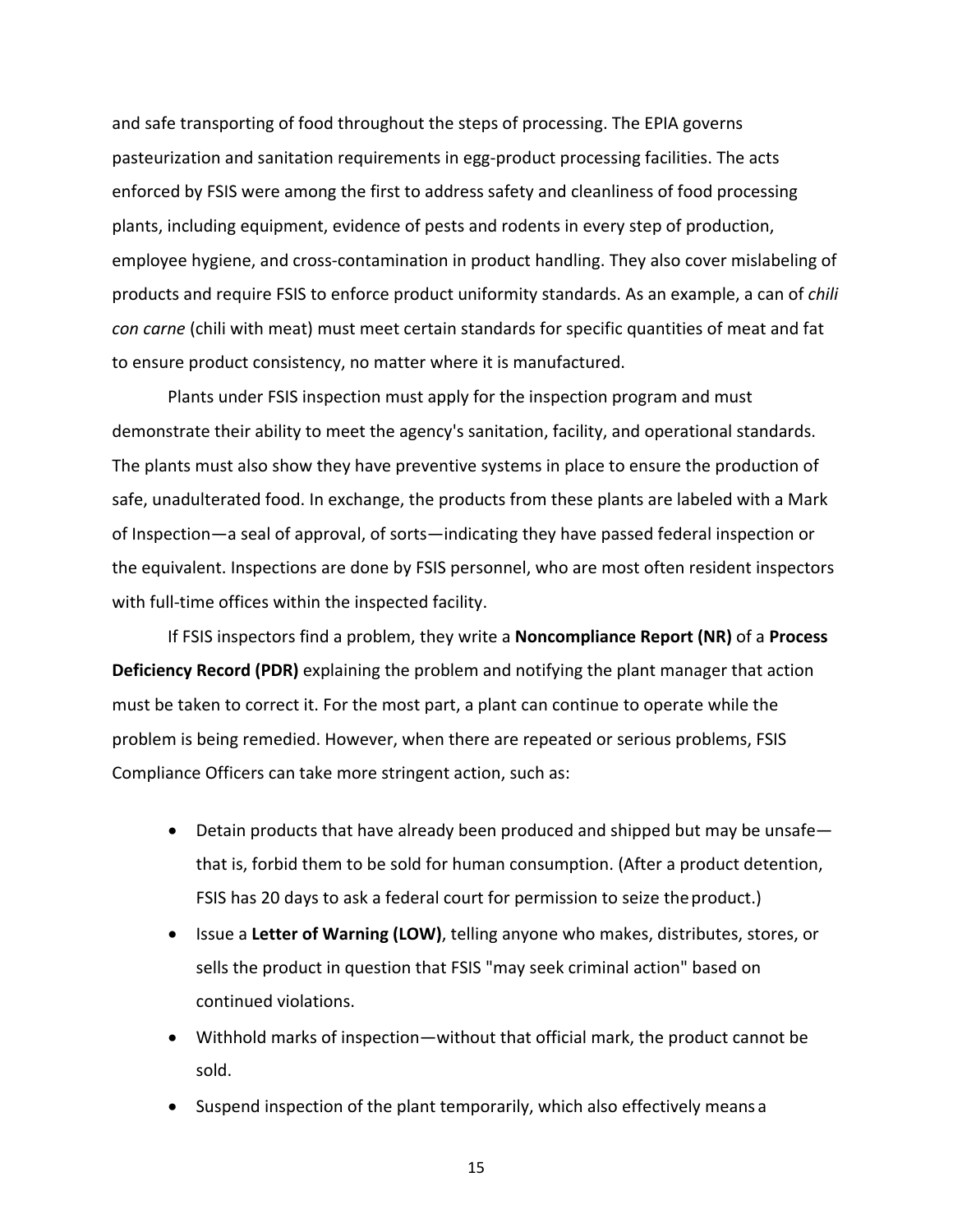shutdown of part or all of a plant's operations. The term used in a suspension is that the plant is being "held in abeyance" until the problem is remedied.

- Withdraw inspection entirely, which means any product that comes from the plant is no longer USDA‐approved for sale and, therefore, cannot be sold.
- Take judicial or non-judicial actions using procedures similar to thosedescribed above for FDA.

FSIS has a two‐part system for inspecting imported meat, poultry, and egg products:

- 1. FSIS monitors the laws and food‐safety controls within the exporting country to be certain they are equivalent to those of the United States and grants them the ability to export to the United States, and,
- 2. FSIS inspects random **lots** of incoming product to verify that the exportingcountry's system is working.

Violative food that does not meet the US health and safety guidelines is required to be sent back to its source, destroyed, or, in some cases, converted to animal food.

# The Food Allergen Labeling and Consumer Protection Act (FALCPA)

This 2004 law impacts all aspects of the food industry, including food retailers such as supermarkets that package and label foods for sale at their delis, bakeries, and so on. It requires that these companies—including what are termed "co‐manufacturers of store‐brand products"—comply with federal food allergen labeling requirements, which is meant to address the food safety risk of undeclared food allergens.

As the Food Marketing Institute has put it, "food allergens are food safety risks that impact everyone in the food industry." As previously noted, almost half of the 2014 RFR incidents were related to undeclared food allergens. Appropriately, the FDA 2013 Food Code (https://www.fda.gov/Food/GuidanceRegulation/RetailFoodProtection/FoodCode/ucm374275. htm) requires that restaurant and retail food-service managers know the eight major allergens and the seriousness of **allergic reactions** and understand the ingredients in which allergens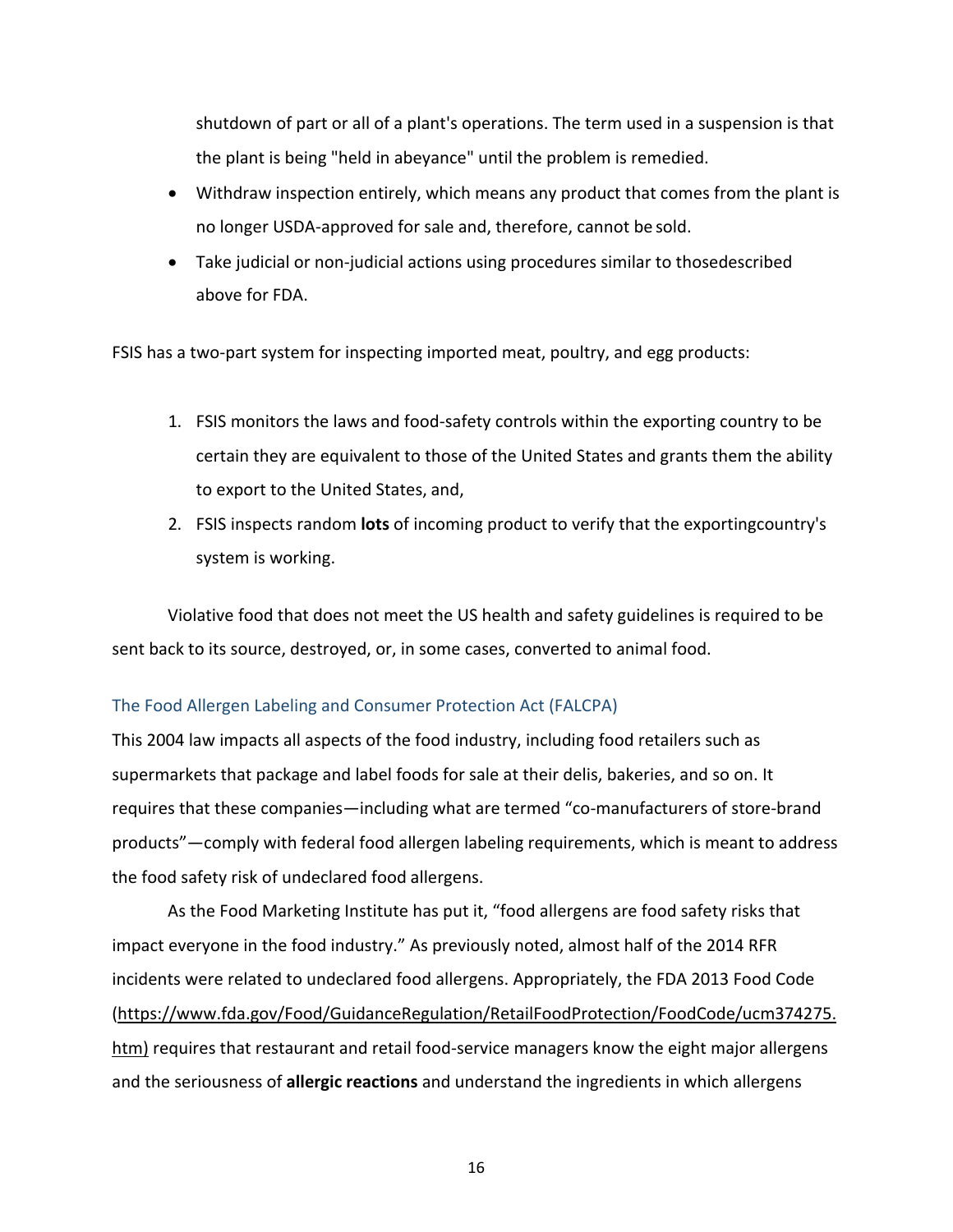might be present and how they might appear on a food label. Food allergen mislabeling is a common cause of food recalls.

#### **Hazard Analysis Critical Control Point (HACCP) and Food Regulation**

In the 1990s, federal regulatory agencies embarked on programs to require the **Hazard Analysis Critical Control Point (HACCP)** system in certain segments of the food industry. A **critical control point (CCP)** is any point in a food manufacturing or preparation process at which a loss of control may result in a health risk.

Created in the 1950s and early 1960s, HACCP is a seven‐step **risk management** system:

- 1. Identify hazards and assess their severity and risk.
- 2. Identify CCPs in the process.
- 3. Determine the **critical limits (CL)** for each CCP.
- 4. Put processes in place to monitor the CCPs and record the data.
- 5. Take corrective action whenever monitoring indicates a CL has exceeded determined minimum or maximum limits.
- 6. Establish verification procedures to ensure the system is working.
- 7. Establish record‐keeping procedures and maintain thorough documentation.

The FDA has clearly embraced HACCP with requirements for seafood facilities (21 CFR 123), and for fruit and vegetable juice facilities (21 CFR 120). In general, FDA HACCP rules require facilities to operate under an acceptable HACCP program (absence of a HACCP plan is considered adulteration under the FD&C Act); appropriately train all personnel, and comply with specific prerequisite programs (e.g., CGMPs, sanitation control procedures). The FDA over the years has been involved in pilot HACCP programs with a variety of food industries.

The FSIS HACCP rule for meat and poultry (9 CFR 417) became effective in 1996. In addition to requiring the HACCP system, this very detailed rule (often termed the "Mega Reg") requires that all meat and poultry plants develop written **Sanitation Standard Operating Procedures (SSOPs)**; mandates *E. coli* testing for slaughter plants; and sets standards for *Salmonella* risk reduction for slaughter plants and ground‐meat producers.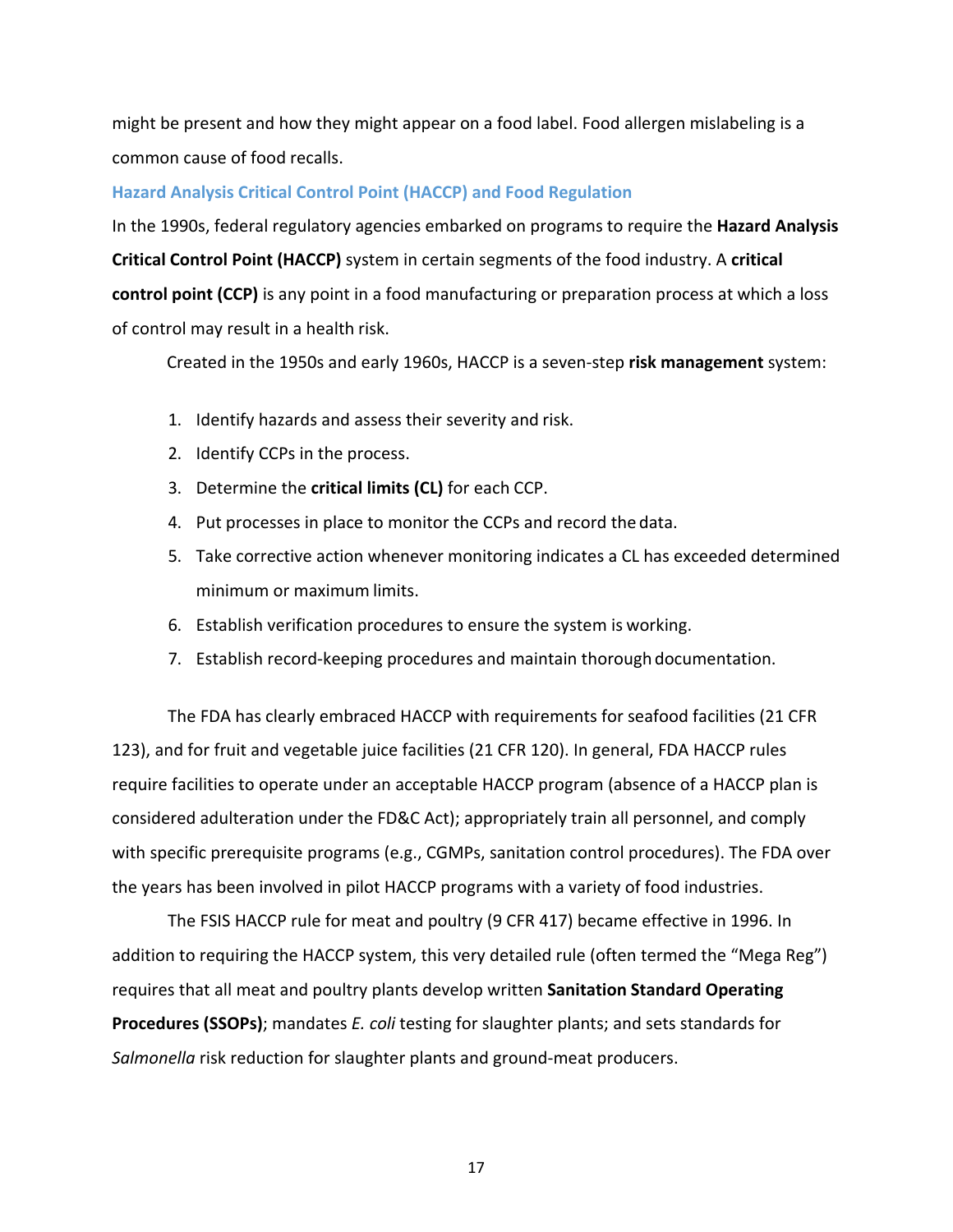## Fun with Letters: HACCP and FSMA; PCHF and FSPCA

Acronyms abound in the world of food safety. The HACCP process continues to be the global standard, but you might say it now has a "cousin" based on FSMA's Preventive Controls for Human Food, or PCHF. The PCHF rule requires companies to focus on preventing food contamination and mitigating any risk of product tampering or other security concerns. To complicate matters, the PCHF rule training curriculum is associated with the **Food Safety Preventive Controls Alliance (FSPCA)**. Often you'll hear this training referred to as **Preventive Control Qualified Individual (PCQI)** training. For more information on FSPCA, visit https://www.ifsh.iit.edu/fspca.

HACCP (and related processing‐oriented programs) was originally designed to ensure the safety of canned foods, juices, and seafood, while FSMA PCHF requires a wider range of food companies to scrutinize a broader range of activities under FSMA. The updated components (as mentioned, these are also known as CGMPs) in 21 CFR 117 include:

- A written food-safety plan
- A hazard analysis
- Preventive controls
- Process monitoring
- Corrective actions and **corrections**
- Verification
- A supply-chain program
- A recall plan, and
- Associated records

So, while the HACCP system is a solid first step, many food processing companies will need to ensure they also comply with the FSMA PCHF to meet the new FSMA requirements.

A June 30, 2016, article in *Food Quality and Safety Magazine* (by Laura Nelson) puts it well: "HACCP documents need to be dusted off and reassessed to include radiological hazards, environmental **pathogens**, pesticides, drug residues and natural toxins, to name a few.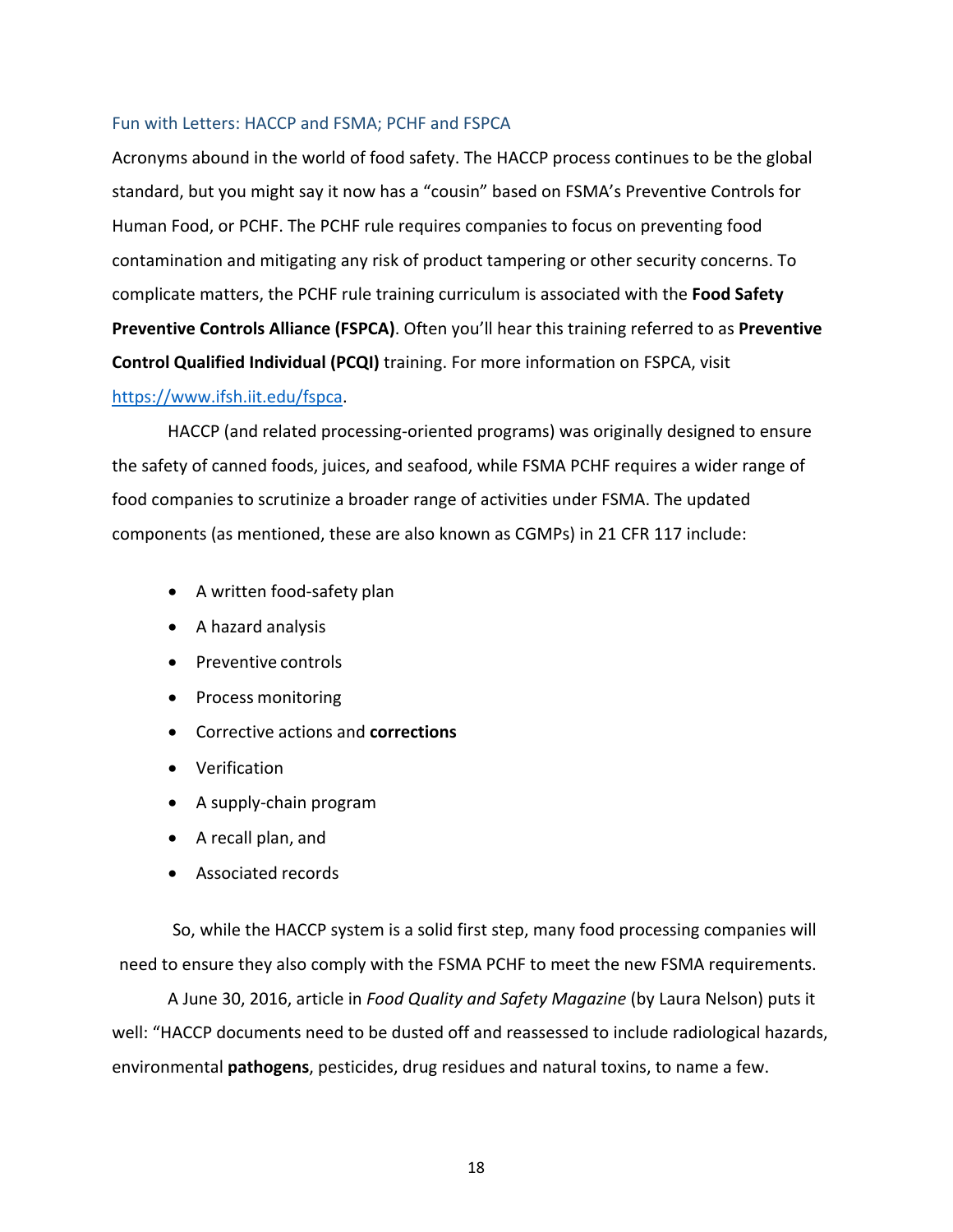Considerations must also include hazards that occur naturally, those that may be introduced into our operations unintentionally, as well as those introduced intentionally."

#### **Recalls: Voluntary or Mandatory?**

You might hear that a company has been *ordered* to recall a product. For many years, federal regulatory agencies could not "order" recalls, except in the case of **infant formula** that had been adulterated or misbranded. This has changed with the FDA's increased authority under FSMA, as previously noted.

While most recalls are voluntary, it is usually in the best interest of a food facility to fully cooperate and initiate a recall when requested. Federal agencies can and will take quicker and more decisive action when a product poses a significant risk to human health if a manufacturer or distributor is unwilling to launch a voluntary recall, or if the agency decides the company's voluntary action is ineffective.

Before the FDA formally requests a recall, it usually already has evidence capable of supporting legal action. And even if a recall takes place—requested or voluntary—the FDA can still take legal action against the company at a later date.

21 CFR 7 contains the Enforcement Policy for "removing or correcting" food and drug products in the marketplace in violation of laws administered by the FDA, and it outlines the recall procedures to be used either by the FDA or FSIS. 21 CFR 7 is a thorough guideline for what can be expected in a potential recall situation. Here is a summary of what it says:

- Recall is a voluntary action, a way for manufacturers and distributors to carry out their responsibility to public health...from products that present a "risk of injury or gross deception or are otherwise defective."
- Recall is an alternative to FDA-initiated court action, and the FDA may undertake with or without a request to recall.
- An *ad hoc* FDA committee (Health Hazard Evaluation Committee) evaluates the potential danger presented by any product being considered for recall. The committee looks at things like whether any disease, injury, or death has already occurred, and what documentation exists to associate these occurrences withthe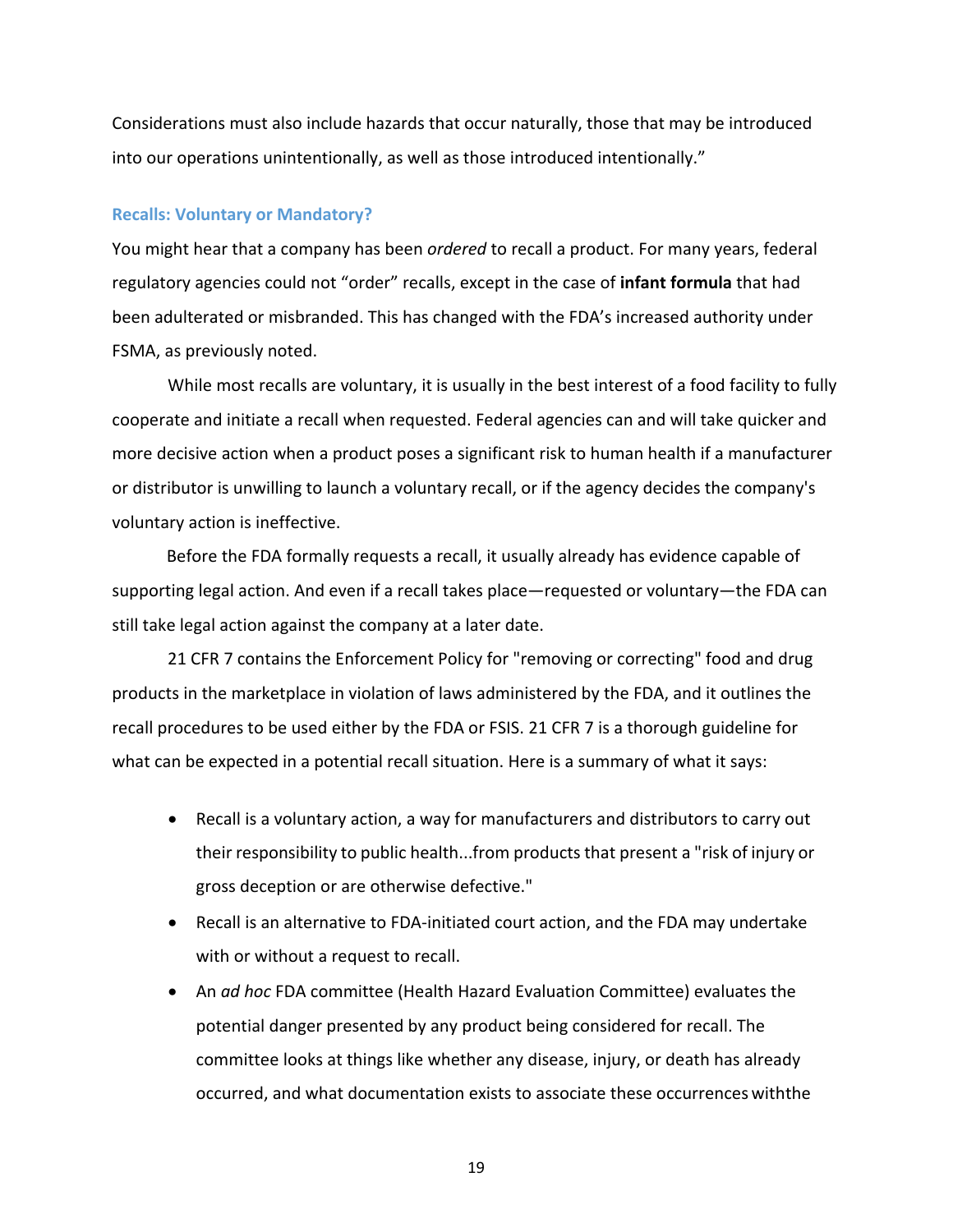product.

- The committee looks at the label directions on the product and decides whether "any existing conditions could contribute to a clinical situation that could expose humans or animals to a health hazard." In short, was it used correctly, ormisused? Was it mislabeled?
- Was it a product malfunction? In the case of a food, was it an adulteration? In the case of a drug or cosmetic, was it an incorrect formulation? Was it a quality or packaging issue, like contamination (from glass, metal, plastic, non‐harmful mold, etc.)? Was the product badly designed? All possible problems are taken into account.
- FDA assesses the product's potential impact on various segments of thepopulation (such as high‐risk individuals: children, older adults, immunocompromised consumers, etc.); the "degree of seriousness" of the health hazard; and its actual likelihood of occurrence.

#### Recall Classifications

The committee also considers the short‐term and long‐term consequences of the potential hazard. Then, it assigns a classification to indicate the relative degree of danger:

A **Class I** recall means there is "a reasonable probability" that the use of the violative product will cause serious adverse health consequences or death. Examples: Product tampering or mislabeling of a lifesaving drug; foods that are found to contain the toxin causing **botulism**, foods contaminated with very pathogenic pathogens (including but not limited to *Listeria monocytogenes*, *Salmonella* or pathogenic *E. coli*); or a food that contains one of the eight (the **Big‐8**) common allergens but is not properly labeled to indicate the presence of these allergens.

A **Class II** recall means the use of a violative product may cause temporary or medically‐ reversible adverse health consequences, or the probability of serious adverse health consequences is remote. Examples: A drug that is below its labeled strength level, but is not used to treat life-threatening conditions; a diet product that contains more fat or calories than its label indicates and may be problematic for diabetics; a food that requires refrigeration but is not labeled with this precaution.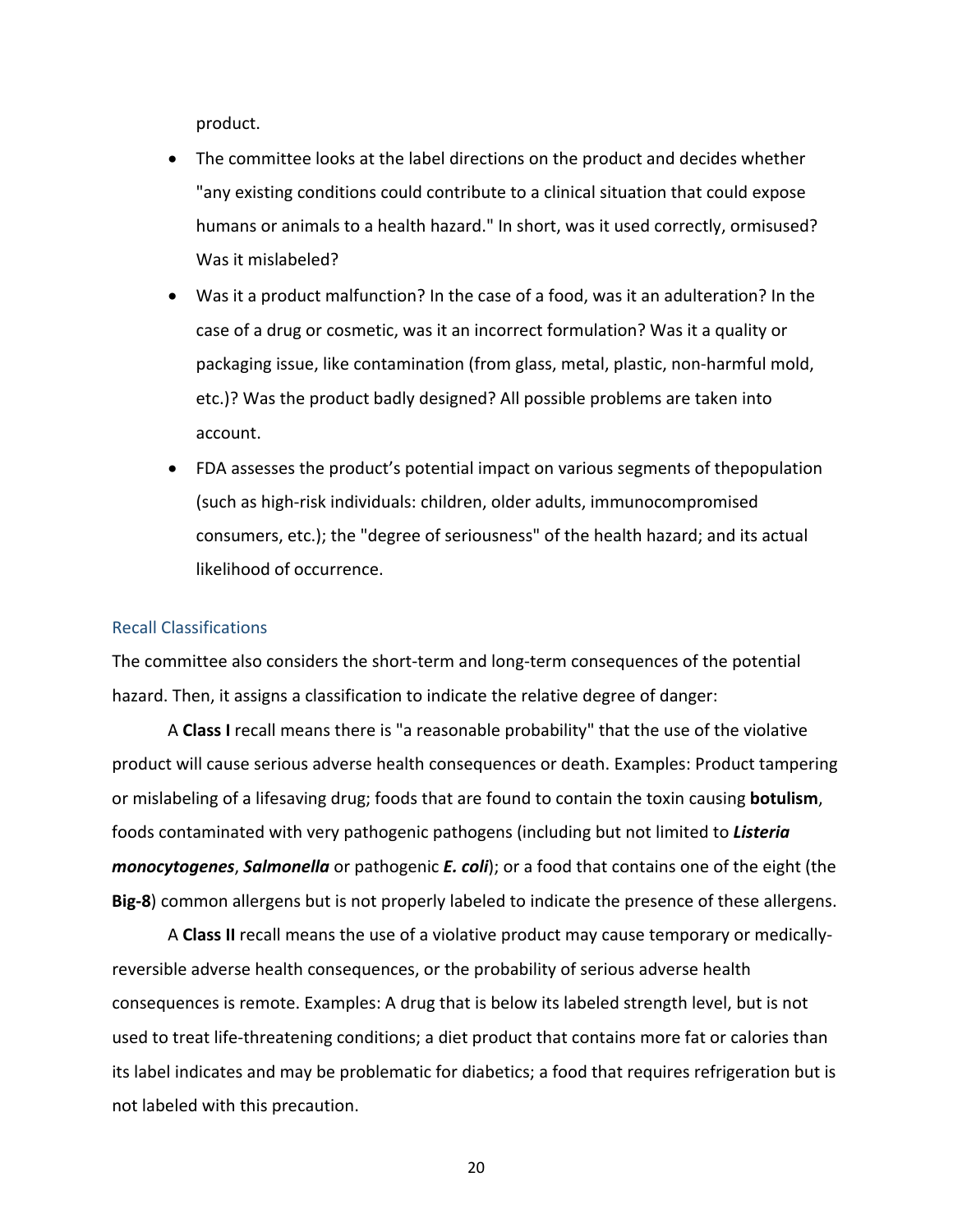**Class III** recalls are for products that violate FDA regulations but that are unlikely to cause adverse health consequences. Examples: Drugs that contain fewer tablets than are advertised on the label; a diet soft drink that is mistakenly labeled as a regular soft drink; a food that contains yeast or mold contamination or that may have been produced under unsanitary conditions.

21 CFR 7 also outlines steps for a **recall strategy** and lists these items as important in creating that strategy:

- The results of the health-hazard evaluation
- The ease (or difficulty) in identifying the product
- The degree to which the product's deficiency is obvious to the consumer oruser
- The degree to which the product remains unused in the marketplace
- The continued availability of essential products

21 CFR 7 states that a company should do everything possible to put the recall into motion promptly—and not wait until the FDA reviews or approves its recall strategy. It says a recall strategy "will address" these topics:

- **Depth of the Recall.** Exactly who returns the products? How far (up or down)the distribution chain did the product go? Three possible options arenoted:
	- o Wholesale level includes wholesalers and distributors, but notretailers.
	- o Retail level includes every distribution level *except* the consumer, both wholesale and retail.
	- $\circ$  Consumer or user level involves the final consumer or user of the product.

FSIS recognizes an additional level, known as HRI—hotels, restaurants and other institutional‐type customers and intermediate wholesalers that reach those users.

 **Public Warnings.** A public warning may or may not accompany a recall. How extensive should it be, and how quickly must it be launched? There aregeneral warnings in the news media (national, regional, local); others throughthe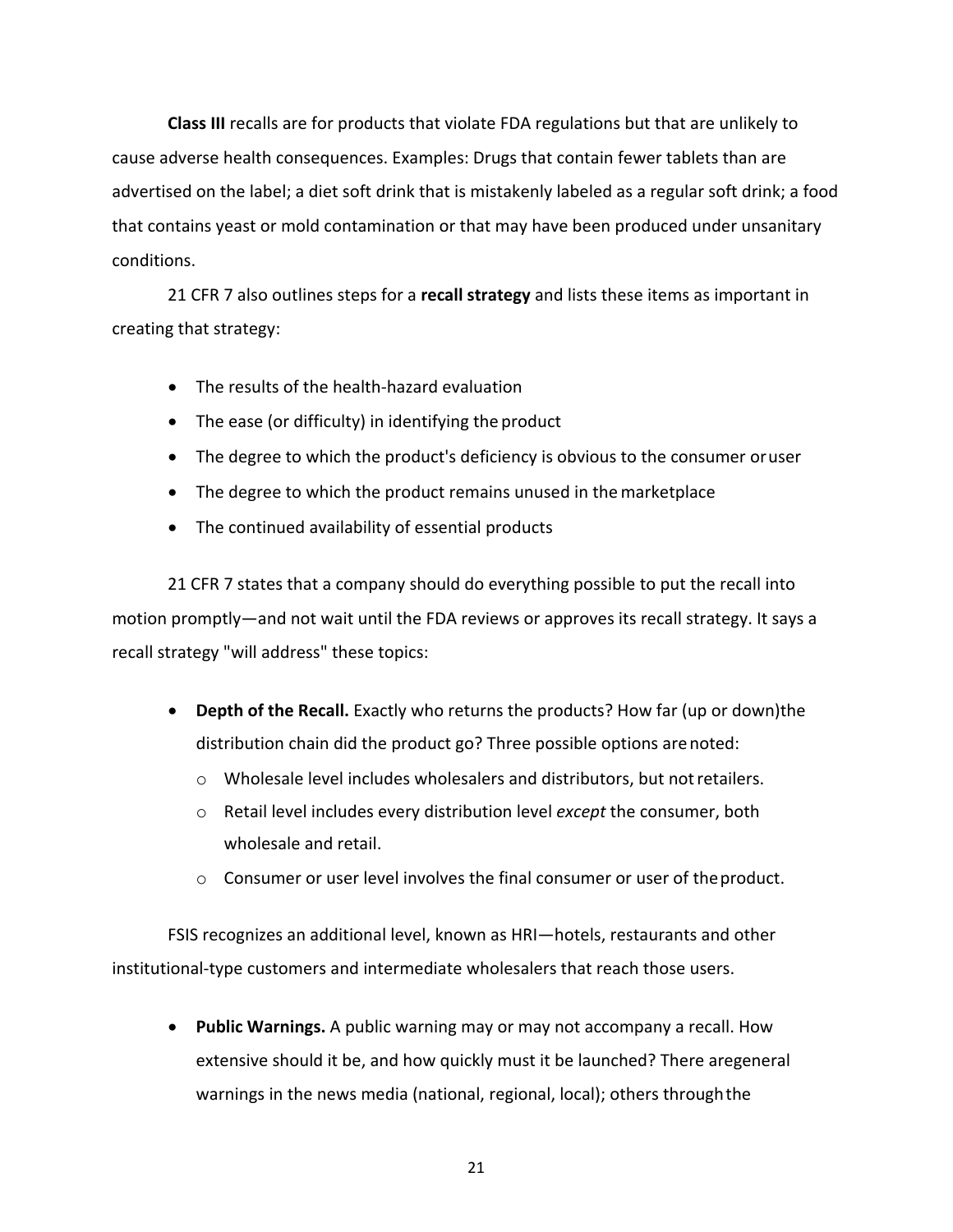professional or trade press; still others to specific professions or population segments, like doctors, hospitals, schools, nursing homes, etc. When it analyzes a company's recall strategy, the FDA wants to see a "public warning and plan for distribution." A very recent warning released by the FDA, the "Public Warning and Notification of Recalls Under 21 CFR Part 7, Subpart C Guidance for Industry and FDA Staff (https://www.fda.gov/downloads/Safety/Recalls/ IndustryGuidance/UCM592851.pdf) explains this well.

- **Effectiveness Checks.** This is a way to measure how well the recall is working, whether everyone who was supposed to has received the proper notification, and how they acted on it. The FDA also rates levels of effectiveness as A through E, depending on what percentage of **consignees** is contacted about their participation in the recall.
	- o Level A is 100%.
	- o Level B is more than 10% but less than 100% of consignees.
	- o Level C is 10% of consignees.
	- o Level D is 2% of consignees.
	- o Level E indicates no effectiveness checks.

The law says a company that performs a recall is responsible for checking its own effectiveness, but the FDA may step in and assist if asked.

# Agency‐Requested Recalls

The CFR covers **agency‐requested recalls** in some detail. The Commissioner of Food and Drugs (or the commissioner's designee, usually an FDA Regional Office) may request a recall when the agency determines:

- A product presents a "risk of illness or injury or gross consumer deception."
- A company has not initiated its own recall of the products.
- An agency action is "necessary to protect the public health and welfare."

Notification may begin with a visit or phone call from an FDA regional office representative and is followed up with formal, written confirmation that specifies: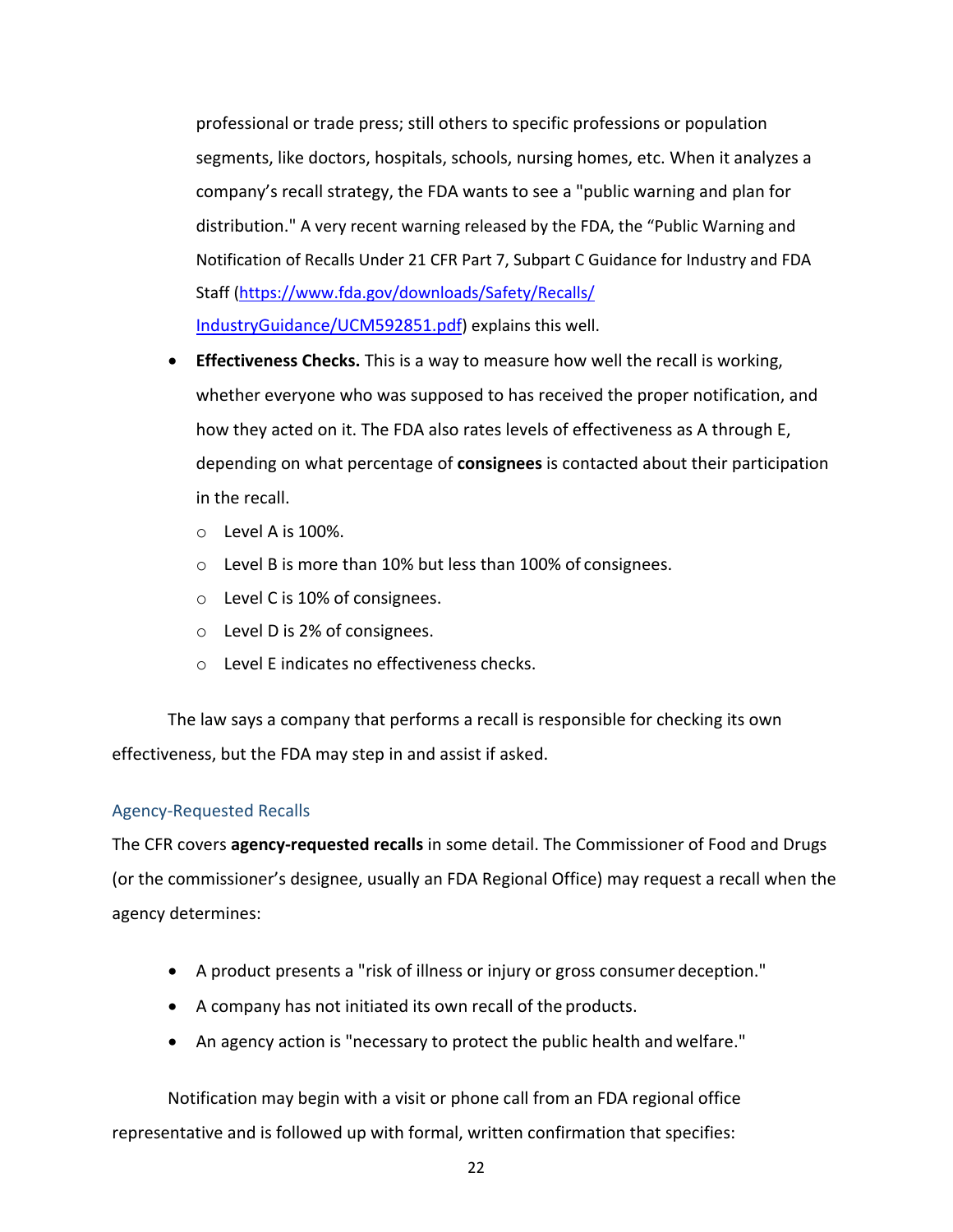• The violation.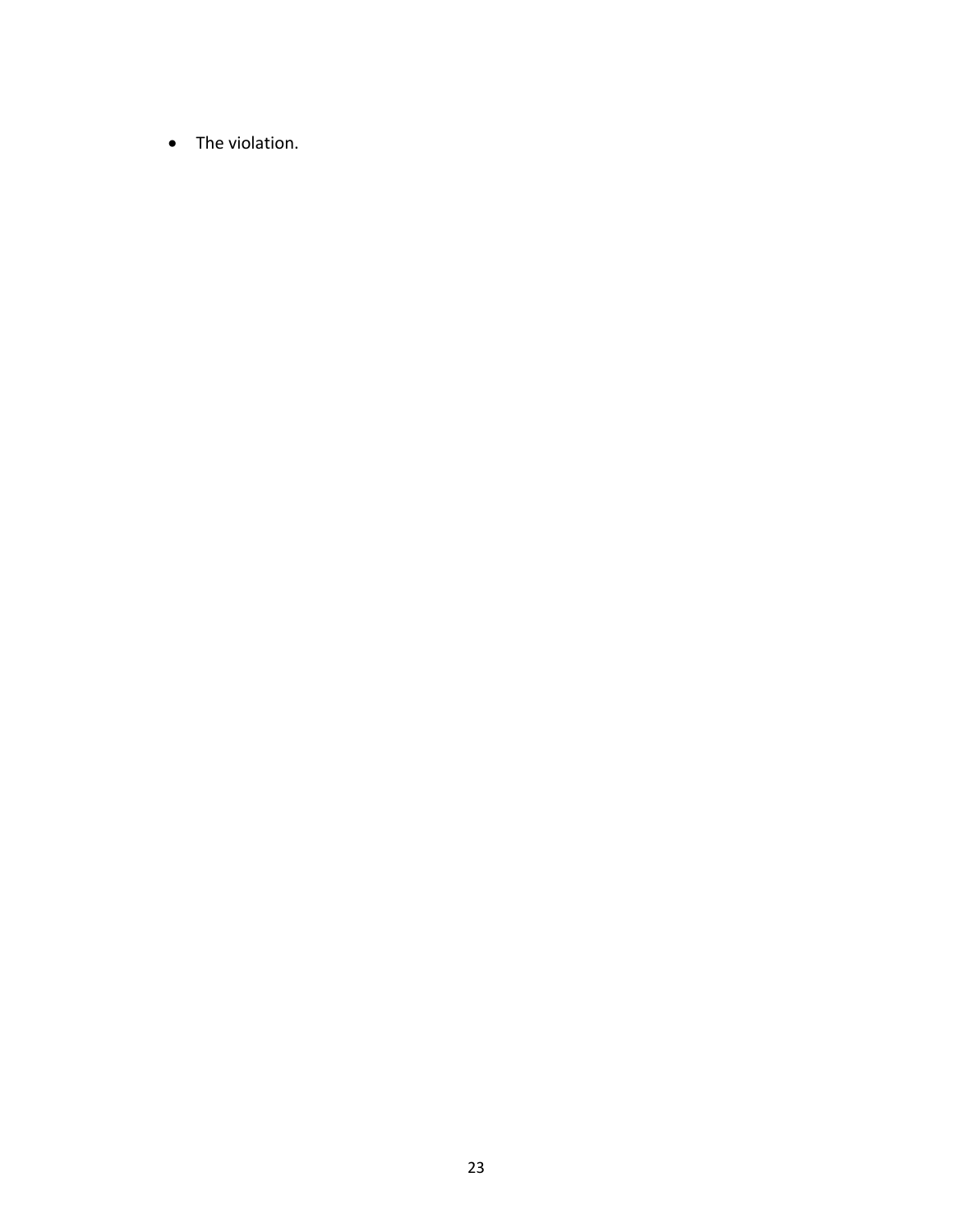- The health hazard classification (Class I, II, or III).
- A suggested recall strategy and any instructions for conducting the recall.

If a business does not want to wait for an FDA recall request, it can begin what the law terms a **firm‐initiated recall**—that is, the company decides on its own to pull product off the market. *The FDA considers voluntary actions as recalls only if the FDA decides the violation involved would otherwise be subject to legal action, such as a product seizure.*

When you initiate your own recall, you still must notify the Reportable Food Registry. The information to have on hand, for this or in dealing with local or federal authorities, is:

- The identity of the product, including all brand names and container sizes.
- Copies of all pertinent labels.
- Lot numbers, serial numbers, any type of identifying code number.
- The reason for removal or correction.
- The date and "circumstances under which the product deficiency (orpossible deficiency) was discovered."
- A description of how the evaluation of risk was made.
- The total amount of product produced.
- The time period in which it was produced.
- An estimate of how much product is in distribution.
- The number of direct accounts to which it is distributed, and possibly their names and/or contact information.
- A copy of your recall communication, whether or not it has already beenissued.
- The proposed recall strategy.
- A contact person at your company who isfamiliar with the situation and authorized to speak with FDA and other health officials.

When the FDA gets these details, it reviews them, decides on a **recall classification** (Class I, II or III), and places the information in the weekly FDA Enforcement Report. The agency also offers advice about a recall strategy, if necessary. Finally, if a company thinks it might have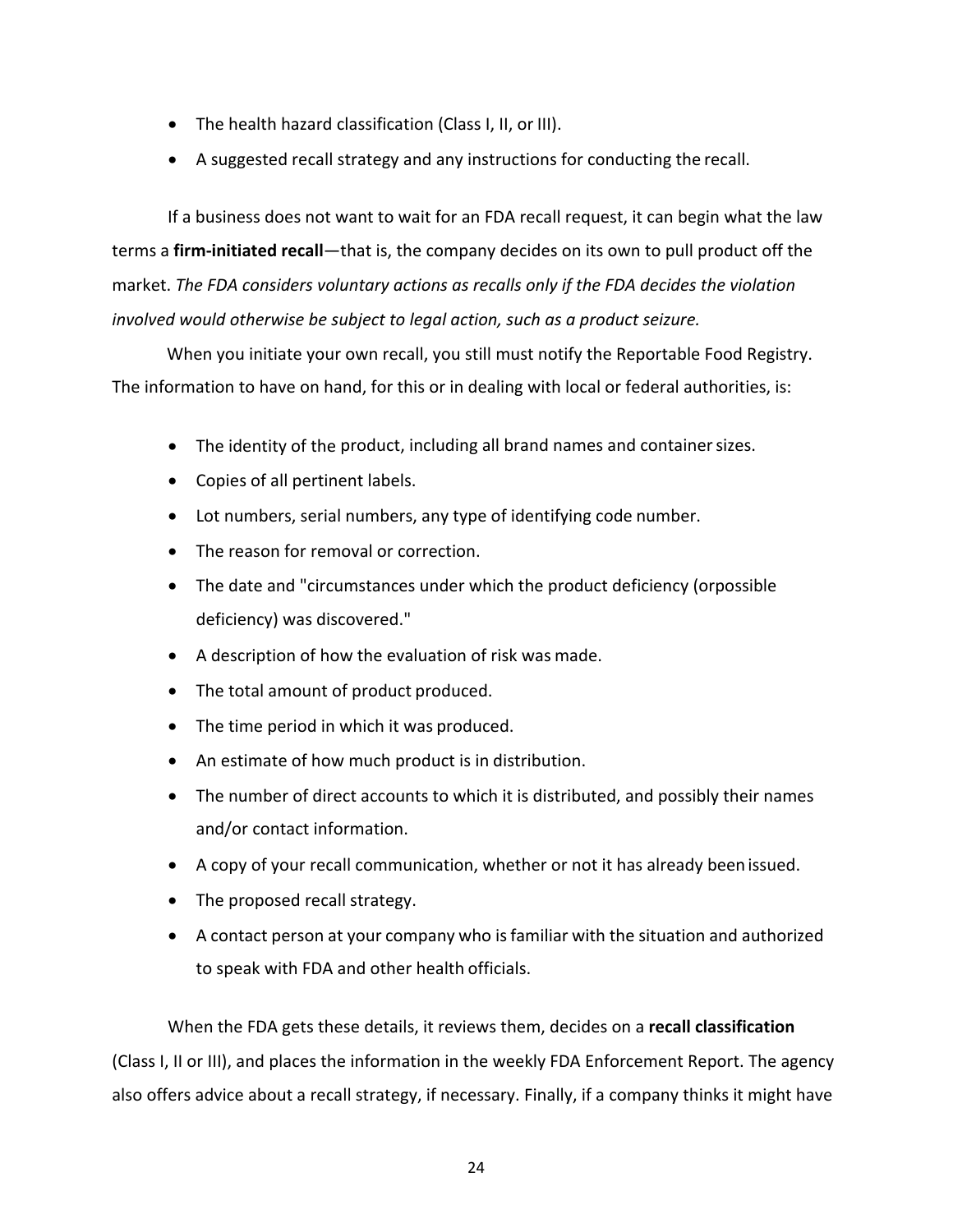a problem but the reason "is not obvious or clearly understood," the law says the FDA "will assist the firm in determining the nature of the problem."

This summary of food safety-related regulations will serve as a basis for the remainder of this manual, which will discuss the specific aspects related to food‐recall activities.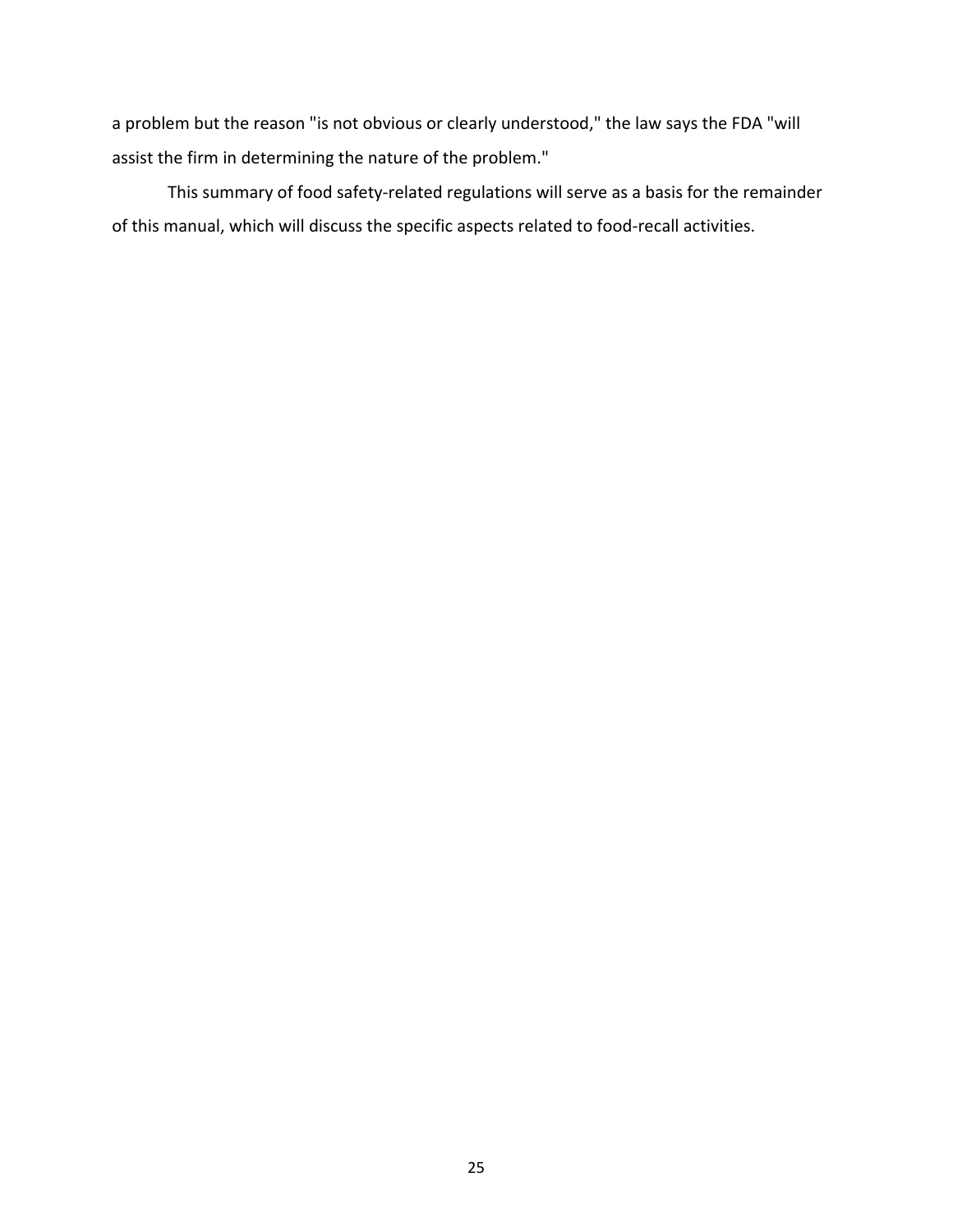# **Chapter Two: Before the Recall—Prevention and Planning**

The Food Safety Modernization Act (FSMA) mandates a preventive control plan for most food facilities. In other words, it isn't enough anymore to say that a facility solely relies on the HACCP system to ensure food safety. The FDA still wants to see in writing that a company has evaluated food-safety hazards; has specific steps ("controls") in place to prevent or significantly minimize them; can prove that it is monitoring to ensure the controls are working for identified hazards and that the company is keeping records of that monitoring activity; and can state specific actions the company will take if a problem arises. The specific actions are best described in a completed recall plan.

The FDA now has expanded authority to access these written records and greater enforcement powers to deal with companies that aren't following the rules or aren't working quickly enough to fix food‐safety problems.

Taking preventive steps is how recall planning begins. This chapter focuses first on examining and evaluating your own manufacturing and distribution processes; then follows with advice on how to draft a product-retrieval plan that works for your company.

#### **The Recall Team**

The most thorough recall plan means nothing without the right group of people trained to understand the nature of the suspected (or real) threat, and the knowledge and authority to carry out the plan. It takes a team to make a good plan—a team that is familiar with every aspect of your business, and perhaps a few outside experts who can be helpful in certain specialized areas.

The size of the recall team will vary depending on the business, and its responsibilities are to:

- Review existing operating procedures and recommend changes to lessenthe probability of a recall, or to make a recall easier if it becomesnecessary.
- Develop a recall plan, or review and update an existing one to meet FSMA requirements.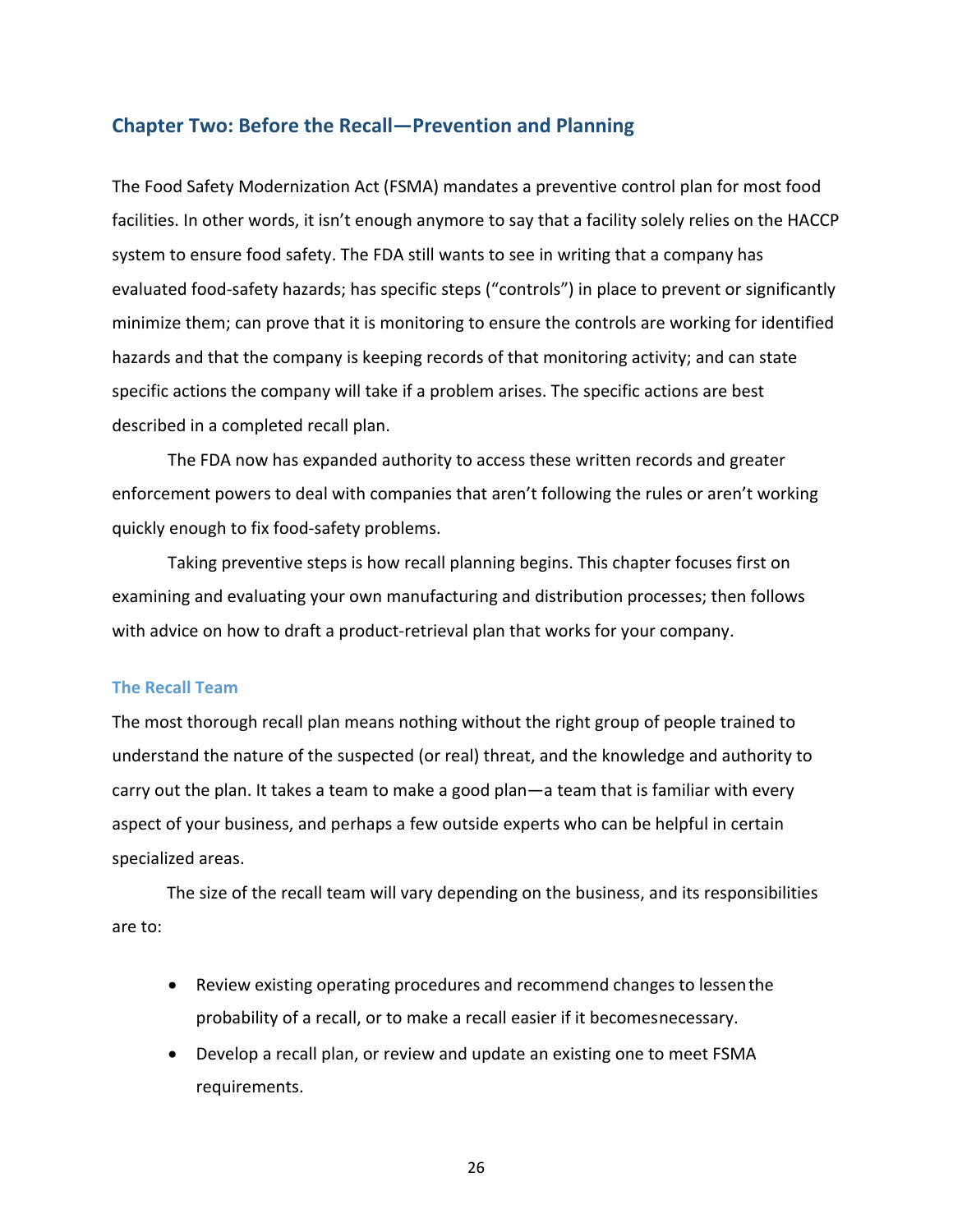- Respond to any product-safety problem that may require retrieval, includingall communications about the issue, internal and external.
- Make recommendations to senior management and any government agencies about what to do with remaining product.
- Follow through until the situation is resolved.
- Follow up by assessing the effectiveness of the plan and making suggestionsto prevent similar incidents.

Your recall team should consist of a core group of people who represent all the key departments or functions of the organization, with a defined leader of the group. The team should include:

- A senior operations manager who is familiar with the entire manufacturingprocess. This person typically serves as **recall coordinator**, the team leader who reports directly to the company owner and/or president.
- Your company's quality assurance director, another option for recall coordinator. Additionally, this individual is likely to be a PCQI. The PCQI is someone who has received training as outlined in the Preventive Controls for Human FoodRule.
- A public-relations or crisis communications specialist to coordinate communications activities. This includes media inquiries, updating your website and social media, getting photos of your products and labels, issuing news releases, etc. It isimportant to keep your messages clear and consistent, which is easier to do with a single point of contact.
- A marketing specialist to instruct the sales force (employees and independent sales contractors) in their dealings with customers and end users and to coordinate any marketing and advertising changes.
- A scientific advisor to address the health and food-safety aspects of the problemand help quantify the risks. This might be a food scientist, epidemiologist or microbiologist, depending on the type of pathogen and breadth of the problem or a toxicologist, in case the event is related to **chemical contamination**. You mightneed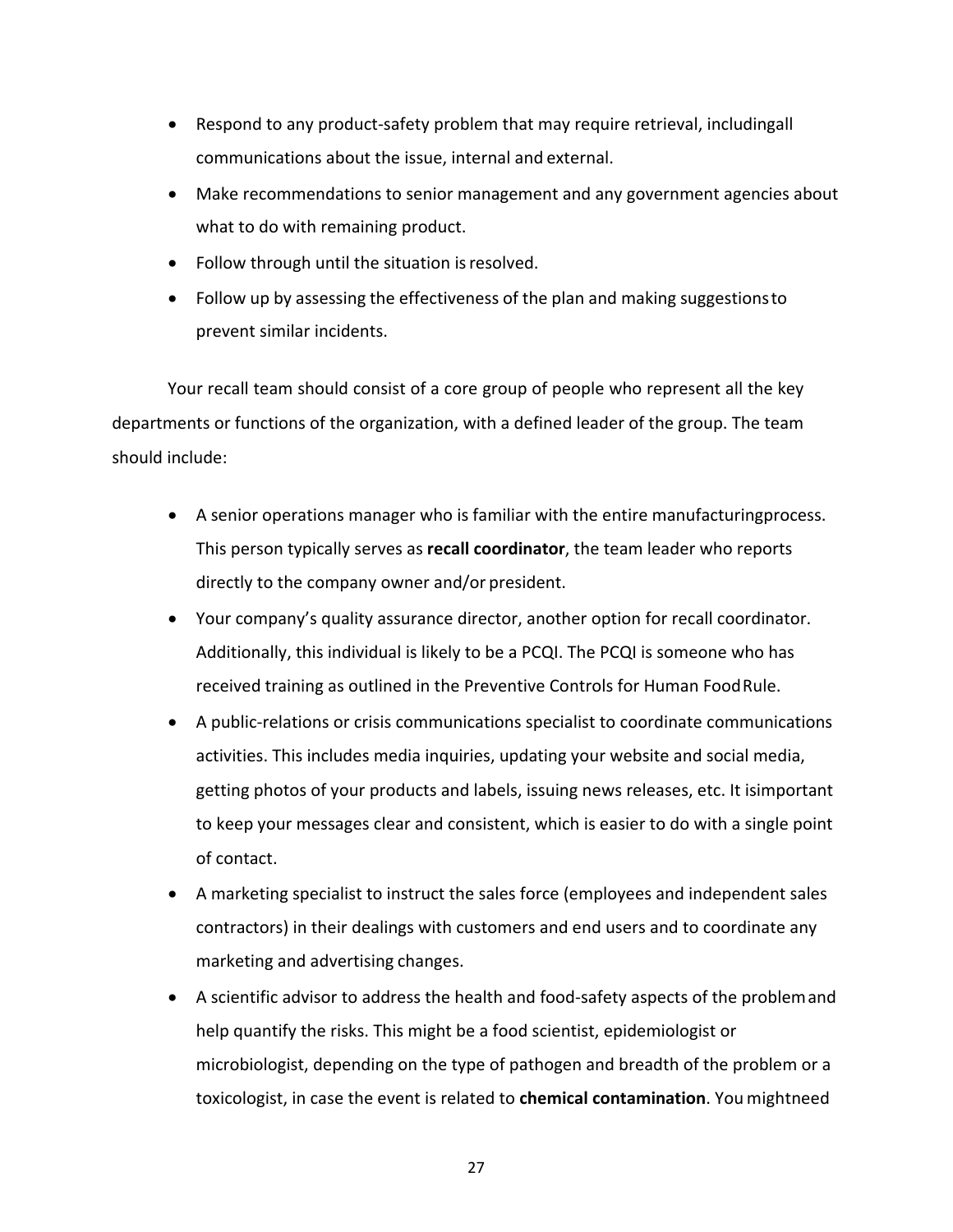to select an outside lab in case independent testing is needed, preferably one with ISO 17025 accreditation.

- A logistics and receiving specialist who is familiar with the shipping, tracking, and storage of products and can schedule timely retrieval from wholesalers, retailers, etc.
- A quality-assurance specialist who can start immediately to gather facts and then work with government inspectors to pinpoint any problem. This person should be familiar with all safety and sanitation rules of the company and able to arrange for laboratory testing of product samples. It is likely this person is a PCQI, aswell.
- An accountant to estimate costs of the options the team is discussing; set up account codes to track them; and manage a system for **reimbursement** (customer), if necessary.
- An attorney who can handle **liability** questions and help the team deal with government regulators. This person also can help the company collect pertinent oral and written statements; advise about what information may be kept confidential; and help you gather documents that may be needed as evidence in case oflitigation.

If one person wears multiple hats on the list, your team will simply be that much smaller. Realize that you can't do it alone, and you may want to consider outsourcing. The public relations person, scientific advisor, toxicologist, and attorney all can be hired as outside contractors, as can laboratories to test for contaminants or pathogens. There also are companies that specialize in retrieving recalled merchandise.

When the employee members of the committee are in place, your first order of business can be to contact and interview outside experts. You will want to be acquainted with them, and they'll want to know more about your company, before they're ever needed. They should be prepared to make a short presentation to the committee about their services and prices. These outside experts could be under contract and "on the team" only during the recall planning process, if your budget allows this.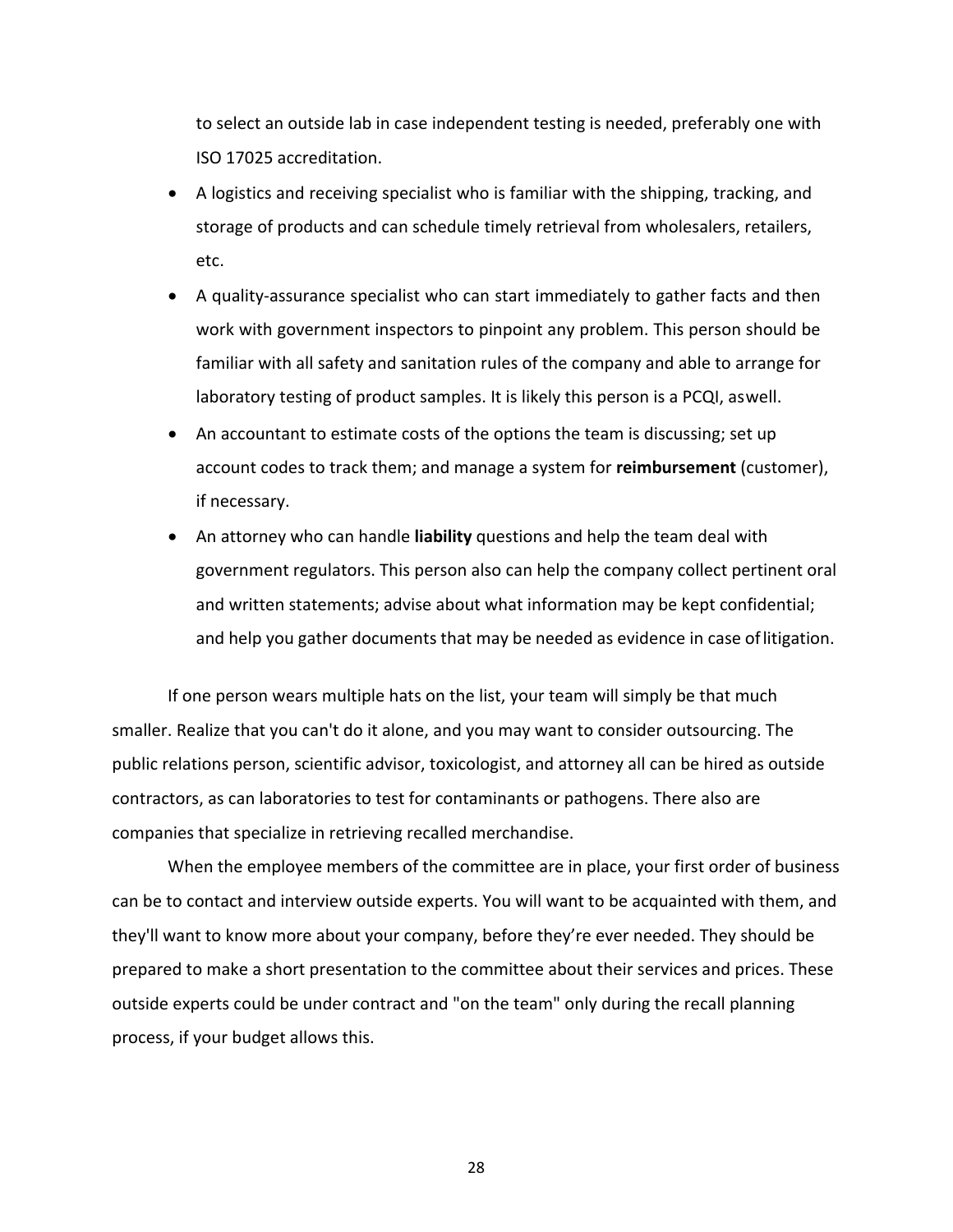Together, the team can create a sensible and workable recall plan that, with good management, good people, and a strictly maintained company culture of adherence to best management practices, your company may never have to use.

## **Identification of Potential Problem Areas**

One way for your team to begin is to list the entire sequence of production (preferably incorporating accurate process flow diagrams) for the foods or beverages your company prepares. Then analyze every point in the sequence to identify potential weak spots. This is known as a hazard analysis and is a critical requirement of both the PCHF rule and HACCP.

Some companies draft a completely separate food defense plan, aimed at protecting products and processes from intentional contamination. Your food defense plan requires you to think like the bad guys, or perhaps a mystery writer—if you wanted to shut a company down, or cause it confusion or financial woes, how would you go about it? If an angry customer or disgruntled former employee decided to target you, your customers, or your consumers, what might they try?

In addition to a formal hazard analysis, it is often useful to look at your operation from a different perspective, namely dividing every activity in your company's operations into four broad categories—products, processes, people and property—and identifying potential problem spots accordingly. You can brainstorm as a recall team, but it is smarter to enlist the help of your department heads or a few trusted employees in this task.

We'll get you started with a list of possible areas of concern. There certainly will be others, depending on the type and size of your operation.

#### **Products**

- If your products are freshness-dated, is there a standard procedure for stock rotation—in your warehouse, and in the field? Do your customers know and understand it? Do they follow it?
- Take a look at all your labeling with a critical eye. Could ingredients be listed in terms that would be more easily understood? In your zeal to market the product, have you used any terms or made any claims that are not allowed according to the**Nutrition**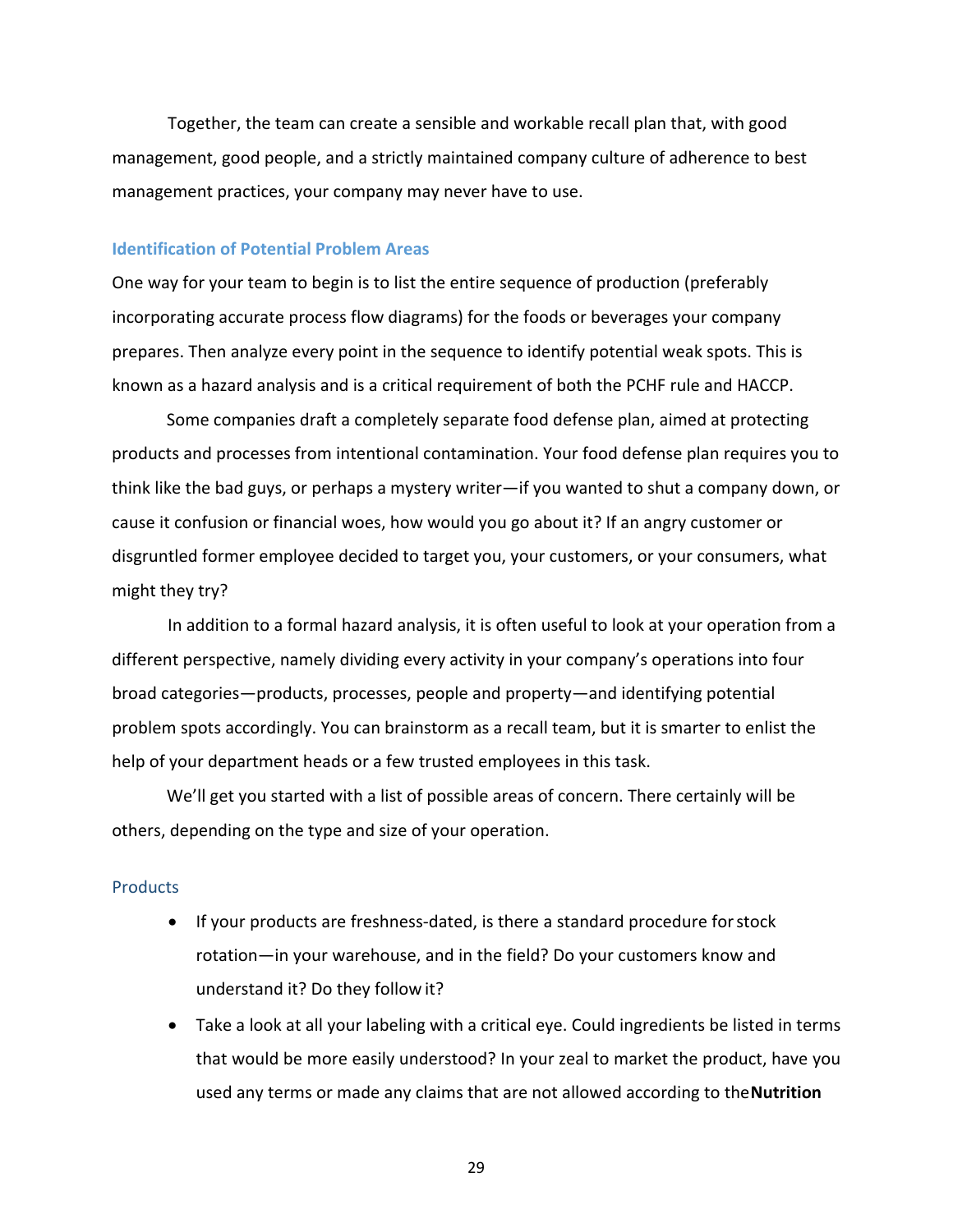**Labeling and Education Act (NLEA)** or any updated labeling requirements?

- What kinds of laboratory testing do your quality control people do, and how secure are those records? How easy would it be for someone to falsify them—either to cover up a problem, or create one as a hoax?
- What food-safety and storage precautions are required at your facility? Are these in writing, and easily accessible to employees? Who monitors them to make certain they are being adhered to—and what are the consequences if they arenot?
- If a disgruntled individual or terrorist group targeted one of your suppliers, vendors or shippers, how would it affect your operation? Are you aware of weak spots at your vendors' or shippers' locations? Ask if they have their own recall plansinplace.
- If chemicals or pesticides are used in any of your processes, get the most current safety information about them. Have activist groups targeted any of them for boycotts or other protests? Are the finished products tested for chemical residue, and are these records current and accurate?

# Processes

- How do you approve vendors and suppliers, incorporating information about Supply Chain Preventive Controls programs where required (https://www.fda.gov/downloads/ Food/GuidanceRegulation/FSMA/UCM461834.pdf )? How do you check *their* products for safety, sanitation, etc.?
	- Is there an inspection process for incoming raw materials and supplies? How does the receiving staff document incoming shipments, and how do they handle discrepancies? Is there a method for refusing goods? For accepting goods thatother users have sent back to you?
	- What is your lot coding strategy? Do you have "**clean breaks**" in your product production? Do you use the suppliers' lot codes for incoming goods or assign your own new codes? Do you assign the same code to an entire shipment, or break itinto smaller increments? Does your system correlate the codes in case a supplier notifies you of a recall? You must be able to: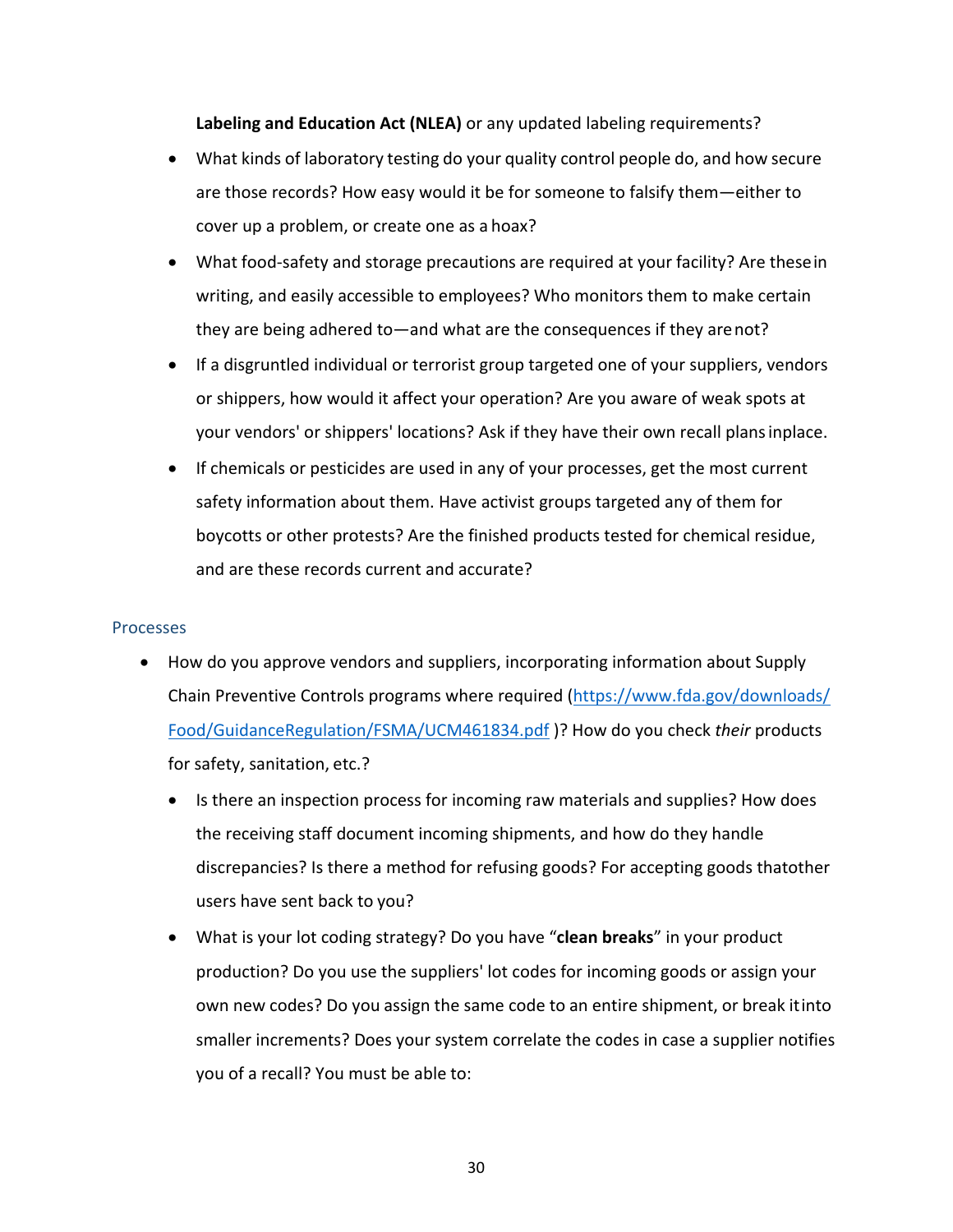- $\circ$  Link all raw ingredients to their original suppliers.
- o Link raw ingredient codes to finished product codes.
- o Code finished products by lot.
- o Link finished product codes to wholesale or retail customers who receive the product.
- Do you have a system in place to *clearly mark* the code numbers on all outgoing product, and how is the product tracked when it leaves your facility? Experts say it is easier to track product when:
	- $\circ$  The shipping cartons and individual containers inside them bear the samecode numbers.
	- o Only one code is packed in each case.
	- o Code numbers are changed often, making lot sizes fairly small.
- If your plant premixes raw ingredients for future use, are they coded to allow you to trace the individual ingredients in a **batch**?
- If you rework (use leftover product from one batch in another), do you codethe finished product to be able to trace the "leftover" ingredients?
- If chemicals or pesticides are used, how are they inventoried and stored? When do they expire? How are they disposed of?
- How are outgoing cases or shipments sealed or locked to prevent tampering?
- Examine how each process is documented. Are there gaps in recording the production, processing, or distribution history of a product? Who could change the records if they wanted to? Who has access to these records, and how is thataccess granted?

# People

- Is there a standard form and/or operating procedure for receiving andhandling customer (e.g., retailer) and consumer (e.g., end user) complaints?
- What kinds of firewalls and virus protection does your computer system have? Is the system backed up regularly, and by whom? Who monitors online traffic?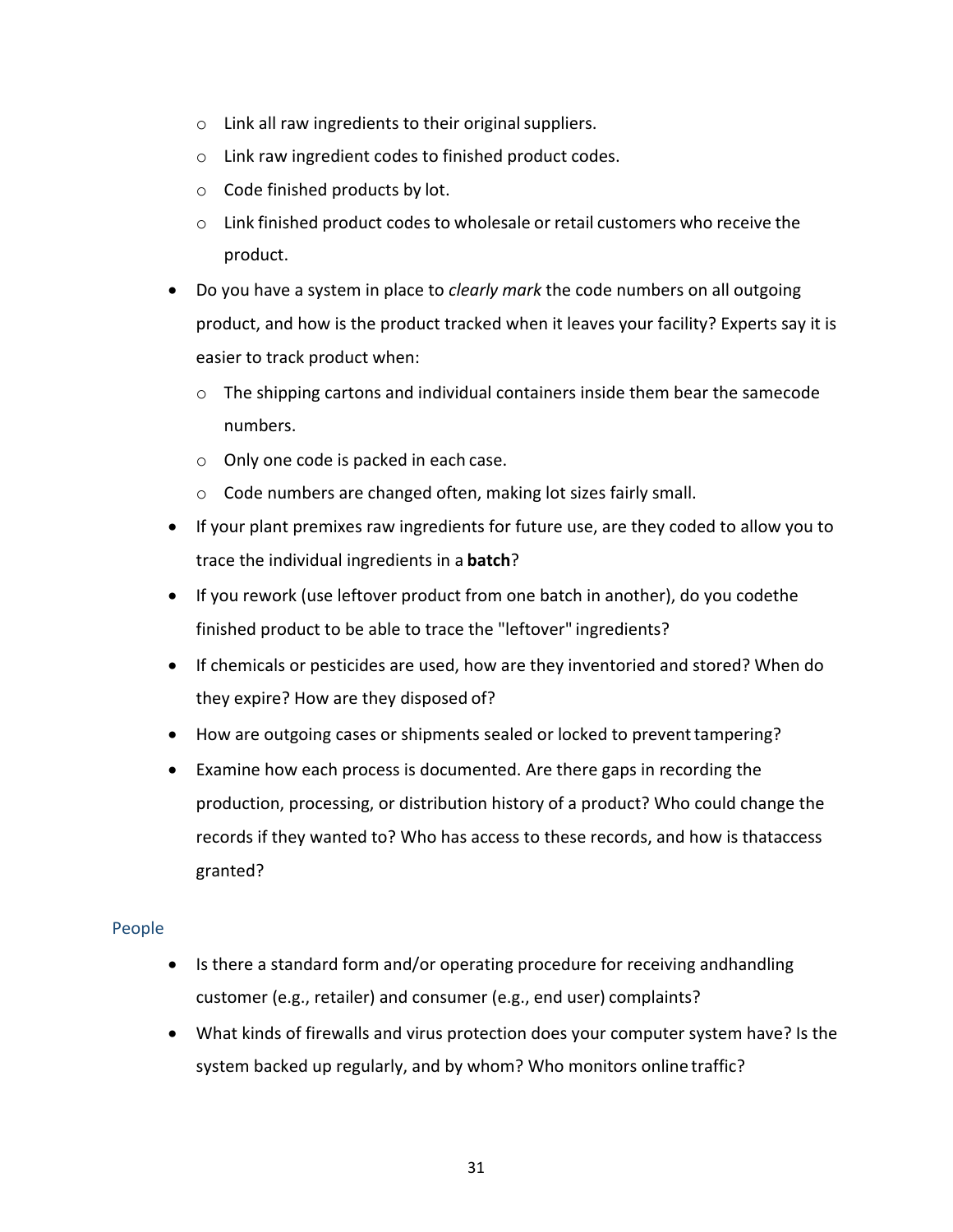- Are criminal background checks conducted on all employment applicants? Drug tests?
- How are workers motivated to follow the rules? Do they truly understand theirown critical role(s) in creating safe products?
- Does every aspect of workers' training include not just *how* to do something, but *why* it is done this way?
- Do you have a badge, photo, or other identity-verification system for employees?
- How and where is mail sorted and delivered? Is there a protocol forhandling suspicious letters or packages?
- Is there a process in place for employees to report suspicious or unusual activity? Who investigates these reports?
- How are layoffs and terminations handled? How long does it take to close a terminated employee's file in the records and to restrict that person's access to the property, computers, and filed documents?

# **Property**

- Identify points at which unauthorized persons might have easy access to yourfacility through unlocked doors, gates, loading docks, and vehicles.
- Think about whether any workers have unnecessary access to a critical part ofyour operation.
- Pinpoint any place and method by which a person might bring in, store, or move unauthorized materials within your facility.
- Do you have cameras onsite? Do they work? Who monitors them? How long are the videos stored?
- Is there emergency lighting in your facility? How well does it work and how often is it tested?
- Does your exterior lighting work to deter unauthorizedactivity?
- Does anyone inspect your water lines and analyze your water system for purity and access? If so, how often? How are discrepancies reported?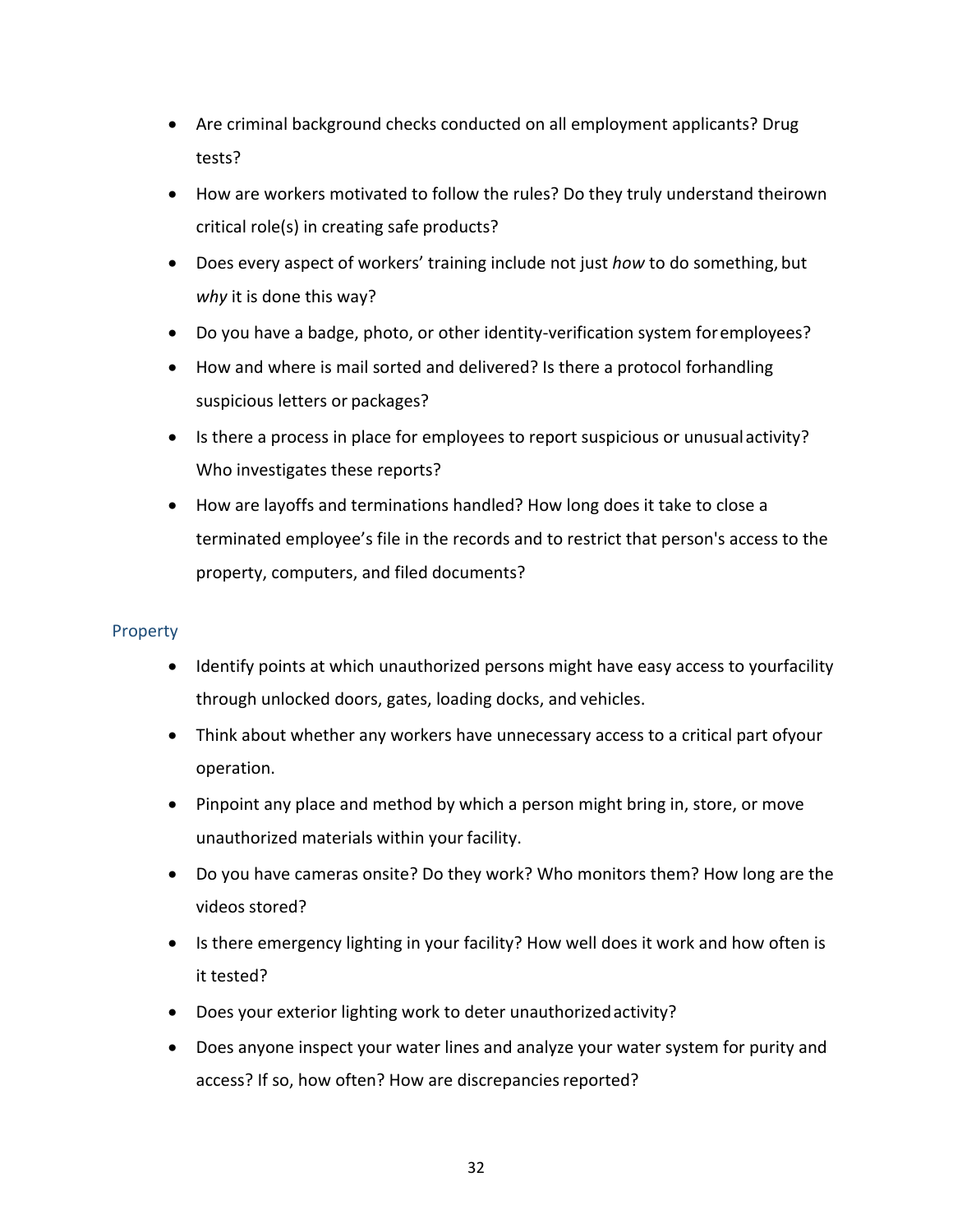A related topic for candid discussion among your recall committee members: To what extent might your company be someone's target? Does the company or industry—or its officers—have a lot of public visibility? Are they seen as controversial by any type of activist group? List all the outside interest groups, political parties, labor unions and trade associations your company and its officers are associated with. If you were in a crisis, would these groups be supportive? In short, it's time to think about who your allies are, as well as your detractors.

Another area that's difficult to quantify is how committed your workforce is to meeting quality standards and putting out the safest, most sanitary product. Examine what you are doing, or whether you could do more, to encourage the best quality standards. Company loyalty and ethics are tough to gauge, but it might be worth the effort to establish their importance and make employees aware that quality is an important goal.

### **Risk Control and Insurance**

Now you should have a very thorough idea of what *might* happen accidentally or even intentionally, even if you make every effort to ensure that it never does. When you've identified these risks, you can decide how to reduce or eliminate them. Prioritize the list—as high, medium, or low risk—and tackle the highest risks first. You are looking for effective risk‐control measures. An effective measure is one that reduces any of these three factors:

- The probability of a problem
- The severity of a problem
- Your company's exposure to a problem

Other considerations are the cost of the measure, and how it works (or conflicts with) other measures or day‐to‐day business processes—in other words, how expensive is it, and how much hassle is it?

As a very simple example, let's say your facility has an unlocked exterior door that provides easy access for anyone with a desire to sneak in. However, it is a local fire code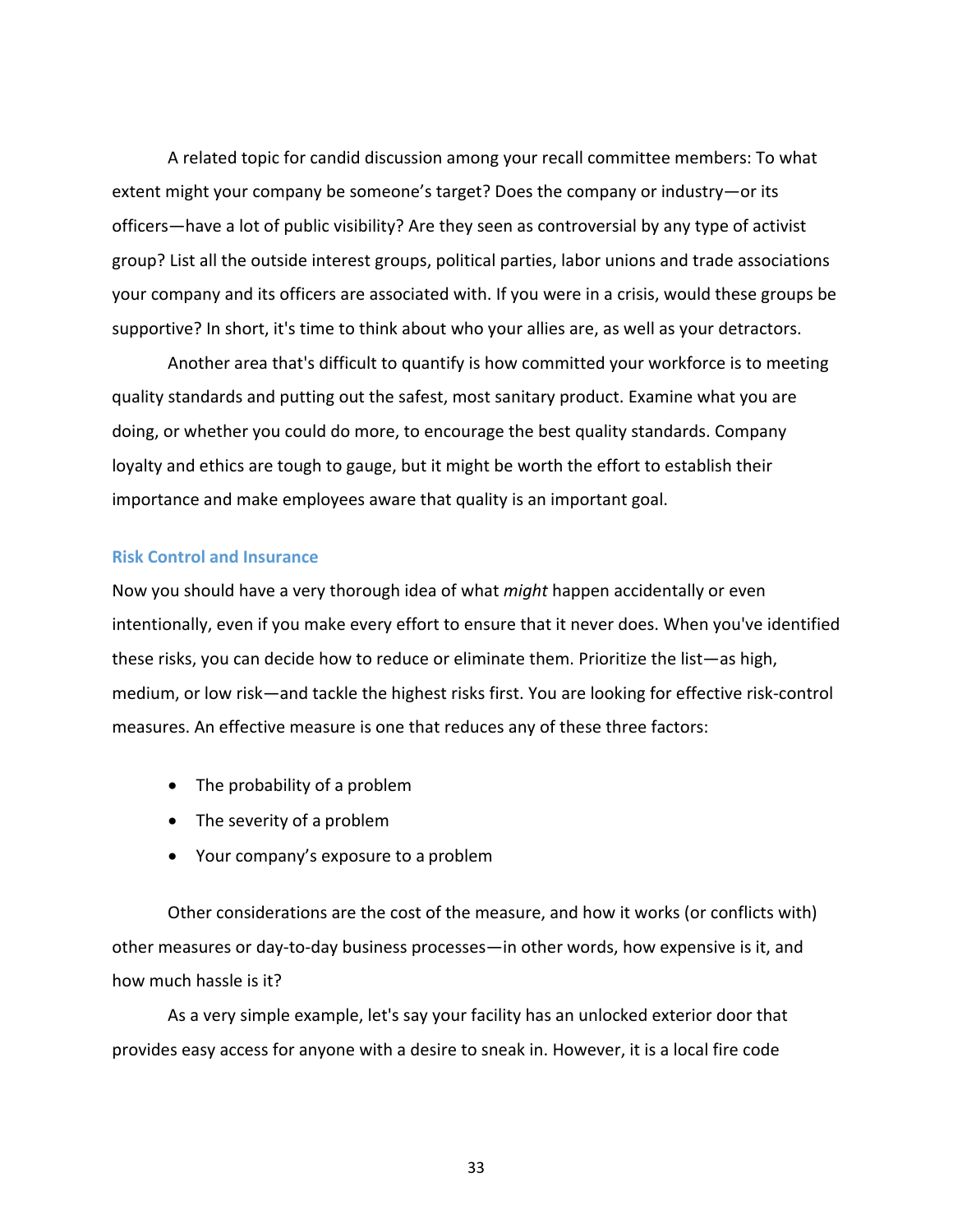requirement that the door be kept unlocked during business hours for safety reasons. You could:

- Make sure the area outside the door is well-lit to discourage entry.
- Install video surveillance and monitor the door.
- Post NO ENTRY signs and install an alarm on the door that goes off when itis opened.
- Put seals or sensors on the door that will show any attempt made to openit.
- Make sure the employee working nearest the door on every shift knowsto keep an eye on it, with a small reward for reporting security breaches.
- Provide an outdoor break area, so employees won't be tempted to duck out this door.

As you can see, there are multiple options for risk controls, even for the simplest situations. Some methods cost more than others; some are arguably more effective than others. Whenever possible, employees who would be affected by the decision should be involved in making it.

## Recall Insurance

Another critical part of risk management is insurance. Companies in many industries have recall-related insurance coverage. Now is the time to review your policy. Meet with your agent or broker, take a good look at exactly what the policy covers, and ensure that it meets your needs. If you're not very familiar with this type of coverage, type the words "product-recall insurance" on any Internet search engine and start reading. You'll learn from companies that want to sell it to you, from expert opinions in trade journals, and from attorneys' opinions about which types of insurance are worth the money and which are not. One of the most helpful sources is the International Risk Management Institute, found at

# https://www.irmi.com/.

Almost all the major international food and beverage corporations have been through enormous recalls at one time or another, yet most of them are still in business. Many of these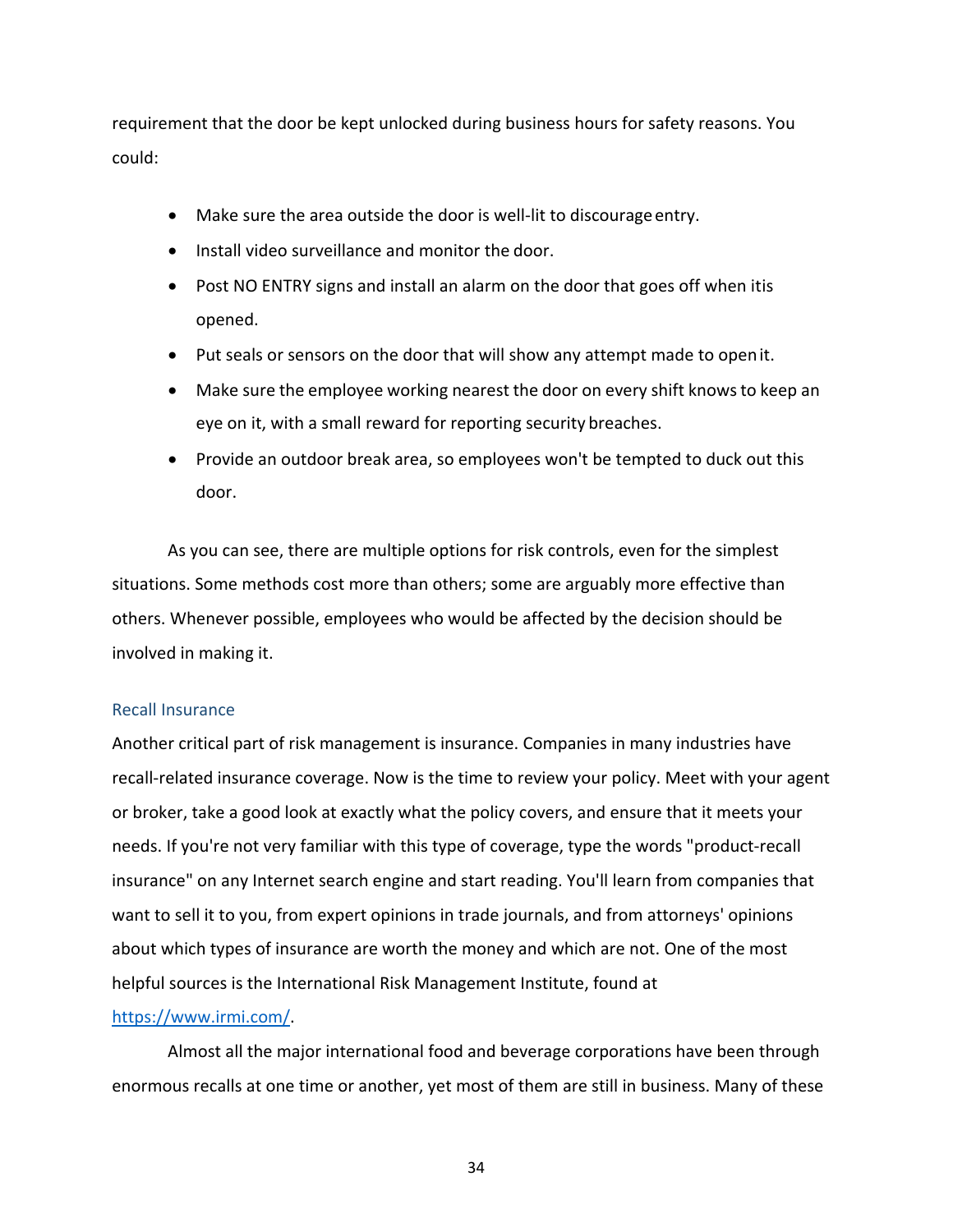companies owe their survival to early foresight: they lined up appropriate insurance coverage before trouble struck, and they conducted the recall properly.

Four basic types of insurance cover product recall claims. Any of them can be purchased separately or added as an endorsement to an existing property insurance policy.

- A product-recall policy covers the actual costs of a recall: repairing and returning items, costs of publicizing the recall, transportation, and storage. Usually, this type of policy will not cover loss of profits or the cost of rebuilding a company'starnished image.
- A product‐liability policy protects the company against claims of injury caused by a defective or hazardous product. It is strictly to cover claims of injured parties, not recall costs.
- An accidental-contamination policy covers the company against claims resulting from its own unintentional distribution of an unsafe product. This includes all the related recall costs, and lost profits.
- Malicious‐tampering insurance covers criminal actions of **sabotage** against a company and also includes all related recall costs and compensation for lostprofits.

Each of these is really a form of catastrophic insurance. If your recall team ever has to use its insurance coverage, it must be prepared to clearly document all of these expenses and losses:

- Cost of investigations—hiring private labs or outside experts
- Recall costs—for removal, transportation, storage, and destruction of the recalled products
- Repair or replacement costs—not just the cost of giving people new products but repairing any equipment that might have caused or contributed to theproblem
- Sales losses—not only the product that had to be recalled but the lingering effectsof negative publicity and the losses that will be incurred by the company'scustomers
- Legal and professional fees—attorneys, consultants, and accounting assistance to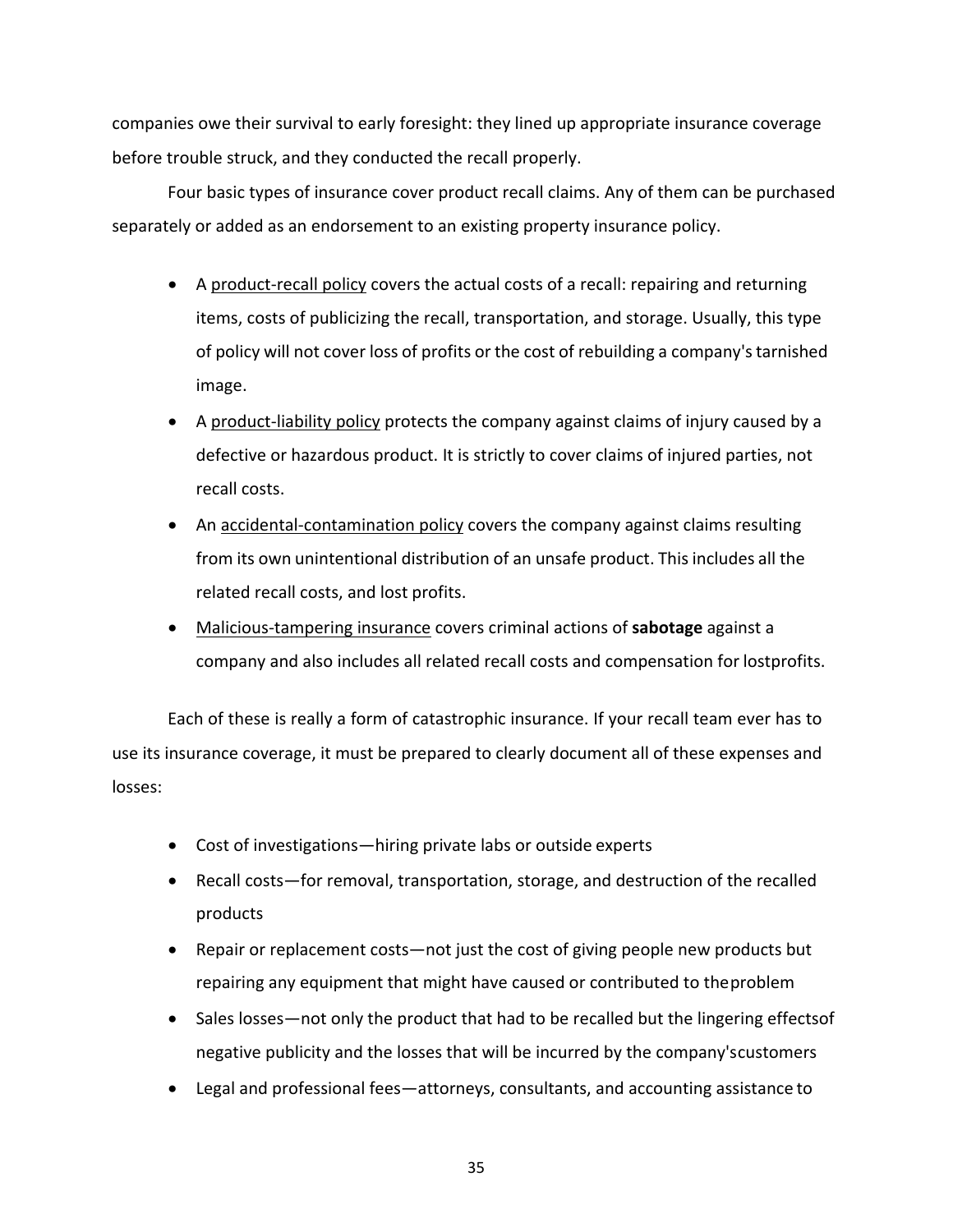file the insurance claims

 Public relations costs—new advertising, special incentives, crisis management and anything else that is needed to get the recalled brand back in good standing with consumers after a recall

Attorneys warn that the basic **Commercial General Liability (CGL)** policies held by many companies are not sufficient to compensate for the massive costs that may be associated with a recall. Luckily, as with any other type of insurance, there are policies in many different price and coverage ranges. Premiums can range from \$5,000 to seven figures; deductibles from \$10,000 to \$25 million; for coverage from \$10 million to \$300 million or more. Most insurers have a tollfree hotline for companies to use in case of a product crisis; some offer their own expert consulting services at no additional cost to the policyholder. It is worth shopping around.

### **The Decision to Recall**

When a recall is possible, the team's first goal is to assess the situation and make the first major decisions: whether to conduct a recall, and exactly which products are involved. Whatever the decisions, they must be supported by documentation.

If the initial notification was from a buyer or regulatory agency, a decision not to recall must be reached by mutual agreement with that agency. This avoids the possibility of punitive action by the regulatory agency and greater liability for the company in the event the problem is serious.

Even when regulatory officials are telling you they have some serious concerns about one of your products, a recall notification will not necessarily immediately follow. Remember, the FDA and FSIS prefer that the action be *voluntary*. A responsible company will determine in advance, as much as possible, under what circumstances a recall will take place. A regulatory agency may not have been the source of the information in the first place—it may be problems that your own employees or consumer complaints have brought to your attention.

 A product should always be recalled if there is credible evidence that shows it has caused any illness, from suspected contamination or another unsafe condition(e.g.,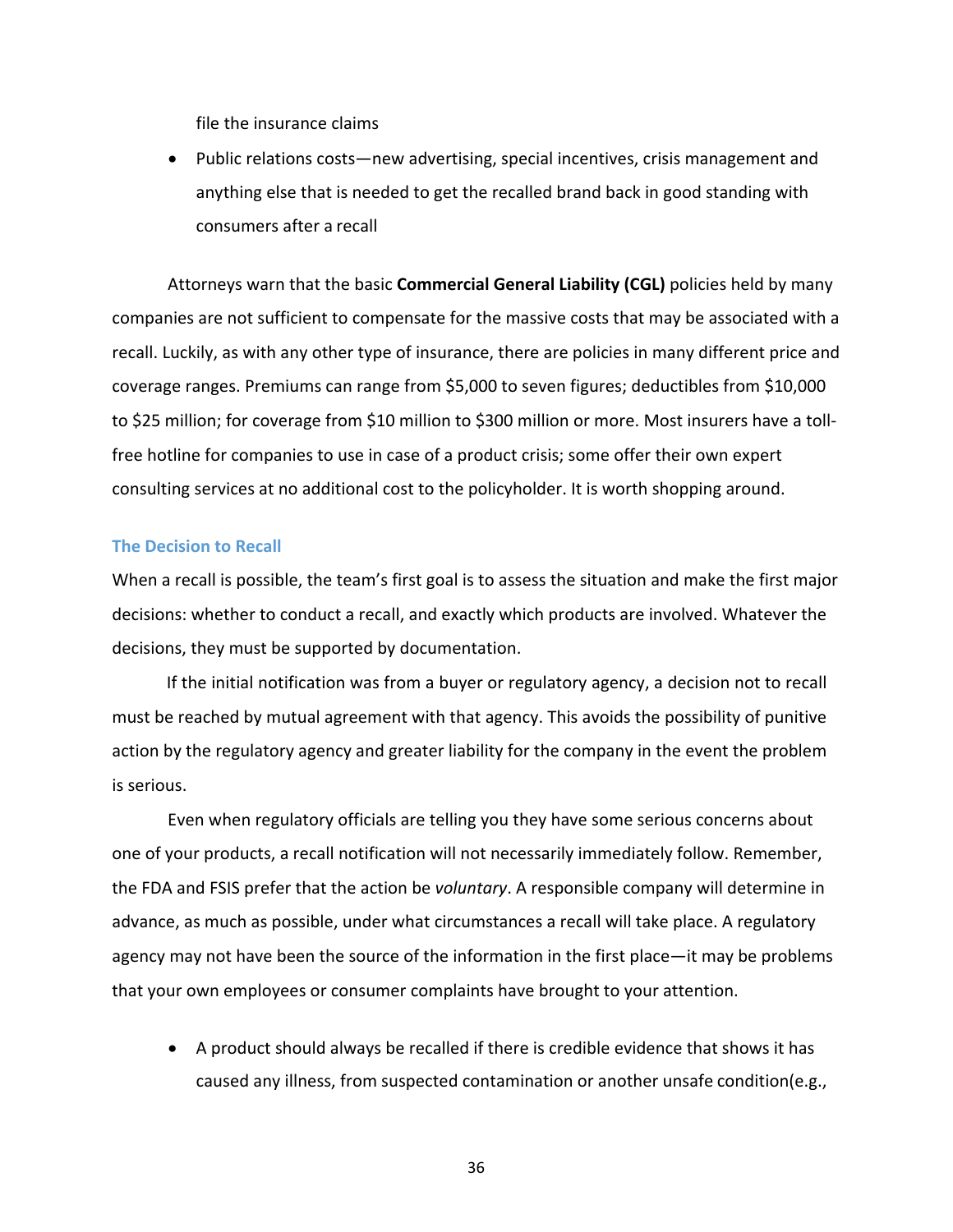undeclared allergens). Other situations may require more discussion. No matter what the circumstances, the decision to recall must always be made quickly. When a complaint first comes to your attention, you should be able to pinpoint the source of the complaint or notification and confirm the credibility of that source. If the information comes from health inspectors or a federal agency, listen carefully to what they say. Take notes. You have the right to ask for and/or expect:

- o Courteous treatment.
- o An explanation of the process or findings that linked this productto particular problems or illnesses.
- o A specific time period for the records they arerequesting.
- o A minimal number of individuals or agencies requesting the same information from you.
- $\circ$  Access to supervisors or managers of the agency if a fieldinvestigator cannot answer your questions.
- o Copies of paperwork, including news releases, the agency's inspections, lab reports, etc.

Ask if the inspector or agency is making a specific recommendation to recall the product in question, or any other recommendations. You will usually receive these in writing soon after the initial telephone or personal contact. Tell them you will notify your recall team immediately before a decision is made, and then do so.

- If the information comes from a member of the public who has called or written to make a complaint:
- 1. Get as much information as possible from the complainant. Create a form that prompts anyone taking the complaint to get these details (see Appendix 1‐2 for sample form):
	- a. All contact information (phone, email, mailing address).
	- b. Exactly what they feel the problem is with the food (chemical taste, "off"odor, allergic reaction, foreign object in the food).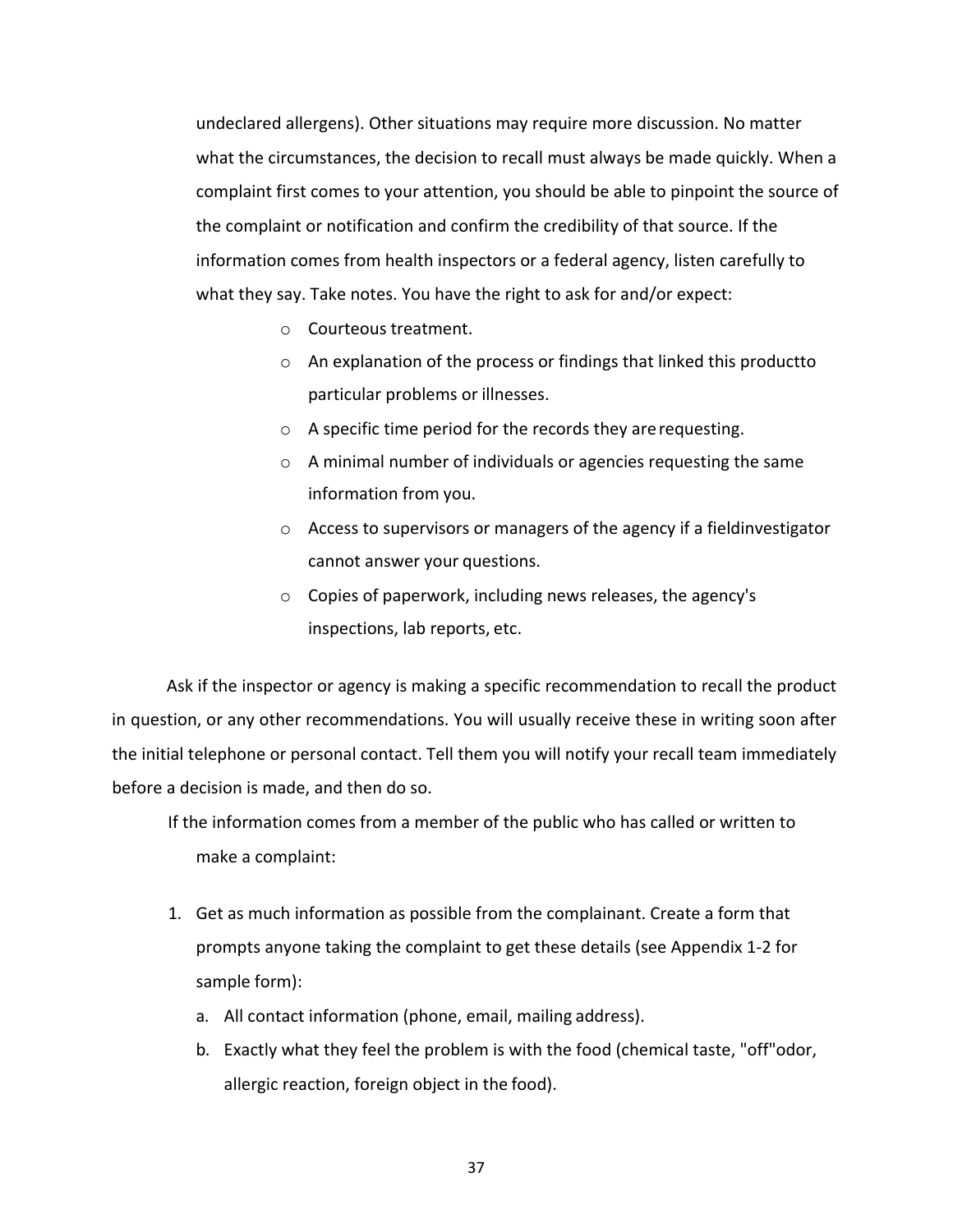- c. Exact product details (name of product, size of package, code numbers,whether they still have any of it left—in that container, or others like it that are unopened).
- d. Details of how the product was stored and handled after purchase.
- e. Name and address of the store where the product was purchased, and date of purchase.
- f. Date and time the product was consumed.
- g. Amount of product that was consumed.
- h. Has this person ever consumed this product before?
- i. Did others consume it, too, and do they have the same complaint?
- j. Names and ages of the people who are affected.
- k. Symptoms in the order they appeared and approximate time they began.
- l. Medical confirmation of an illness; name and contact information of thedoctor.
- m. Name and contact information of any other agency they may have contacted to report this incident.

Keep in mind that a consumer is not required to provide you (the manufacturer) with all this information or may not be able to do so. In some cases, the consumer chooses to provide information to others such as physicians, public health officials, or attorneys. Often those agencies will ask the consumer to fill out a food diary (such as the one presented in Appendix 1‐ 3) to help identify the food product responsible for the illness. However, when a consumer contacts you with a complaint, use whatever information you have to begin (or continue) your own internal investigation and testing. In all cases address complaints in a timely and professional manner. For threats made by telephone about product tampering or other biosecurity issues, use a form such as that in Appendix 1‐4 to document theincident.

The second big question, about what should be recalled, refers to exactly which product(s) are affected. The answer may be:

- Particular lots or batches
- Items made between certain production dates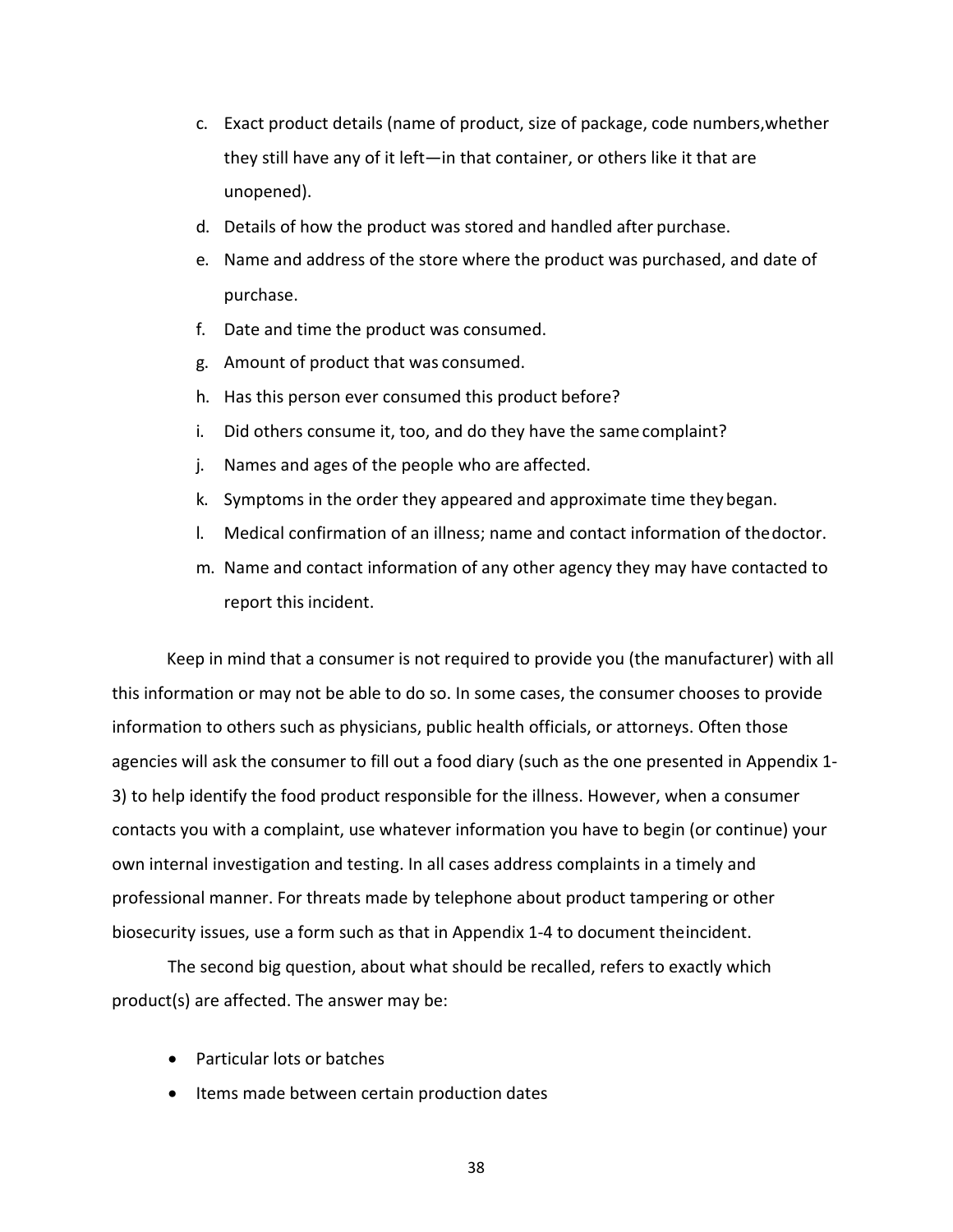- Items made at a certain plant
- Items that contain a certain ingredient, often an allergen
- Products that have been mislabeled
- Items with faulty packaging
- Products that may be contaminated

How far these products traveled in the distribution chain after they were released from your facility is another important issue. Where are they now? In wholesalers' storerooms? On supermarket shelves? Being served in restaurants? In public school cafeterias? Can you find them locally, regionally, or around the nation? Gauging the depth and breadth of distribution will help guide the committee as it decides whether to begin a recall.

### **Alternatives to a Recall**

A company's first reaction is usually to try to limit a recall to include as small an amount of product as possible to minimize disruption, financial losses, and negative publicity. Regulatory agencies will insist on scientifically valid reasons for this kind of limitation, so be ready to justify your decision, whatever it is. Of course, there are other options short of a recall. They are:

A **correction** is an action taken to modify a product so that it may remain in distribution. Corrective action includes repairing, re‐labeling, or making an adjustment to a product. With agency approval, a product might even be destroyed under the "correction" banner.

**Product withdrawal** (or **market withdrawal**), is the act of removing a product from distribution when it violates federal or state law in a minor or technical way (not posing a health-related risk), or when it doesn't meet the manufacturer's own specifications or quality standards. This does not include products that have been contaminated or adulterated.

In a withdrawal, you can notify your consignees (usually wholesale distributors and retailers) to remove certain products from distribution and replace them with new stock that you provide. You can have your own sales force or sales brokers perform the removal and replacement duties.

**Stock recovery** is removing a product that has not yet left the direct control of the manufacturer—it may be in your own warehouse, or on wholesalers' shelves, but has not been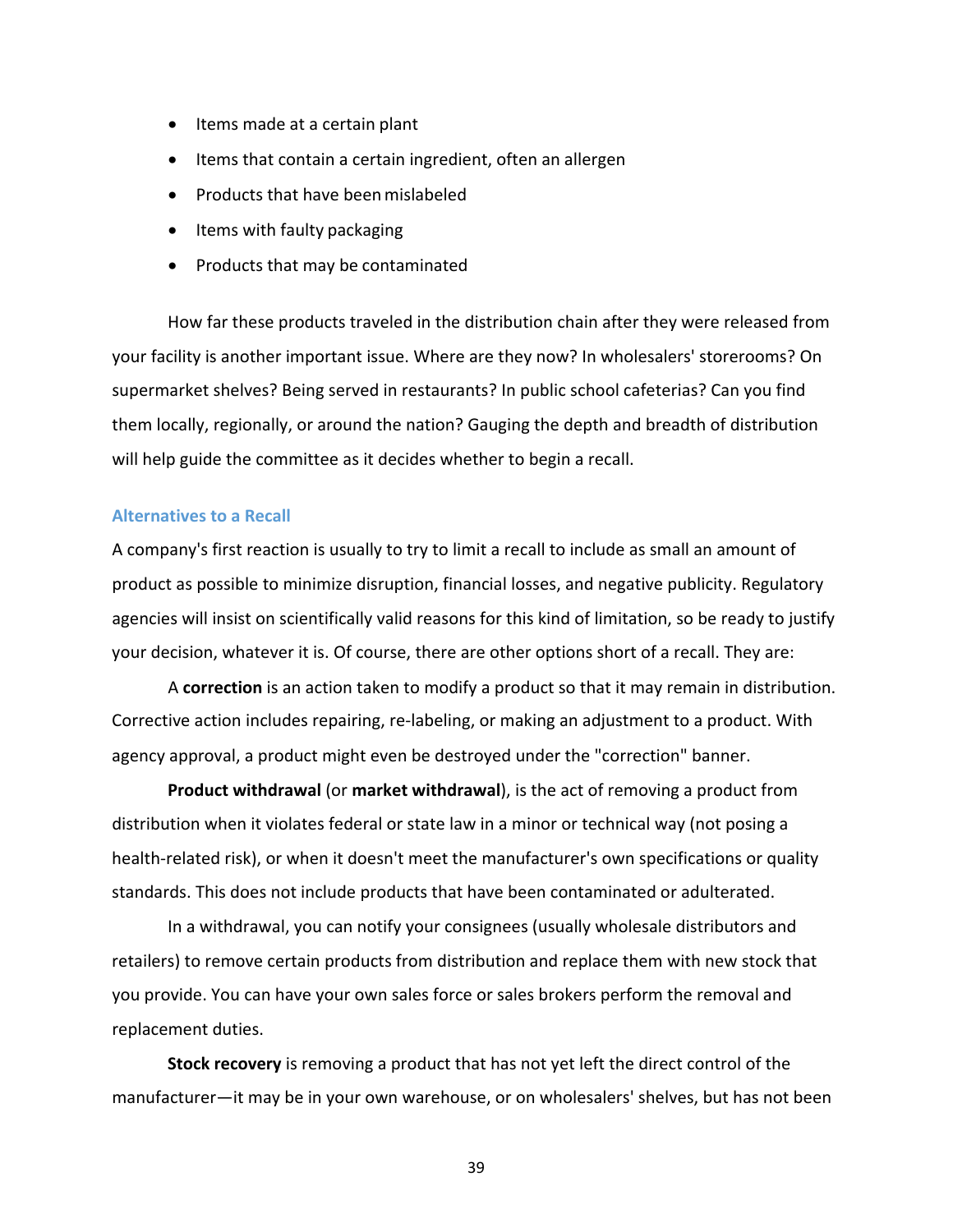released to the public. Your company simply places a **hold** on the merchandise, so it does not leave your direct control.

Recalls can also be overseen by USDA FSIS for animal foods and USDA **Food and Nutrition Service (FSS)** for school lunch and other programs. More information on management of those recalls can be found here

http://www.fns.usda.gov/sites/default/files/foodsafetyschools\_infographic.pdf.

# **Create a Recall Plan**

After this initial information gathering and assessment period, it's time for the team or committee to draft a recall plan. Even if you are convinced that you will be able to use one of the other methods short of recall, it is necessary to have a written plan for several reasons:

- It is required under FSMA (for FDA‐regulated foods where hazards are identified as requiring preventive controls).
- You might actually need it someday.
- When you do need it, the regulatory officials are going to ask to seeit.

What should be in a recall plan? It does not have to be a long and complicated document to serve as a good blueprint for crisis management. Each recall plan will be different, of course, but many of the same major components are common to most. Consider the following suggestions compiled from the plans and documentation of many well‐respected state health departments and university food safety experts.

# A Log of Your Actions

One of the most critical steps is that the recall team maintains a written log of dates and times of any related event or action. This means logging *when* the complaint was received, *when* the team met, *when* the initial risk was evaluated, *when* testing was done, *when* production was stopped, *when* and *how* wholesalers were notified, etc.

Documenting your actions can help prove your responsiveness and promptness if later legal battles ensue. One person on the crisis team should be responsible for taking notes at all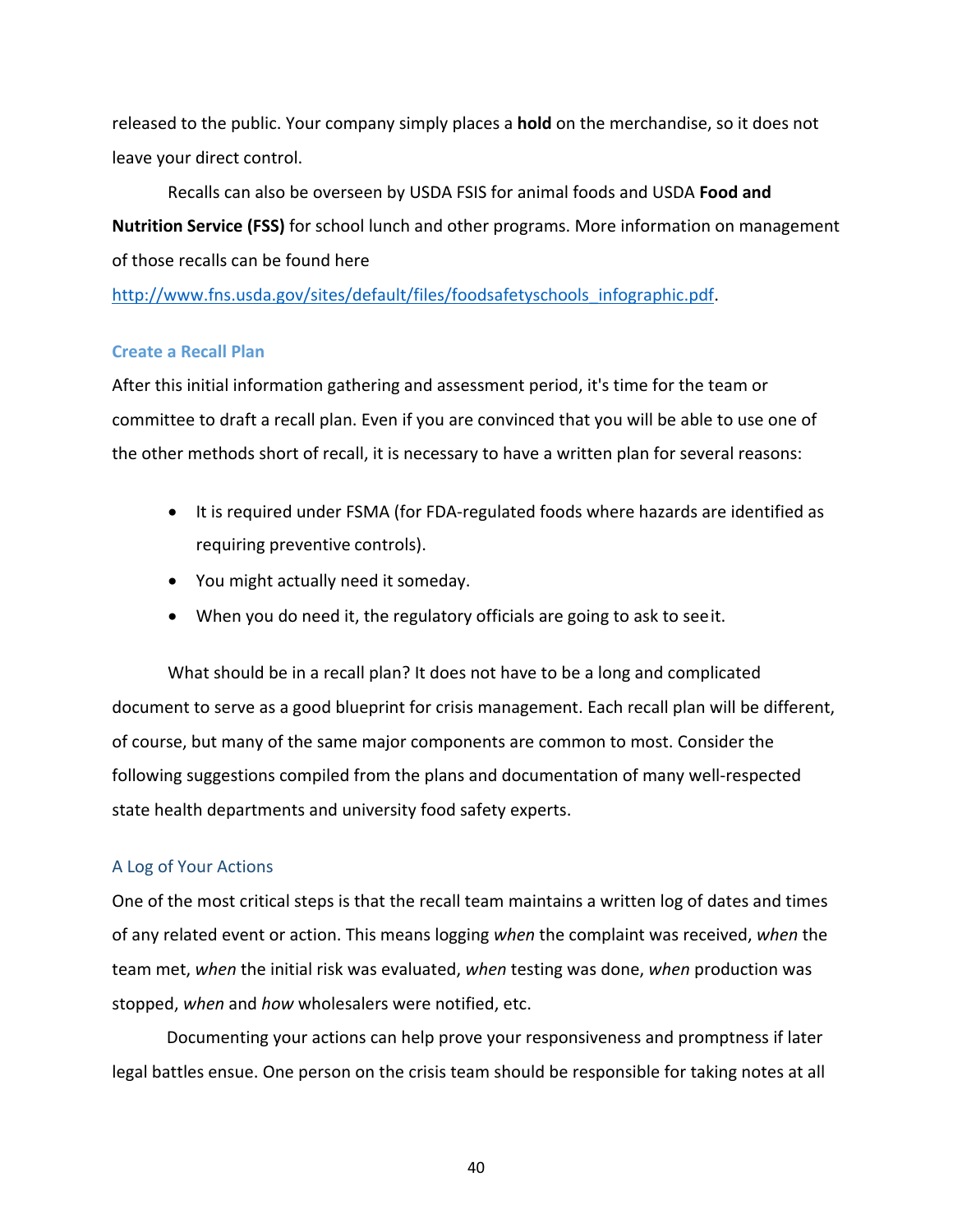recall team meetings and keeping this log updated (A sample *Product Recall Checklist* that can form the basis of the recall plan can be found in the Appendix 1‐5).

### A Decision Tree or List for Determining Product Emergencies

Make a logical list, based on your industry and products, of questions you must answer to determine whether the emergency is a health problem or a hoax and, in either case, what should be done about it. The goal of your decision tree is to answer the two primary questions: Should there be a recall in the first place? If so, exactly what should be recalled?

### A Master List of Contact Information

All the recall team members' names, phone numbers and email addresses must be listed, including a backup person in each role. You need to be able to reach these folks any time, day or night, if needed. If your company employs a PCQI, you should also have a backup if this person is unavailable, especially if this person is an outside consultant. A crisis rarely happens at a convenient time; be prepared in case you hear about a problem on a Friday afternoon at 4:40pm while most of your team is on annual leave.

As a part of the master list, compile a list of regulatory contacts as a separate section, including local health department representatives, police departments (in case of a threat or hoax), and the FDA District Office assigned to each of your processing operations.

In addition, compile a section of outside experts you can call on if needed: attorneys, crisis‐management firm, insurance carriers, food scientists and/or laboratories for product testing, trade associations, call centers (for answering a high volume of calls), and trucking or logistics companies (for product retrieval).

A critical database is the contact information for your suppliers and their recall coordinators. List your sales representatives, who might be called on at short notice to contact your wholesale and retail customers. Make sure your sales team keeps the customer list updated. In short, find out who coordinates recall actions for each company you work with or to whom you sell. Don't let these lists languish over time. Keep them current. At a minimum, update them annually.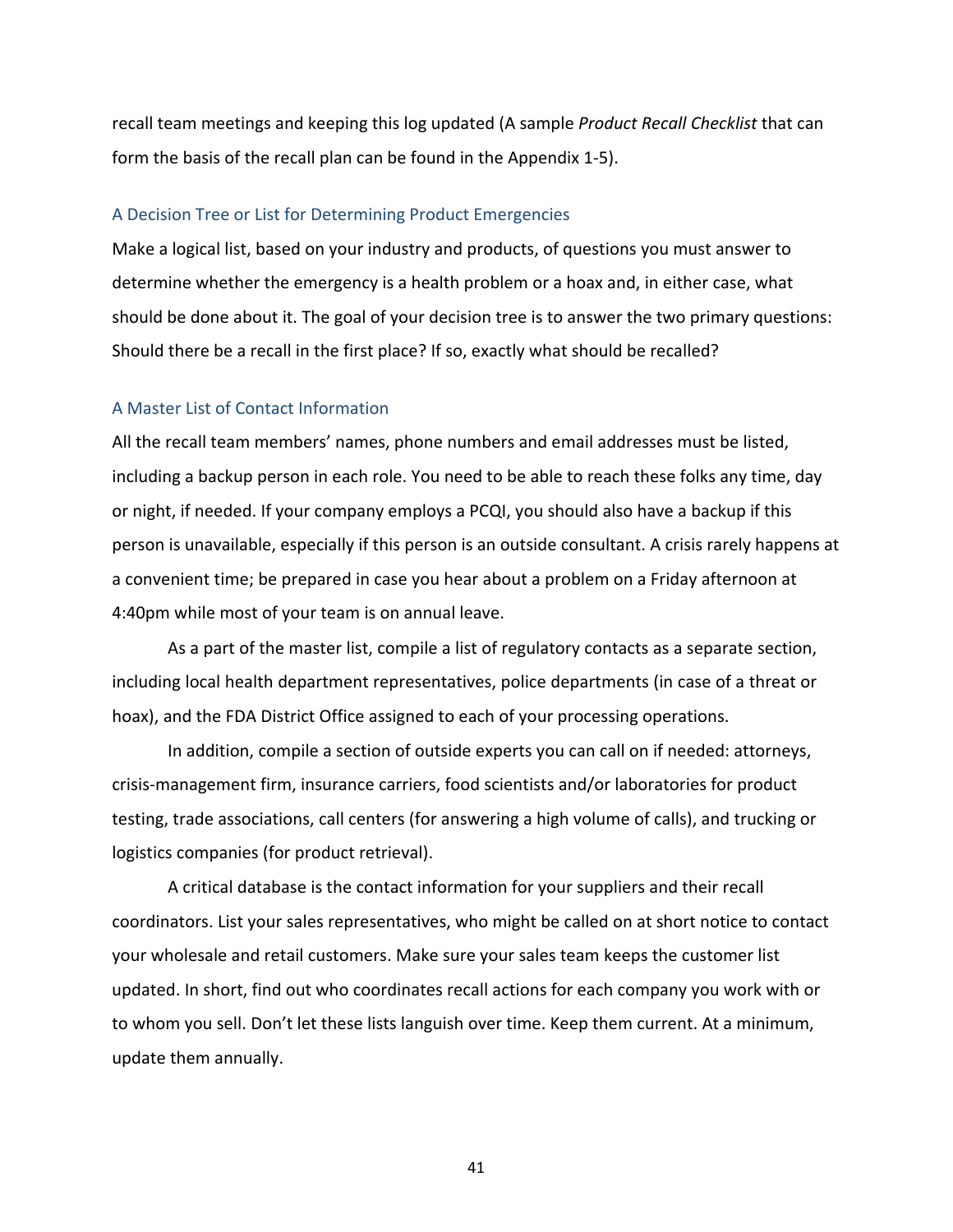## General Document‐Handling Practices

Documents relating to a recalled product should be gathered at the same time interviews and other elements of the investigation are being conducted. These documents may help explain how it became necessary to recall the product—and they may be requested by government agencies or litigants. Having them quickly available demonstrates that a company is well‐ organized and cooperative.

No company documents should ever be destroyed before company officers and attorneys have determined whether it is legal to do so. More importantly, no recall‐related documents should be destroyed under any circumstances after a recall has been initiated.

# A Method for Rounding Up Records

The plan must include ways of accessing the following information within a few hours' time:

- Any routine monitoring or testing records that may pinpoint causes of a problem equipment servicing or breakdown, deviations on a processing line, failure to maintain HACCP or Preventive Control temperatures, or acidity levels of canned foods, etc.
- Production (period) codes, lot numbers, production dates (and instructions for locating and deciphering these codes on packaging), and label information for products in question.
- Receipts or other receiving documents for any raw materials used to make the product. (Remember, these also are important in case your company is notified ofa potential problem by one of your suppliers.)
- The amount of product potentially affected.
- Warehouse and distribution records for the finished product to track its current locations.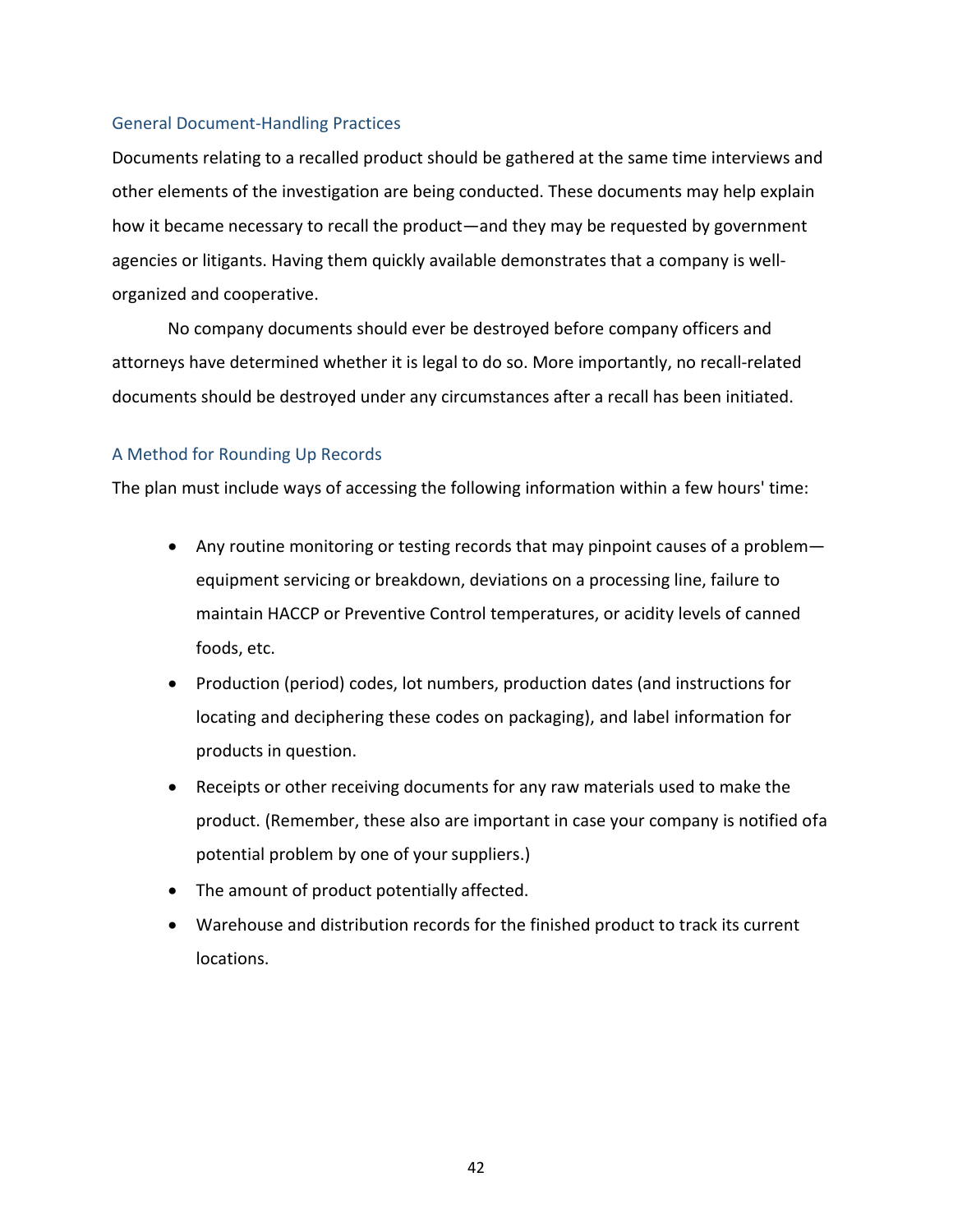# A List of Basic Regulatory Requirements

If you notify the FDA or FSIS that you intend to undertake a recall, the agency will ask you to supply the following information. In your plan, state clearly whose responsibility it is to collect each of these details:

- The identity of the product, including original labels and use-by dates, the package size(s), product forms, codes, lot numbers, and any other identifying data. Photos of packaging and labels are helpful.
- The reason for the removal or correction and the date and circumstancesunder which the problem was discovered.
- An evaluation of the risk associated with the problem.
- The time span during which the product was produced and how much productwas produced.
- The total amount of product (by package size and case size) estimated to bein distribution channels.
- Distribution information—the number of direct accounts(brokers and wholesalers). In some cases, you'll be asked for their names, addresses and phonenumbers.
- A copy of whatever communication you have sent, or will send, about therecall. (See sample news releases and notifications in the appendices.)
- Your proposed strategy for conducting the recall, including measures tocorrect the problem and what you intend to do with the recalled product.
- The name and phone number of a contact person at your company that theagency can call to discuss the recall. (If you are not a manufacturer but are recalling a manufacturer's product that you sell or use, you must also supply contact information for the manufacturer.)
- It is advisable to add a sentence in the written recall plan that the plan itself is not an admission of any kind of guilt or **negligence**. Your attorney can help word this statement correctly.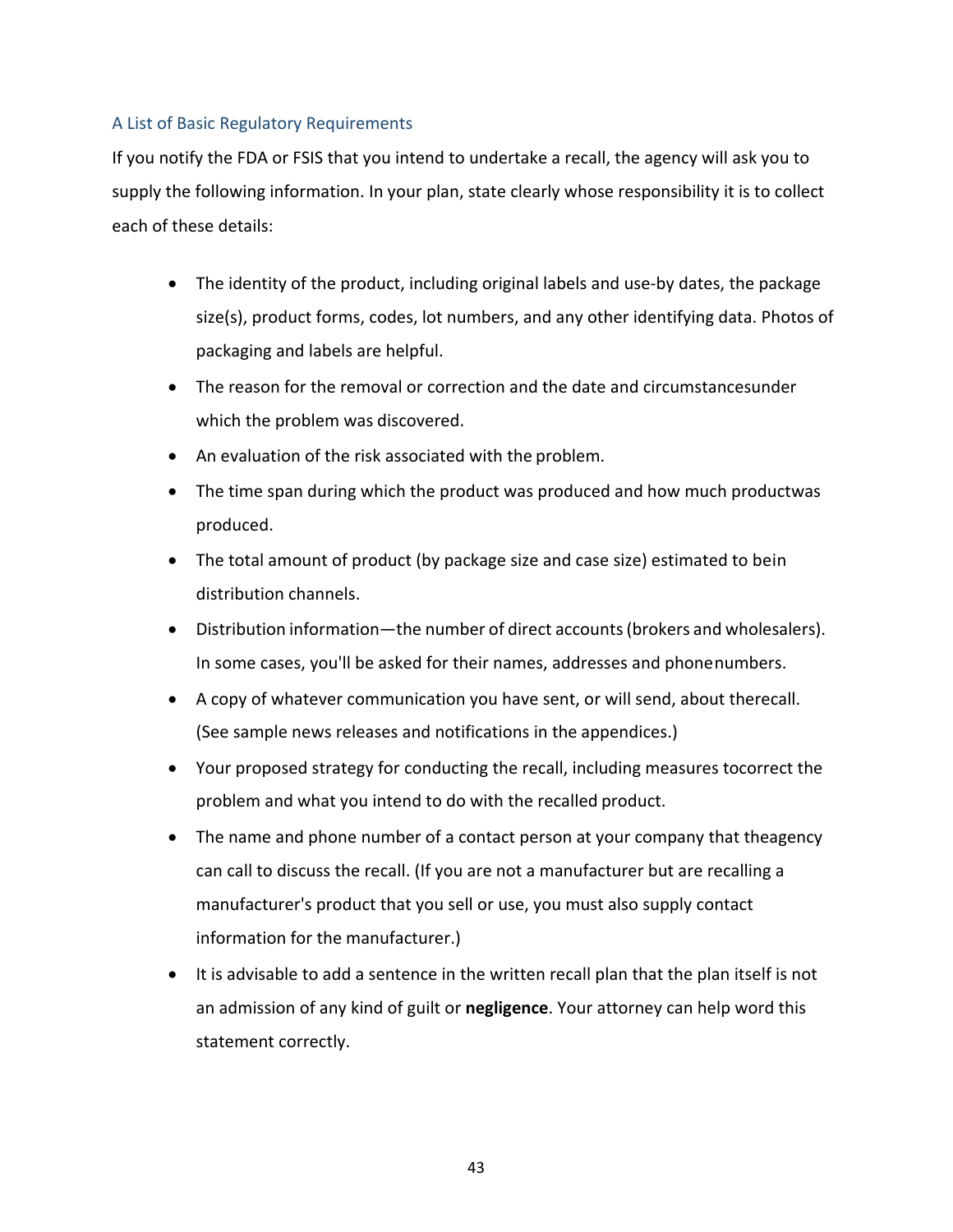## A Method for Securing Product

It is not sufficient to simply say that the items on this checklist will be done. Your plan must detail how they're going to be done, with time estimates for how long each step will take. At a minimum, the recall team must:

- Notify all department heads, who in turn notify their employees. (A list of department heads will be helpful here.) It is important to keep employeesinformed of company actions and their intent to effectively handle therecall.
- Stop production immediately pending an analysis of the causes of anysuspected problem.
- Immediately stop outgoing shipments of all products being recalled, even if the production dates are different than those underinvestigation.
- Notify all locations where the product may be to explain the situation and secure all product in warehouses or wholesaler/retailers' stockrooms. (The current list of customers and wholesalers will be helpful here.)
- Identify specific warehousing areas where affected products will be gathered.

## Drafts of Communication Documents

As facts are determined, the recall plan must specify who should be contacted and what information should be dispersed. This includes employees, consignees, state and federal authorities, the news media, and the company's communications team.

To ensure that a consistent message is being delivered, it is absolutely critical that the team designates a single spokesperson to handle inquiries from the press and the public. Your attorney should brief this person before speaking publicly, so that your spokesperson does not inadvertently say anything that might later turn out to be legally damaging.

With so much to disseminate and so little time, it is smart to have templates ready that can be easily adapted to the circumstances. Your public‐relations or crisis‐management firm can be helpful in creating these. Ask your attorney to read all draft documents before they are used. You might need: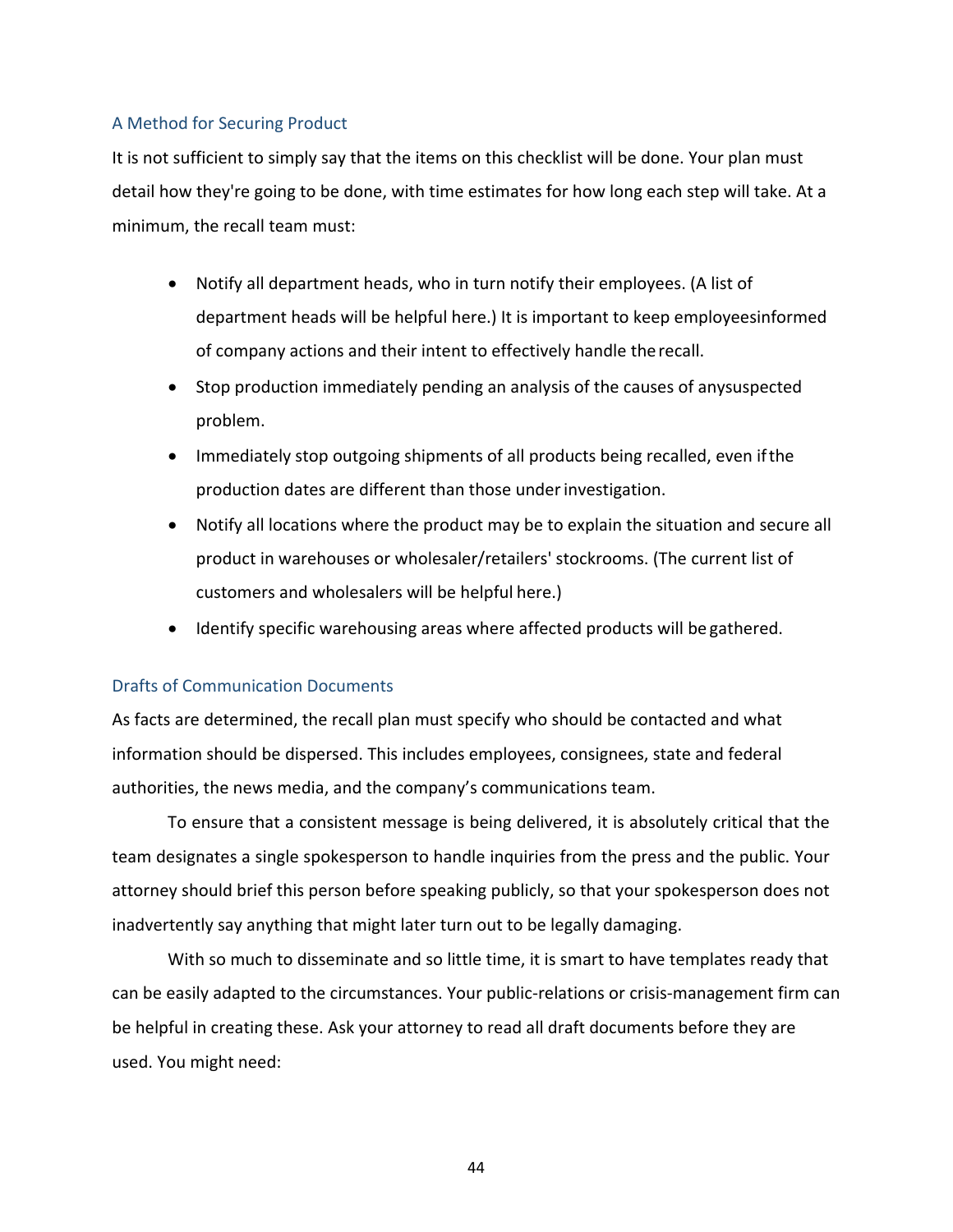- A form for documenting complaints and/or threats that come in by phone.
- A telephone script for calling consignees(distributors, wholesalers, retailers) to inform them of the recall.
- An email or fax message (to precede or follow) the initial phone call toconsignees, confirming the recall information.
- A letter on company letterhead, restating the recall information and providing specific details for the destruction or return of the product.
- A news release to provide to news media and to post on yourwebsite.
- A recall effectiveness check, which can be done by letter, by phone, or in person.
- A recall status report, which the FDA or FSIS will want to see. It is a written update of progress during a recall. (See Chapter 3 "The Recall Begins: Investigation and Cooperation" under the section called "Monitoring a Recall" for details on what it must contain.)

## **Test the Recall Plan**

A **mock recall** is an excellent way to test your plan and your company's response time. How quickly can your team identify and segregate a specific product and disburse information to those who might be affected by selling or consuming the product?

For the test, select product from your actual production records. It should have real‐life **period codes**, lot numbers and production dates. Pick at least one lot that was recently produced—some stock is still on‐site or in storage, and some is already out in the marketplace. This allows you to check internal as well as external ability to account for the product. The test will only be effective if you also set timed goals.

The recall team should convene and initiate the exercise. In all communication, however, be sure to stress the fact that this is a mock exercise designed strictly for emergency preparedness and that nothing is wrong with the actual product.

The mock recall should involve a complete review of your company records and, to a certain extent, external sources of information such as shipping and the receiving company's records. Brief the employees and perhaps offer an incentive for meeting the research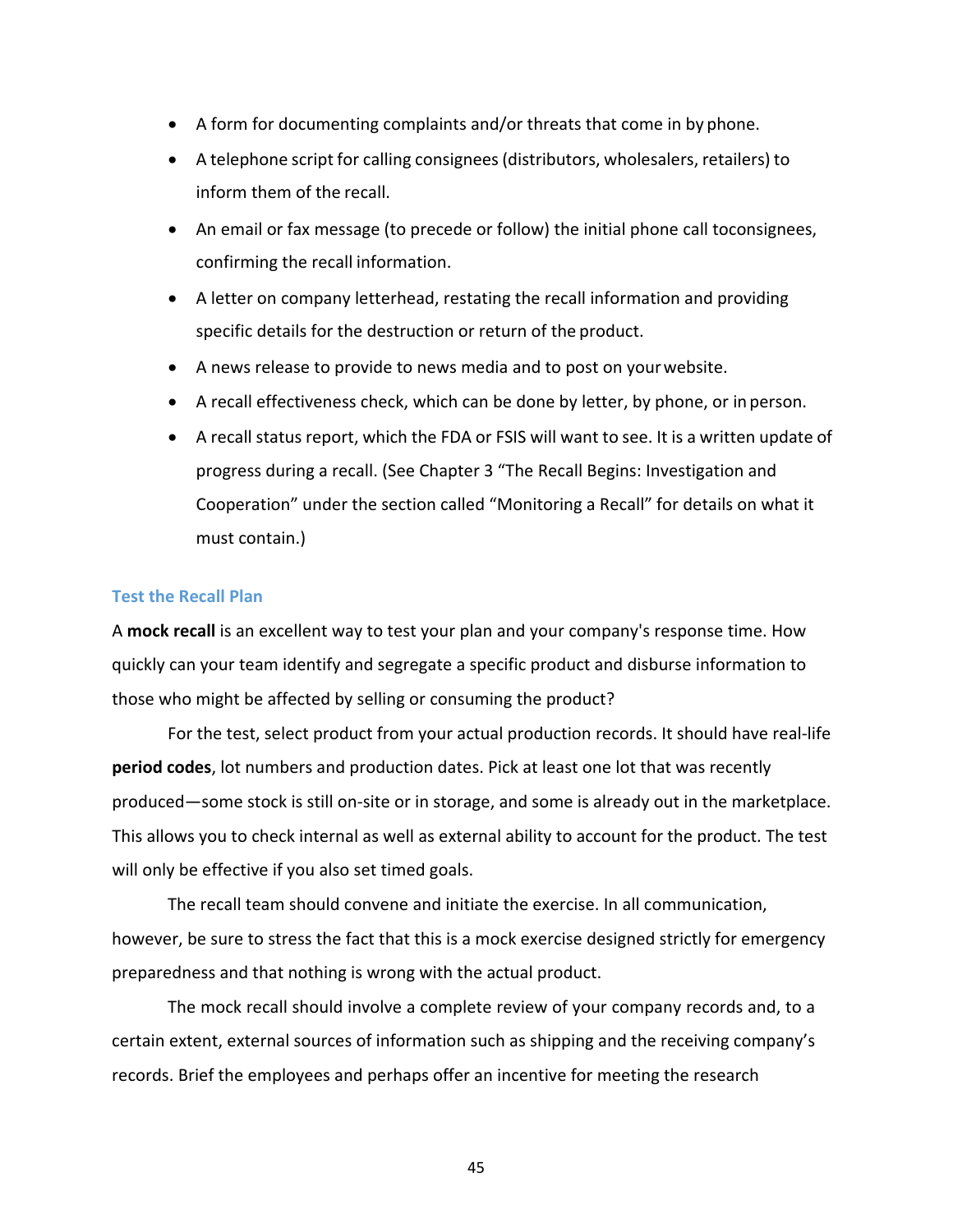deadlines. Ask your brokers, distributors, and retailers to participate, and let them know they are being timed to see how quickly they can locate the product and report back to your sales force. Consider giving them a discount on their next order of that product for helping with the test.

Mock recalls are "mini" versions of real ones. They're supposed to take two or three days, not weeks or months to complete. Therefore, progress should be assessed every few hours.

Some production facilities run exercises similar to a mock recall but not as extensive. They practice tracking every bit of their inventory within a two-hour period, to see how accurately they can pinpoint locations, code numbers and quantities in case of a recall situation.

The most important part of a mock recall is the debriefing session at the end. The entire point of the exercise is to prove that the company can effectively trace all raw materials through receiving, production, packaging, and storage, and that it can determine the locations to which all product has been shipped. Testing the plan will quickly point out any shortcomings, which can then be revised to work better in case of a real emergency.

The date and results of each mock recall or product-tracking exercise should be documented in writing. If you modified your recall plan based on the results, this should also be noted.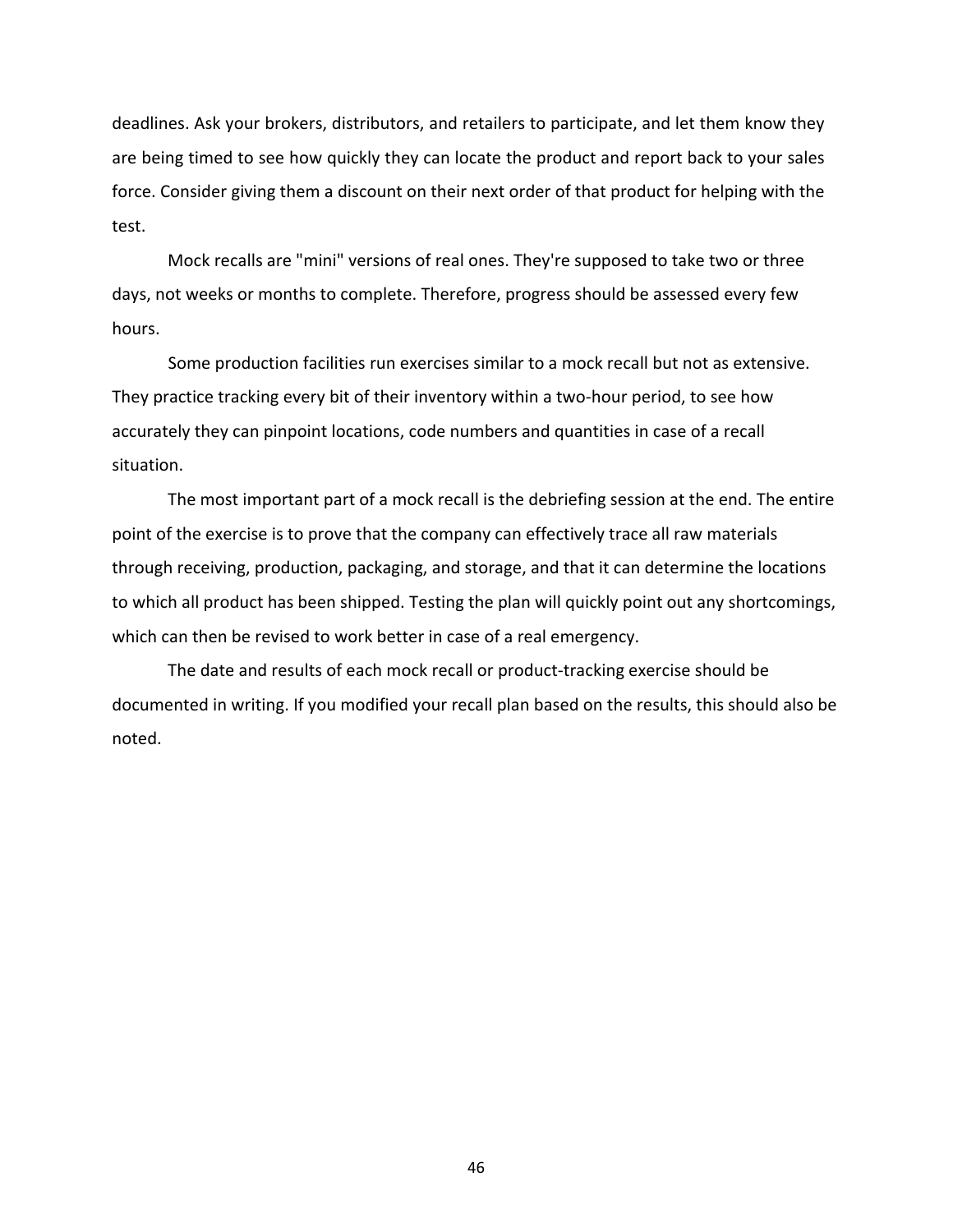# **Chapter 3: The Recall Begins: Investigation and Cooperation**

The hard work that has gone into your company's recall plan is put to the test when a problem is called to your attention. A solid plan divides the responsibilities among people who best know how to carry them out, outlines procedures for collecting the right information as quickly as possible, and requires that every step be documented in order to avoid duplicating efforts and to justify your decisions if asked for details by regulators.

An owner or senior manager should already have instructed the team to compile all necessary records to investigate the cause or source of the concern, if it isn't the result of a supplier's problem. Even if a supplier issue causes the problem, you will have to assemble all the relevant records.

Remember, in some cases you will have only hours to do this—at best, you'll have a couple of days. As mentioned in Chapter One, the first question was, "Should there be a recall?" If the answer was "yes," the next step is to determine exactly what should be recalled. Therefore, you are looking for evidence of:

- The credibility of the complaint(s) or allegation(s). This generally isn't an issue if the problem has been called to your attention by a supplier or an agency, such as the CDC, the FDA, or your state health department. But customer complaintsthat come directly to your business will require additional scrutiny.
- The problem and product.
- The degree of actual public health or safety risk.
- Possible cause(s) of the problem—or circumstances that make people assume there is a problem when it may not be (i.e., mold that occurs naturally on some foods but is harmless, etc.).

### **Gathering Evidence**

Where do you begin? Think like a lawyer. In addition to specifics about the nature of the problem and the possible cause, you want to compile evidence that your company is doing a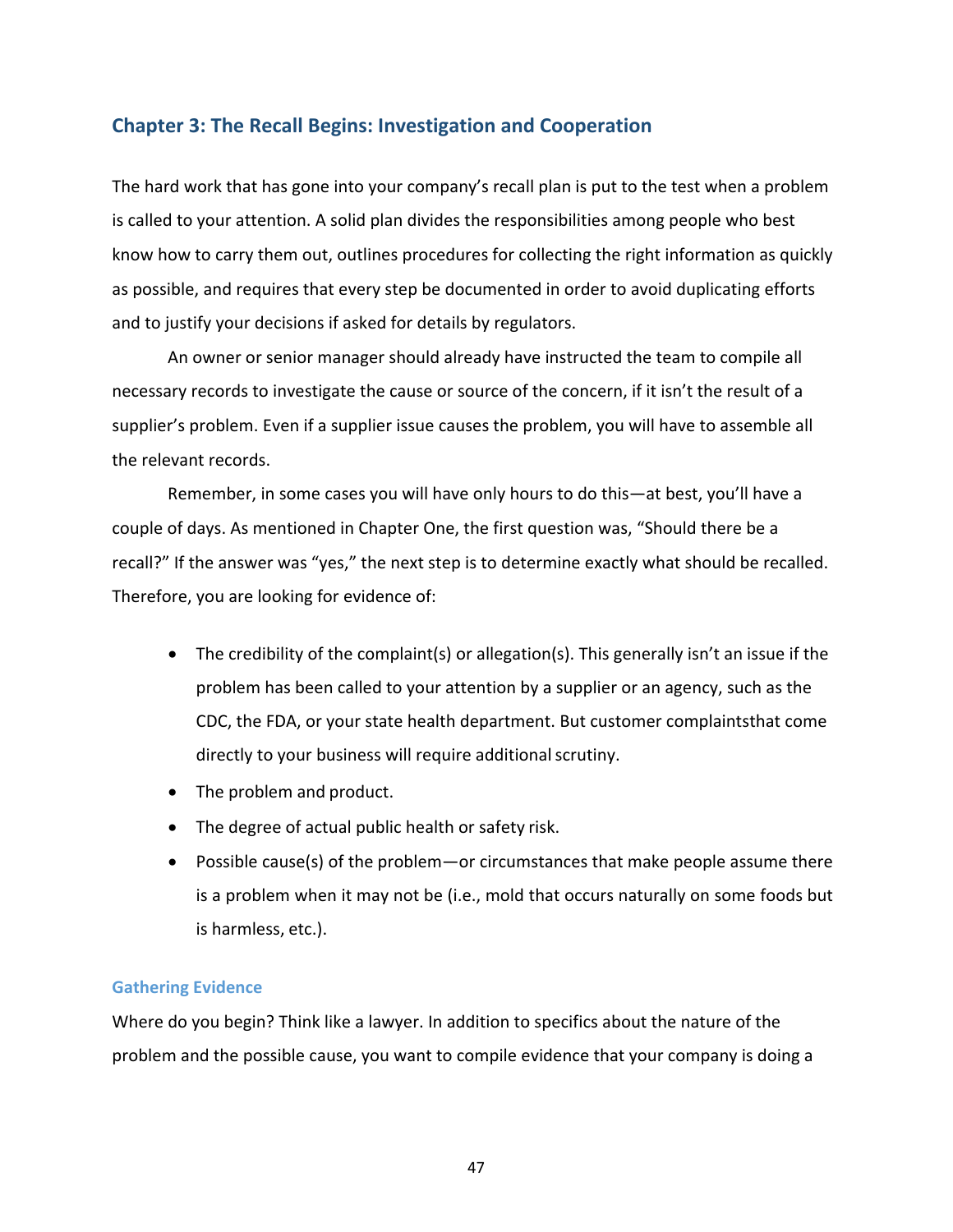good job, even as you search for weak spots. And *never, ever discard records* during this process.

First, do not overlook internal email communication. This may mean alerting your Information Technology department to maintain an archive of the email accounts of those employees who are closely involved in the case. (Ask your attorney about this step, which is primarily for your own internal investigation.) There are many other potential sources of information and data:

- External sources: Brokers and distributors; health inspectors or other regulatory agencies; news reports or social media; suppliers (or ingredients and/orpackaging materials).
- Your own company records: Complaint history or complaint log; quality assurance data (lab test results, internal inspections); production data (equipment maintenance logs, date coding, product or packaging specifications); distributionand storage data; discussions with employees.
- In a larger company, the tasks may be spread out over several areas and responsibilities can be assigned by department. In a medium‐ to large‐sized company, the division of duties and tasks might look like this in the early stages of a recall:

**Recall Coordinator**—Convene and chair meetings of the recall team. Serve as liaison between the company and regulatory agencies. Keep current records of all regulatory agencies' contact names and numbers, and all copies of information (both sent and received) pertaining to the product investigation and recall plan. Be readily available to meet and/or communicate with regulatory officials.

Accounting**—**Set up new account codes to keep track of expenses related to the recall and, ultimately, assess its financial impact. Confirm the status and limitations of any insurance coverage. Set up standard methods of processing refunds or crediting accounts for returned product. Work with sales and consumer affairs to make them aware of these actions.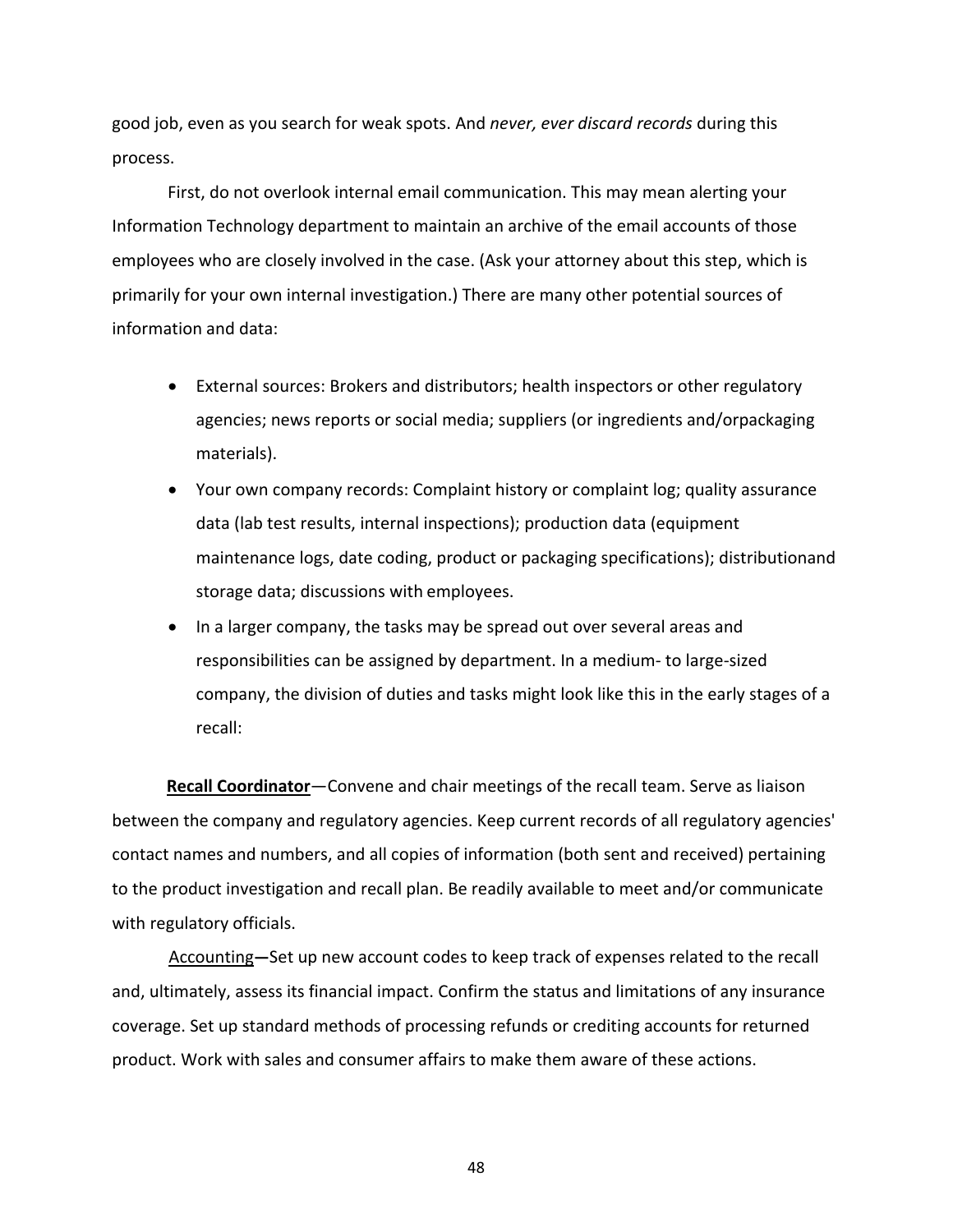Consumer Affairs**—**Brief anyone who answers the phones about what to say to callers. Arrange for additional telephone staff, an outside call center or a toll‐free hotline if many calls and inquiries are expected. (Use the sample form in Appendix X to organize information from callers.) If incoming calls are forwarded to others, create procedures for who receives which type of call. Work with the public relations department to determine what information will be released to consumers, or to customers who call to find out what to do with the product they have on hand. This may include product segregation and clear labeling to represent that the product is on hold and not to be distributed for sale. Present your findings and suggestions to the recall team.

Distribution**—**Locate and immediately stop all shipments of the product, and arrange for their return to specific collection points. List all inventory and where and when it was distributed. Identify, separate, and clearly mark any of the product that is still on site. Check storage conditions in company warehouses and delivery vehicles. Start a "recall log" to keep track of product as it is returned to the company. Present your findings and suggestions to the recall team.

Legal**—**Look at specific complaints or allegations in relation to the laws that impact the recall. Check the wording of any outgoing letters, prepared statements or news releases. Advise the company officers and recall team on correct handling of consumer complaints and how to respond to any threat of litigation. Sit in on discussions with regulatory officials. Assist in interviewing employees for evidence‐gathering.

Production**—**If your business is a manufacturing plant, gather all records for the product in question—production, equipment maintenance, safety, and quality assurance. Stop production, if necessary. Assemble records and provide written explanation of any product codes and complete sets of labels. Work with distribution to locate all the inventory in question. Report on the shelf life of any product that has already been shipped. Present your findings and suggestions to the recall team.

Public Relations**—**Designate a spokesperson to be the company's "public face" and/or hire a crisis communication professional. Immediately begin monitoring the company's social media accounts. Write fact-based statements to share with employees and shareholders along with news releases and/or website and social‐media updates. Write communications to notify customers. Create a script for taking complaints or questions by phone or any other communication stream. Today you're just as likely to get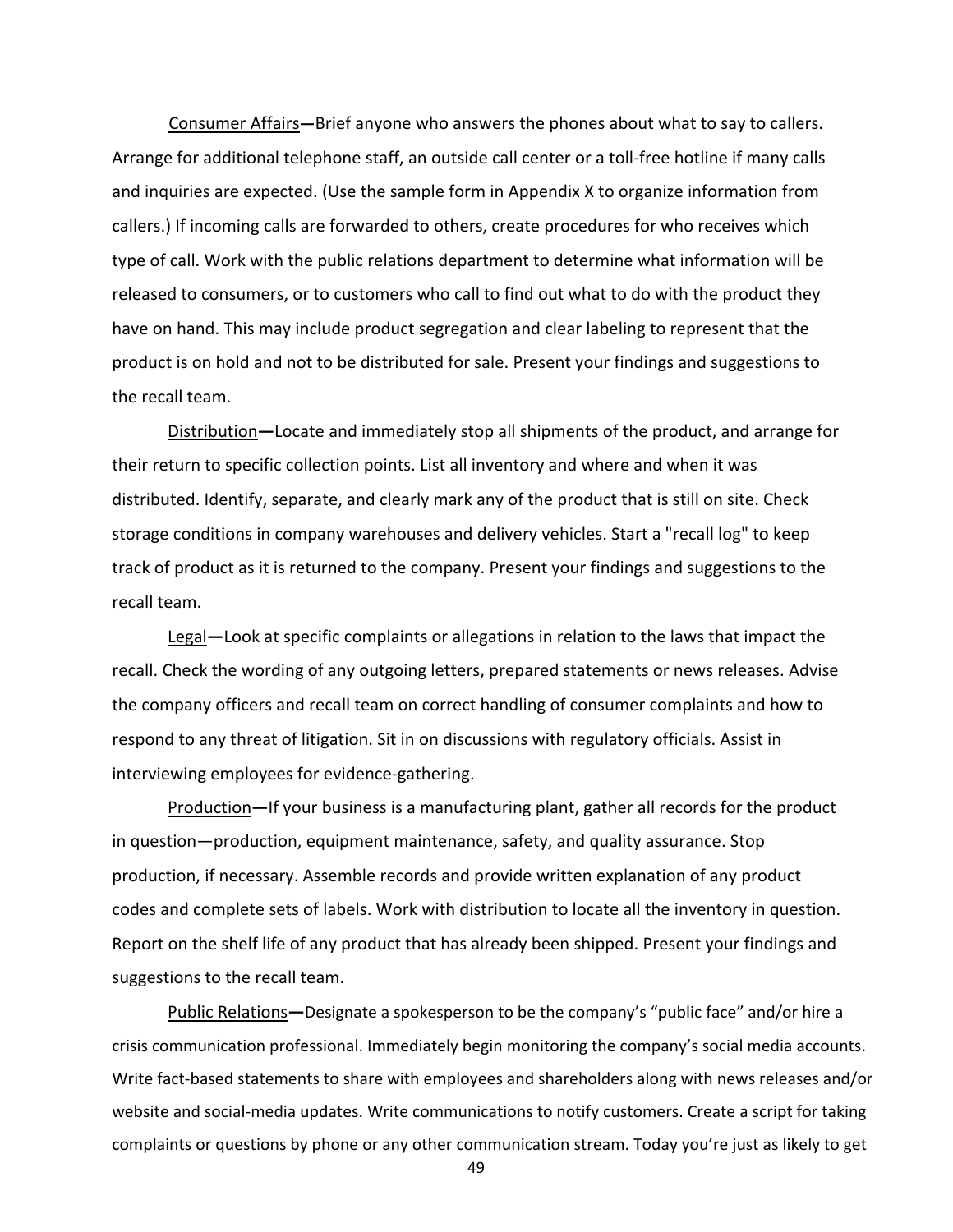complaints/questions by Twitter or Facebook or other social media, and you should have a script/plan to have those regularly monitored and addressed. Work with sales staff to prepare handouts and point-ofsale information for retail customers to help them communicate with their own customers. Work with **legal counsel**, and perhaps the regulatory agency involved, to approve these documents and/or prepare to speak with reporters. Keep the recall team regularly updated.

Quality Assurance**—**Oversee the technical investigation of the problem. Obtain and examine samples of the product in question and contact outside experts or laboratories for assistance if necessary. Be able to provide and interpret process flow charts for products and have all your food‐ safety process verification documentation/methods ready for discussion. Provide technical information and test results to regulatory authorities. Maintain a list of possible experts to contact to help determine the hazard level. Present your findings and suggestions to the recall team.

Receiving**—**Organize and submit all records of incoming materials (both food ingredients and packaging) and inspections of each. Compile or update a list of growers and suppliers who ship raw materials (including packaging materials) to you, in case one of their products ends up being part of the recall.

Sales**—**Serve as a point‐of‐contact between the company and its customers. Make or update lists of contact information for accounts that may have custody of the product. Present your findings and suggestions to the recall team. Later, help customers remove the product from sales and isolate it for its disposition. Distribute any written explanation of the situation to them—letters, flyers, posters, or point‐of‐sale materials. Refrain from speculating about the reasons for the recall. Instead, reassure customers and keep them informed about financial adjustments, credits, or new product stock they may be offered.

It is critical to brief each department within your organization about its specific responsibilities and give department managers deadlines to meet for their recall‐related activities. As you might imagine, many if not all of these activities are taking place at once. It is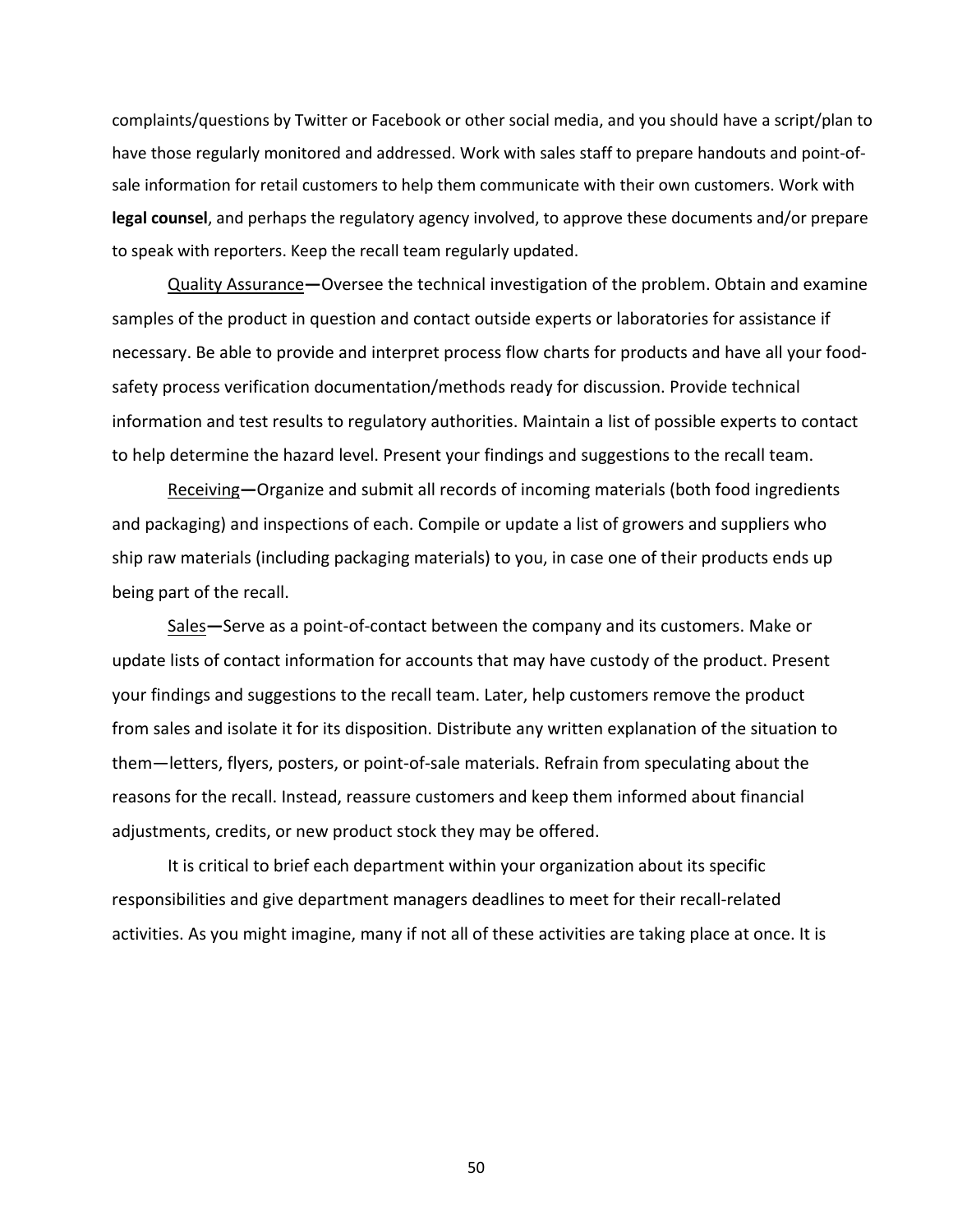important to realize and acknowledge the impact that a recall has on many employees.

### **Analyzing the Evidence**

The recall team's next job is to compare the complaints and the evidence that has been collected to the pertinent laws. It may mean poring over FDA or FSIS standards or city or county health, safety, or sanitation codes. It may require assistance from outside experts. The goal here is to evaluate the seriousness of the allegations—to learn as much as possible about exactly what is being charged and how you can disprove the complaint, offer a reasonable explanation for it, or acknowledge a problem and fix it.

Unless an FDA‐ or FSIS‐initiated recall is already being requested, the only way to decide on a company‐initiated recall is to analyze evidence and compare it to the applicable laws. Your attorney should be especially helpful in this step, as well as outside experts who may be valuable in determining the hazard level.

One benefit of FSMA is that food‐processing companies are required to validate and/or verify that the preventive controls they've put in place are effective and implemented consistently. In the case of a potential recall or other emergency, these verification processes could make it easier for you to pinpoint and/or rule out problems like equipment malfunction, inaccurate instrument calibration, or a breakdown in your monitoring system.

This is also the point at which you may want to obtain independent laboratory analysis of product samples, even if you already routinely analyze the product in‐house. Remember, however, that once a regulatory agency determines (as the result of their laboratory analysis) that a product is adulterated, that finding stands—no matter how many results to the contrary are submitted by your company or your designated independent lab. The agency can be expected to always take the most cautious approach.

If it is a company‐initiated recall, the FDA (most appropriately the FDA District Recall Coordinator) and any other appropriate agencies should be notified. The team spokesperson (with the attorney's review) should prepare this notification and attendant supporting information. Agency-initiated recalls are rare but require collection of the same general information as with voluntary recalls

(https://www.fda.gov/Safety/Recalls/IndustryGuidance/ucm129259.htm).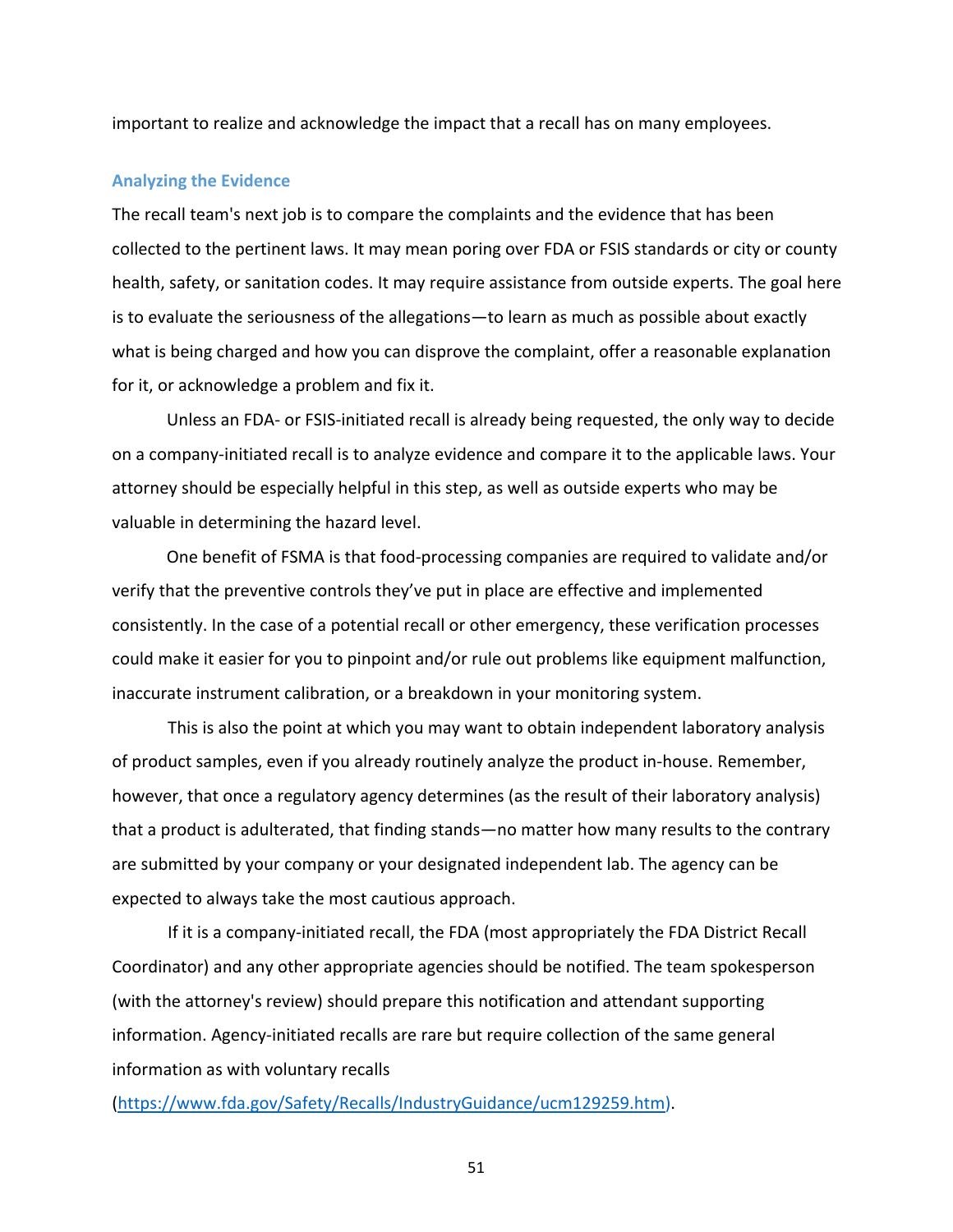### **Announcing a Recall Action**

"To stem the tide of litigation, the food industry could do a much better job at internal and external communications," said attorney Ronald J. Levine of the East Coast law firm Herrick, Feinstein LLP, in an article in *Food Safety* magazine (http://www.foodsafetymagazine.com/ enewsletter/the-four-commandments-of-food-litigation/). Indeed, nothing will test your communications prowess as thoroughly as a product recall. Let's look at what the law says as well as what the regulatory agency will send out to you regarding what you must do to communicate recall information to your customers.

## The FDA's Communication to the Public

The FDA's regional office immediately sends a "24‐Hour Alert to Recall Situation" notice to the appropriate central FDA department (biologics, cosmetics, drugs, devices, foods, or veterinary medicine). This bulletin summarizes the reason for the recall, the product, and the company initiating the recall.

The official news releases can vary in terms of information provided. There's a very specific, boilerplate format for each of these notices, and you can find examples on FDA's website: https://www.fda.gov/Safety/Recalls/IndustryGuidance/

The FDA also notifies public health authorities in the state(s) in which you do business. Internally, agency personnel use an electronic database known as the Recall Enterprise System (RES) to input information about each recall to help them track it to completion.

The FDA's website for communicating recalls, market withdrawals and safety alerts is http://www.fda.gov/Safety/Recalls/default.htm. Most are called "Company Announcements" and include photos of product packaging, labels, etc.

The FDA puts recall information in its Weekly Digest Bulletin, emailed to anyone who requests it. Links in the bulletin lead to the same company announcements on the website. Information also is disseminated through Twitter (https://twitter.com/FDArecalls or by following @FDArecalls through a Twitter account).

The USDA's FSIS team puts similar product‐recall news releases online, at http://www.fsis.usda.gov/wps/portal/fsis/home. The FSIS Twitter site is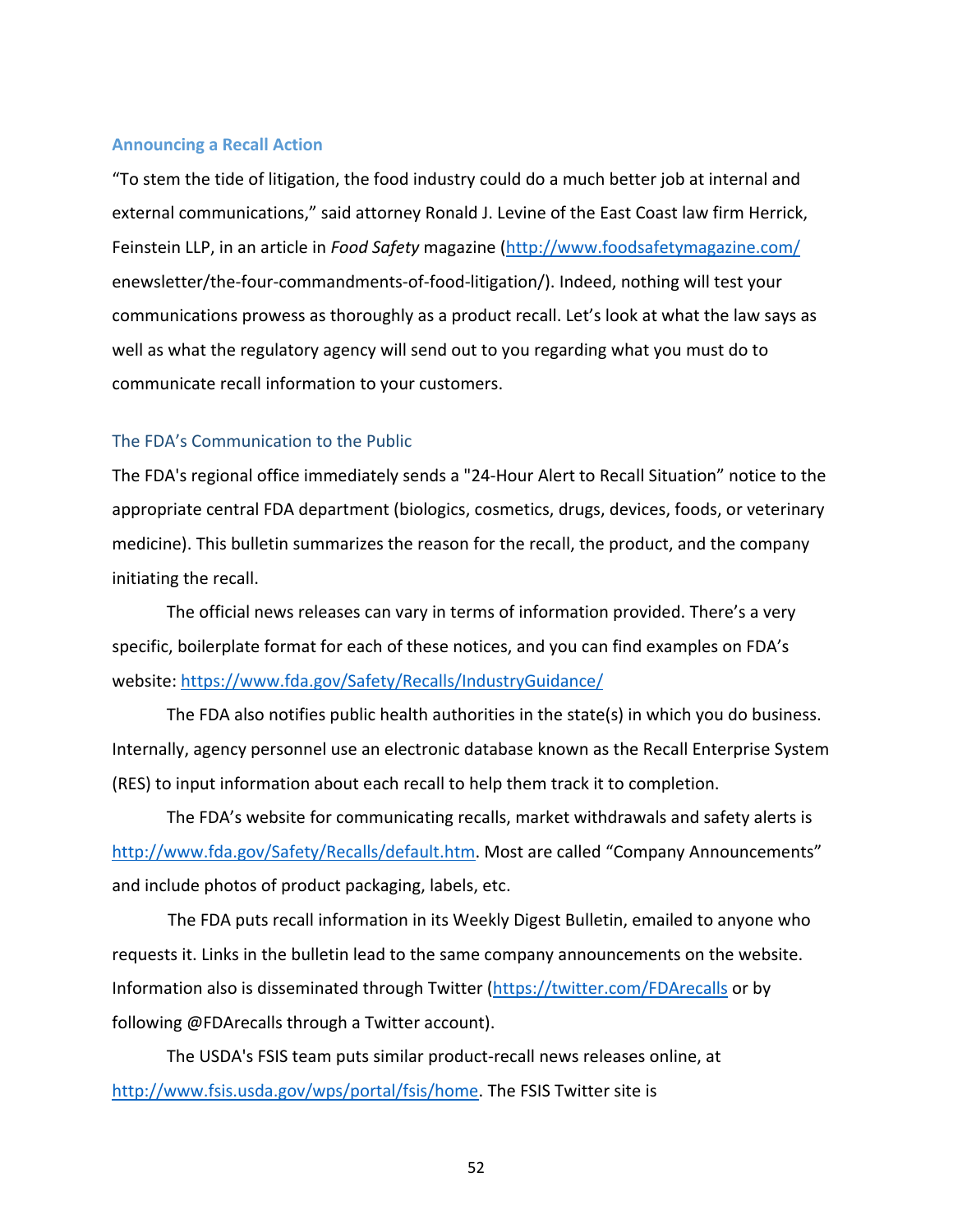https://twitter.com/usdafoodsafety; interested parties can also track USDA FSIS‐related recalls by following @usdafoodsafety).

Remember, news reporters are among those who sign up for these mailing lists and RSS feeds. You might very well see a mention of your recall in an online publication such as Food Safety News, or the wide-ranging list of recalled products posted on the consumer watchdog website WeMakeItSafer.com.

## Your Communication to Customers and Suppliers

In an agency-requested recall event, a recall coordinator in the regional FDA office must approve any communication you send out as a company regarding the recall—to your customers and suppliers, and to the general public.

If your company makes its own decision to recall, 21 CFR 7.42 says the FDA, "in consultation with the recalling firm, will ordinarily issue such publicity." The same portion of the law "requests that the proposed public warning and recall plan be submitted to the FDA for review and comment." You will almost certainly be collaborating with the agency to publicize the recall.

The law says your communication must accurately reflect the level of danger that may be involved in using the product, as well as the strategy developed for the recall. 21 CFR 7.49 suggests being "brief and to the point." By law, the recall communication must include these details:

- The complete identity of the product, along with labels, brand name, code number, and other identifying information.
- That the product is being recalled.
- That "further distribution or use of any remaining product shouldcease immediately."
- That this customer should notify any of its own customers if they receivedthe product.
- Specific instructions for what to do with the product.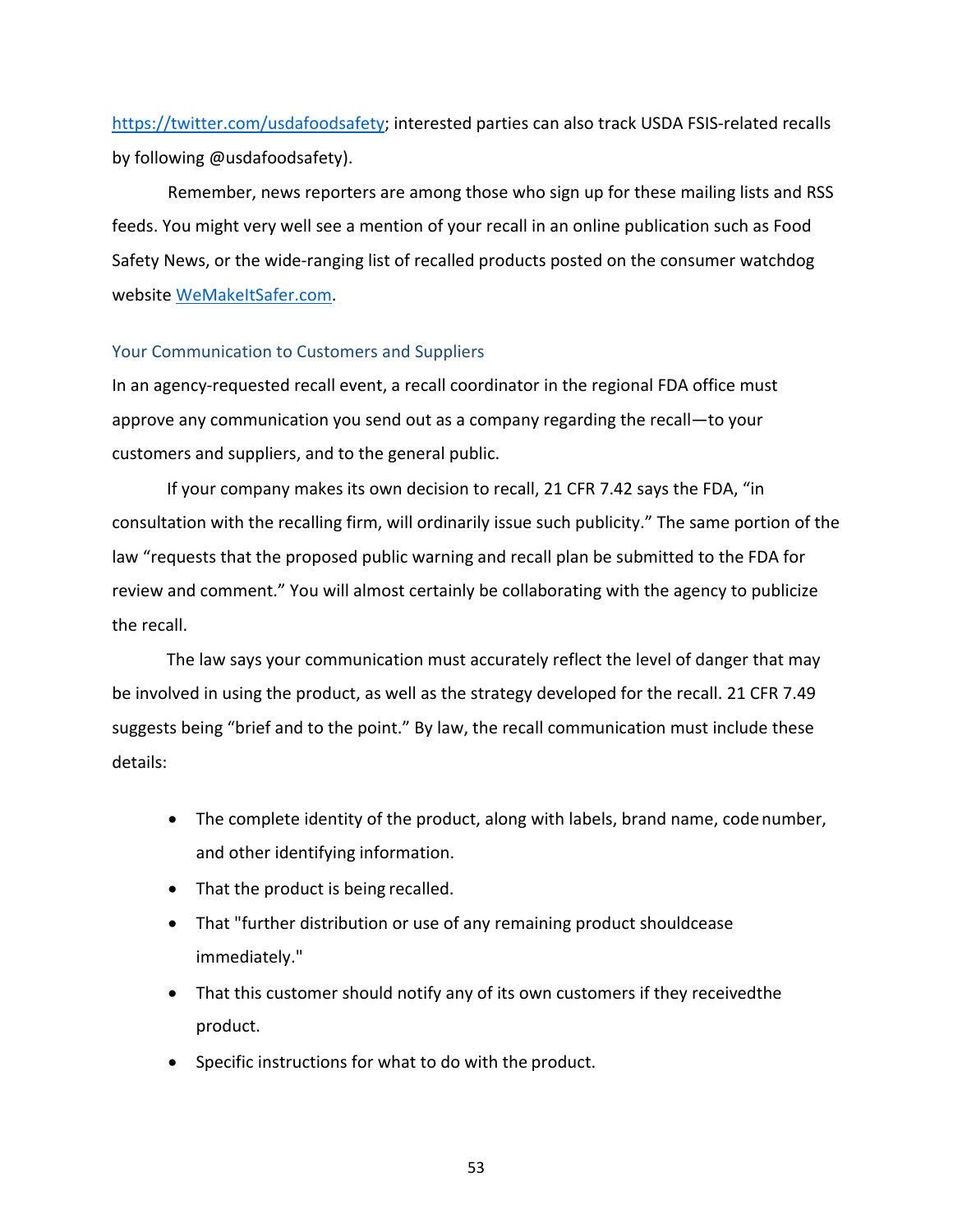The 21 CFR 7.42 also states that recall information can be disseminated by "…telegrams, mailgrams, or first-class letters conspicuously marked, preferably in bold red type, on both letter and envelope: drug [food or biologic, etc.] recall [or correction]". The letter or envelop used should be marked as "urgent" for class I and class II recalls and, class III recalls if appropriate. If reported by telephone or by personal contacts, these also should be confirmed by one of the above methods and/or documented in an appropriate manner.

Recall communication should also include a "ready means" for the customer to report back to the company and should stress that even if the customer doesn't have any of the product on hand, the customer should still respond. The FDA's suggestions are:

- A self-addressed, postage-paid postcard, or
- A phone number for customers to call, collect or toll-free.

Many consumers prefer electronic communications, so it's worth checking with your regional FDA office to see if email communication might suffice in some cases. This is another good reason to keep your customer electronic address database updated. As noted, it's a good idea to stay updated on FDA's current information regarding recalls by regularly reviewing the information found at http://www.fda.gov/Safety/Recalls/default.htm.

When recall details are given by phone, make sure your company representative has a written script to work from to ensure everyone is given the same details. If recall information is given to customers in person or by phone, the FDA says the recall information should still be sent in written form, as well.

The law also notes that the recall communications "should not contain irrelevant qualifications, promotional materials, or any other statement that may detract from the message." Finally, this section of the law states that the recipient's responsibility should be made clear to them—exactly what is expected of them and how important it is to immediately carry out the recall instructions and notify other people in the distribution chain, as necessary. Remember, by following the law, you are also helping defend yourself against the possibility of private lawsuits resulting from the recalled product.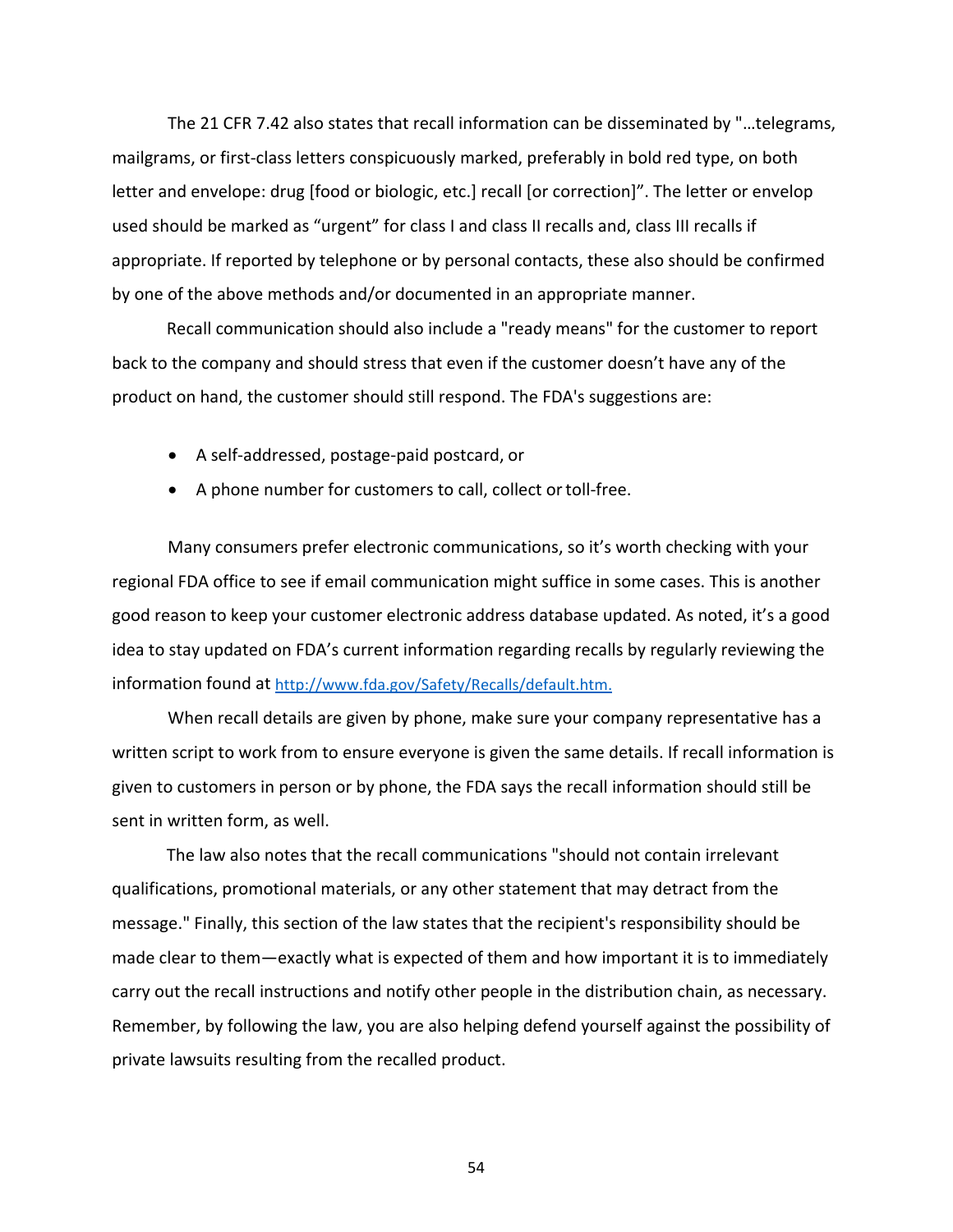#### Your Communication to the Public

Good crisis communication will make the difference between a recall that causes some short‐ term disruption and one that puts the company out of business because of negative publicity.

Remember what the FDA or FSIS is now deciding: the **depth of recall**, the extent of public warnings that will be required, and what level of effectiveness checks will be required. Each of these decisions affects the types and quantity of information you will have to write and release.

When a product emergency or recall action is in its initial stages, certain steps must be taken as soon as possible. They are:

- Decide who the audience is that needs information immediately. There isalmost certainly more than one group, and their information needs will be different. These might include incoming callers, your workforce, your shareholders, government agencies, growers, suppliers, wholesalers, distributors, retailers, specific industries that use your product, news media (including the trade press), and the general public.
- Decide on a spokesperson for each of these audiences. Your sales team might be the appropriate group for contacting distributors and retailers, and department heads can speak with your workforce, but it is usually best to select a single spokesperson—"one voice, one face"—for public communication.
- Decide the quickest, most effective way to impart this information: an afternoon of personal phone calls? A news conference? A tweet or an email blast? A mandatory meeting at each of your facilities? Document each contact in writing, no matter how it is made. Be sure to include the date and the author of thecommunication.
- Make a simple statement that says your company is aware of the situation, is investigating further, and will provide more details as soon as they are known. (This is sometimes aptly referred to as the "we're aware and we care" statement)
- Give as much detail as you can about the nature or extent of the problem and any actions that are being taken, but focus on the key points. Don't get bogged down in minute or scientific details that the reader or listener won't understand  $-$ or that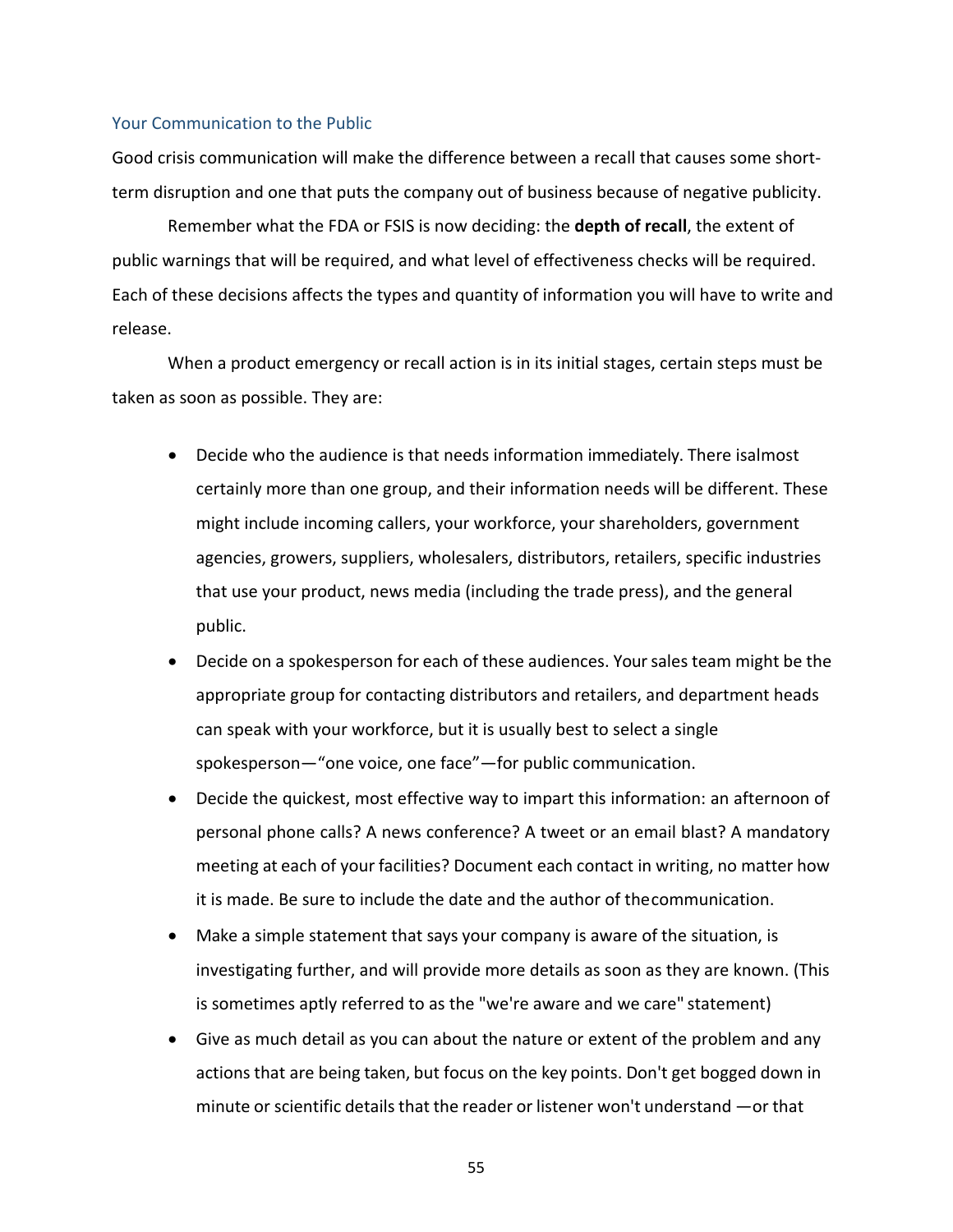cause undue alarm.

- Limit your remarks to only what you know to be true. If you don't know something,it is best to say you don't have the answer yet. Do not speculate, and keep your temper in check even if you feel some of the endless questions seem like you're being badgered or baited. Professional training in handling inquiries under high‐stress circumstances is invaluable to those that expect to handle inquiries. It cannot be overstated that it is important to address the regulators, press, customers, and consumers in a calm, honest and professional manner.
- Your website and Facebook page are among the first places today's customer (or news reporter) will look for information. See that they are updated immediately as new information becomes available to reflect the latest progress or developments in crisis situations. This is particularly helpful because you can refer clients and callers to these pages for updates and instructions. Maintain a record of update details.
- Keep a log of who calls or emails questions, and document what you've told, sent or given them.

Standing outside your facility repeating "No comment" into cameras and microphones can make you sound less than cooperative. Consider calling the media yourself instead of waiting for them call you. There is nothing wrong with contacting local journalists proactively with a concise statement and background materials to offer.

Keep as much of the communication in writing as possible, and deliver it through a single spokesperson to help ensure that your message is consistent and clear. When the situation calls for some technical explanation, back up your spokesperson with an expert or two if necessary, letting them handle questions in tandem. Rely on your quality assurance department to select the experts who are most familiar with your operation.

The recall team should also meet with senior management, sales, and accounting to decide how best to replace the recalled product and compensate customers for the inconvenience, as well as the physical loss of inventory. The sales team's job is even more difficult in a recall situation, and freeing your team to offer meaningful goodwill gestures and collateral materials to customers is an important step toward maintaining or rebuilding your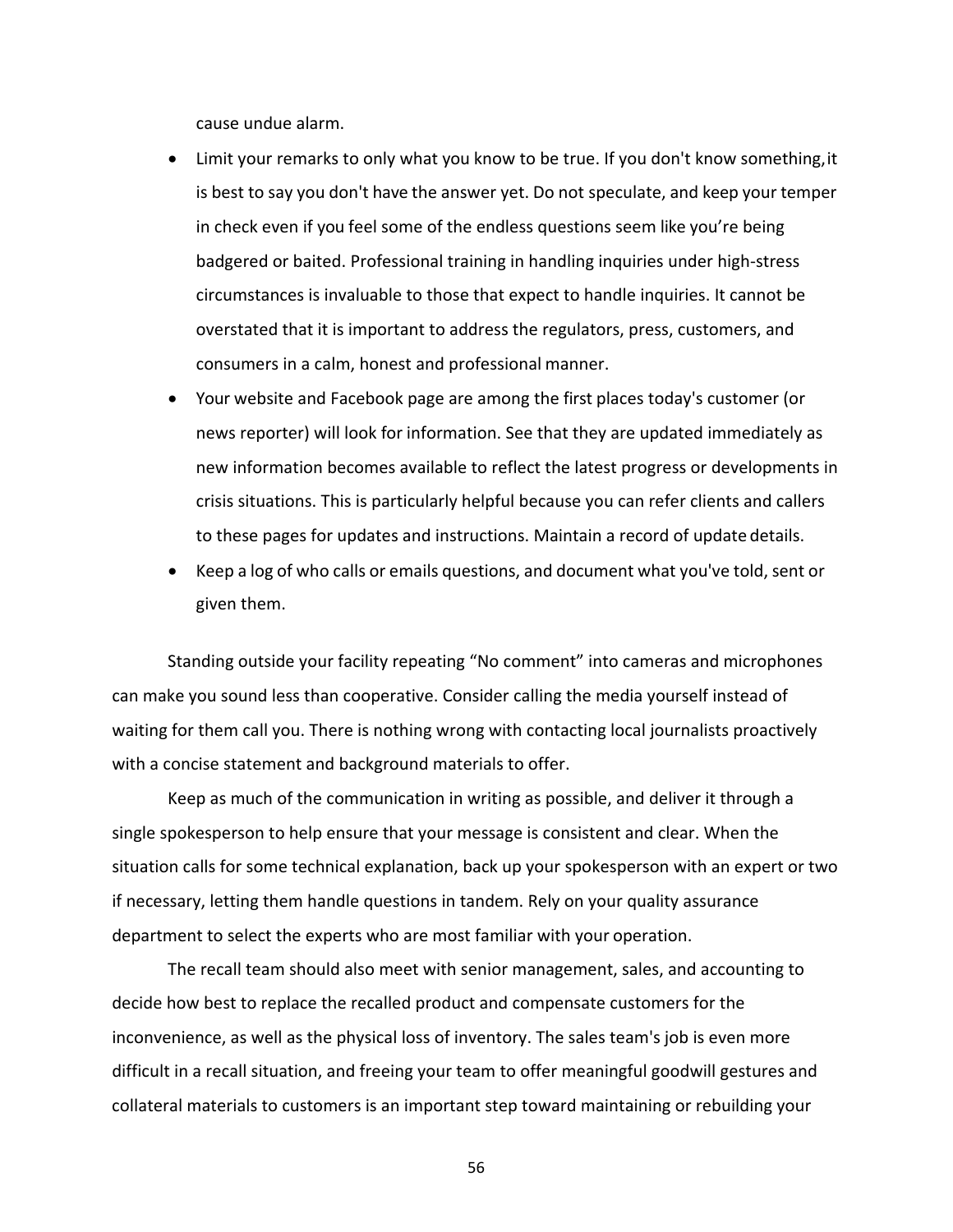company's credibility.

During a recall or other type of product emergency, it is hard to see that anything good might come of it. But if you manage to deal honorably with—and gain the trust of—news reporters, business associates, customers, and members of the public, you may actually benefit long term from a difficult situation.

### **Monitoring the Recall**

The FDA or FSIS approves or modifies the company's recall plan, and the product recall is underway. Your recall team members are tending to their responsibilities—and so is the agency watching your progress. For Class I and II recalls, the government agency will call or visit some of your customers at random, just to be sure they've been notified and are taking appropriate action.

The law is clear: "It is the recalling firm's responsibility to determine whether its recall is progressing satisfactorily." Your company is the recalling firm. You have done your best to notify customers and clients and inform them about what's wrong and what they should do with the product after removing it from their inventory.

Consider for a moment, however, all the potential risks along that path. Even well into the recall process, the recall team must continue to ask: Is there anything more we could or should be doing? And is every step being documented as thoroughly as possible?

#### Recall Status Reports

The **recalling firm** must submit **recall status reports** to the agency (usually the FDA District Office) at intervals of three or four weeks. (The agency decides the frequency.) Each report must contain the following information:

- Number of consignees contacted.
- Dates and methods used to notify them.
- Number who have responded to the recall contact, and
- How much product they had on hand at the time ofnotification.
- Quantity of product returned (or corrected) by each consignee who wascontacted.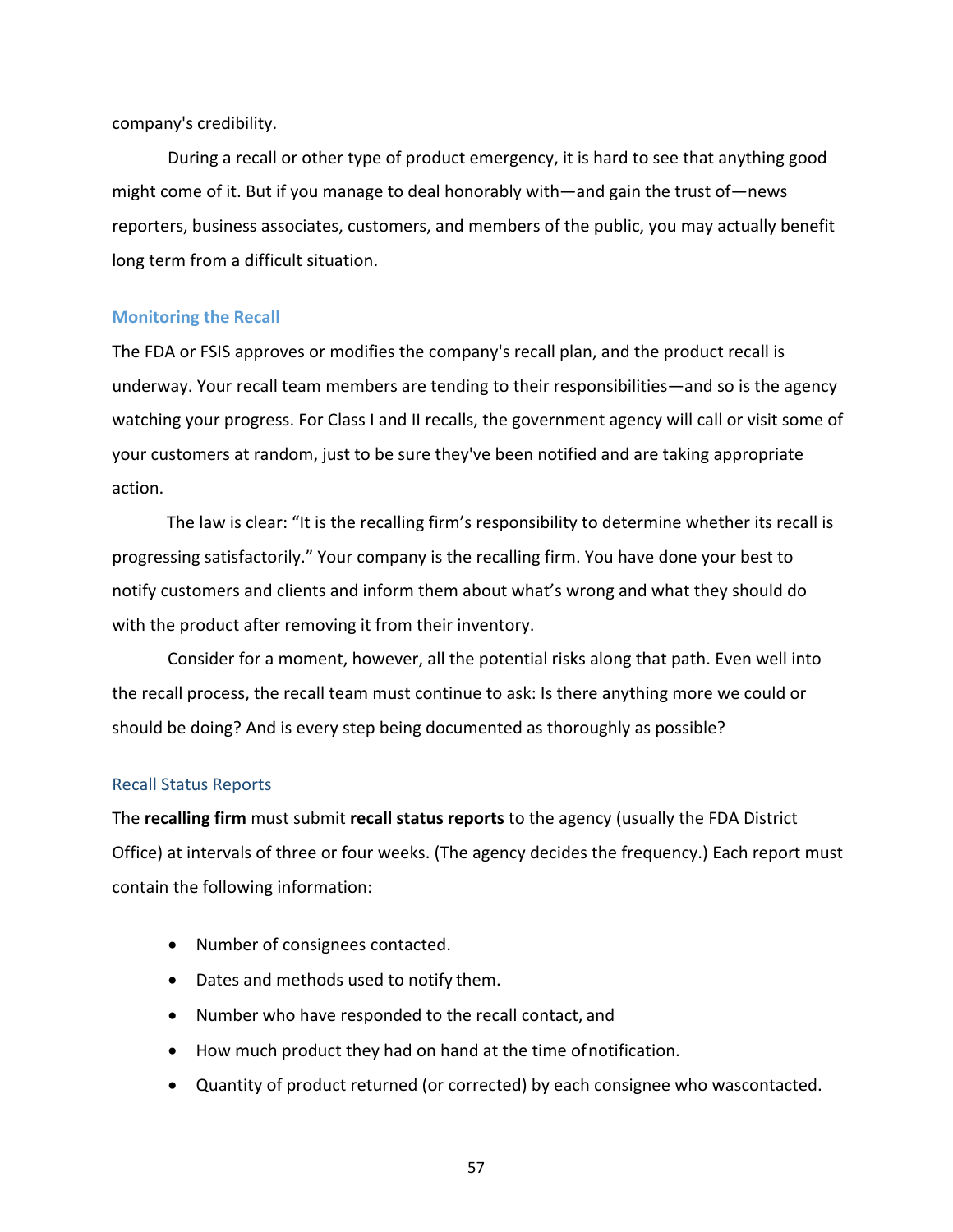- Total quantity of product that has been accounted for thusfar.
- Number of consignees who have not responded. (The FDA may request their identities and contact information.)
- Number and results of any Effectiveness Checks that have beenmade.
- Estimated time frame in which to complete the recall.

If the agency that reviews the recall status reports decides the recall is not proceeding quickly or smoothly enough, or that a significant quantity of the product remains on the market despite the manufacturer's efforts, the agency may move to legally detain or seize product unless the company is willing to take more effective action.

## Effectiveness Checks

The FDA will also specify how many of the consignees to contact during the recall period to gauge the effectiveness of the recall. **Effectiveness checks** (also sometimes referred to as **audit checks**) verify that consignees have received their recall notifications and have taken the appropriate action. These follow‐ups are done throughout the recall by phone, fax, mail, email, or personal visit (See a sample Effectiveness Check questionnaire forms at https://www.fda.gov/downloads/Safety/Recalls/IndustryGuidance/UCM214971.pdf. As you've already learned, Effectiveness Checks may be mandated for all the consignees (Level A) or as few as two percent of the consignees (Level D.) At Level E status, for extremely minor problems, they don't have to be done at all. You cannot suggest or change the level for your own recall—it is assigned by the FDA.

The FDA may entrust Effectiveness Checks to a state health department and ask the department to report its findings to them. Since your company is ultimately responsible for the success of the recall, you may also ask to see the results. Areas to be addressed for further improvement should be noted.

### Gauging Public Opinion

Your communications staff will want to closely monitor Twitter, Facebook and anywhere online that customers can interact publicly with your company. In extremely serious or far‐reaching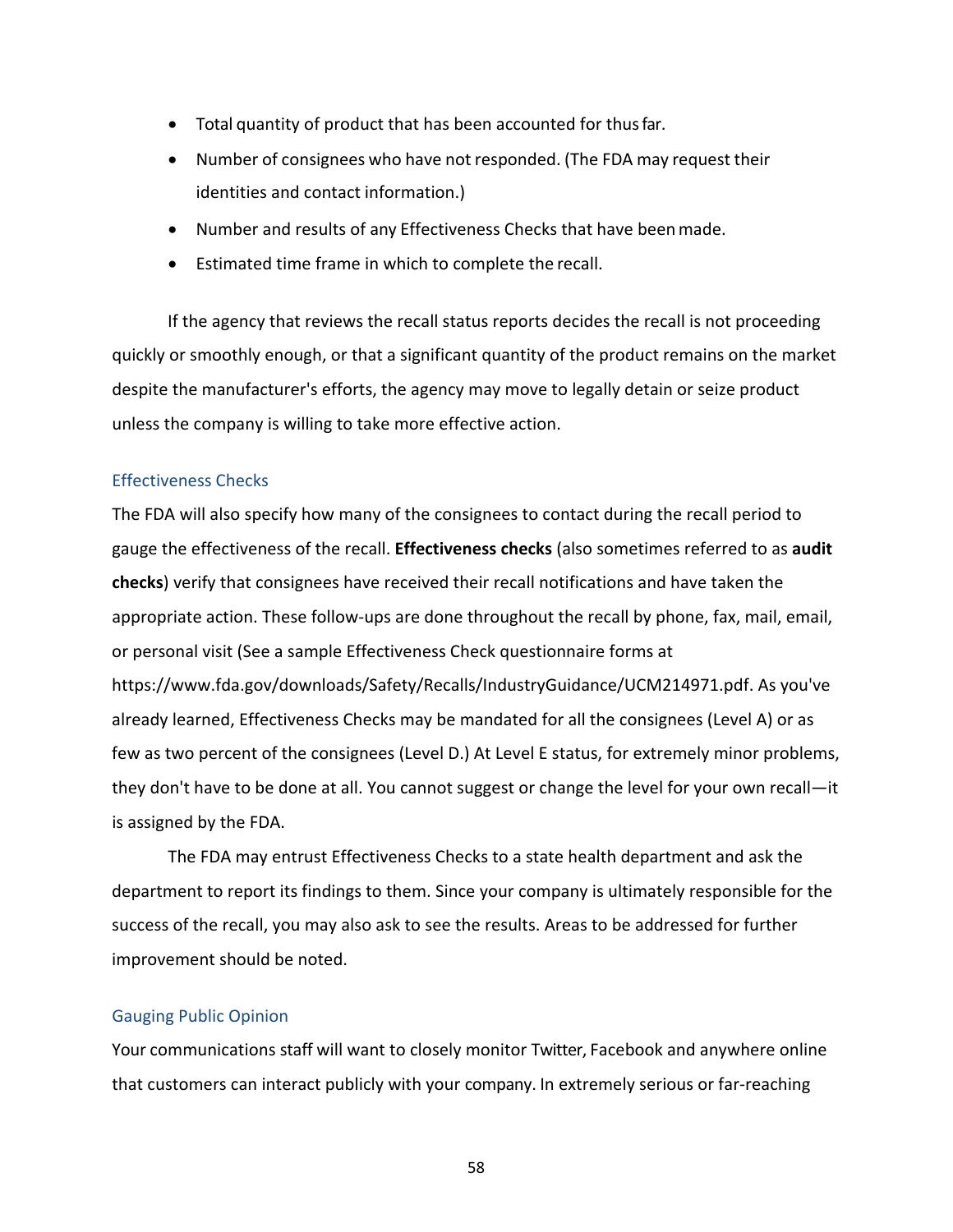cases that might involve news coverage in multiple cities or states, most major cities have "clipping services" that save newspaper and television reports and provide you with copies or summaries of the coverage for a fee—provided they know to look for it in advance. Find out more about the local clipping services before you need them.

If your company does not perform consumer opinion research, your public relations person should locate a market research firm to survey your consumers by phone, in person, or electronically. Consumer surveys can provide valuable feedback about what to do if it is necessary to rebuild customer trust. Some types of recall‐related insurance cover these business‐rebuilding expenses.

#### **Disposition of Product**

A 2003 report by the US GAO reported that fewer than 40 percent of recalled foods are ultimately recovered (http://www.gao.gov/new.items/d0551.pdf). In your own recall action, a primary goal should be to exceed that percentage.

When determining what to do with cases of product that are defective or suspect, the most important advice is to *not destroy or dispose of any product* without first:

- Submitting a written plan to the FDA, FSIS, or other regulatory agency about what to do with the product and getting their approval of thisplan.
- Offering to have a state or federal agency representative there to witness whatever action you take.

In most cases, the manufacturer either asks that the products be returned or destroyed. This decision should be made based on whether they can be reconditioned or repackaged and sold safely. If reconditioning is an option, be aware that government supervision will probably be required.

In a limited recall involving only certain lots or product codes, make it clear to those who are selling the product at retail to only remove the items with those specific lots or codes. In a supermarket setting, for example, consumer confidence is far more likely to be negatively affected when they see a shelf completely empty.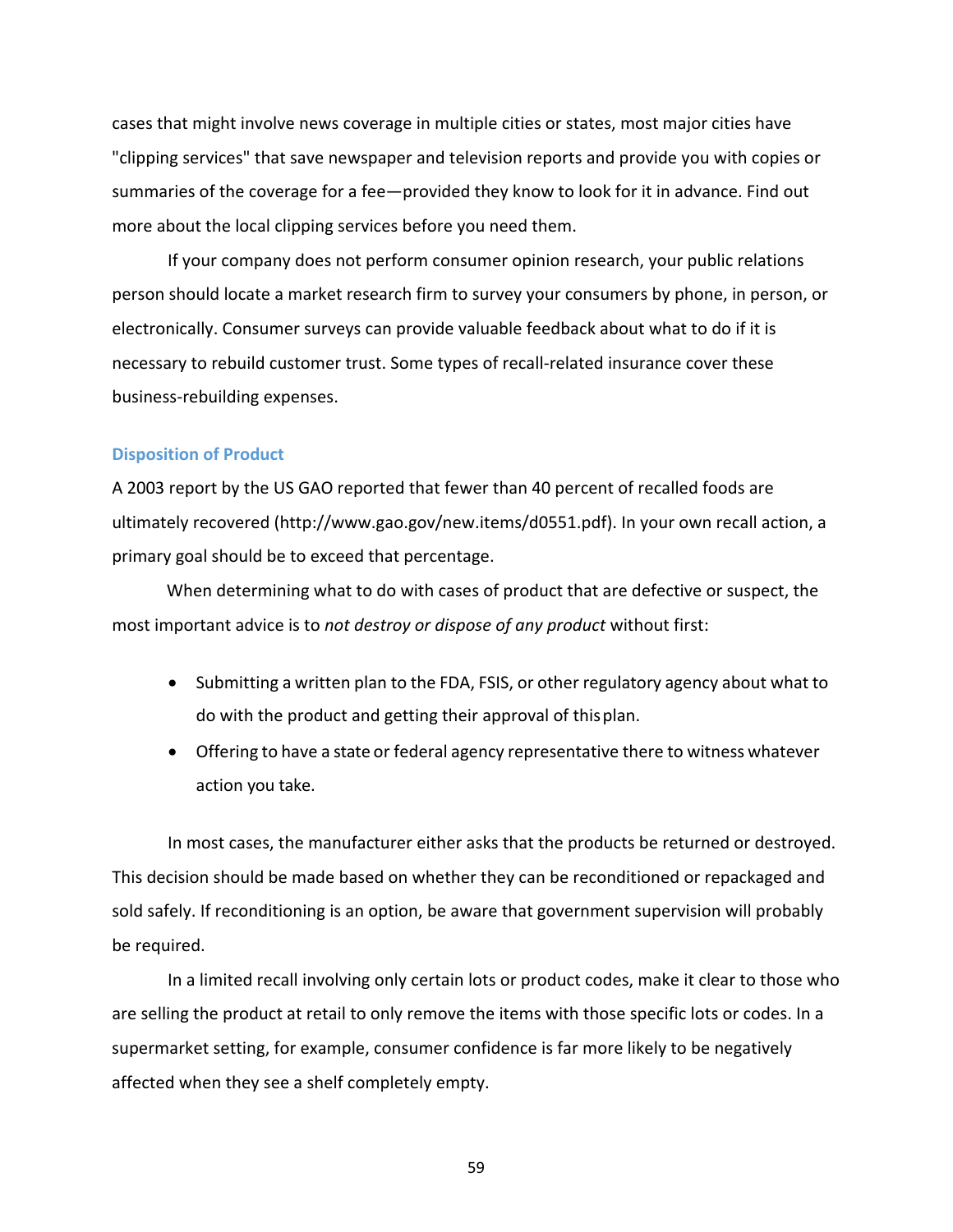#### **Donation**

Sometimes, in the case of Class III recalls when the problem is related to labeling and the product does not pose any type of health risk, a company may be allowed to donate the recalled merchandise to nonprofit organizations. In this case, be sure the nonprofit group provides written documentation that it understands the recall terms and is still agreeing to accept the product.

#### Reconditioning

The question here is, is there any way to safely create value from the recalled product? If it is meat or poultry, before the product can even be transported to a reconditioning site, the recalling company must request permission from the FSIS District Manager and then notify the local USDA inspector of its arrival date at a USDA‐inspected plant. When it arrives, the inspector checks the product to determine whether, and how, reconditioning can proceed—and may supervise the reconditioning process or at least re-inspect the reconditioned product before it can leave the plant again. Reconditioned product that still doesn't meet USDA standards is destroyed.

#### **Destruction**

If the product poses a potentially serious health hazard, the FDA or FSIS may require that it be gathered in a single location for destruction. The method of destruction has to comply with all regulations (local, state or federal) about disposal of toxic materials and/or landfill use. The recall team should compile a list of approved landfills and disposal services.

In serious cases, it's not enough to throw product away if it could be retrieved and consumed. The manufacturer must keep records of the code numbers and quantities destroyed. Get a receipt for whatever was paid to the landfill or other site, including the address and date and the method used for product destruction. It's a good idea to document the destruction process by photographing it or capturing it by video.

If a product is simply spoiled or rendered unsalable in some manner that does not pose a health hazard, the consignees may be asked to dispose of the product like any other waste,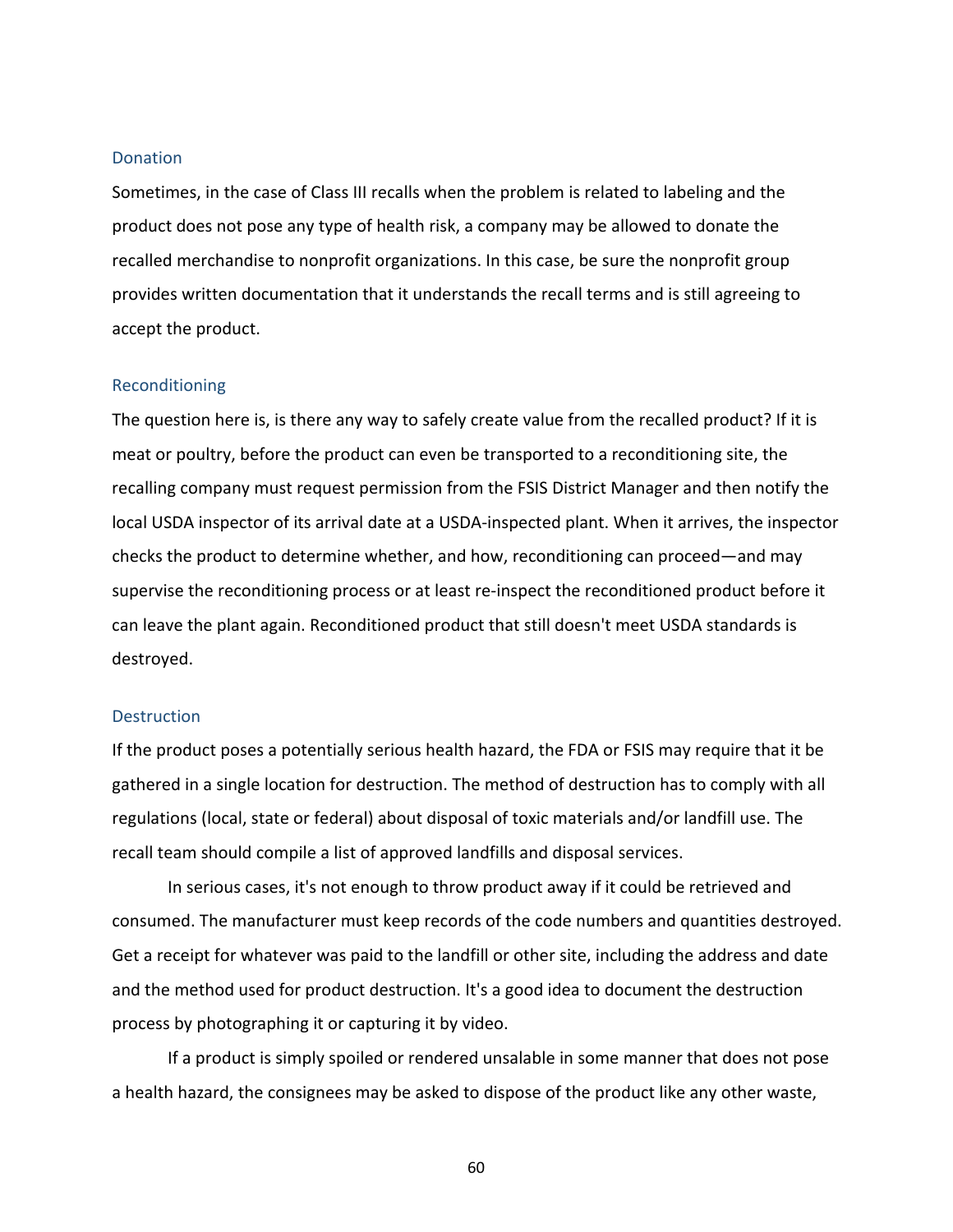with their trash. Simply throwing recalled product away introduces an additional element of uncertainty into the recall effectiveness calculations, however, and thus it is not recommended. If for some reason consignees choose to dispose of recalled products, be sure to have each consignee document *what* they discarded, *how much* they discarded, and *when* they discarded it. Better yet, have your salesperson onsite to help with the task and document the disposal.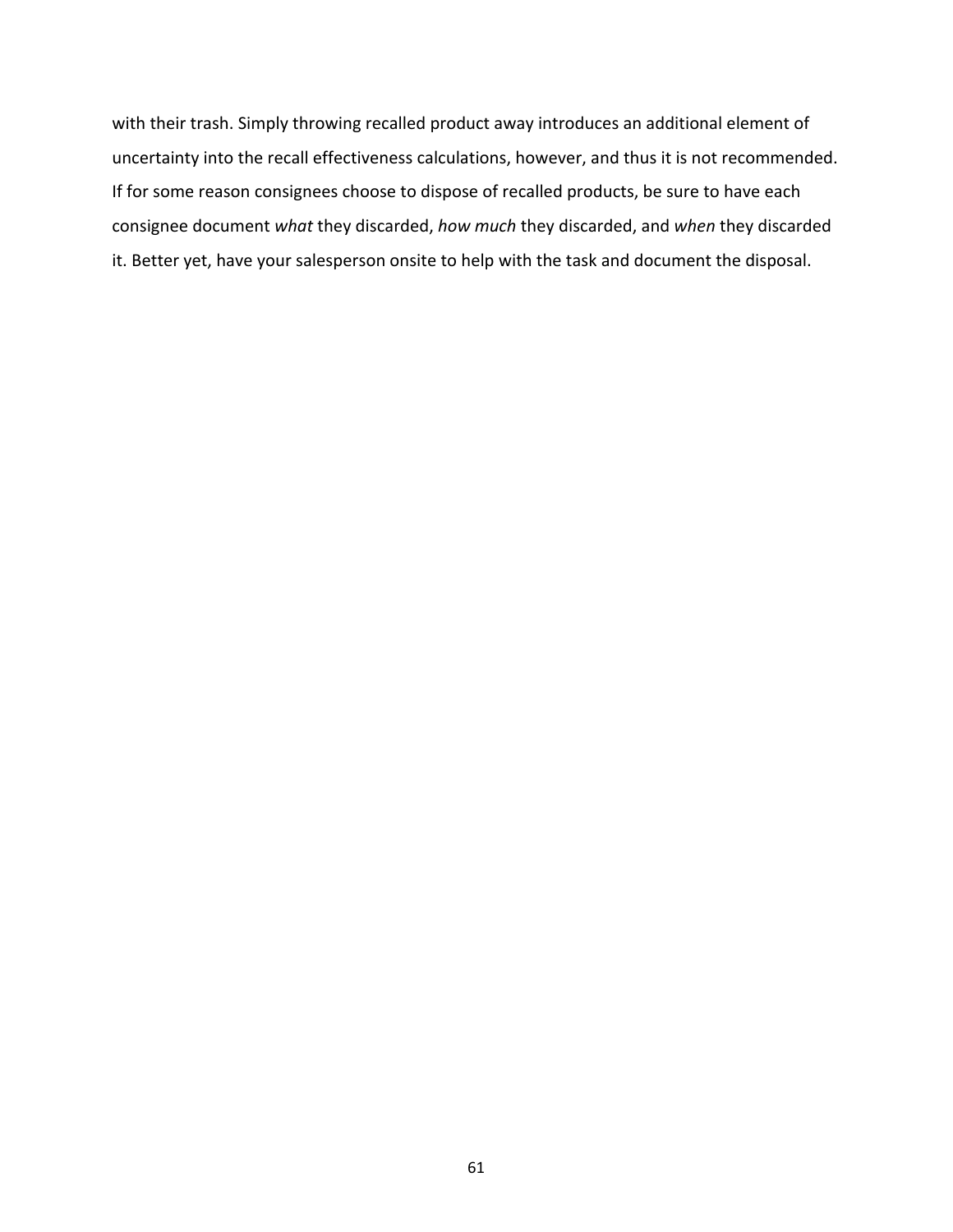## **Chapter 4: After the Recall: Legal Liability and Rebuilding Trust**

In an article entitled "Damage Control (Scholz, 2009) the author states that several key attributes affect a company's reputation: trust, transparency, credibility, commitment, and honesty. Whether you are dealing with a federal agency, your workers, suppliers, or customers, those are the big‐picture considerations as your company emerges from a recall situation.

#### **Ending the Recall**

It is important to note that the regulatory agency working with you during a recall is also under pressure to do its job well. The FDA, for instance, has its Regulatory Procedures Manual (RPM), which should be required reading for any company that produces food products. Here's the link: http://www.fda.gov/ICECI/ComplianceManuals/RegulatoryProceduresManual/ Chapter 7 of the RPM includes the FDA guidelines for reviewing a company's recall status reports promptly, monitoring the disposition of recalled products, and taking action if agency personnel believe a company isn't moving quickly enough or have decided the company's recall plan is ineffective.

There's also a process within the agency for wrapping up a recall, compiling and analyzing the Effectiveness Checks, and making a final determination that the company has sufficiently carried out its recall plan—or that it has not. Chapter 7 of the RPM doesn't go into much detail about how recalls are ended, likely because endings vary depending on the type of product, the breadth of distribution, and the nature of health or safety hazards. It says a product recall is considered officially complete when all reasonable efforts have been made to correct the violative product or remove it from commerce. The CFR (Title 21, Part 7, Section 7.55) puts it this way: "(a) A recall will be terminated when the Food and Drug Administration determines that all reasonable efforts have been made to remove or correct the product in accordance with the recall strategy, and when it is reasonable to assume that the product subject to the recall has been removed and proper disposition or correction has been made commensurate with the degree of hazard of the recalled product."

Ultimately, this is the decision of whatever federal agency is involved. The written **recall termination** will come from the FDA District Office handling your recall.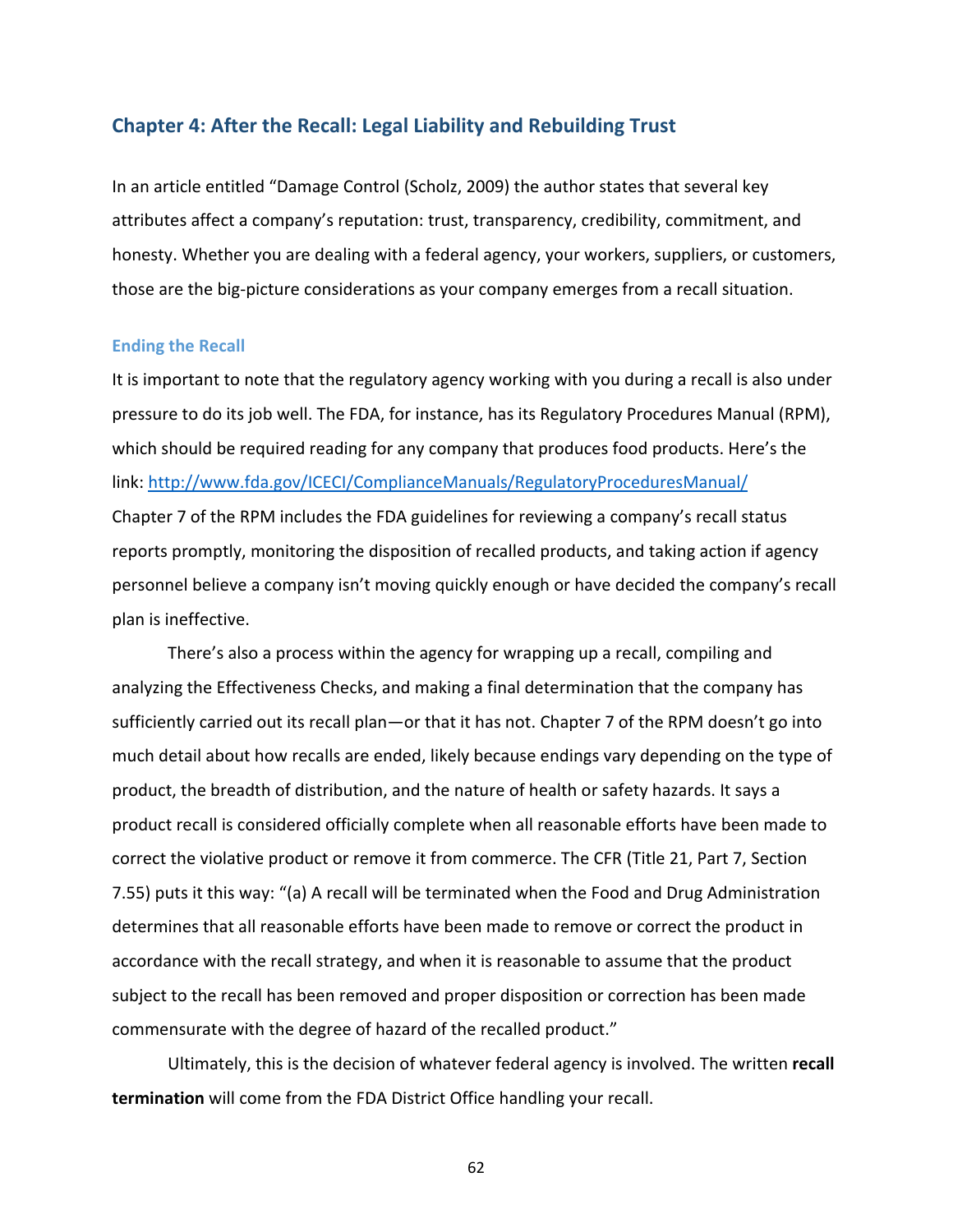## The Recall Team Wrap‐up

Even when a recall is over, a company's recall team still has a lot to do. The team should continue to meet to:

- Review the procedures and discuss how well the plan worked.
- Create a written report that details the entire recall.
- Collaborate with the appropriate departments within your facility if the problem was internal. Set a follow‐up deadline to see that the changes you agreed upon have been made. Update food-safety plans to reflect any changes in hazard analysis, process controls, or other plan components.
- Decide what types of "wrap‐up" communication are appropriate—to consumers, retailers, suppliers, agency personnel, employees, and the newsmedia.
- Determine the ongoing fate of the product post-recall—Destroy it? Reformulate it? Repackage and reintroduce it?
- Discuss recall-related costs and file appropriate insurance claims along with documentation of expenses and losses.
- Follow up on any corrective actions taken to determine effectiveness.
- Consult with your attorney about the potential for litigation.

The oft-cited industry average for food-recall direct costs is \$10 million, which doesn't include litigation that might result from consumer deaths or illnesses. When determining costs, account for both direct and indirect expenses. Direct costs include notification of all parties, payment to third-party experts for laboratory testing, legal advice, equipment repairs, and so on. There are product‐retrieval (storage and transportation) expenses, costs for destruction of the product, if necessary, and additional labor costs for the hours put in by frontline workers and recall team members.

Indirect costs include what the company is losing in being unable to sell the defective product and longer‐term damage to your brand or reputation post‐recall. In a 2014 Harris Interactive poll of more than 2,200 Americans about food safety, 55 percent said they would at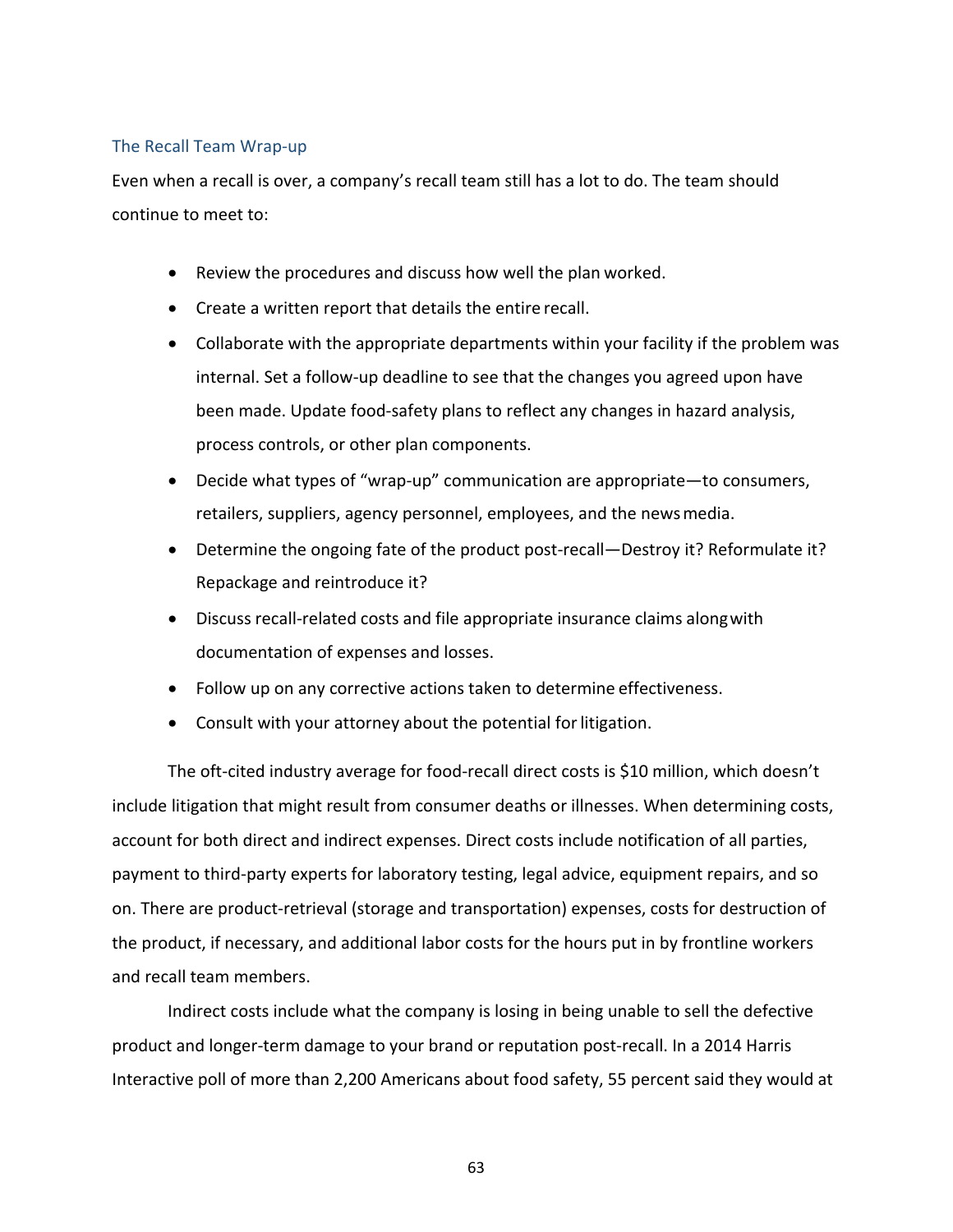least temporarily switch to another brand after a recall, and 33 percent said they would never again purchase a brand if it had been recalled due to health or safety concerns (http://www.theharrispoll.com/politics/Nearly\_Three‐Quarters\_of\_Americans\_Looking to Government for More Food Safety Oversight.html) . These most likely aren't people who will call your consumer hotline or send a letter or email message explaining their feelings. They'll simply pass up your products on the store shelves in favor of your competitors'. They might even remember just the basics—"Didn't I hear something about a peanut butter recall?"—and bypass the entire product category indefinitely, "just to be safe." All this creates nightmares for your marketing department and your bottom line.

### **Product Liability Lawsuits**

Among the scariest terms in the English language for corporate executives is "pending litigation"—and yet, it is always a possibility in recall cases. One study indicates the average settlement amount for recall-related litigation is more than \$200,000.

If a lawsuit is filed by an individual in the company's home state, the laws of that state will apply. If, on the other hand, the product has been recalled nationally and people in other states file lawsuits, the company being sued may have some input about *which* state's laws will apply. This is important because state laws vary drastically on almost every important aspect of product liability cases, from **statutes of limitation** to plaintiffs' ability to collect punitive damages. As an example, let's use statutes of limitation. As of this writing (according to FindLaw.com) for a product liability claim in about half the states, consumers have two years from the date of illness or injury to file a lawsuit. However, it is one year in Kentucky or Louisiana, three years in 13 states, and four years in six states, including Florida. Only a few states have longer statutes of limitation, including five years in Missouri, six years in Maine and North Carolina, and ten years in North Dakota. Many states have enacted an additional *statute of repose*, meaning the legal action has to be brought within a certain time period after an event (such as a product sale) has occurred.

Another important difference is the type of claim the consumer can make. Here are some of the issues that consumers and their attorneys will be deciding: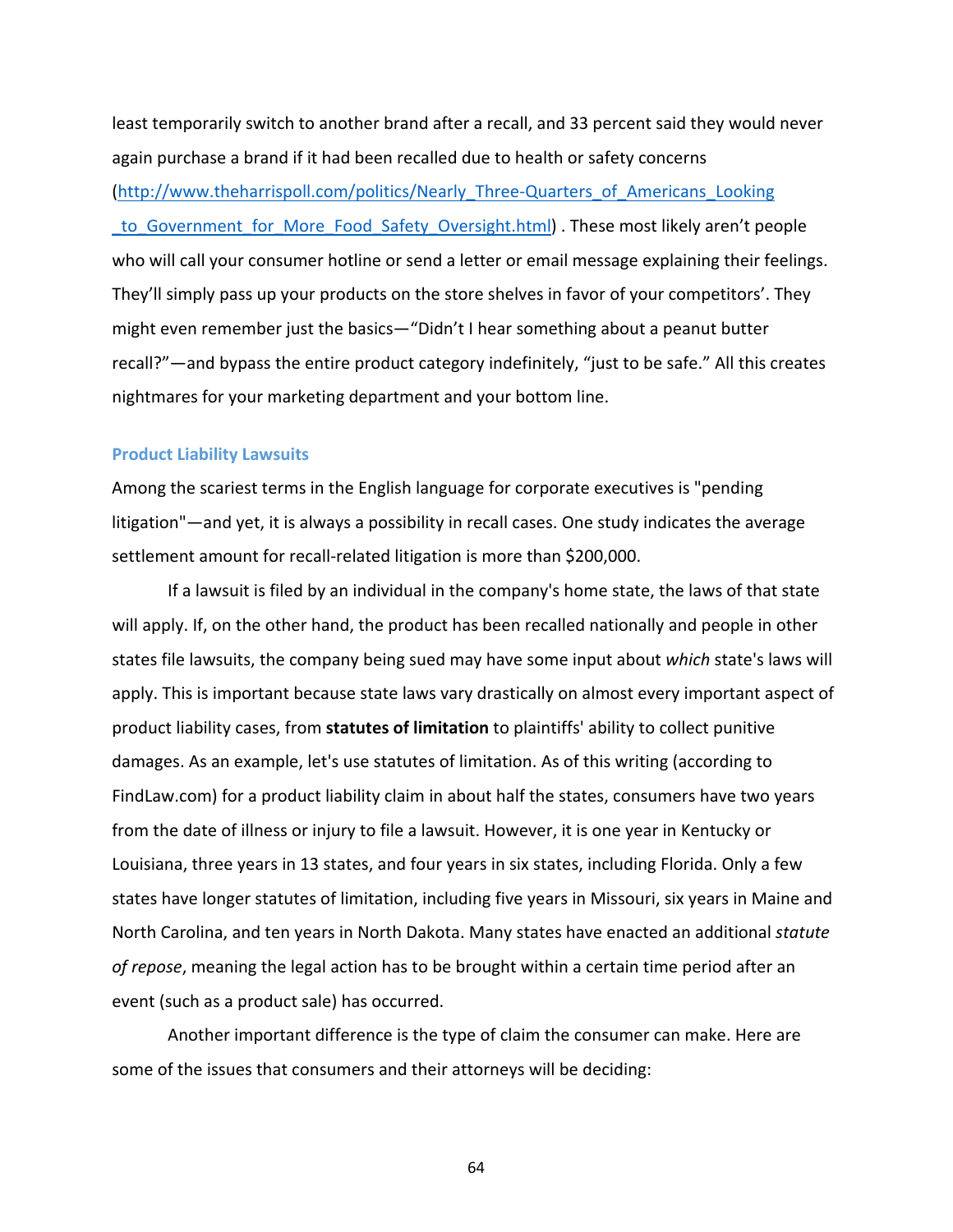**Strict Liability or Negligence –** In a strict liability case, the plaintiff does not have to prove that a company was negligent. Various states have mandated different tests for liability and/or negligence.

The "consumer expectations" test is a common‐sense approach in which a product is considered defective if "any reasonable person" would expect it to be in a certain condition, and it is not achieving that condition.

The "risk‐utility" test weighs the usefulness of the product against the risk it presents the consumer. A product fails the test if a reasonable person would think the risk outweighed the utility. Risk‐utility is determined by factors like the seriousness of the problem use of the product could cause; the probability of the problem occurring; and whether the consumer took adequate precautions in using the product.

Proving negligence usually requires proving "proximate causation," that is, the problem was foreseeable by the food manufacturer. But again, different states have different definitions of **causation**.

- **Punitive Damages** This is an amount of money added to a judgement or settlement to punish a company for wrongdoing. Some states allow it only when a wrongful death has occurred, and others don't allow punitive damages at all in product liability cases. A few states allow them depending on whether the plaintiff can prove the company showed "reckless disregard" for safety, or had "actual knowledge" of a dangerous condition and failed to act on it.
- **Class Action Litigation or Lawsuit** When several (or hundreds) of people file similar complaints or lawsuits, your company may be faced with a class action lawsuit—one case that covers everyone who joins the class. Sometimes this is the quickest way to resolve a large case. It usually involves a one-time settlement amount and is less complicated than negotiating dozens of smaller suits in differentstates.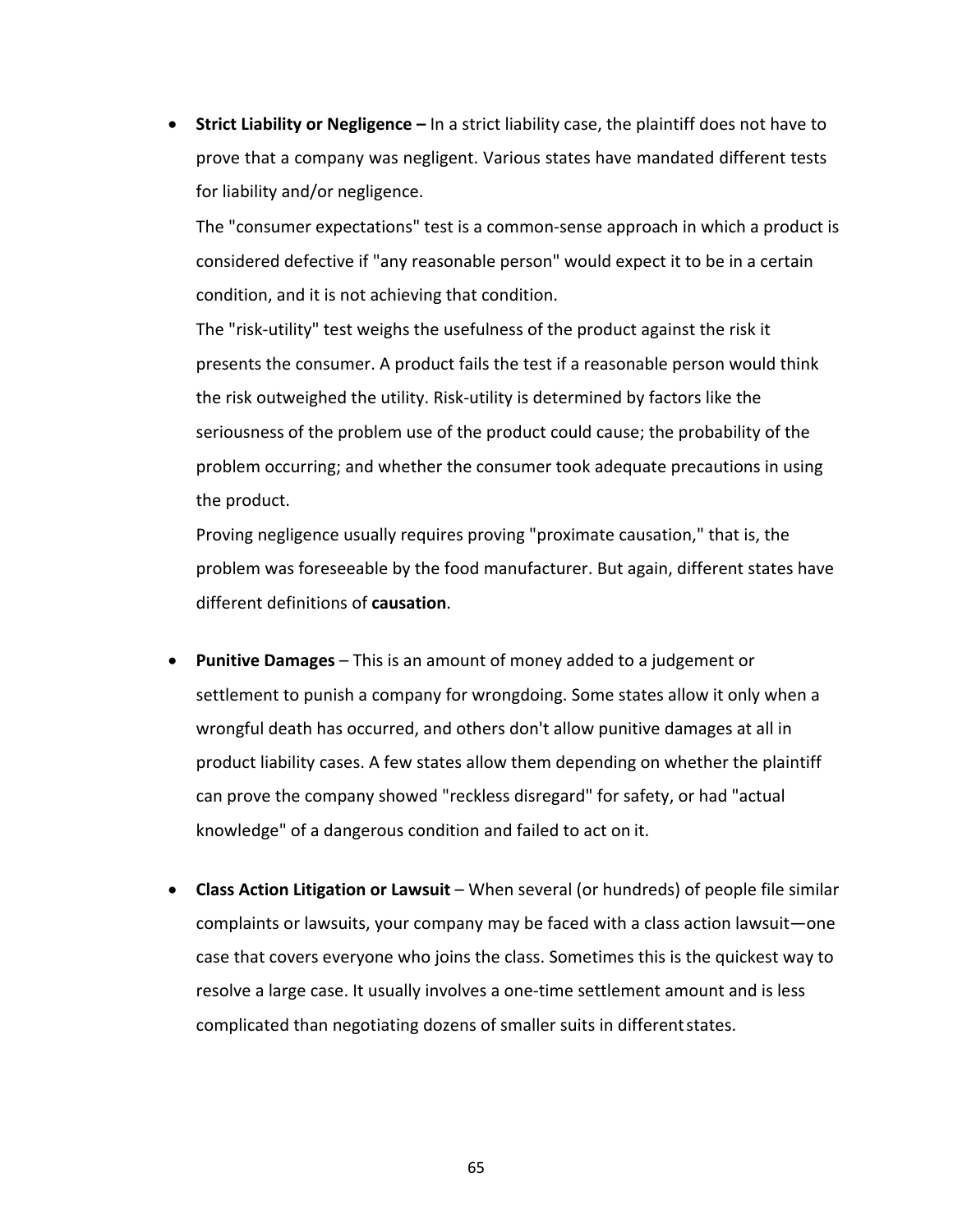A company may decide to oppose a class certification if it is convinced the claims are not valid, or if the settlements to each plaintiff would be so small that it's not worth litigation expenses. Your attorney can help you make the decision.

### Criminal Versus Civil Cases

As attorney Bill Marler pointed out in a Sept. 9, 2015 article "Why the CEO and Board Need to Pay Attention to FSMA" published in *Food Safety News* (http://www.foodsafetynews.com/ 2015/09/why‐the‐ceo‐and‐board‐need‐to‐pay‐attention‐to‐fsma/#.WbFzS62ZPUI), "There have been more criminal prosecutions in the past five years of food company managers than in the prior two decades combined. Hefty fines and jail time do have a way of focusing one's attention."

Because food‐related illnesses can pose serious health outcomes, courts have ruled many times that a prosecutor does not have to prove that a company was aware of the problem in order to make a case. *Ignorantia juris non excusat* or "Ignorance is no excuse in the eyes of the law." In fact, all a company has to do is transport unsafe products across state lines for sale and it becomes a federal case. The US Attorney General prosecutes these cases on behalf of either the FDA or FSIS.

Food-related lawsuits are most often civil suits. However, a criminal case may be filed if the action itself was deliberate (intentionally tainting or mislabeling food or knowingly using unsafe ingredients). Felony charges also could be filed if the company knew or suspected there was something wrong with the product and continued to sell it—or attempted to hide the facts from inspectors, customers, or consumers—adding the charges of "**willful blindness**," intent to defraud, and conspiracy. Criminal liability extends to any employee or company officer who might have been in a position of responsibility, such that they could have prevented the problem. Hefty fines (in the millions of dollars, even for misdemeanors) and imprisonment (for felonies) have been the results of past convictions.

Legal experts say if there is a chance both the company and individual employees will be sued, it is advisable for the employees to retain their own separate legal counsel. This is because there is always a chance that the interests of the individual and the company will conflict as the case progresses.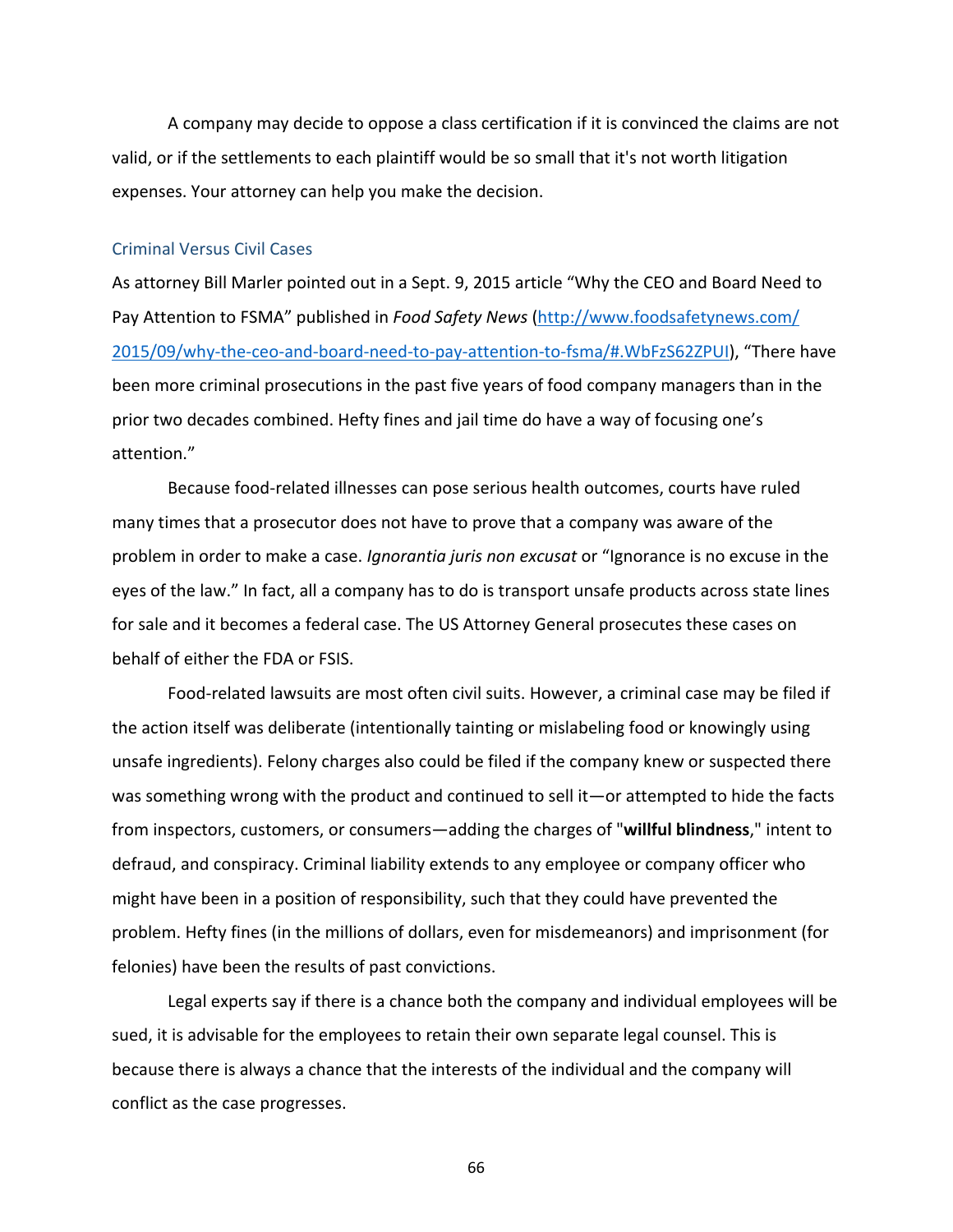### **Moving Forward**

As unlikely as it may seem when you're in the middle of a recall, there is some good that should come of it. First, it has forced your company to learn how to do some things better and provide an opportunity for the company's continuous improvement program. You might have redoubled your safety or training efforts, improved recordkeeping methods, and become better organized. It was learning the hard way—but it was learning.

Second, you have the opportunity to build a new level of trust and improve relationships with your direct customers. It is time to thank them sincerely for the help they provided during the recall. Let them know your operation is back to normal, and that their continued support is valued. Go beyond the financial costs of the crisis to determine exactly how it has affected them and their customers. You might ask them in survey form, then use the feedback to make positive changes, and be sure to inform them of these changes. Stay in touch with them, and keep your website updated with good information. This is all part of your continuous improvement program.

Third, the recall might have opened up dialogues and relationships with members of the news media that you can build on and benefit from. Reporters naturally notice your company when it's in crisis; now that they know you, it's your job to make sure they know your company's whole story, not just the crisis chapter. Now that you know who they are—and they know something about you—resolve to keep them informed of new plans, organizational changes, feature topics or other newsworthy issues in your industry. Let them know they can contact you as an ongoing resource. Remain accessible and maintain the level of trust that has been established during the crisis.

Fourth, your employees and managers have been put under a great deal of pressure during the recall. There may have been some finger‐pointing and infighting about how to handle the various steps, and tempers may have flared as patience ran short. Recognize that your company needs time to heal. Use this period to reward those who made significant contributions to the recall effort. Rewards can be financial, or they can simply be recognition in your internal communications. Ask workers for their input about how things can be done better from now on. You might be surprised at their commitment and creativity.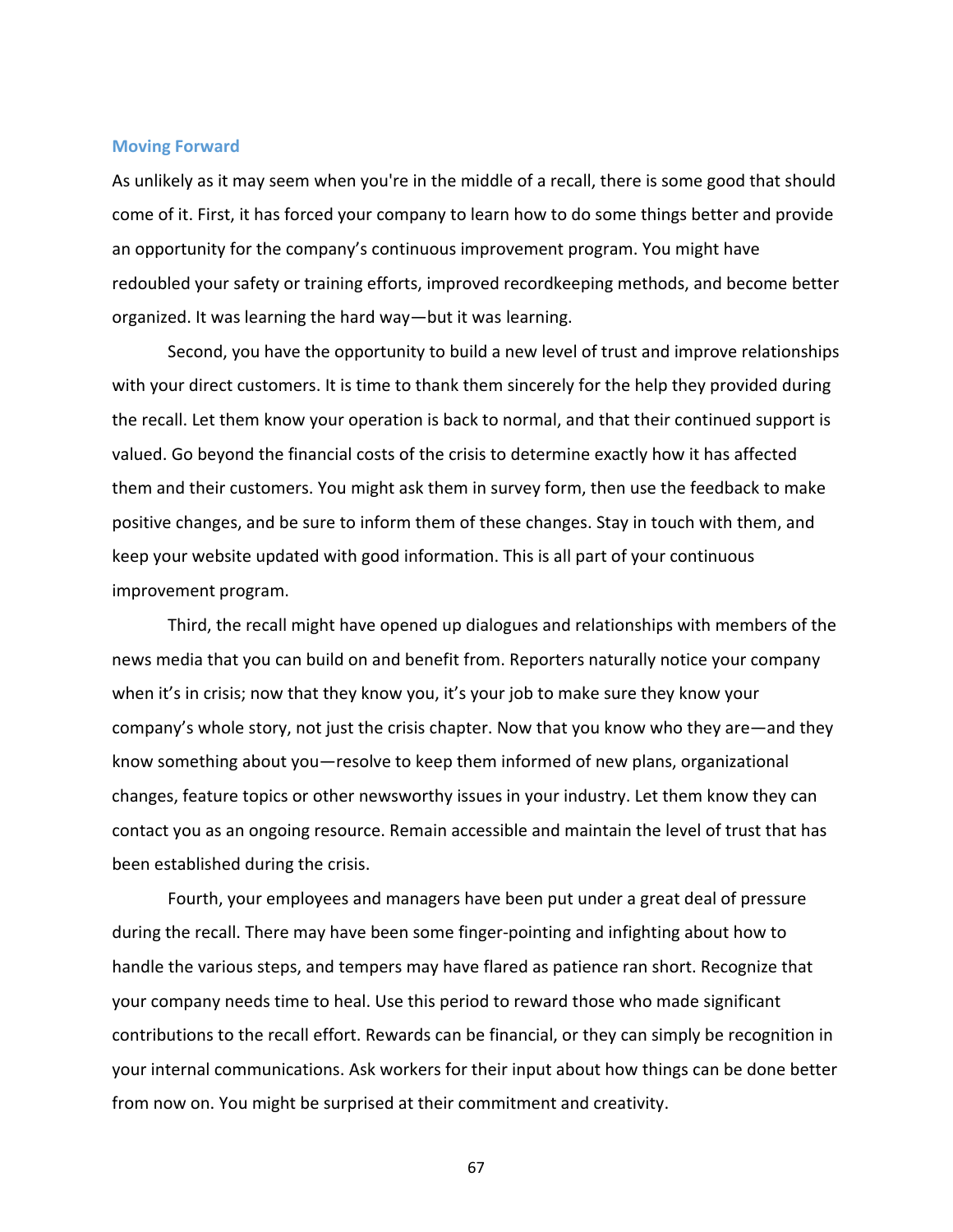And finally, use your experience to help others in your industry. As a recall team, discuss how well your allies rallied around you when you needed those—trade groups, civic organizations, suppliers, shareholders. If you see weak links, this is the time to shore them up.

The fact is, no type of food product is immune from problems or the possibility of a recall. Being proactive and well‐prepared significantly minimizes your recall risk and improves the chances of carrying out the most effective damage control, should it be necessary.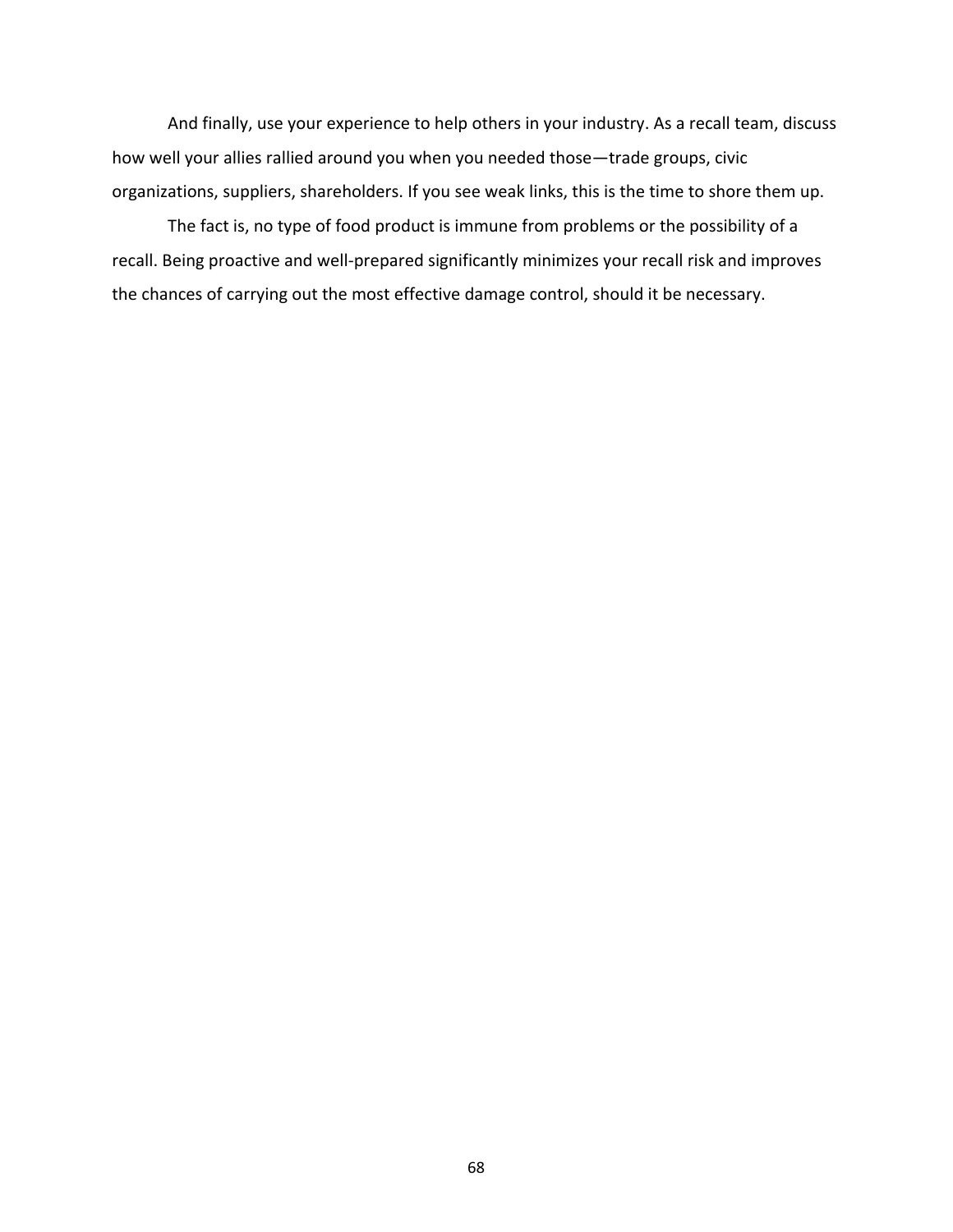# **Chapter 5: "My Best Advice"**

## Advice from the Prosecuting Attorney

Bill Marler, founding partner in the law firm Marler Clark in Seattle, Washington, is perhaps best known for litigating against the quick service restaurant chain "Jack in the Box, Inc." in 1993 for serving people ground beef contaminated with a deadly strain of *E. coli* bacteria. Since then, his firm has specialized in food-related liability cases on behalf of consumers. Marler testified before Congress for the legislation that became FSMA; today, he has a signed copy of the law on his office wall. He also has launched four websites: Food Safety News, Food Poison Journal, Outbreak Database and Real Raw Milk Facts. Since 2012, Marler has been on a list of "Top 50 Most Powerful People in Food" compiled by The Daily Meal, a popular foodwebsite.

# Q: Anyone would agree that the FDA is under-funded and under-staffed. In light of its greater **responsibilities under FSMA, how confident are you in the agency's ability to step up to the task?**

**A:** I'm a big fan of publicly paid inspections—this is one of the things that I believe government should do. But the reality is that the public doesn't have an appetite to fund the FDA to a level that allows that to really work. So, they're being realistic with FSMA. No, there won't be an inspector in every plant, but companies are being required to be proactive, with more extensive HACCP plans and more testing. Much more of the burden of creating safe food is being put upon the industry that's producing it.

Some people say, "That's the fox guarding the henhouse!" In some respects, I don't disagree. But the law reflects the financial reality of government. I believe that with some level of oversight, random though it may be, along with new testing protocols such aswhole‐genome sequencing and more aggressive criminal investigation and prosecution, I am hopeful that FSMA can do the job.

**Q: Do you think the felony convictions and prison terms for the executives of Peanut Corporation of America and some of the massive fines in other high‐profile cases have been giant wake‐up calls for food companies?**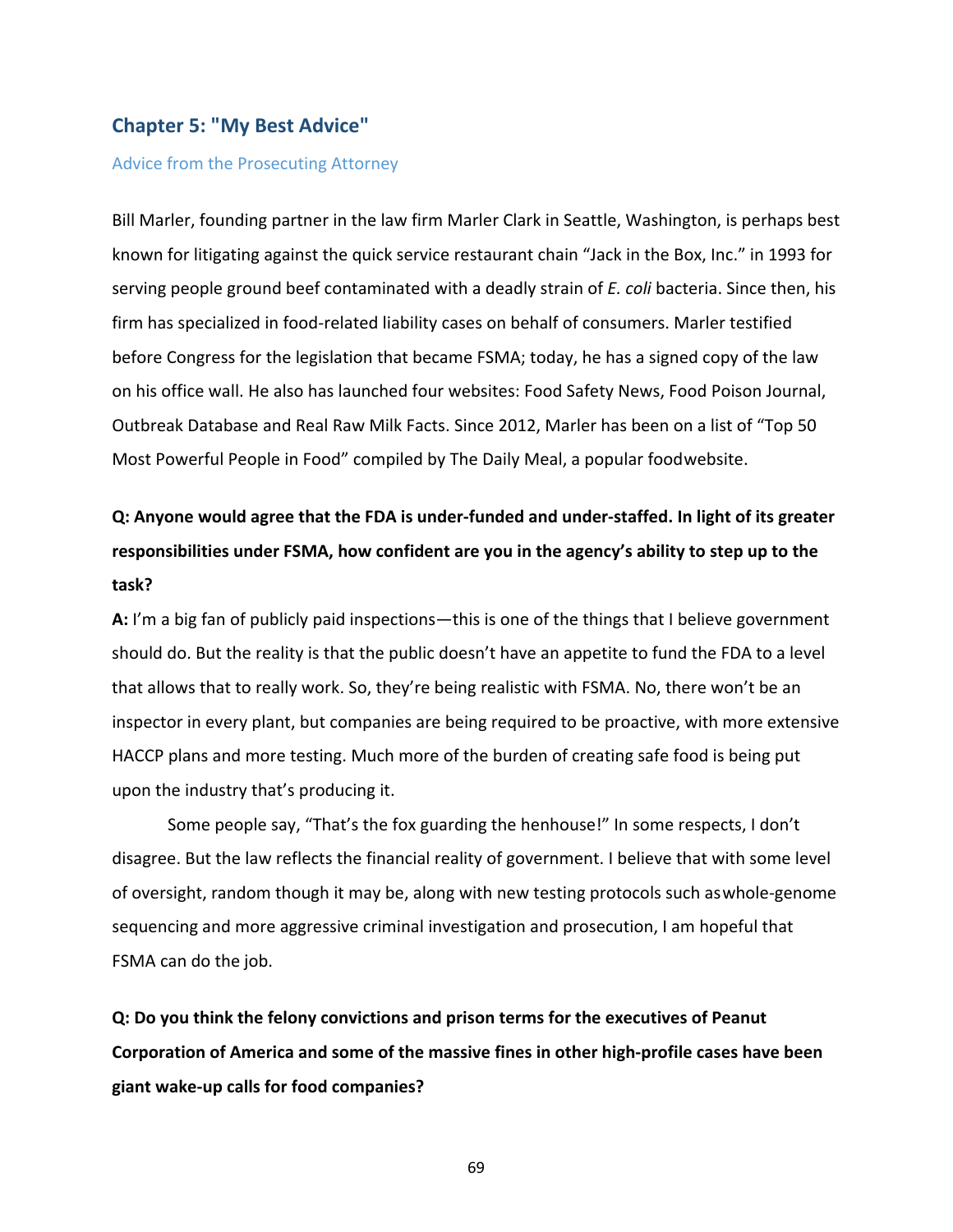**A:** I speak at conferences all over the world, and I'm being asked often to discuss the topic of criminal and civil liability, so it's on their minds. I think it's definitely having an impact. My hope is that the feds keep at it, because it will make people pay a bit more attention.

### **Q: Do you give companies any different advice than you did, say, in the 1990s?**

**A:** I spend more time talking about empowering your employees, to help them help you avoid the next big disaster. In each foodborne illness outbreak, in my experience, there always is a chance to turn the bus around before it goes off the bridge. So, I ask companies to really think about whether they have quality, committed people on board. How do you create a food safety culture, where people just sort of organically pay attention to the things they're supposed to pay attention to? And do they have a conduit to raise their concerns to people who are decision‐makers? Foodborne illness outbreaks are not usually knowingly committed—it's not paying attention to some test results that don't seem to be a big deal, not paying attention to new data about bacteria, not being engaged enough to pay attention to the things that could harm your brand and your customers.

#### **Q: Just the sheer globalization of food‐supply chains can't help but be an issue.**

**A:** I'm involved right now in some Hepatitis A cases, from scallops in Hawaii and strawberries imported from Egypt to Virginia. I was talking with a doctor friend of mine and asked if he recommends that his patients get Hepatitis A shots. He said, "Only those who travel overseas."

I said, "Well, what about the food that's coming in from overseas?" Some of it is contaminated with Hep A because Hep A is endemic in southern‐hemisphere countries. It doesn't harm anyone in Egypt or the Philippines because they've all had Hepatitis A when they were kids—but that isn't the case in the United States.

When you're importing foods into the US, those are the kinds of things you should learn more about and be thinking seriously about. And this also crosses over to issues of homeland security and preventing bioterrorism.

#### **Q: When, if ever, should a company protest a recall request?**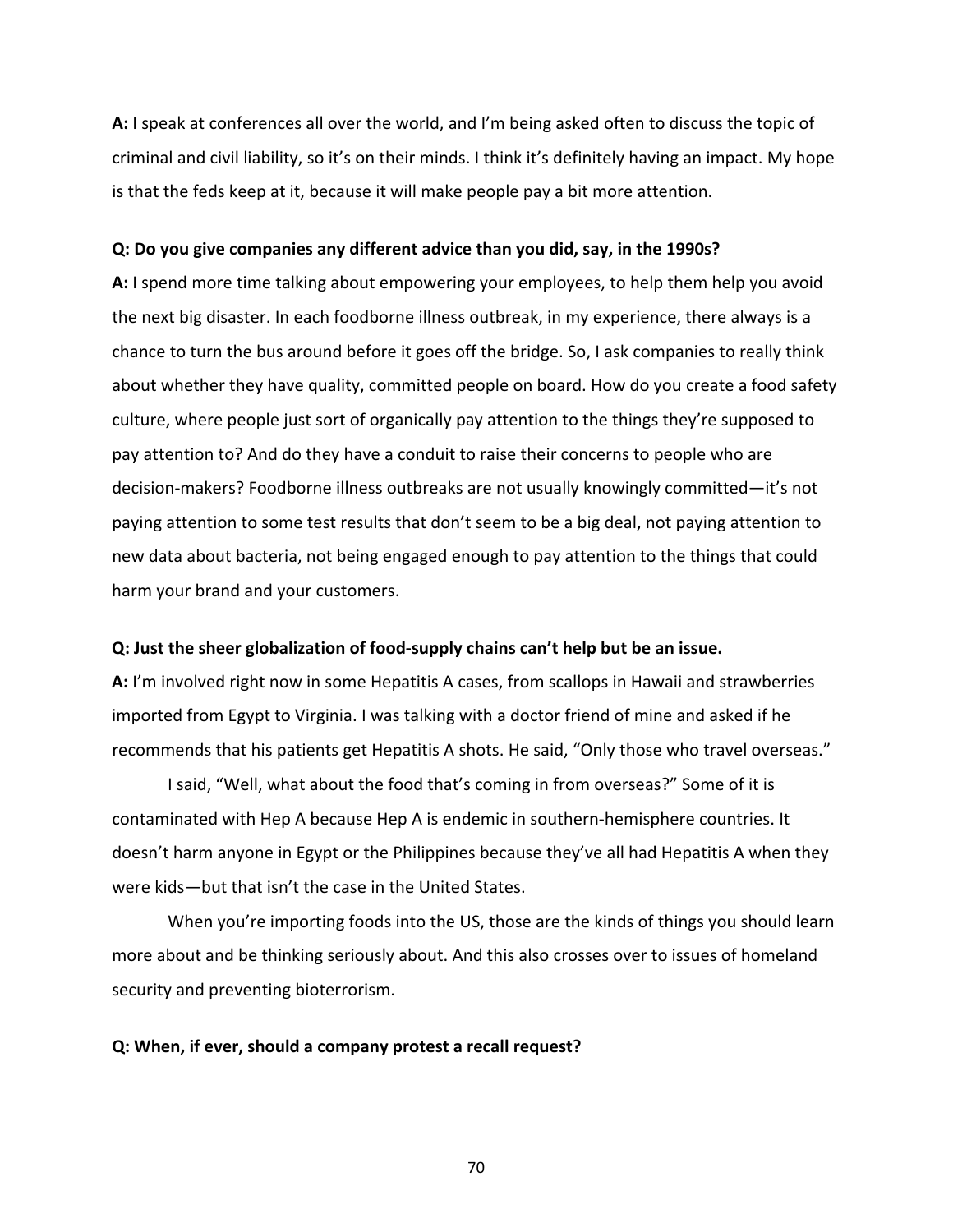**A:** Of course, FSMA has given FDA the authority to order a mandatory recall now, so companies have fewer options to actually refuse a recall request. But my view has always been that if you negotiate with the agency for a couple of days, those are two more days that people could be out there consuming your product. That opens the door not just for compensatory damages, but for punitive damages for failing to act to protect the public when you know that your product is potentially tainted. So, the bottom line from my perspective is, the minute—the second—that you think your product is tainted, you should be recalling it and you should have a recall "SWAT team" and plan right off the bat. It should be completely second nature as to how to do it, who to contact, how to get to your customers, what kinds of calls to make. Have the whole thing pre‐planned. And be on it quick, primarily because you don't want to sicken any more of your customers, because especially those that you sicken after the recall announcement, it puts you at risk of being hit with punitive damages, which are not covered by insurance.

#### **Q: Speaking of insurance, what kinds would you recommend a company get?**

**A:** As much as they can! [laughs] I'll give you an example. In the Jack in the Box case back in 1992–93, it had only been about six months before the (*E. coli*) outbreak happened that there was a new board member who was an insurance executive. He looked at the amount of insurance in light of the amount of risk the company had—considering the number of stores and stuff—and said, "You guys need at least four times the insurance that you currently have." So they increased it from \$25 million to \$100 million. In fact, they spent all \$100 million on liability cases. Without that additional \$75 million, the case would have bankrupted them. As it was, they literally had enough insurance money to pay and they were proactive with their insurance company, so most of the claims were handled relatively quickly.

That's the power of insurance. The balance is having enough. I can tell you in a lot of cases, especially in small companies, they don't have insurance and wind up being at high risk of going bankrupt.

#### **Q: What do you tell companies to keep, or not keep, in terms of records?**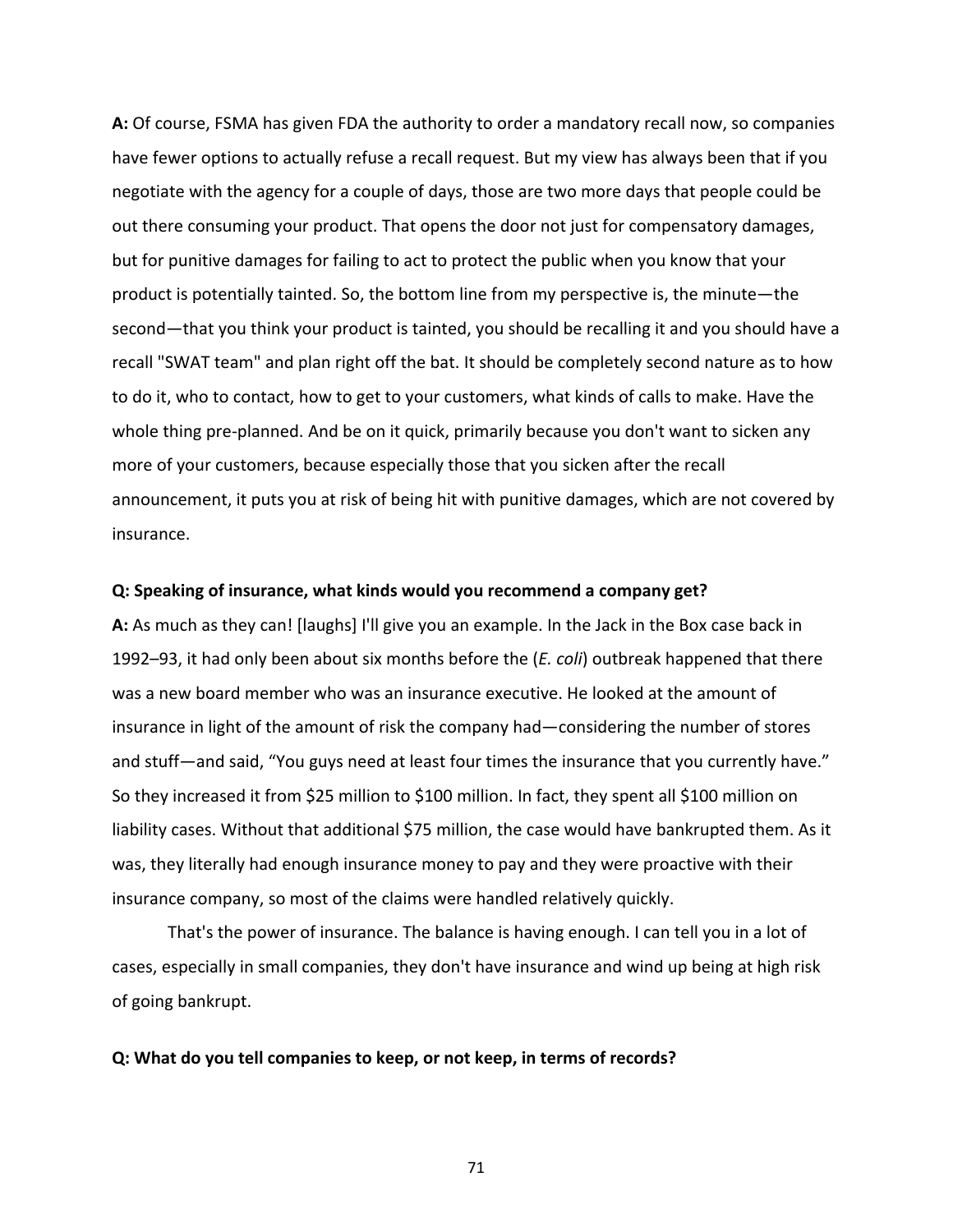**A:** Nobody needs to keep records longer than the statute of limitations, which varies from state to state. My suggestion is to ask your lawyer what the statute of limitation is in your state, and you should have an ongoing document retention policy that does what it's supposed to do. Don't archive or destroy records sporadically—do it on a very consistent basis. Don't start destroying documents the minute you find out you're doing a recall, or you're being sued. That'll just be a disaster for you, because nowadays, there is never one document anywhere. The one you're trying to destroy is always floating around somewhere else, 4 or 5 copies of it that an enterprising fellow like myself will find! So companies need to have a document retention policy that makes logical sense, and follow it. If you destroyed things last Thursday, make sure it's because they were three years old and it was the logical time to destroy them according to your policy. Make a policy and stick with it.

### **Q: What about emails?**

**A:** Same thing. There are innumerable examples I've been involved in where I've gotten courts in civil cases to seize hard drives and require the company to pay for somebody to come in and go over those hard drives. I've found many, many, many emails that are exceedingly embarrassing. So people need to have both a hard‐document and electronic‐document retention policy, and it needs to be consistent. If you have a recall and have four years of files on hand and suddenly decide, "Gee! I think we can destroy three years of this stuff!" That would be a bad idea.

# **Q: What's your advice on hiring an attorney to be on the recall team from the beginning, to be in the loop and learn the processes and learn about the company?**

**A:** Well, most companies in my experience don't have an ongoing relationship with an attorney. Y' know, nobody likes attorneys—hell, I don't even like attorneys! The companies that successfully deal with outbreaks and recalls well are those that have ongoing relationships with a lawyer who understands his or her role. That role is to advise the clients how to protect themselves—someone who understands a document retention policy, and ongoing compliance issues in whatever form. But in order to save money, most companies don't bring a lawyer in until something goes wrong. And what happens is, when something goes wrong you call your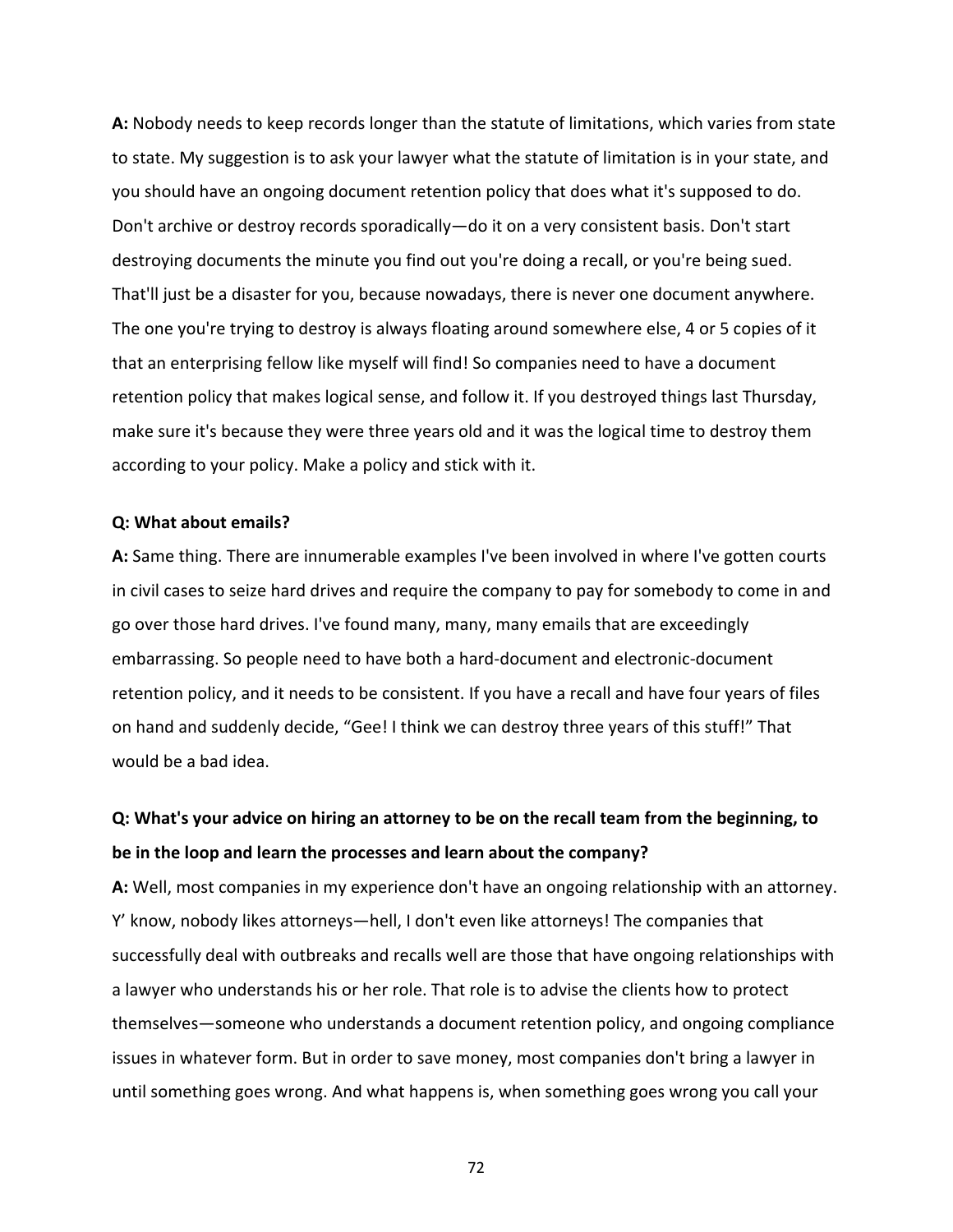insurance adjuster. The lawyer for the insurance company contacts you and says, "Oh, I'm your lawyer!" Well, then you need to step back and say, "'Is that person *really* my lawyer? Who pays his bill? The insurance company! I wonder if he has my best interest at heart, or the insurance company's?"

I've found that those companies that try to be penny wise and pound foolish by not having an attorney and relying on the insurance company attorneys are the ones I absolutely rip apart and leave their bones.

# Q: The last time we spoke, in the early 2000s, you said, "The reality is that there is very little **pressure on companies to reform, because there's very little chance they'll get caught." Do you still feel that way?**

**A:** I think there is more pressure on companies today, because of FSMA and because of consumers' greater interest in and attitudes about safer food. There's also more pressure because testing is much more sophisticated and more readily available. I think about the big *Listeria* outbreaks—people who might have gotten sick four or five years ago, or might even have died, and testing is virtually giving them the chance to reach out a hand from the grave and be counted as part of an outbreak. So yes, I do think there's added pressure on companies now. And when you overlay that with the criminal liability risks, there's no good reason to not pay attention.

All of this comes down to two things, from my perspective. One, there is really a moral reason to not poison customers. They're usually nice little old ladies or children, and you run the risk of killing them or absolutely ruining their lives. I see it every day, and I make multimillion dollar settlements in cases for kids who run the risk of losing their kidneys, or are brain‐damaged, or are now diabetic. There's not one of those kids or their parents who wouldn't rather have their health back than the money. So to the companies, I say, "Hey! It could be your kid, or your grandkid, or your neighbor."

Two, there is a business reason not to do it—and that is, every once in a while, you might get caught. If you want to play the odds, chances are you will get caught. And if you get caught by a lawyer like me, who knows what they're doing, I will do everything in my power to take you to the ground. That's what I do.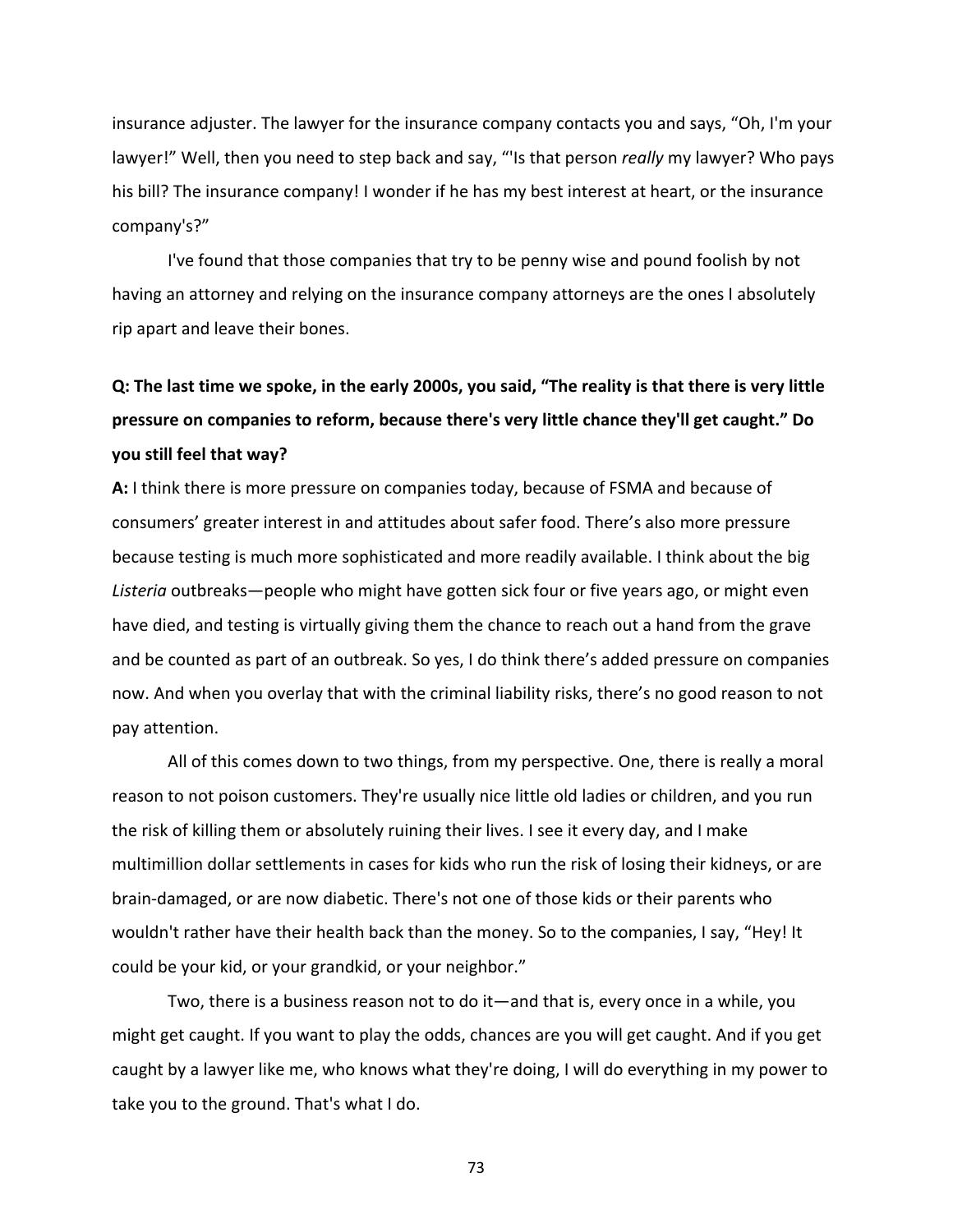## **Advice from the Crisis Communications Expert**

A former NBC News correspondent, David Margulies is a nationally known expert on crisis prevention and crisis management, and the author of *Save Your Company, Save Your Job: Crisis Management in the Internet Age* (CreateSpace, 2010). His Margulies Communications Group has handled communications for about 50 product recalls since 1986. Based in Dallas, Texas, his company provides strategic public‐relations (PR) counsel for clients ranging from Fortune 500 companies to nonprofit organizations and government agencies.

#### **Q: At what point are you generally contacted when a problem comes up?**

**A:** In many cases we've worked on, they were an existing client, so we are already part of the team and would be notified in case of a crisis situation. And a "crisis" is defined as anything that threatens your business or your reputation. We need to know about it as soon as the company sees there's a problem—and before they know it's going to be a recall.

Communicating the government‐mandated news release is fairly straightforward; they have guidelines for what they want you to put in it, and you can't deviate from that very much: Here is the problem, how to identify the product, and so on. You want to be careful to also add information such as, "The recall only applies to these products. None of our other products is affected," when applicable.

The issues we deal with are, in many ways, more significant to the client – such as, what does the recall do to your relationships with your customers? And by customers, I don't mean so much the average consumer. The question I ask the company is, "Who could pull the plug on your business?"

#### **Q: When a company first makes the call to you, what are you going to need from them?**

**A:** The last thing you want to do is call somebody like me if you don't know who they are. Every PR firm says they do crisis communications—so, what you want to do is vet some of them and get to know who's out there working in this area in your industry, and choose someone who knows at least something about your business. In a crisis, you don't want to have to spend a lot of time teaching them about what you do  $-$  it's like trying to change a tire when you're already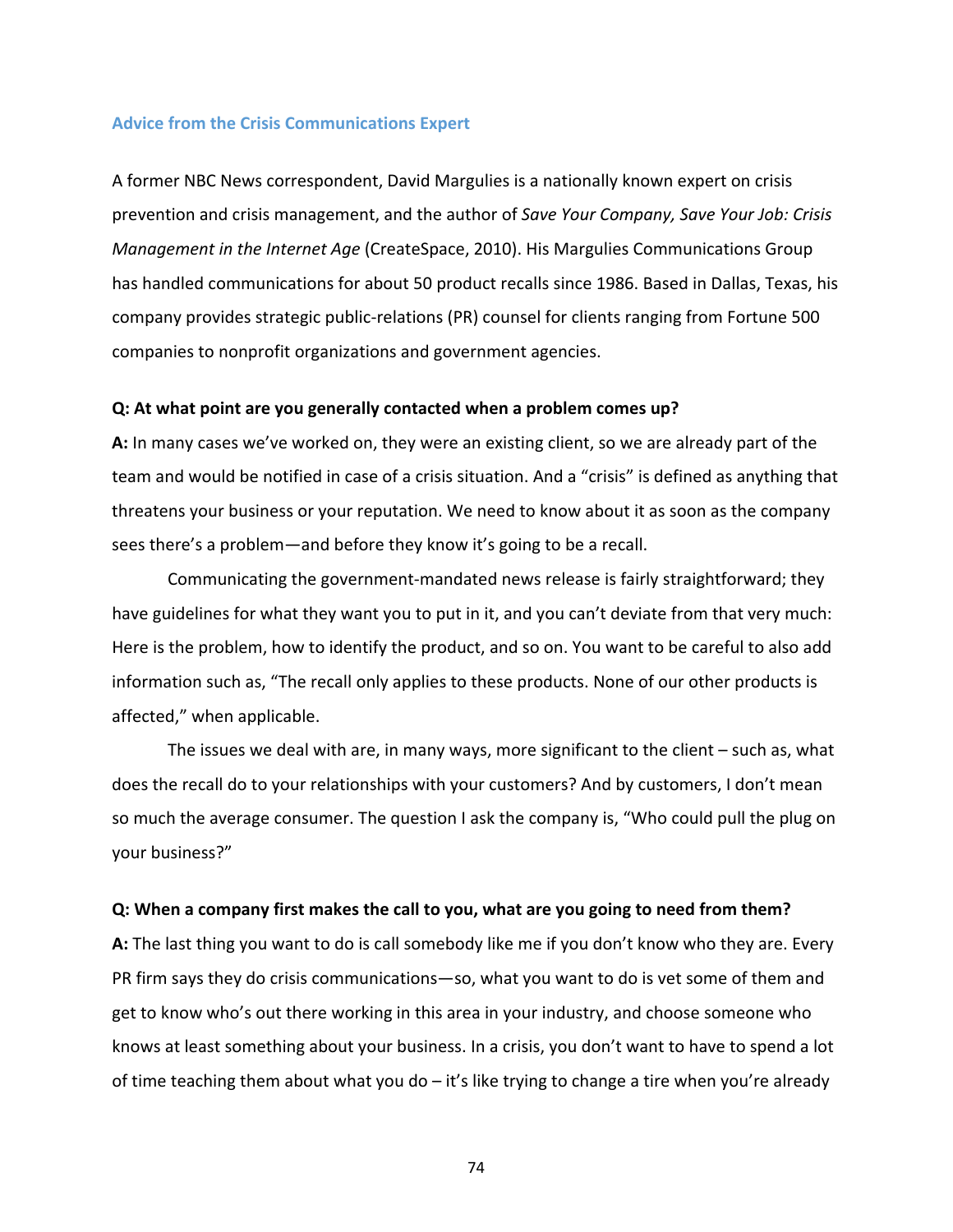driving at 60 miles an hour. So, ask suppliers you trust, people in your industry, for their recommendations. This kind of firm should be part of your crisis communications plan. A good crisis management firm can help you avoid making serious errors that can damage your brand.

We also need the basic facts, right up front – what's the product? What's the problem? What kind of documentation do you have? What have you given to the government agency so far? We need enough to walk them through the media and communications part of it.

Our corporate clients are very sophisticated and really care about safety, because it's important to their business. But there are some people who see it as totally unfair that anyone would want to do a story about their company's product recall—they really get angry about it, and that isn't helpful.

The other thing that I tell people to avoid is denial. The last thing you want is a situation where yes, you knew you have a problem, but avoid dealing with it in a timely manner or "it's not that bad."

You also have to have a culture where people are not afraid to raise a safety issue internally. You need a devil's advocate in the company. People, especially those who are responsible for the problem, are not going to be anxious to call the boss and say, "Hey, we screwed up," in a culture where they're going to get blamed for it.

#### **Q: Give us an example of something a company might not have thought of in advance.**

**A:** Most companies have a process, and it's pretty well established, for getting product off the shelf in a recall situation. What they might not have nailed down is a thorough understanding of who will want to know about this recall? Be sure to ask that question in advance.

The very first recall we worked on, one issue was who was going to be the company spokesperson. You can't assume it will be the president. In this case, I was told, "No, he doesn't like to do that; and he's going to have other, more important things to do in this process."

In this case, it was clear that the president of this (food processing) company needed to be talking to the supermarket chains—today, if you're doing business with a retailer like Walmart, that might be 10 percent of your business.

So, as a business owner, you want the recall handled correctly, obviously. But from a business perspective, you want to make sure that your buyer—at Walmart or Safeway or any of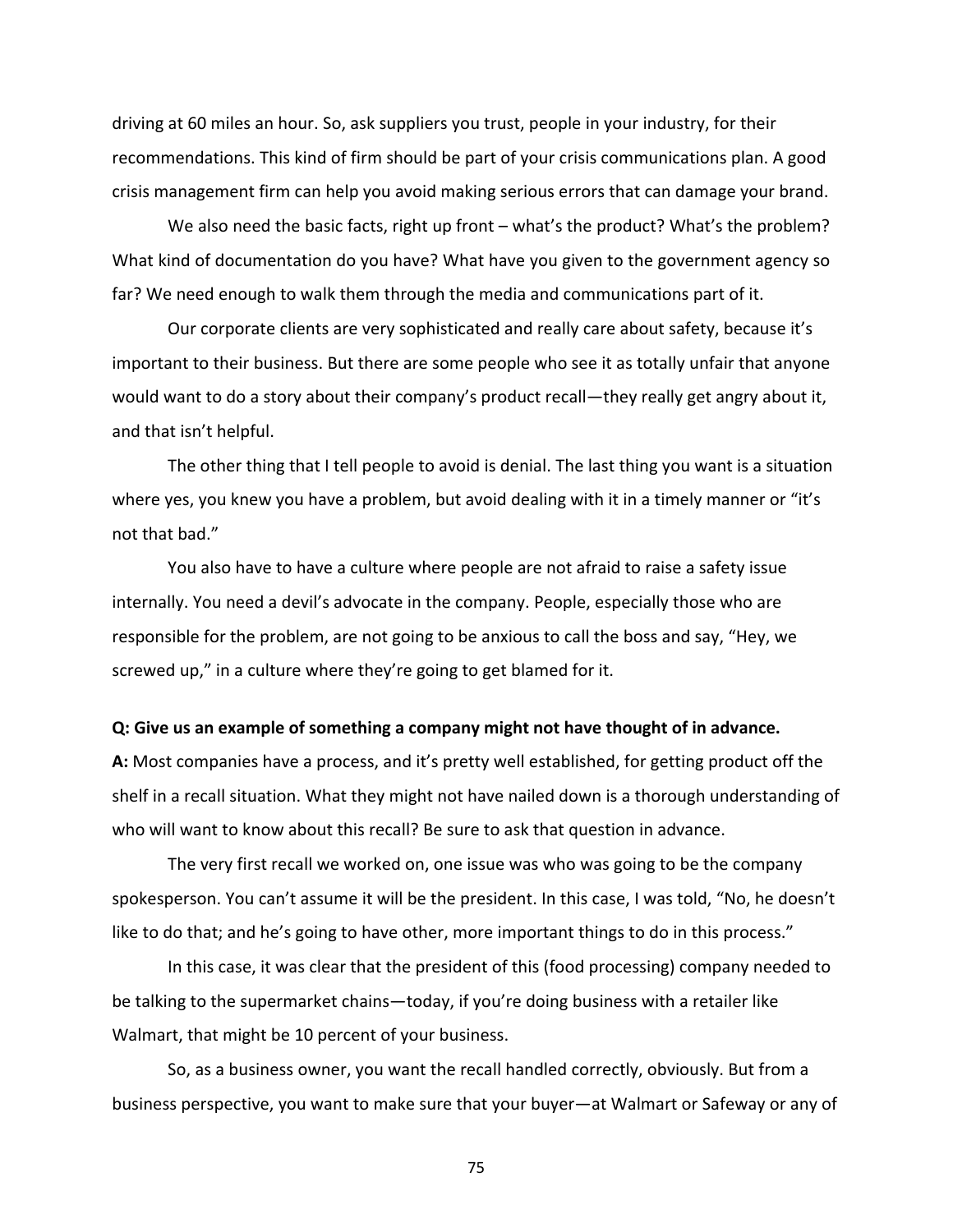these big supermarket chains—doesn't pick up a newspaper and say, "What the heck is this?" The first thing you want to be doing is talking to your biggest customers.

# **Q: And if your product is on their shelves, they might also be asked questions about it, by customers or the news media.**

**A:** You don't want to say, "Take the product back for a full refund," and have a retailer say, "I didn't agree to that," or "I don't want to do that."

Then, as an executive of a corporation, you have a board of directors, you have insurance companies, the health department and any agencies involved in the recall, your legal counsel – there are all kinds of people you need to be dealing with. So, it's OK to select someone else to be a spokesperson. In the *Listeria* case, the recall team selected the head of human resources for the company, who was very credible, liked dealing with reporters, and was good at it, while the CEO was dealing with these other groups and concerns.

Now, the other issue with this company was, you have your big retailers, then you also have hundreds or even thousands of smaller accounts. And the only people those folks know are the ones who deliver the product. They may not know much about the corporation, or even where it's located. So, we had a very aggressive communications plan with the route drivers: This is what's going on. This is how to answer your customers' questions. And we always give them a toll‐free number to call in case there's a question they can't answer, or someone doesn't seem satisfied with their answer.

For the people answering the phones, you want to write a Q‐and‐A for your customer‐ service representatives or for dealing with the public or the news media. If there is a predictable question, you already want to have an answer.

# Q: Is it the norm for a company to ask that no employee speaks to a member of the news **media during a recall, and to make that part of the crisis communications plan?**

**A:** That's the norm, and the reasons are that you want the message to be consistent and accurate, and that it doesn't cause you some other, unanticipated problem. We've had a lot of cases where the attorneys have looked at what we wanted to say and said, "If you say that, it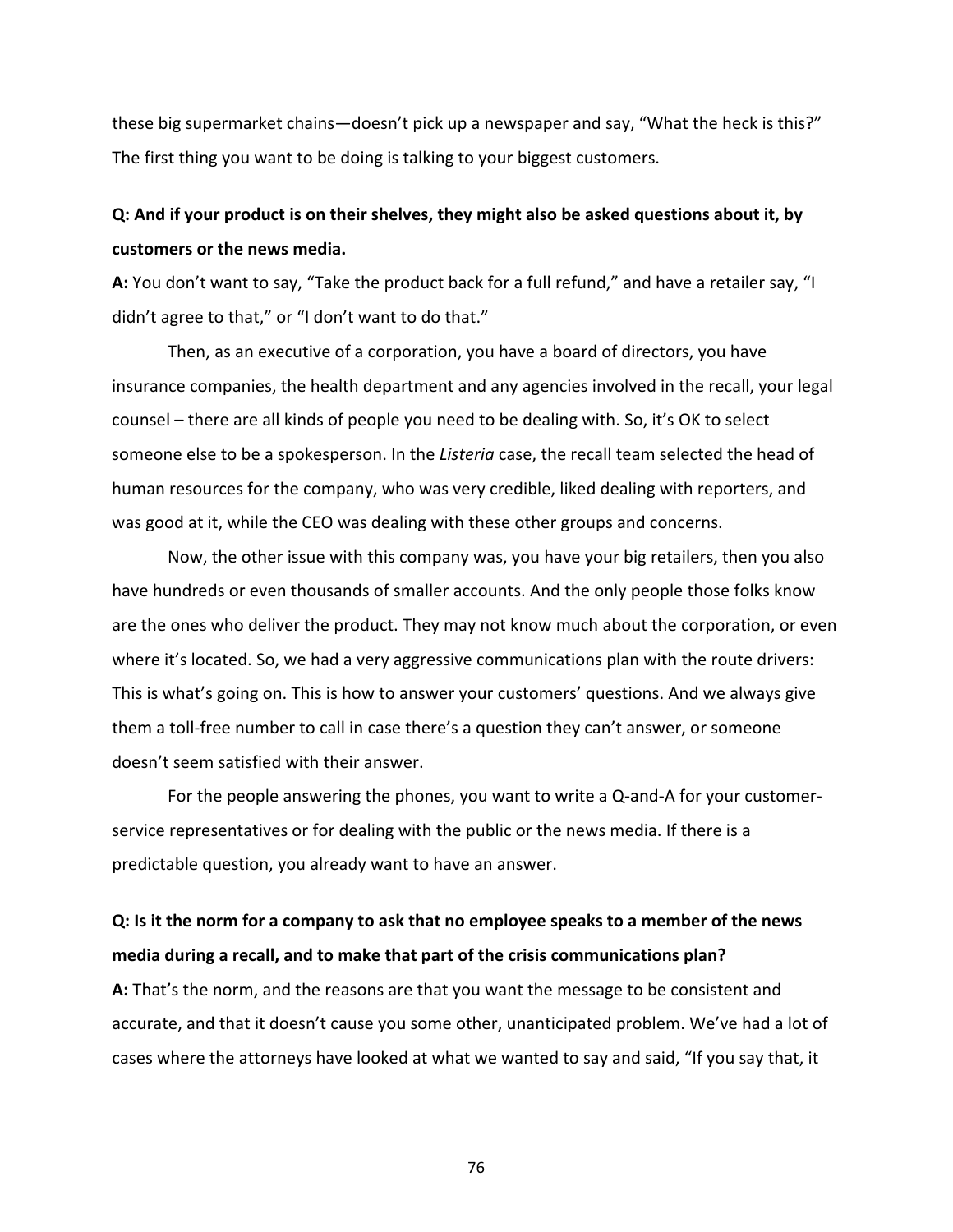jeopardizes our insurance coverage." There are all kinds of legal minefields and nuances that may not be readily apparent to someone without experience in crisis management.

Also, you want to make sure that the person who does talk to the press knows who they're talking to. I mean, Mike Wallace and Charles Kuralt both worked for CBS, right? But one was an investigative reporter, the other did feature stories. So, who's calling is really important, and you can't have six people making six different statements.

### **Q: Has social media complicated this process?**

**A:** Not necessarily, but it speeds it up. And it means that you not only have to be fast, but you have to be very accurate—because if you write something that's inaccurate, a million people out there will correct you. It's like you can only do so much to control the flow of information anymore.

If you said, for example, "We've never had this happen before," you can bet someone will come back and say, "Oh, I remember back in 1954..." So, focus on being very factual, and also resist the temptation to overreact. There are some pretty outrageous things that get circulated on social media, and we evaluate whether any of them is gaining steam. You don't want to build a fire under the thing by responding and going back-and-forth if it's an allegation that is just nuts! You have to let it go.

The other thing that's very important is bringing closure. If you look at some of these cases, such as the Blue Bell ice cream case—we didn't work on that one, but it seemed to go on forever—every couple of days there'd be more news, worse news, more cases, more plants involved.

With our *Listeria* case, people would call the next day and ask, "What's new?" And we could say, "Nothing. Same things that were going on yesterday. We're just doing what we said we would do." So as a result, the news coverage pretty much died down. We didn't offer any new ideas for reporters to jump on, about how all the recalled product would be disposed of or any other topic.

#### **Q: Tell us a little more about this particular recall.**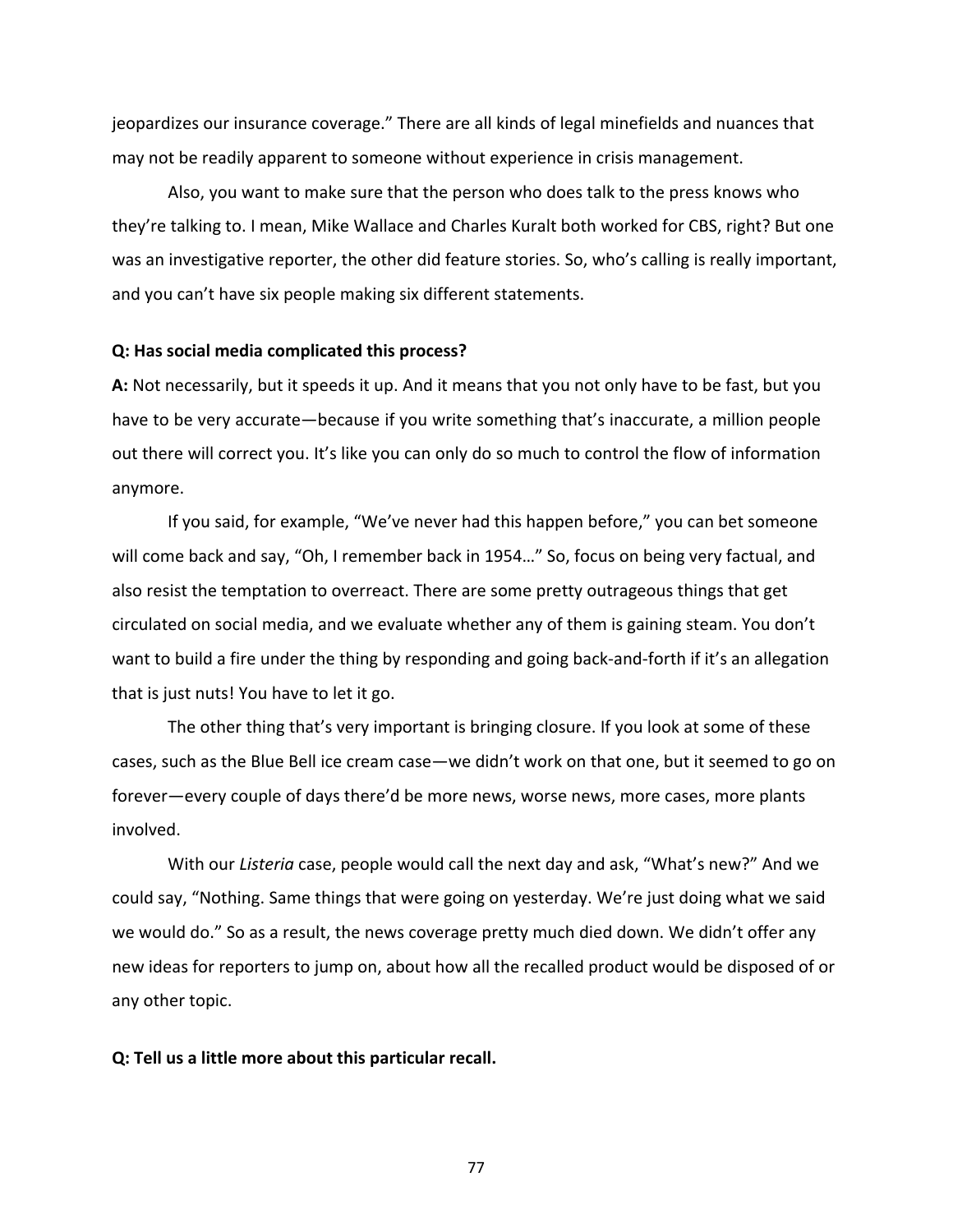**A:** It was a dairy, and *Listeria* was found in the plant—as far as we know, it never got into the product. But they made the decision to recall all of their production and remediate the problem in the dairy. It didn't take long to fix it, but they had the issue of getting all this milk back, in huge amounts—it's heavy; it's bulky; there's a lot of it—and replacing it with fresh product.

The whole process took three or four days—not long, because in this case, they were able to isolate the problem quickly. You want to move quickly because if it's a serious problem, people could get sick or even die. For the same reason, you need to document whatever you do, so that if you have regulators or litigators asking about it, you have a careful record of it.

For example, one of the most frequent requirements is that you send out a news release. We use a news wire service, and we document it—we get a receipt from the news wire confirming that it went out. And if the recall involves two states, we don't send it to the whole country.

The big thing for consumers is, generally, the news coverage on this recall was big because it's a local company, well-known, and it affected schools and everybody. But most news releases don't get picked up by many news outlets. Unless you have major illnesses or a problem that has gotten out of hand, in most cases a recall doesn't get a lot of press.

I would say most of the issues we've been asked to help deal with involve mislabeling, and that can happen very easily—you put the wrong lid on an ice‐cream container. There are so many recalls, and so many are small, that there isn't a lot of news coverage.

## **Q: Where does internal communication fall in making recall plans?**

**A:** In the *Listeria* recall, we knew that the people who were dealing with our customers, that's who the customer knows. They know the person who pulls up in the truck and delivers the milk, and those people were working overtime to get this solved. So, we kept in touch with them and told them what was going on. "Focus on your customer, focus on your job. This is how we're handling the situation and we'll continue to keep you informed." As long as they see that things are continuing to operate smoothly, then they're usually fine with it and very supportive. But it's important to keep them in the loop and keep the discussion focused. If you have questions, ask your supervisor. And we always like to have a toll-free number so if anyone has a question or problem, they can give it to the customers so they can call.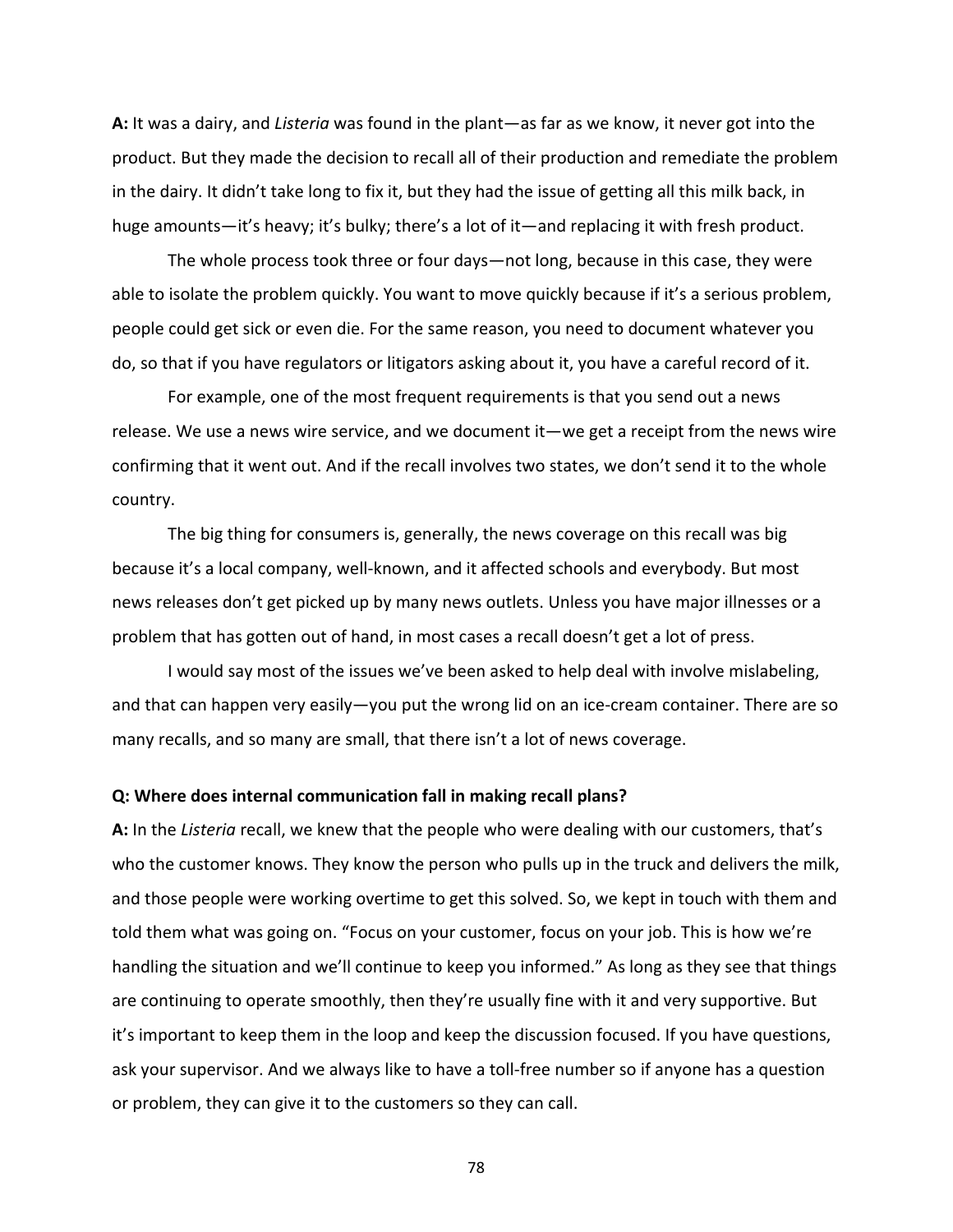**Q: Exactly who decides whether or when to do a recall? In terms of public relations, does it look better to initiate your own recall instead of waiting for an agency to say, 'We recommend a recall?'**

**A:** There are some cases where you may disagree with the regulatory agency on whether a recall is necessary; it's not quite as cut-and-dried as it sometimes appears. So, the answer is, most of them are routine. But if it's very controversial, then saying you'll voluntarily recall is nice, but it's not going to get you much. We definitely put it in the news release: "The company has voluntarily recalled all affected products…"

Whatever the government agency decides, that's what we do. We try to be really careful, and I think this is an important thing to think about—you never want to be in a position in a controversy or a lawsuit, where you say, "Well, I asked the public relations firm what they thought we should do." If we did, that just looks horrible for you. The perception would be that you're more concerned about your image than about your customers or consumers.

Our position is, as a company, you have food safety experts and legal counsel. You guys decide what to do and we'll execute based on that.

# **Q: What if the company truly disagrees with the regulatory agency about the need for a recall?**

**A:** You don't argue with regulators in public—because if you stay in business, you will be working with these agencies long‐term. You may have an honest disagreement, and if you feel strongly that you want to assert a different position, you hire someone who is an expert in that area of the law and you work with them and the agency privately to address those issues. Publicly, you are always working together to protect the public. There is no percentage in getting into a fight with someone who regulates your business.

I have had regulators be very helpful and respectful. They have a job to do, they have a process to follow, and overall I've found them to be very reasonable. They want safe food—so do my clients.

#### **Q: Any final advice for food processors and distributors?**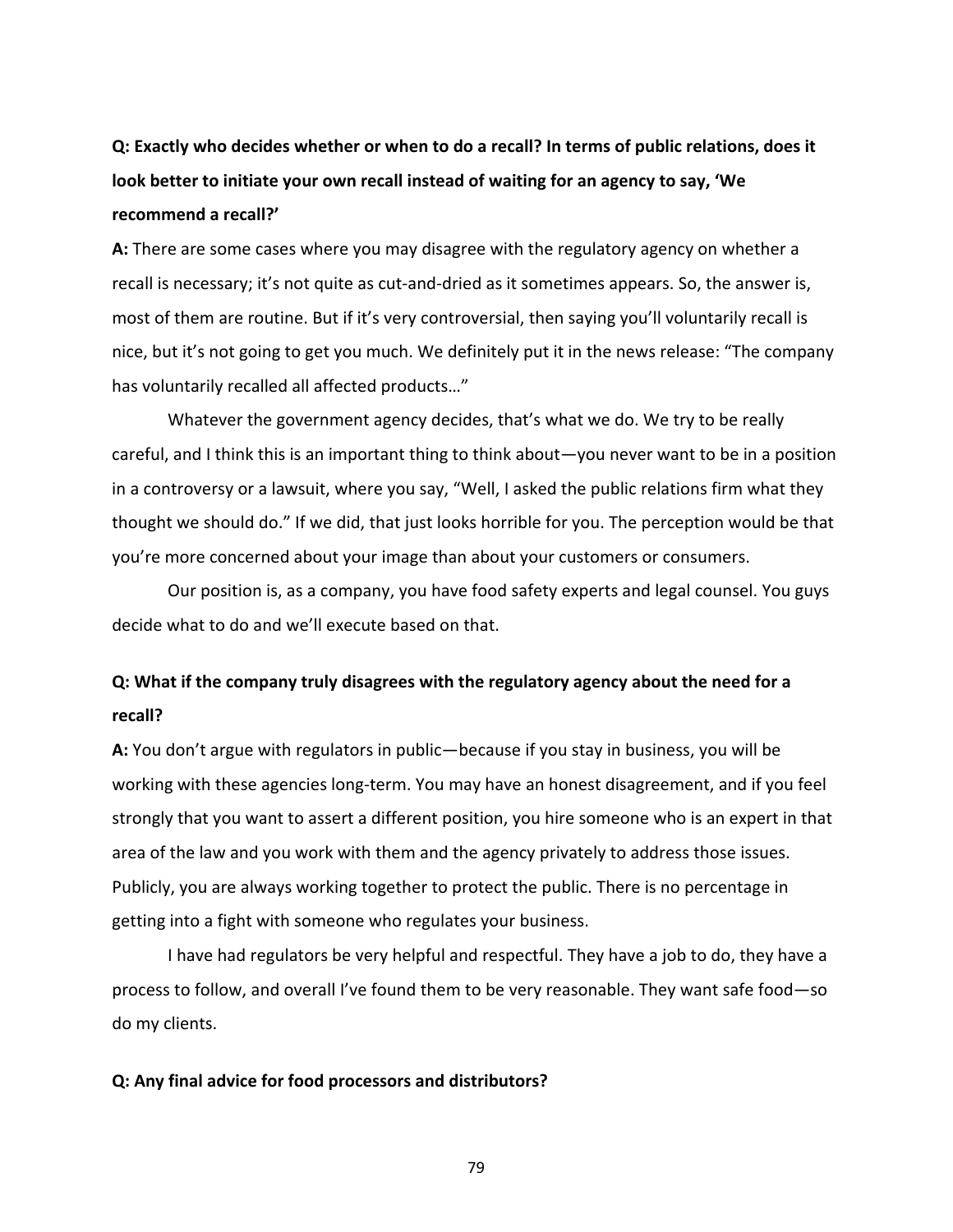**A:** Every organization needs to ask itself, "What kinds of problems occur in our industry and how are we going to be sure that we have the structure to deal with them?"

The analogy I always use is the airline industry—if there's a problem in the cockpit, they have a book that lists all of the different things that can go wrong. You tab to each thing and it says, "Do this, this, this, and this." You want the same thing in your company. If you're in the food business, there is a chance you're going to have a recall—it's a predictable event. So, there's no good reason not to sit down and decide: Who will be in charge of dealing with the government agencies? The customers? The suppliers? Have your crisis plan mapped out so that it's as close to a routine as you can make it.

I think one of the worst cases I ever dealt with was a company that was visited by government inspectors for a potential food poisoning problem. One of the employees emailed another and said, "Don't worry—the feds were here, but I lied to them."

So, you want to educate your employees as well—what are their responsibilities in dealing with the agencies, with inspectors? And these lessons can be imparted in a positive way: "This is how you do it, this is who you call." You might be surprised to learn that some of your middle managers don't realize you have corporate counsel.

And finally, remember that a crisis never happens at 9 a.m.—it's always on Friday afternoon or a holiday, or when somebody's on vacation. That's why you also have to have a backup for each person on the crisis team.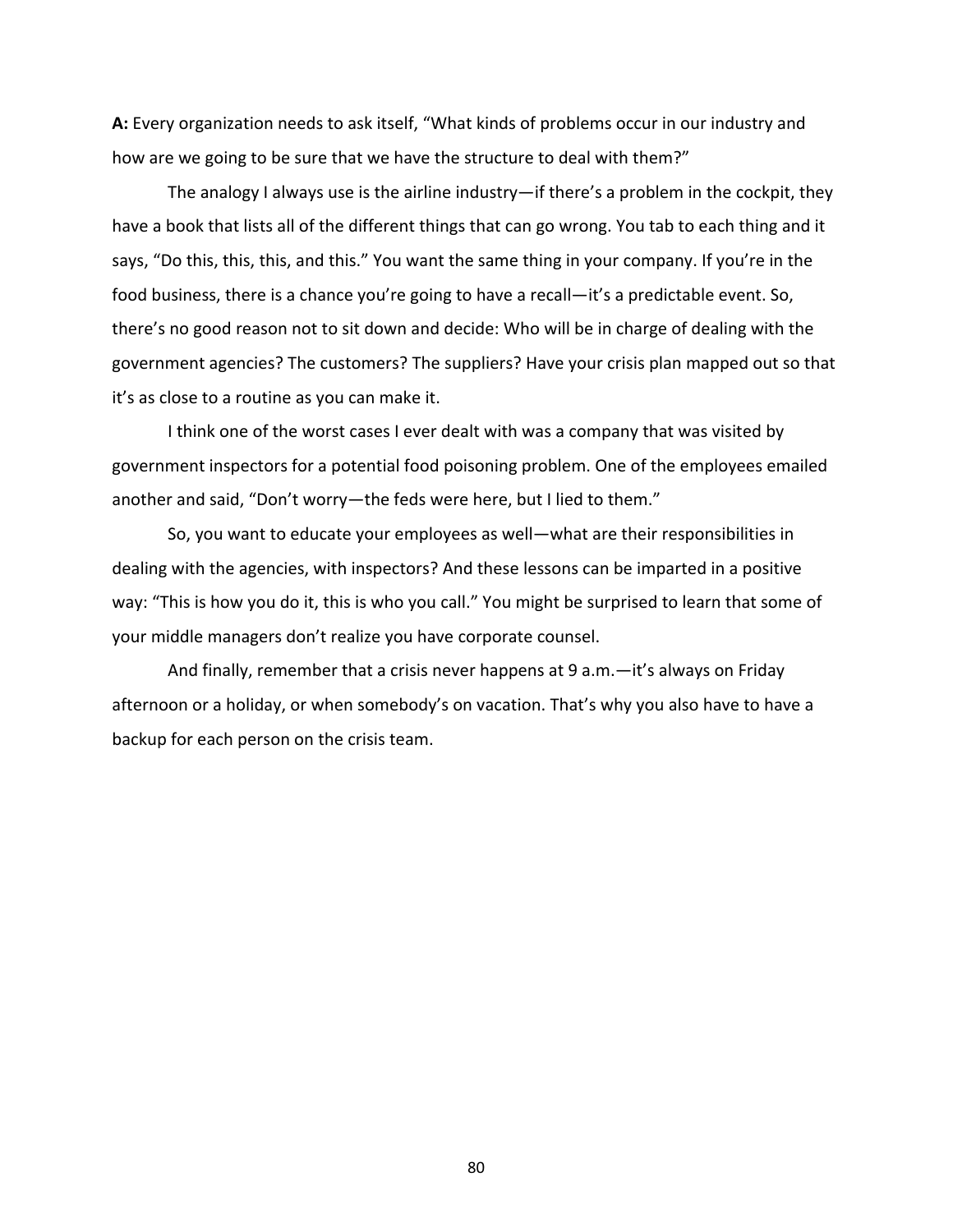# **Advice from the Recall Team Member**

Mike Resch is the Executive Vice President of Administration and General Counsel for Amy's Kitchen, Inc. Headquartered in Petaluma, Calif., Amy's Kitchen is a family‐owned, privately held company that for nearly 30 years has manufactured and marketed vegetarian convenience foods made with organic and non‐GMO ingredients.

# **Q: Tell us about your recall team and who's on it.**

**A:** Amy's recall team includes all the functionary areas necessary to help gather and evaluate the relevant facts and, if need be, to implement a recall. This includes representatives from our office of general counsel, quality systems and supplier quality groups, regulatory affairs, sales, manufacturing group, consumer relations, marketing, sourcing, logistics, planning, human resources and finance.

# **Q: Are there other outside professionals that you've already vetted that you can call in if needed?**

**A:** We have a public relations firm and a crisis‐management firm that we consult with as needed. We also have relationships with outside experts, including law firms, microbiologists, and testing labs. We've got years of experience with particular labs that have wonderful reputations in the professional community. We work with these labs regularly, and, in case of a recall, we'd identify the best fit depending on the situation.

# **Q: Does the team meet regularly, or only as needed?**

**A:** We have certain members of the team who meet regularly and discuss our state of preparedness, internal compliance, audit results, training, and other issues. Within our recall plan we have a contact flow or contact tree that reflects the order in which folks are to be notified.

# **Q: Do you have sample documents prepared in case you need them?**

**A:** Yes.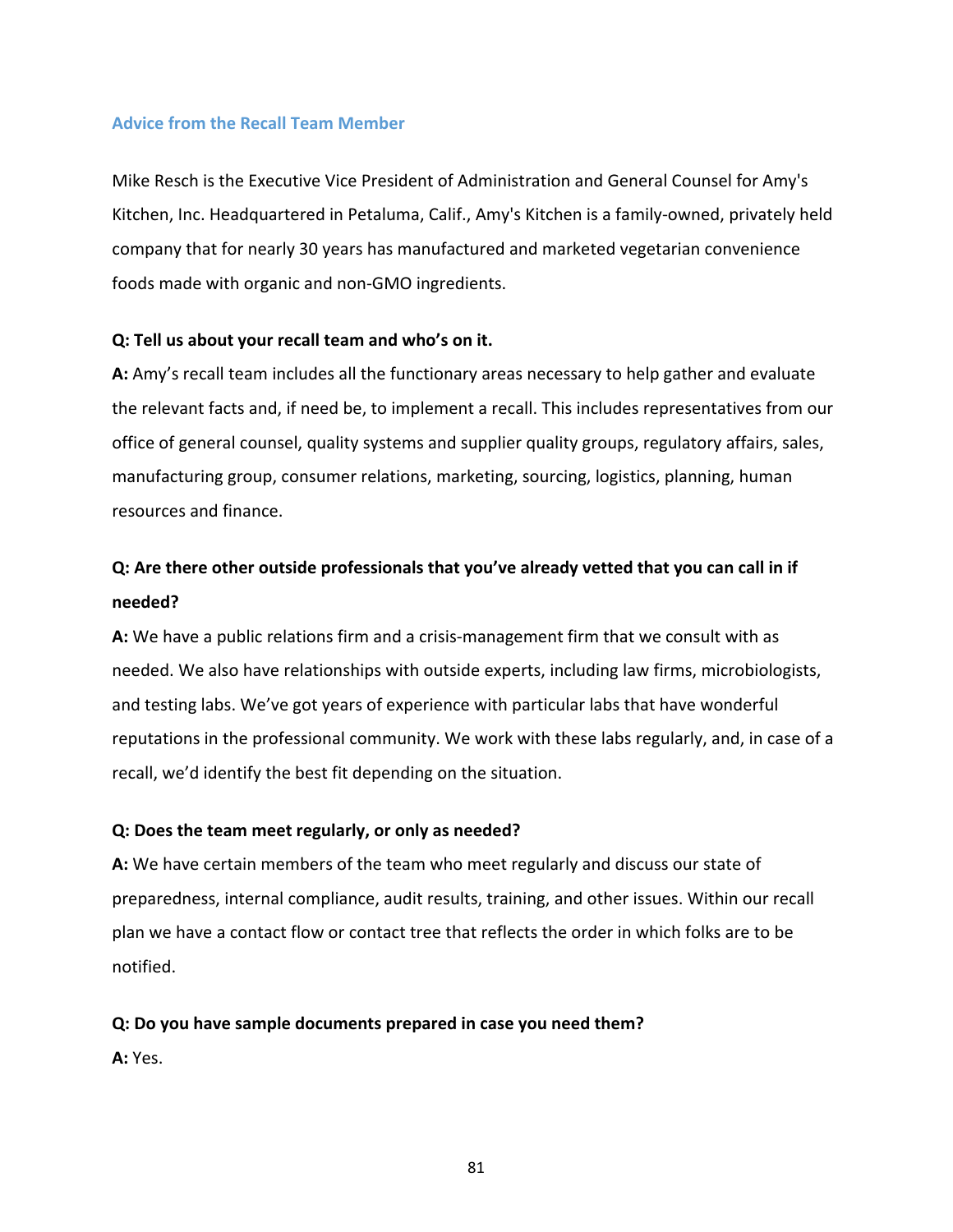#### **Q: How would you say FSMA has affected your whole food safety effort, in general?**

**A:** FSMA has dramatically enhanced the FDA's regulatory authority and, in the process, has more clearly defined the nature of the practices and precautions that the food industry is expected to implement and observe. We welcome these developments, as well as the now‐ clear paradigm that food safety is a shared enterprise between industry and the FDA.

Our response to FSMA has been thorough and has meant an enormous dedication of resources and priorities. Some of the specific areas of investment are, for example, enhanced internal auditing, improved documentation processes, more intense and frequent training and retraining, revising and creating new Standard Operating Practices (SOPs), and revising our food safety plans and supply‐chain programs. We've instituted programs and trainings to raise food safety awareness across the entire organization, in each department. We're also preparing for **Safe Quality Food (SQF)** certification.

**Q: A recall can't help but affect your relationships with suppliers‐‐especially when it's a supplier's problem that caused you to have to recall product. How do you handle that situation, having to rethink and perhaps even decide whether to keep that relationship? A:** Our first and paramount interest is the safety of our products. From the start of any supplier relationship, this expectation is made clear and we try, through our supply chain program and efforts like our annual Supplier Summit, to reinforce this expectation.

To this end, we regard our suppliers as partners and believe in developing collaborative relationships. We have been proactive in working with them in best practices, from a food safety and quality perspective. In our Supplier Summit, we talk about a lot of these issues and try to share the learning that our technical experts have gained, to improve the overall food‐ safety culture of the suppliers. We have breakout sessions and presenters on various topics so they can learn from us, and we can learn from them.

Once an event occurs and we're notified that a supplier is going to have a recall, our focus is on our consumers. The best way to make sure we see the implications for Amy's and our consumers is to work cooperatively with the suppliers to understand the impact, the scope, and what the supplier is learning from its own experts, internal and external.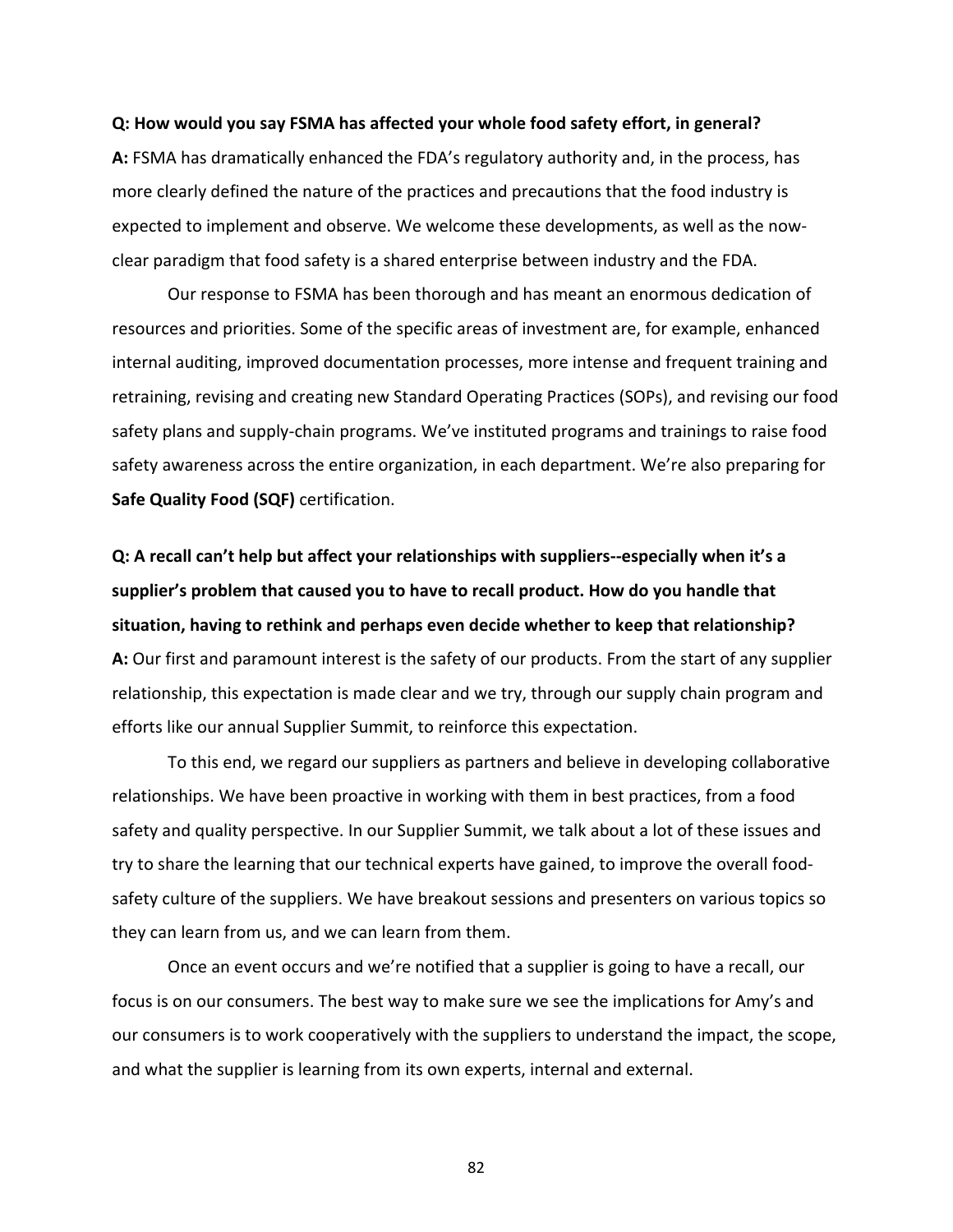In this process, we hope there isn't tension created based on the impact of the recall, but of course there will be insurance companies that get involved. You try to navigate that communication process as professionally and courteously as you can.

At the same time, we do a thorough analysis of the impact of a recall event, and part of that is assessing whether our approval of that supplier should be questioned, what corrective measures the supplier should implement, and whether we should take action to suspend or disqualify a supplier.

# **Q: Amy's Kitchen uses so much fresh produce. With FSMA and farms, there probably are many questions about how it affects farmers, different types and sizes of farms.**

**A:** Under FSMA, certain farms are subject to new standards for safe growing, harvesting, packaging and holding produce. Part of what we see is an opportunity to help educate suppliers, especially those who aren't as big or sophisticated as others, or who don't have the resources to hire lawyers and other outside experts—notably microbiologists well‐versed in preventive controls—to advise them. We try to be a resource, too.

#### **Q: You mentioned getting prepared for SQF certification. Why is that important?**

**A:** We go through rigorous internal and outside audits, but getting to an SQF certification is part of our way of ensuring that what we're seeing internally fits within what an outside, independent certifying body would see as well. It's a further check on safety and quality. In terms of FSMA compliance, it's not a complete overlap because every organization is looking at different things, but it's a large overlap with many of the FSMA principles.

### **Q: What's the biggest challenge in preparing for a recall, in your view?**

**A:** For Amy's Kitchen in particular, we've got a very complex manufacturing program that involves many different control points because we produce numerous products for people with food sensitivities. We've also got hundreds of **SKUs**. So for us, I think traceability is a critical focus. We may have one ingredient flowing through to many different finished goods, so assessing the scope and extent of possible exposure to a potential contaminant is an urgent and demanding task. In light of time constraints, it often has to be done based on less than a full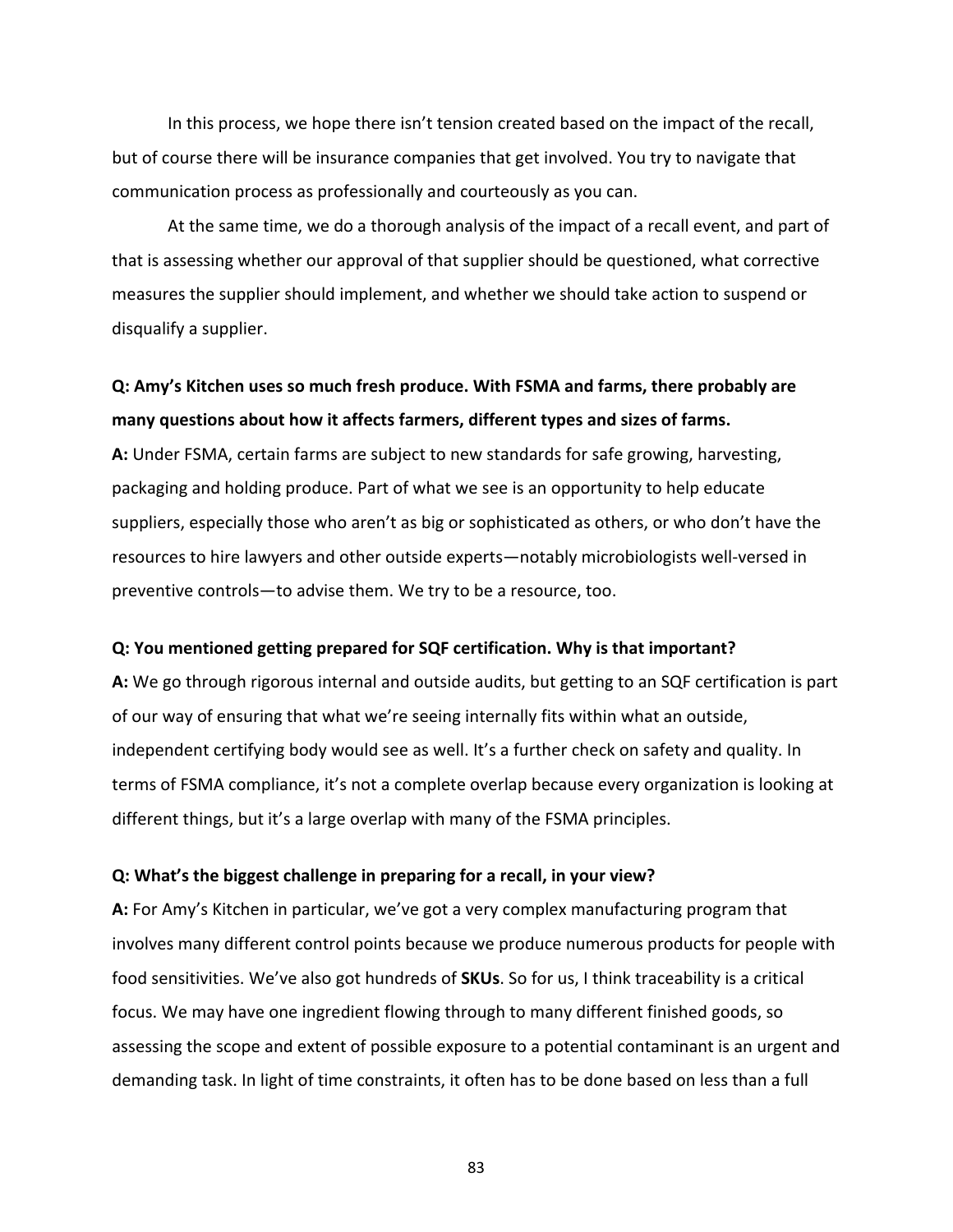plate of information. As a result, our risk estimates can understandably be more conservative in terms of protecting public health than what actually might be the case.

I should add that just notifying all the different people and entities who have to be notified in a recall action can be a challenge. But it's a challenge made more doable if a robust traceability system is in place.

### **Q: Any thoughts on recall insurance?**

**A:** Each organization needs to give very serious and careful thought to what kinds of insurance to get, as well as the limits of the insurance. I think many times your hope is that those costs and the impact will be covered by the supplier's insurance, to the extent that it's a supplier‐ driven recall. But time and time again, suppliers' insurance carriers are slow in processing claims, or try to raise barriers about their liability for those claims or coverage of those claims. So, I think having your own recall insurance is an important risk-mitigation step, in the event that a supplier doesn't have the insurance that it needs, particularly for very large recalls that involve a lot of customers.

#### **Q: What's it like to work with the FDA? Is it scary to have them show up at a plant?**

**A:** My view is that the FDA is there to work from the regulatory and public health perspective, and our role is to assist the agency in that effort. We respect the FDA and its mission and authority, and respect is what guides our dealings with the inspectors and other FDA personnel. As a policy, we cooperate with the FDA. We recognize that we can learn from the agency's perspective and expertise and, in turn, the agency can learn from us.

As for whether it's scary to have agency inspectors show up, "scary"—for me, at least isn't the right word. For me, their presence is a test—a test that we work hard to help ensure that we are prepared for. So, I think preparing for FDA inspections and understanding the agency's increased authority under FSMA is probably a whole separate topic.

## **Q: What are your thoughts about communicating a recall action?**

**A:** I'm a firm believer in transparency in dealing with consumers and coordinating with the FDA. I think it's not only the right thing to do, but it's important for the company's reputation. One of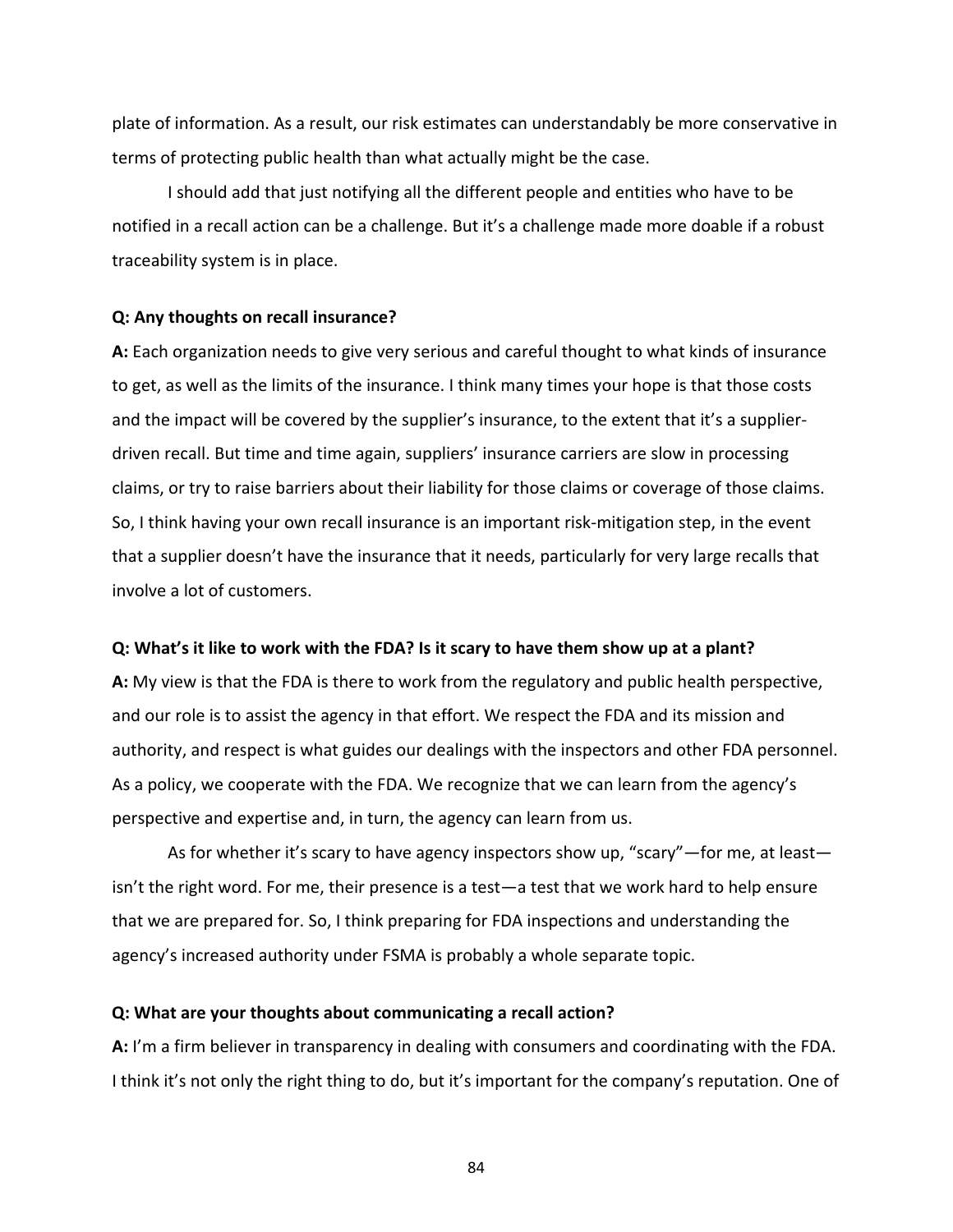the difficult things companies face in a recall event is, things happen so fast that they might not have all the information they need, at the same time they're navigating what information to provide. That's something folks struggle with. In my view, erring always on the side of transparency is key.

From an IT and customer relations perspective, it is also critical to understand what your system can handle. Depending on the expected volume of calls and emails from consumers, be prepared to have an outside call center step in if necessary. You don't want consumers with questions unable to get through, unable to leave messages, or no one getting back to them. If there's even a possibility that your system isn't sufficient to handle the increase, be ready to bring in that outside call center right away.

## **Q: Anything else you'd like to add?**

**A:** I feel very fortunate to be at a company where everyone, from the owners to our head of manufacturing all the way down, is 100‐percent supportive of the resources needed to respond to the new environment. I would implore all the other food and beverage organizations to devote those resources and understand the need for it and to take a very collaborative approach—not only in responding to the FSMA regulations or an individual recall event but in working to be leaders in food safety.

A recall event can hit in ways that are totally beyond your direct control, and it takes a complete team effort to be proactive in terms of food‐safety leadership, every day. You can't just leave it up to one group in the company. Our message is that food safety is everyone's priority, every day, for every consumer.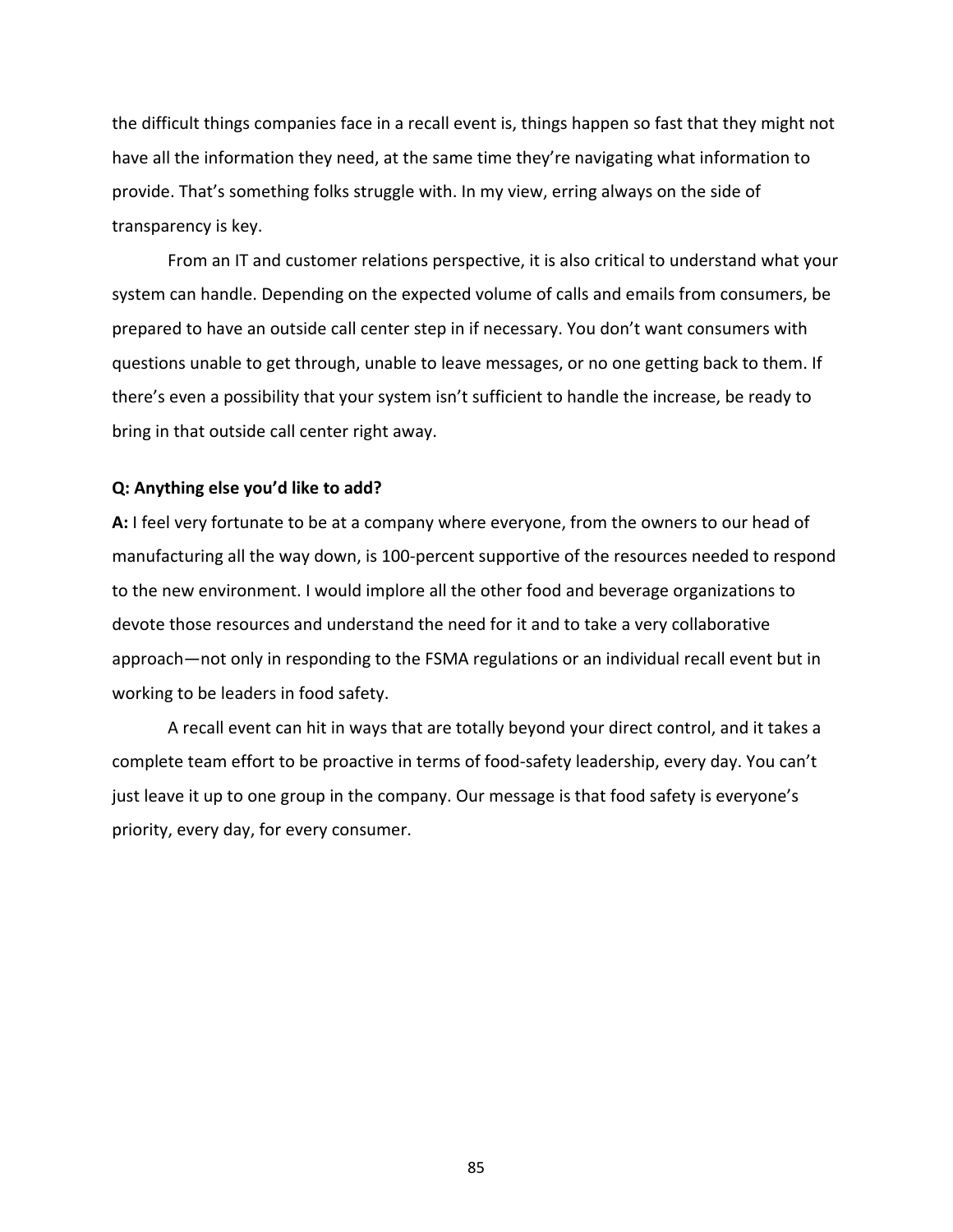# **Glossary of Key Terms**

Commonly used terms within the text found below are defined for convenience. In addition to these, the US Food and Drug Administration has an extensive glossary as part of its own Regulatory Procedures Manual. This list can be found at:

http://www.fda.gov/ICECI/ComplianceManuals/RegulatoryProceduresManual/ucm179275.htm

**A**

**Administrative detention:** The Food and Drug Administration's term for ordering a food product to be held in a specific location pending further investigation if an FDA officer or qualified employee has reason to believe the food is adulterated or misbranded. (Administrative detention applies only to foods under the FD&C Act, not the federal Meat, Poultry Products or Egg Products Inspection Acts.)

**Adulteration:** In general, this term refers to contamination of a product that makes it unfit for human use and/or not up to expected product standards. Broadly defined in federal regulations and laws as "filthy," "putrid," "unsound," "unhealthful," or "unwholesome." Further defined by some courts as including manufacturing conditions sufficiently unsanitary that contamination is likely.

**Agency‐requested recalls:** The Food and Drug Administration (FDA) can request a product recall as part of its regulatory sanctions. Agency-requested recalls are most often done when the FDA determines that an already‐distributed product may endanger public health or safety or involves a gross consumer deception; that the producing company hasn't initiated a recall; and that the FDA must act to protect the public from exposure to the product. For more details, see www.fda.gov.

**Allergen:** A food, or substance in a food, that causes an allergic reaction in some people. The substance that makes a food an "allergen" is a protein contained within the food. Food products made without these proteins (peanut oil or soy oil, for instance) do not cause allergic reactions, even though they are made from products typically thought to be allergens. (See also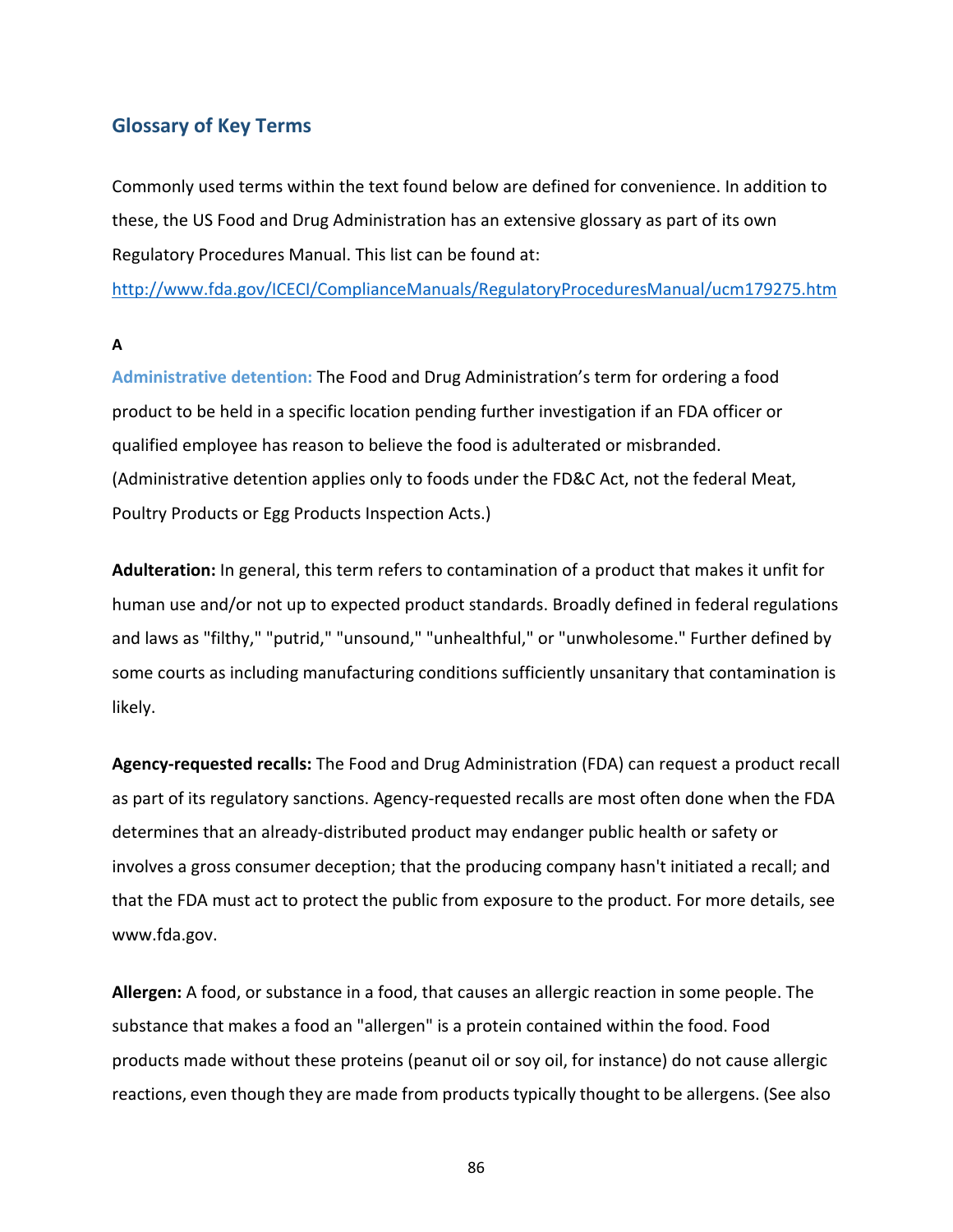the definition of "Big‐8.") For more information about allergens: www.foodallergy.org (website of Food Allergy Research and Education, FARE); www.ift.org (website of the Institute of Food Technologists); and www.aafa.org (website of the Asthma & Allergy Foundation of America). Some preservatives, like **sulfites**, also are considered allergens.

**Allergic reaction:** An exaggerated immune system response to a food, drug or other allergen that the body mistakenly believes is harmful. Symptoms vary widely among individuals, but may include: tingling sensation or swelling of tongue and throat, breaking out in a rash or hives, breathing difficulty, drop in blood pressure, nausea, stomach cramps, and diarrhea. In severe cases (see "anaphylaxis"), loss of consciousness or death can result. According to the group **Food Allergy Research and Education (FARE)**, 15 million Americans have food allergies, prompting more than 200,000 hospital emergency‐room visits annually.

Anaphylaxis: Hypersensitivity to an allergen that causes a life-threatening allergic reaction. A severely allergic person may experience anaphylactic shock and even death.

**Animal and Plant Health Inspection Service (APHIS):** This Department of Agriculture (USDA) agency focuses on preventing insect infestations and diseases that affect plants and animals. For details, go to www.aphis.usda.gov.

## **Audit check:** See **Effectiveness check.**

#### **B**

**Batch:** A specific quantity of food that is intended to have uniform character and quality, within specified limits, and that is produced according to a single processing order during the same cycle of manufacture.

**"Big‐8:"** The common industry nickname for the eight most common food allergens that are responsible for 90% of all allergic reactions. They include: eggs, fish, shellfish, milk, peanuts, **tree nuts** (walnuts, cashews, etc.), soy, and wheat.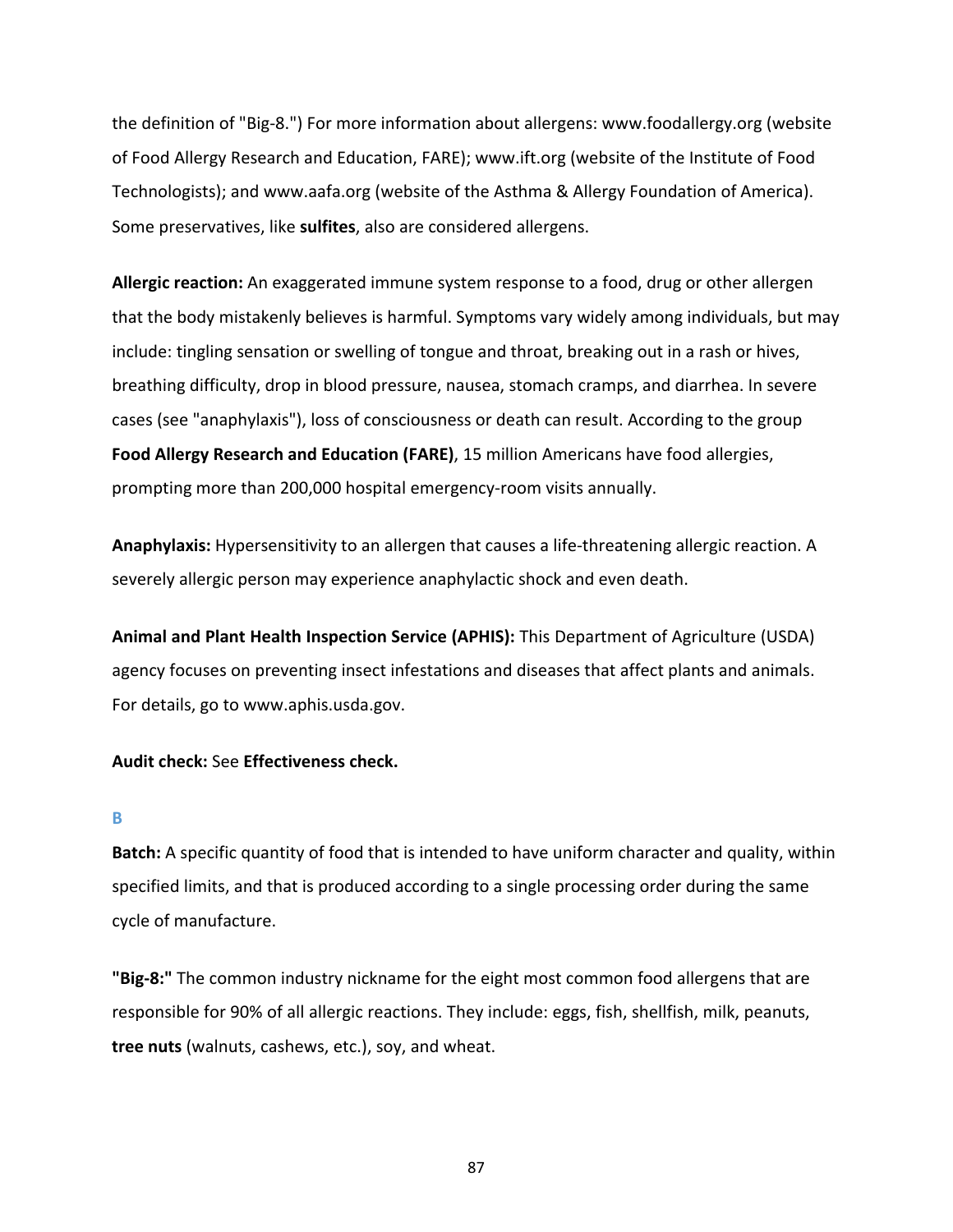**Bioterrorism:** A deliberate act that is motivated by a political agenda, and that intends to cause harm to humans, animals, or agriculture. The Centers for Disease Control and Prevention (CDC) has a large database related to bioterrorism, including pathogens and other agents that could be deliberately introduced into food, water, and other consumable products, resulting in recalls.

**Botulism:** A severe form of food poisoning caused by the neurotoxin *botulin*. Botulin is produced by a spore‐forming bacterium called *Clostridium botulinum*, widely found in soil and domestic animal intestinal tracts. Human cases generally arise from bacterial development in raw or improperly canned or preserved foods, especially in meats and non-acid vegetables. Botulism can cause cardiac arrest and respiratory paralysis.

**C**

**Causation:** A legal term for the act or process of causing something to happen. In the case of recall‐based litigation, plaintiffs must not only establish that a manufacturer's product was defective, but that it actually caused an injury. The causation test varies between states. Some states require proof of "proximate causation"—that the injury was foreseeable to the manufacturer; others require only that the recalled product was a "substantial factor" in causing the plaintiff‐suffered harm.

**Centers for Disease Control and Prevention (CDC):** This federal agency provides a system of health surveillance to monitor and prevent disease outbreaks (including those caused by bioterrorism), implement disease‐prevention strategies, and maintain national health statistics. Conducts both active and passive foodborne surveillance. It also guards against international disease transmission, with personnel stationed in more than 25 foreign countries. For information, go to www.cdc.gov.

**Center for Food Safety and Applied Nutrition, FDA (CFSAN):** This is one of six product‐oriented centers, in addition to a nationwide field force, that carry out the mission of the FDA. CFSAN, in conjunction with FDA field staff, is responsible for ensuring the nation's food supply is safe, sanitary, wholesome, and honestly labeled, and that cosmetic products are safe and properly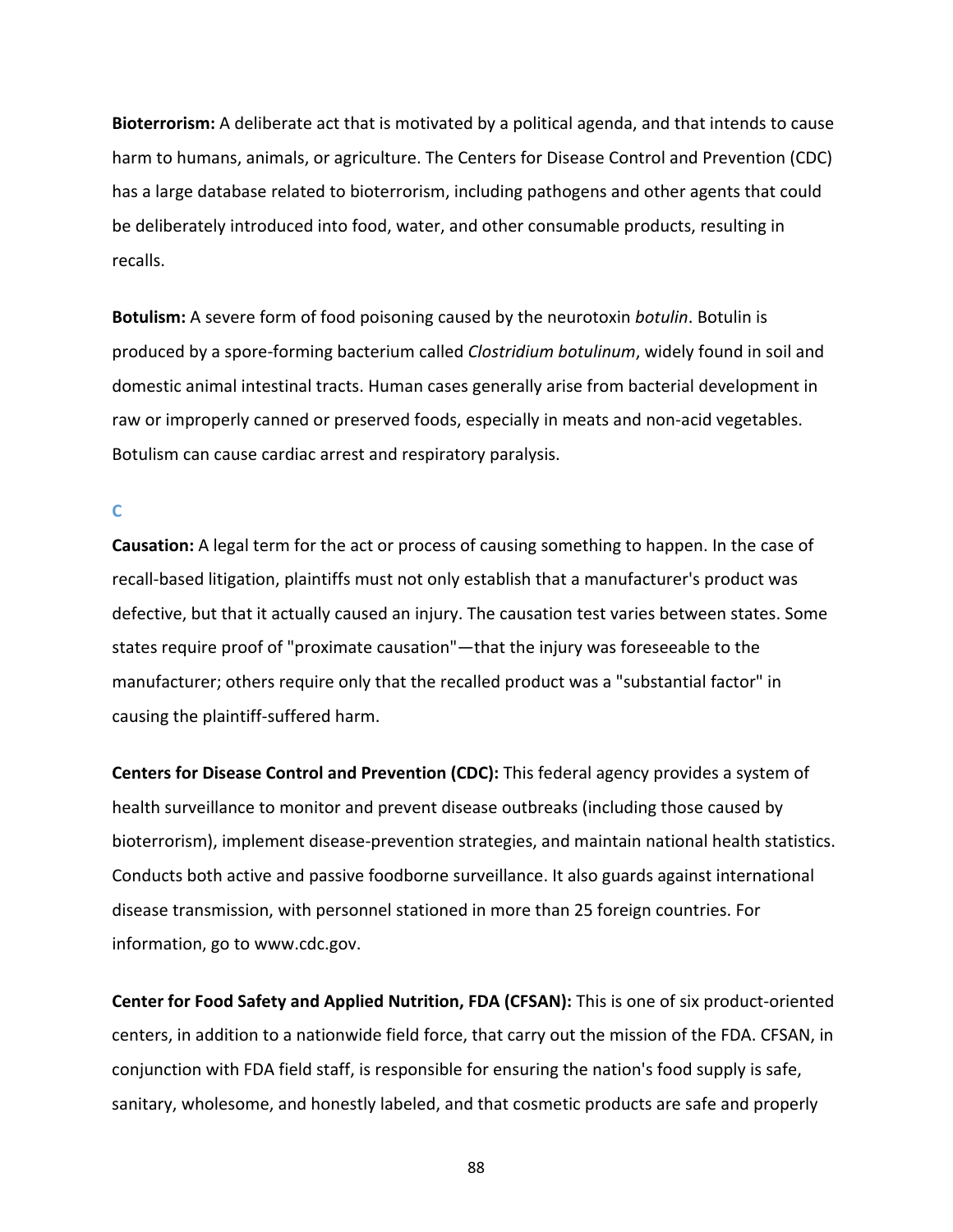labeled. For more details, the center's website is at: http://www.fda.gov/AboutFDA/CentersOffices/OfficeofFoods/CFSAN/.

**Chemical contamination:** Contamination of food products by pesticides, sanitizing or other chemicals, or by the addition of legal additives at higher-than-acceptable levels.

**Class I:** a reasonable probability that the use of the violative product will cause serious adverse health consequences or death.

**Class II:** the use of a violative product may cause temporary or medically‐reversible adverse health consequences, or the probability of serious adverse health consequences is remote.

**Class III:** the use is unlikely to cause adverse health consequences.

**Class‐action litigation:** A legal action brought by one or more persons on behalf of themselves or a much larger group, all of whom have the same reasons for taking the legal action.

**Code of Federal Regulations (CFR):** The CFR is the body of laws, rules, and regulations upon which US federal government control and oversight are based. The federal regulations relevant to food‐based product recalls are contained in CFR 7, Title 21, Parts 1‐1271. CFR citations can be obtained at www.gpo.gov.

**Commercial General Liability (CGL):** An insurance policy issued to a business to protect against liability claims for bodily injury (BI) and property damage (PD).

**Consignee:** FDA term for anyone who received, purchased, or used the shipped product.

**Contamination:** The process, either willful or accidental, of causing a product or substance (in this case, a food product) to become impure, polluted, or infected by coming into contact with a contaminant. A contaminant may be biological (bacteria, viruses, parasites), chemical (pesticides, cleaning products), or physical (hair, bits of glass or metal, etc.).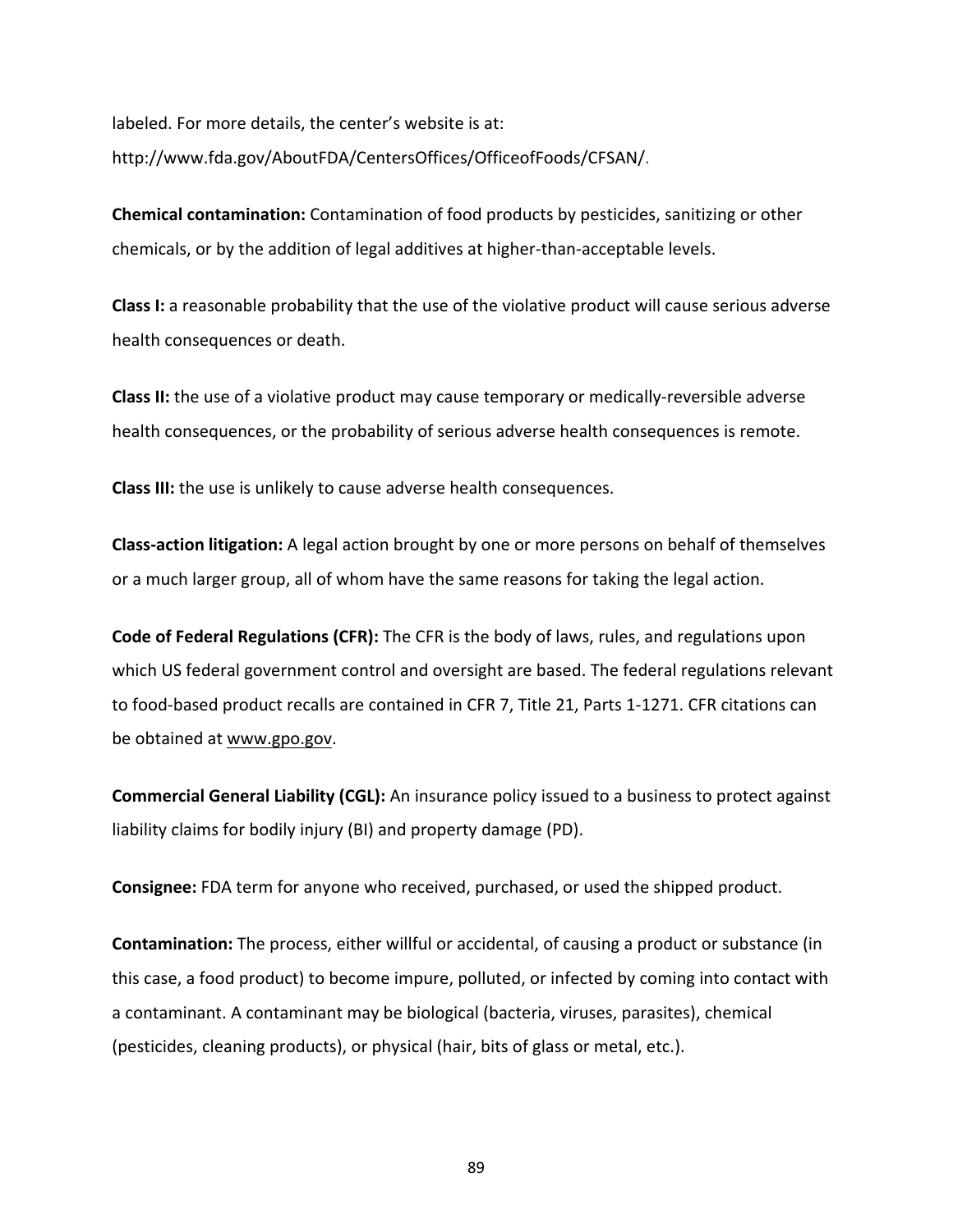**Correction:** An alternative to a recall, this means the repair, modification, adjustment, re‐ labeling, destruction, or inspection of a product without its physical removal from the marketplace. (Inspection can include monitoring affected patients for worsening symptoms.)

**Critical Control Point (CCP):** A point, step or procedure at which controls can be applied and a food safety hazard can be prevented, eliminated or reduced to acceptable (critical) levels

**Critical Limit:** A maximum and/or minimum value to which a biological, chemical or physical parameter must be controlled at a critical control point (CCP) to prevent, eliminate or reduce to an acceptable level of occurrence of a food safety hazard.

**Customs and Border Protection (CBP):** The largest federal law enforcement agency of the Department of Homeland Security (DHS), charged with regulating and facilitating international trade, collecting import duties, and enforcing U.S. regulations, including trade, customs, and immigration.

## **D**

**Department of Homeland Security (DHS)**: A cabinet department of the US government with responsibilities in public security. Its mission involves anti-terrorism, border security, immigration and customs, cyber security, and disaster prevention and management.

**Depth of recall:** The level of distribution that will have to be contacted to recall a product. The *wholesale level* means companies between the manufacturer and the retailer that may have some of the product. The *retail level* means wholesalers and the retail outlets to whom they sell. The c*onsumer or user level* means people who have already purchased the product for home use must also allow it to be turned in, picked up, or destroyed.

**Division of Emergency and Investigational Operations (DEIO):** The branch of the Food and Drug Administration that investigates criminal food‐related cases such as tampering, terrorism, extortion and malicious false reports.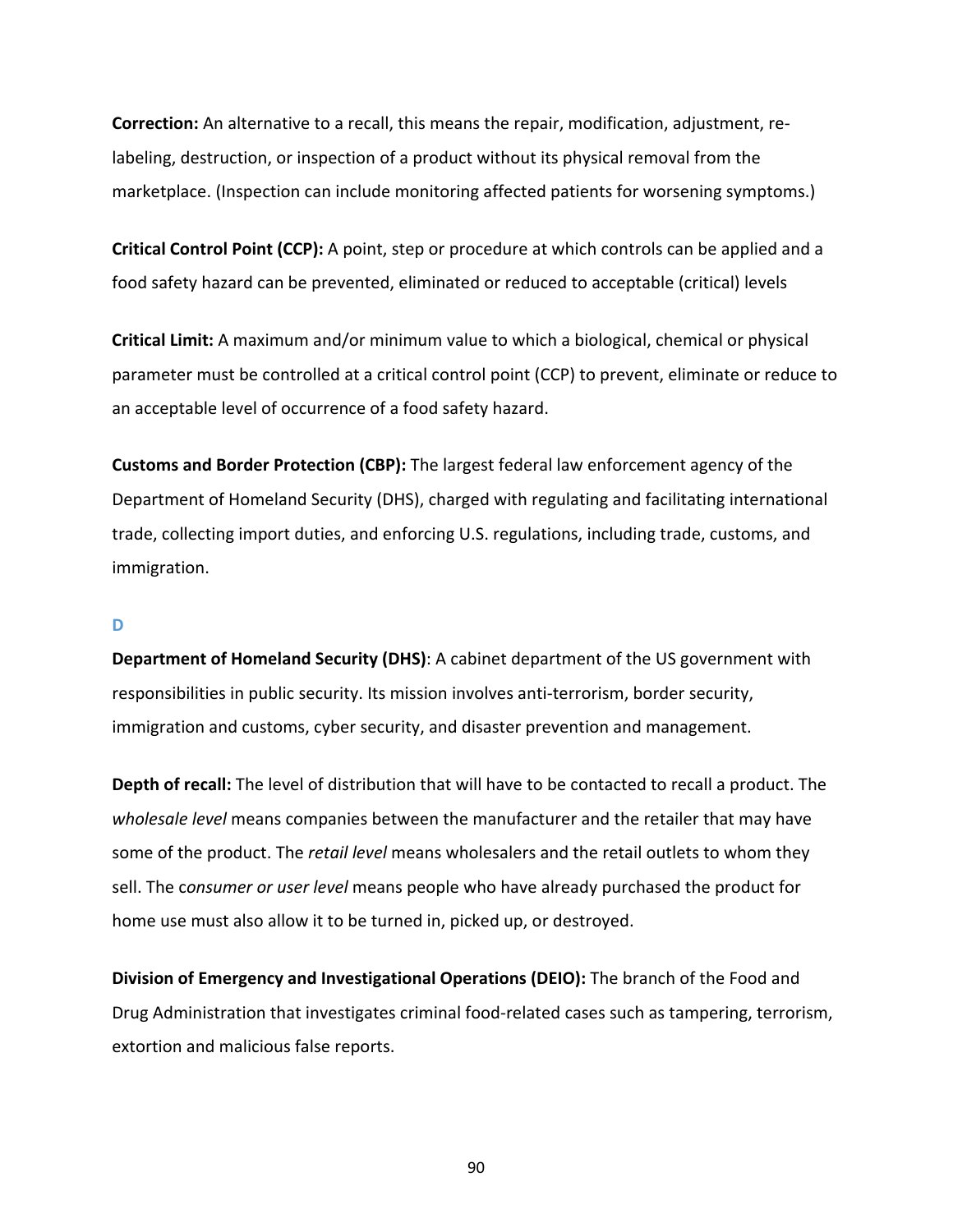**Division of Foodborne, Waterborne, and Environmental Diseases (DFWED):** See **National Center for Emerging and Zoonotic Infectious Diseases** (**NCEZID**). This part of the CDC is responsible for controlling infectious diseases and tracking emerging problems.

**E**

# *E. coli***:** See *Escherichia coli.*

**Effectiveness check:** This update is performed to verify that all consignees specified in the recall plan have received notification about the recall and have taken appropriate action. Effectiveness checks may be accomplished in person or by phone, fax, e-mail, and/or regular mail. The recalling company is usually responsible for conducting effectiveness checks, but the Food and Drug Administration (FDA) or a local health department can assist when necessary and appropriate. The FDA publishes a guide, "Methods for Conducting Recall Effectiveness Checks," available upon request from the Dockets Management Branch (HFA‐305), Food and Drug Administration, Room 1‐23, 12420 Parklawn Drive, Rockville, MD 20857.

**Egg Products Inspection Act (EPIA):** One of the federal laws used by FSIS to inspect egg processing plants for safety, sanitation, labeling, and packaging. Find the full text of the law on the FSIS website, www.fsis.usda.gov.

**Emerging Infections Program (EIP):** A program of the Centers for Disease Control and Prevention (CDC). The EIP's Foodborne Diseases Active Surveillance Network (Food Net) actively monitors bacteria and parasites that have recently emerged as human pathogens.

**Environmental Protection Agency (EPA):** this agency regulates pesticide use and is responsible for establishing safe standards for pesticide residues in raw agricultural commodities and in foods sold in interstate commerce. (The FDA and USDA agencies monitor food products for pesticide residues and enforce EPA regulations.)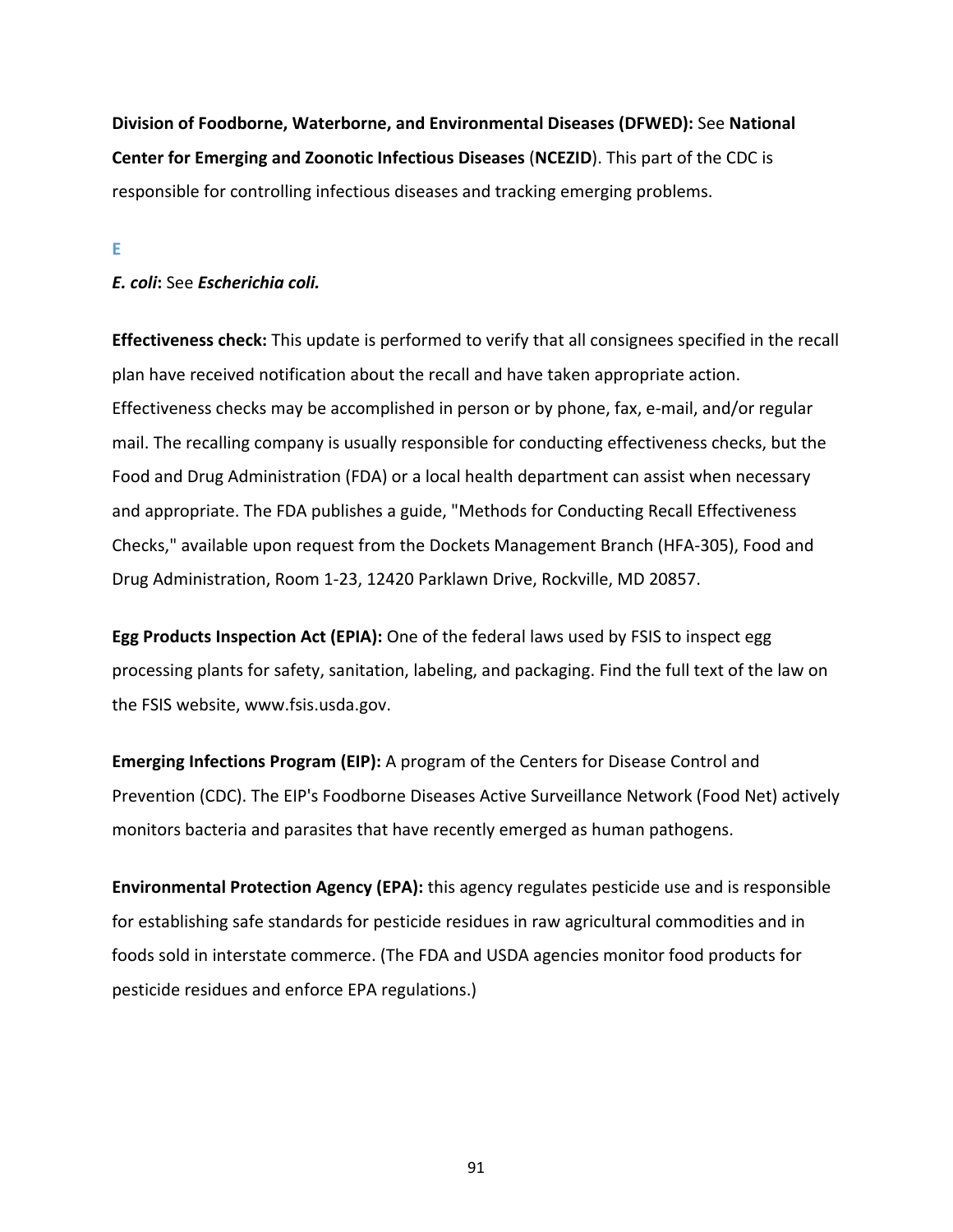**Environmental Laboratory Response Network (ELRN):** The EPA established the ERLN as a national network of laboratories that can be called on as needed to support large scale environmental responses.

**Epidemiologist:** A person who studies epidemic diseases and their control. Along with clinicians, epidemiologists can help companies communicate with government agencies and better analyze the details of foodborne illnesses and how the company can best respond. They can assist in outbreak investigations and in corroborating the regulatory agency's methodology and results.

**Epidemiology:** The science of infectious diseases and the study of their causes, incidence, distribution, and control.

*Escherichia coli (E. coli):* A type of bacterium that lives in the intestines of healthy humans and animals, including cattle. Most strains are harmless but one, *E. coli* O157:H7, produces a powerful toxin that can cause severe illness. Infection can occur through contaminated meat or milk products that have not been cooked or pasteurized sufficiently. The infection is diagnosed by testing a stool sample; symptoms of *E. coli* O157:H7 infection are diarrhea and abdominal cramps. In toddlers and the elderly, it can also cause a complication called *hemolytic uremic syndrome*, in which red blood cells are destroyed and kidneys fail. In 2014, the CDC estimated *E. coli* O157:H7 caused 265,000 foodborne illness cases.

## **F**

**Federal Anti‐Tampering Act (FATA):** The US law that makes it a federal crime to temper with consumer products and authorizes the Food and Drug Administration to investigate these allegations. They include tampering with or tainting a product, knowingly communicating false information about tampering or tainting incidents, or threatening or conspiring to tamper with a consumer product. Read the full text of the law online at:

http://www.fda.gov/regulatoryinformation/legislation/ucm148785.htm.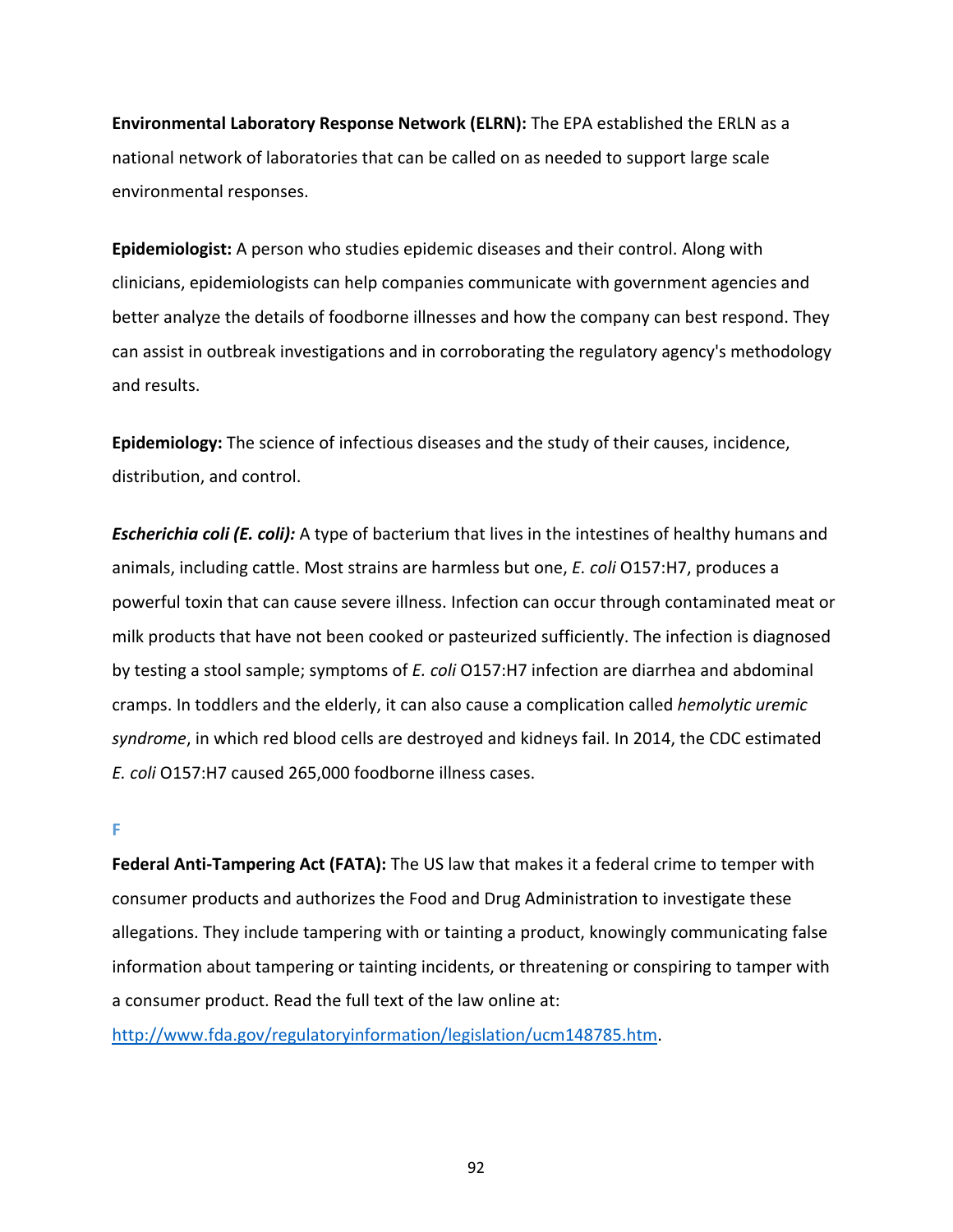**Federal Bureau of Investigation (FBI**): Is the domestic intelligence and security service of the United States, and its principal federal law enforcement agency. Operating under the jurisdiction of the U.S. Department of Justice and reports to both the Attorney General and the Director of National Intelligence.

**Federal Food, Drug and Cosmetic Act (FD&C Act):** The federal law that the FDA and its associated agencies use to oversee the manufacture and sale of food, drugs, and cosmetics in the United States. It defines *food* as "articles used for food or drink for man or other animals, and chewing gum." (21 USC 301), and *drug* as "articles recognized in the official United States Pharmacopoeia, official Homeopathic Pharmacopoeia of the United States, or official National Formulary that are intended for use in the diagnosis, cure, mitigation, treatment, or prevention of disease in man or other animals; and/or affect the structure of any function of the body of man or other animals." Read it online at:

http://www.fda.gov/regulatoryinformation/legislation/federalfooddrugandcosmeticactfdcact/

**Federal Meat Inspection Act (FMIA):** The federal law that authorizes FSIS to regulate the slaughtering of animals and the processing and distribution of meat and meat products. Includes animal food derived wholly or in part from partial or whole carcasses of cattle, sheep, swine, and goats, as well as horses, mules, or other equines. Read the full text of the law online at: http://www.fda.gov/regulatoryinformation/legislation/ucm148693.htm.

**Firm‐initiated recall:** A recall prompted by the company making or distributing a product without notification or suggestion by the FDA or FSIS. Even in the case of firm-initiated recalls, the FDA asks that the relevant district office be notified immediately. The FDA deems these company‐initiated removals or corrections "recalls" only if the product may represent a violation subject to legal action.

**Food and Agriculture Sector Coordinating Council (FASCC):** The FASCC was created by the industry to serve the sector's counter‐terrorism and security interests.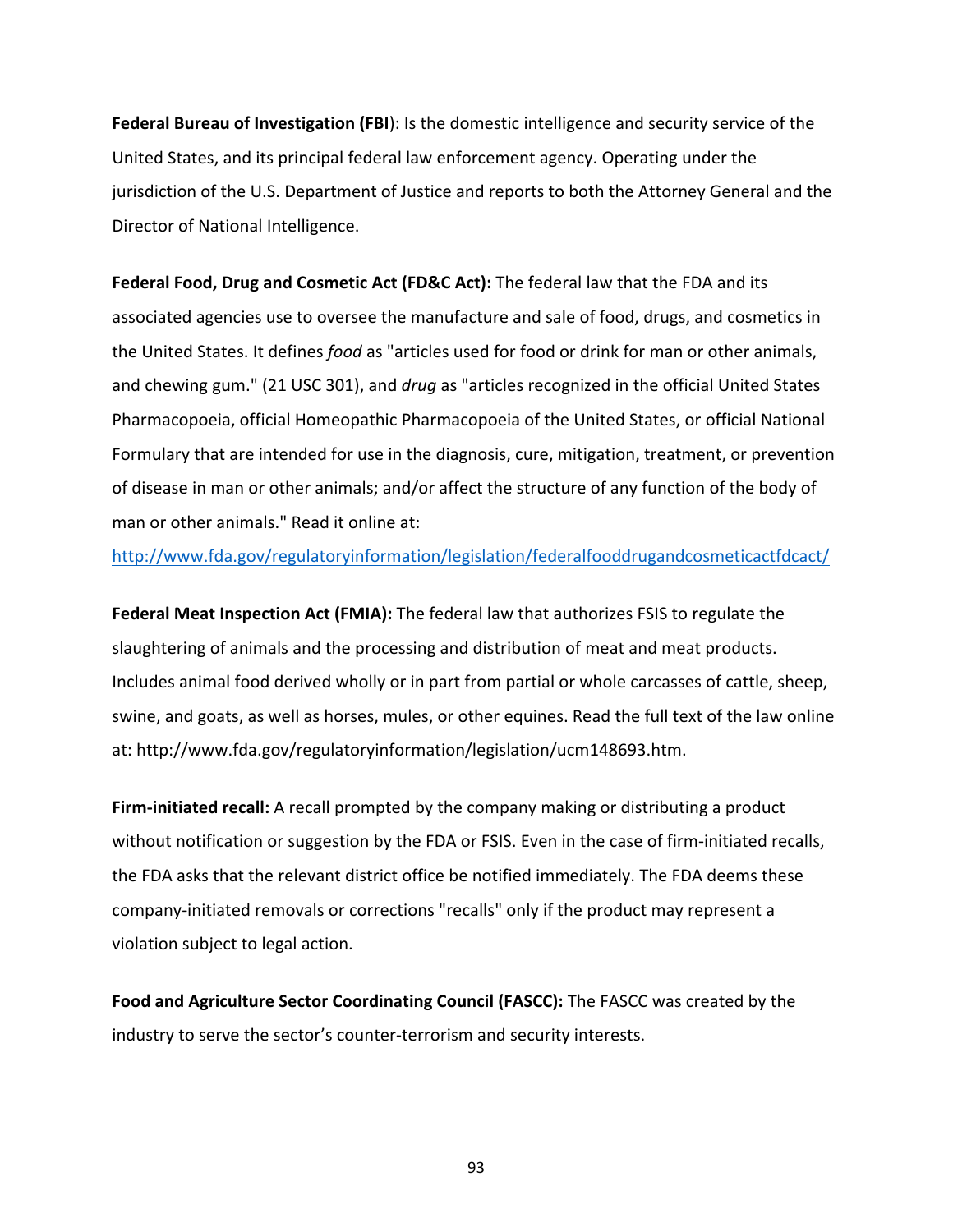**Food Allergen Labeling and Consumer Protection Act (FALCPA):** A 2004 federal law (an amendment to the Federal Food, Drug, and Cosmetic Act) that requires food labels to include the presence of any ingredient that is, or contains protein from, a "major food allergen." (See **Big‐8**.)

**Food Allergy Research and Education (FARE):** This group was established in 2012 by combining the Food Allergy and Anaphylaxis Network (FAAN) and the Food Allergy Initiative (FAI). Its purpose is to raise funds for research and increase public awareness about food allergy and **anaphylaxis** issues. For details: www.foodallergy.org.

**Food and Drug Administration (FDA):** FDA is a scientific regulatory agency responsible for the safety of the nation's foods, cosmetics, drugs, biologics, medical devices, and radiological products (both those domestically produced and those imported). It is internationally recognized as the world's leading food and drug regulatory and consumer protection agency. The FDA is part of the US government within the Department of Health and Human Services (DHHS) and the Public Health Service (PHS). Many of the agencies dealing with product recall are FDA sub-agencies. For detailed information on the FDA, go to www.fda.gov.

**Food Emergency Response Network (FERN):** Provides for an early means of detecting threat agents in the American food supply. FERN integrates the nation's food-testing laboratories at the local, state, and federal levels into a network that is able to respond to emergencies involving biological, chemical, or radiological contamination of food.

**Food and Nutrition Service (FNS):** The USDA agency responsible for administering many of the federal food‐related programs for low‐income families, including School Breakfast and School Lunch Programs; the Child and Adult Care, Food Stamps and Food Distribution Programs, and the Women, Infants and Children Program. These programs use USDA commodity foods.

**Food Safety and Inspection Service (FSIS):** This Department of Agriculture (USDA) agency inspects more than 6,000 processing plants to ensure the proper processing, safe handling, and correct labeling of meat, poultry, and egg products. This includes humane slaughtering of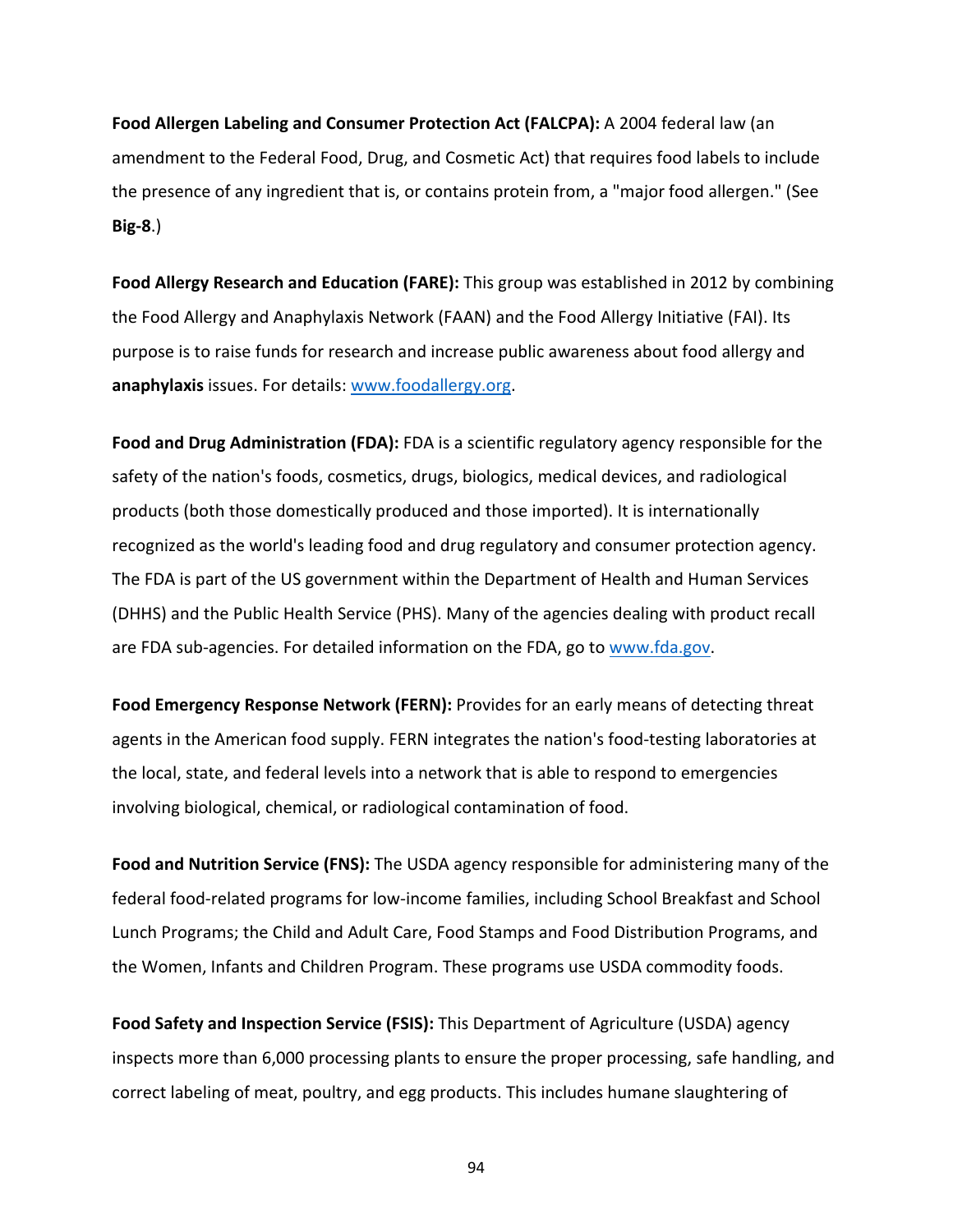livestock, sanitation, safe transportation and storage, and proper disposal of condemned product. FSIS oversees approximately 25 percent of all food in the United States, using many of the same guidelines and methods, and possessing the same type of legal clout, as the FDA. For more information, go to www.fsis.usda.gov.

**Food Safety Modernization Act (FSMA):** A federal law signed in 2011 that outlines requirements for a greater food‐industry focus on preventing foodborne illness and that expands the FDA's responsibility for enforcing food-safety laws, including giving the agency the authority to demand a product recall action. FSMA's sweeping requirements can be roughly divided into these key areas:

- **Preventive controls.** Requires that companies across the food-supply chain have comprehensive, prevention‐based controls and plans in place to minimize food‐ safety hazards, both for human food and animal food. Requires that evidence of these controls and compliance records be made available to the FDA uponrequest.
- **Bioterrorism prevention.** Requires that all facilities' food-safety plans in the United States and abroad address vulnerabilities to prevent adulteration of the food supply "with the intent to cause large‐scale public harm."
- **Inspection and compliance.** Requires the FDA to improve its inspection programs and be proactive, focusing on prospective risks in addition to addressing existing threats.
- **Produce safety.** Establishes science‐based standards for preventing foodborne illness for companies that grow, harvest, pack, and hold produce, both domestically and in foreign countries.
- **Imported food safety.** Requires importers to verify that their foreign suppliers have adequate preventive controls in place for food safety. Establishesa Foreign Supplier Verification Program (FSVP) and gives the FDA authority to accredit third‐party auditors to inspect foreign facilities to ensure compliance with US food‐safety standards.
- **Expanded enforcement.** Gives FDA mandatory recall authority for all foodproducts.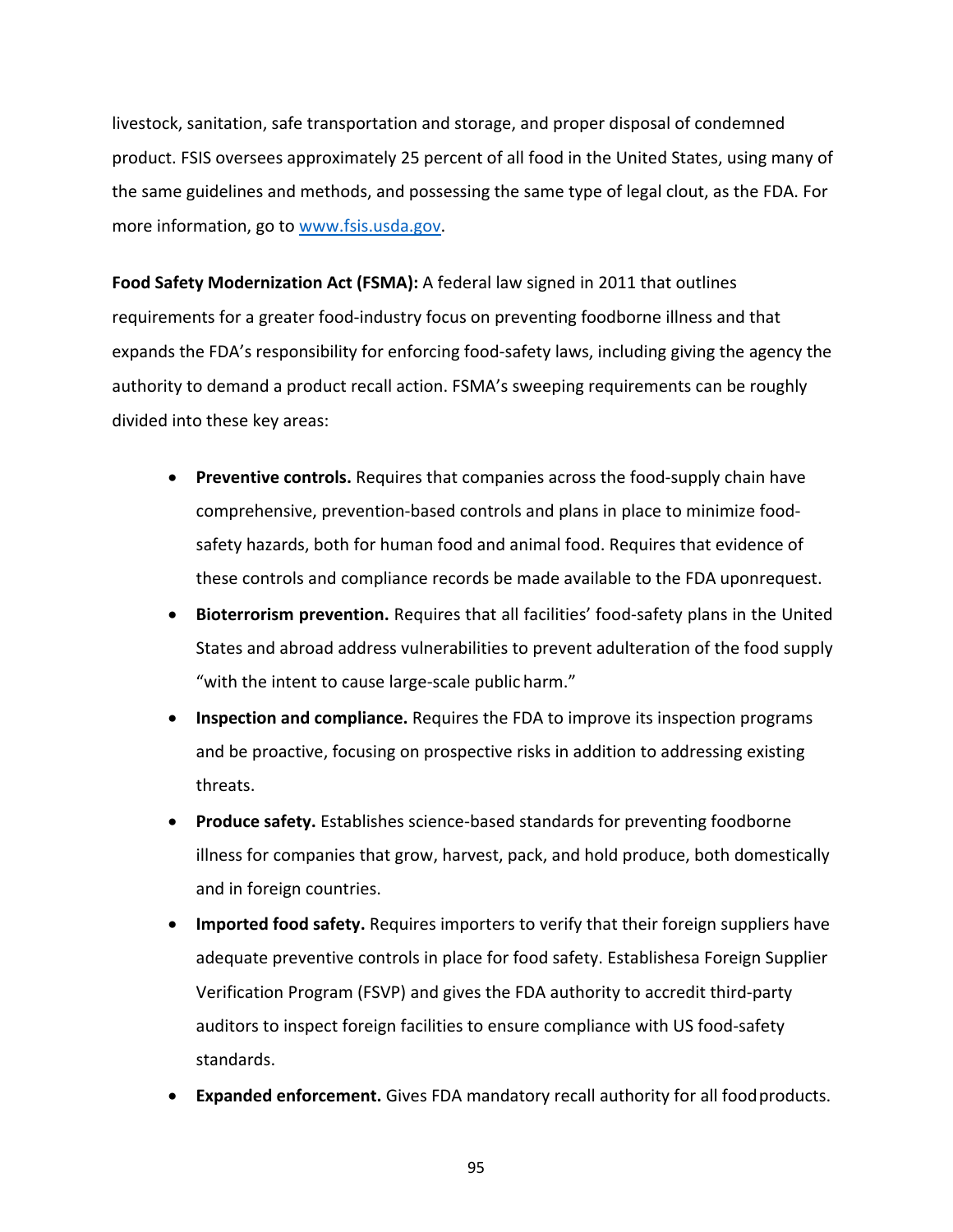Expands FDA's authority for administrative detention of potentially hazardous food products, and its ability suspend a food facility's registration.

- **Enhanced partnerships.** Directs the FDA to improve food-safety training at all levels of government, and to strengthen partnerships within the United States and abroad to increase and improve collaboration on food safety. This includes creating a certification program to accredit third‐party food‐safety auditors, in the United States and in foreign countries.
- **Sanitary transportation.** Requires companies that transport food to use sanitary practices to ensure food safety.

# The FDA's FSMA website is: http://www.fda.gov/Food/GuidanceRegulation/FSMA/

**Food Safety Preventive Controls Alliance (FSPCA):** A public private alliance consisting of industry, academic and government stakeholders who developed a nationwide core curriculum, training and outreach program to assist companies in complying with the preventive controls regulations that will be part of the Food Safety Modernization Act (FSMA).

**Foodborne Diseases Active Surveillance Network (FoodNet):** This network is the primary foodborne disease element of the **Emerging Infections Program (EIP)** in the Centers for Disease Control and Prevention (CDC). FoodNet monitors which foods cause the most foodborne illnesses and actively surveys laboratories for diarrhea illness cases—the most common symptom of foodborne illness. FoodNet also conducts random population surveys on diarrhea illness and conducts epidemiological studies on targeted pathogens. For more details, go to www.cdc.gov/foodnet

**Foreign Supplier Verification Program (FSVP):** See fifth bullet‐point in definition of **Food Safety Modernization Act (FSMA).**

# **G**

**Good Manufacturing Practices (GMPs) also referred to as Current Good Manufacturing Practices (CGMPs):** Are regulations enforced by the US Food and Drug Administration (FDA)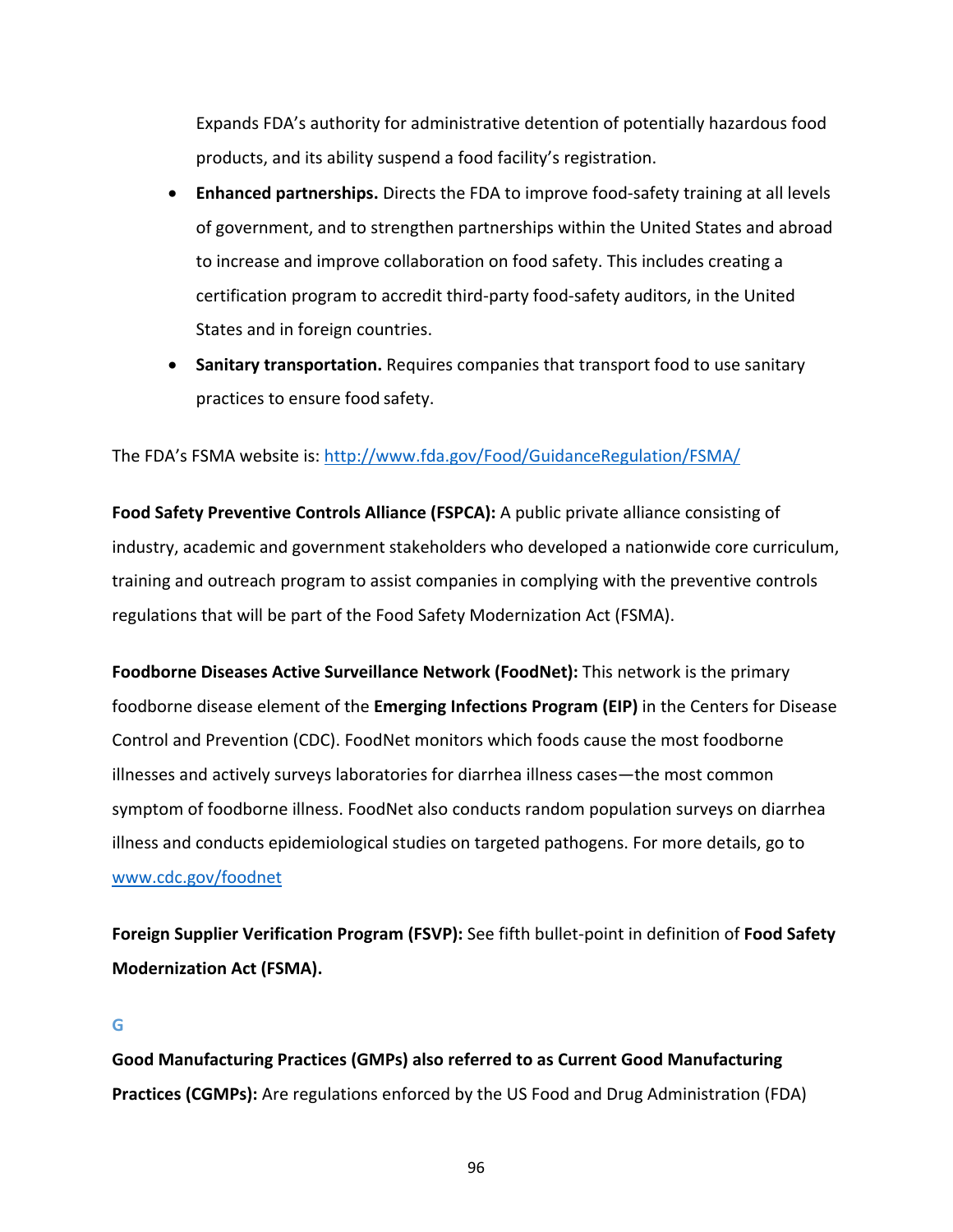that provide for systems that assure proper design, monitoring, and control of manufacturing processes and facilities. Title 21—Food and Drugs, Chapter I—FDA Department Of Health And Human Services (HHS), Subchapter B—Food for Human Consumption, part 117 Current Good Manufacturing Practice, Hazard Analysis, and Risk‐Based Preventive Controls for Human Food. (https://www.accessdata.fda.gov/scripts/cdrh/cfdocs/cfcfr/CFRSearch.cfm?CFRPart=117&show  $FR=1$ )

## **H**

**Hazard Analysis and Critical Control Point (HACCP):** A food safety system developed for NASA (US Space Program) that includes seven (7) steps for identifying potential hazards; critical control points (proper temperatures for storage, cooking, thawing, etc.); monitoring and correcting problems; and establishing an effective record-keep system to document that the system is working. Federally inspected meat and poultry plants and all producers of fishery products and juices are required by federal law to develop and implement HACCP plans.

**Hold:** A time period used for investigation after a USDA commodity food has been identified as potentially unsafe. The agency has a maximum of 10 days after receiving a complaint or identifying a product to make its recall decision. During this time, recipients of the food are instructed to isolate it and not use it, effectively "holding" it until its safety has been determined. The hold process is unique to USDA commodity foods.

**Homeland Security Presidential Directive (HSPD):** Executive branch documents laying out the national strategy to secure the homeland. (https://www.dhs.gov/presidential-directives)

**I**

**Infant formula:** Until passage of FSMA, this was the only product for which the Food and Drug Administration could demand, not just request, a recall. Infant formula is governed by 21 CFR, 107; infant formula recalls, Subpart E.

**Injunction:** A court order that prohibits a person, group, or company from carrying out an action. When a company refuses to voluntarily recall a potentially dangerous or defective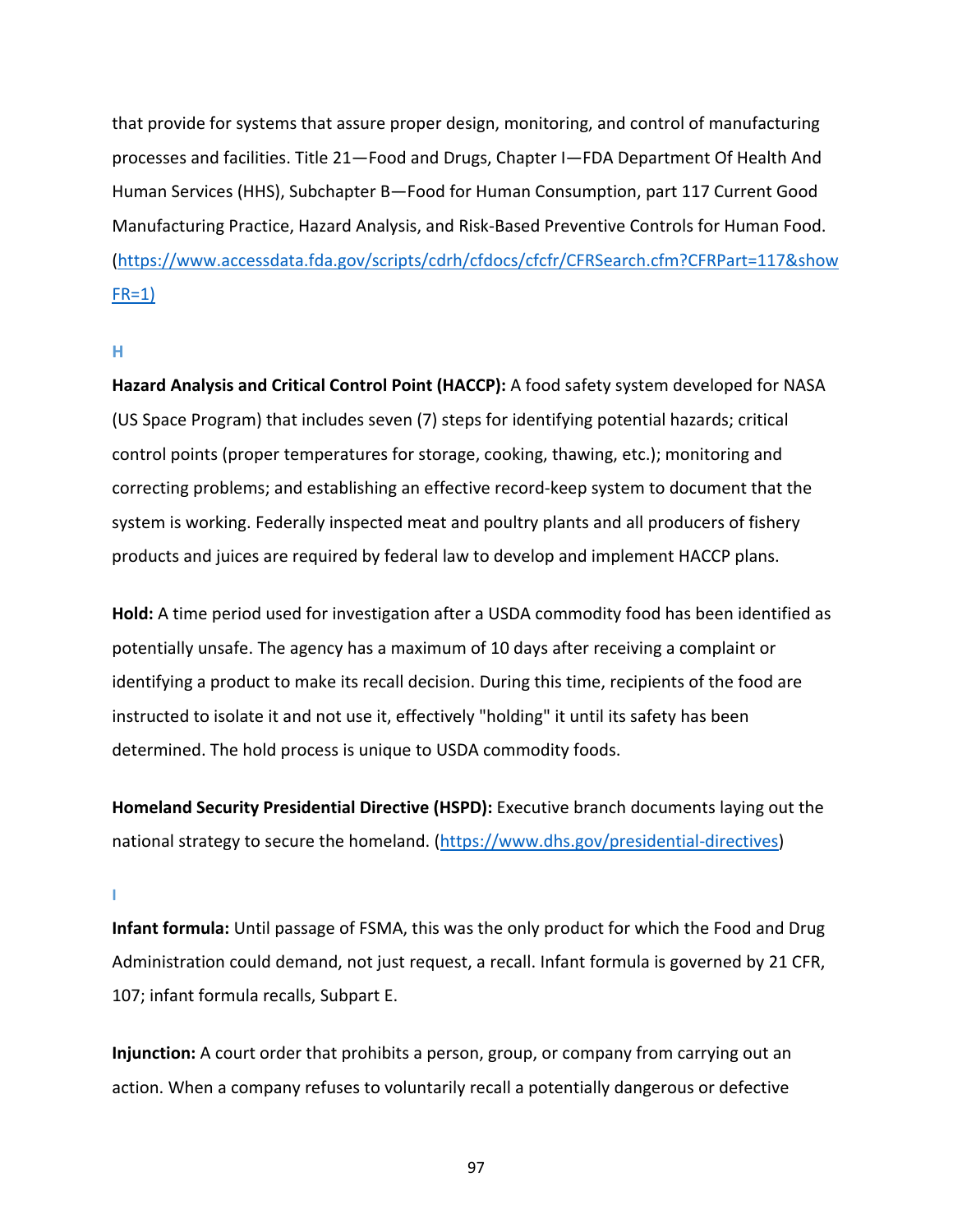product, an injunction can be sought by the Food and Drug Administration (FDA) or state courts and/or regulatory agencies to stop its continued distribution or sales.

**Investigations Operations Manual, FDA (IOM):** The IOM is the primary guidance document on FDA inspection policy and procedures for field investigators and inspectors. The IOM is sometimes supplemented by but not superseded by other manuals and field-guidance documents. Significant departures from IOM‐established procedures must have the concurrence of FDA district management. The FDA welcomes suggestions for changes and updates to the IOM. Suggestions can be sent to the Division Of Field Investigations (HFC‐130), 5600 Fishers Lane, Rockville, MD 20857 or via e‐mail to Director, DFI. You can also send email regarding the IOM at IOM@ora.fda.gov. For a look at the IOM:

http://www.fda.gov/ICECI/Inspections/IOM/default.htm

**L**

**Labeling:** The written or printed information on a product that contains ingredient and nutrition information. Three critical areas to consider in food labeling are:

- whether it is easy for consumers to understand ("milk derivative" instead of*sodium caseinate*, "cashews" instead of *tree nuts*, etc.);
- whether the advisory statements included on the label are understandable and actually helpful to consumers. Manufacturers often useblanket statements ("May contain...") which gives little useful information and limits the choices for food‐ allergic consumers; and
- whether low-level ingredients are adequately labeled instead of being lumped into descriptions like, "flavorings, spices, or colors." There is currently no standard rule about identifying potential allergens that are present in very smallamounts.

The FDA has extensive product-labeling guidelines for industry. These are online at: http://www.fda.gov/Food/GuidanceRegulation/GuidanceDocumentsRegulatoryInformation/La belingNutrition/ucm064880.htm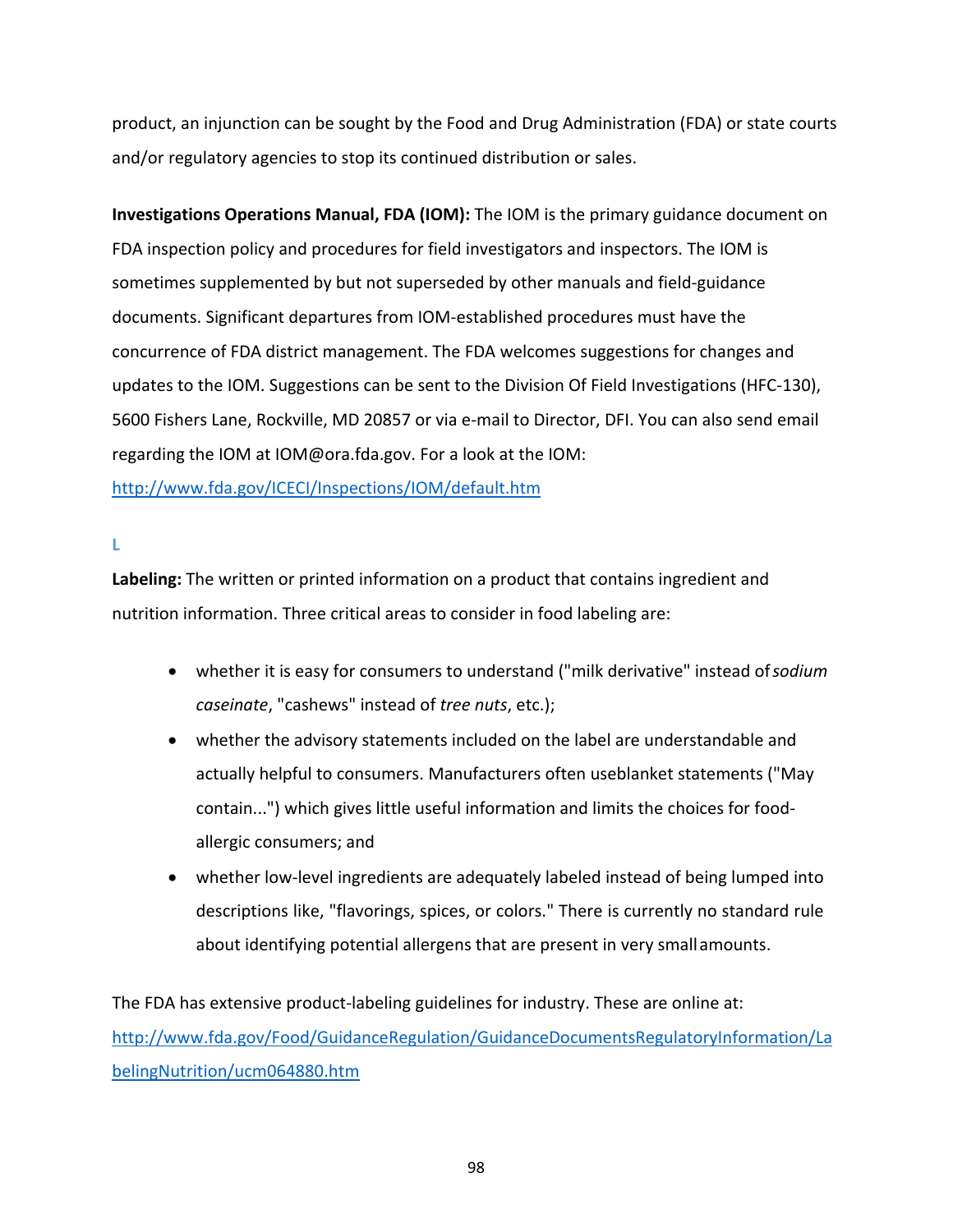**Laboratory Response Network (LRN):** Was established by the Department of Health and Human Services (HHS), Centers for Disease Control and Prevention (CDC) in accordance with Presidential Decision Directive 39, which outlined national anti‐terrorism policies and assigned specific missions to federal departments and agencies.

(https://emergency.cdc.gov/lrn/index.asp)

**Legal counsel:** Attorney(s) hired to represent a company regularly. Pre‐established arrangements with recall-knowledgeable attorneys are key to any recall strategy. When a foodborne illness outbreak may spark a product recall, having an attorney already familiar with the company means quicker and more effective legal counsel to help company officers look at options and make decisions. Attorneys can also be valuable as investigators and interviewers because of their legal training. For more information about legal food-related issues, including a list of referrals, see the Food and Drug Law Institute website, at www.fdli.org**.** Depending on the circumstances of a product recall, individual company officers and other associated parties may need to retain legal counsel independent of the recalling company. Part of any company's recall strategy should be a process by which the company assesses the way employee and company interests may conflict in the event of a recall and whether a company should provide and/or pay for separate counsel for employees.

**Letter of Warning (LOW):** An enforcement device used by FDA and FSIS as notice for minor violations of law. A LOW may be issued to any individual or business, from a restaurant or retail store to a wholesaler, distributor, or processor of meat or poultry products. The letters warn that the agency "may seek criminal action based on continued violations," and indeed, receipt of a series of LOWs may prompt referral of the case to a US attorney for prosecution.

**Liability:** Liability definitions vary widely between states, so check with your attorney about the states in which you do business. However, here are a few common terms:

- **Civil liability** usually means harm was done without intent.
- **Corporate officer liability** means company officers can be found criminally liablefor violations if they held a "responsible position" from which they couldhave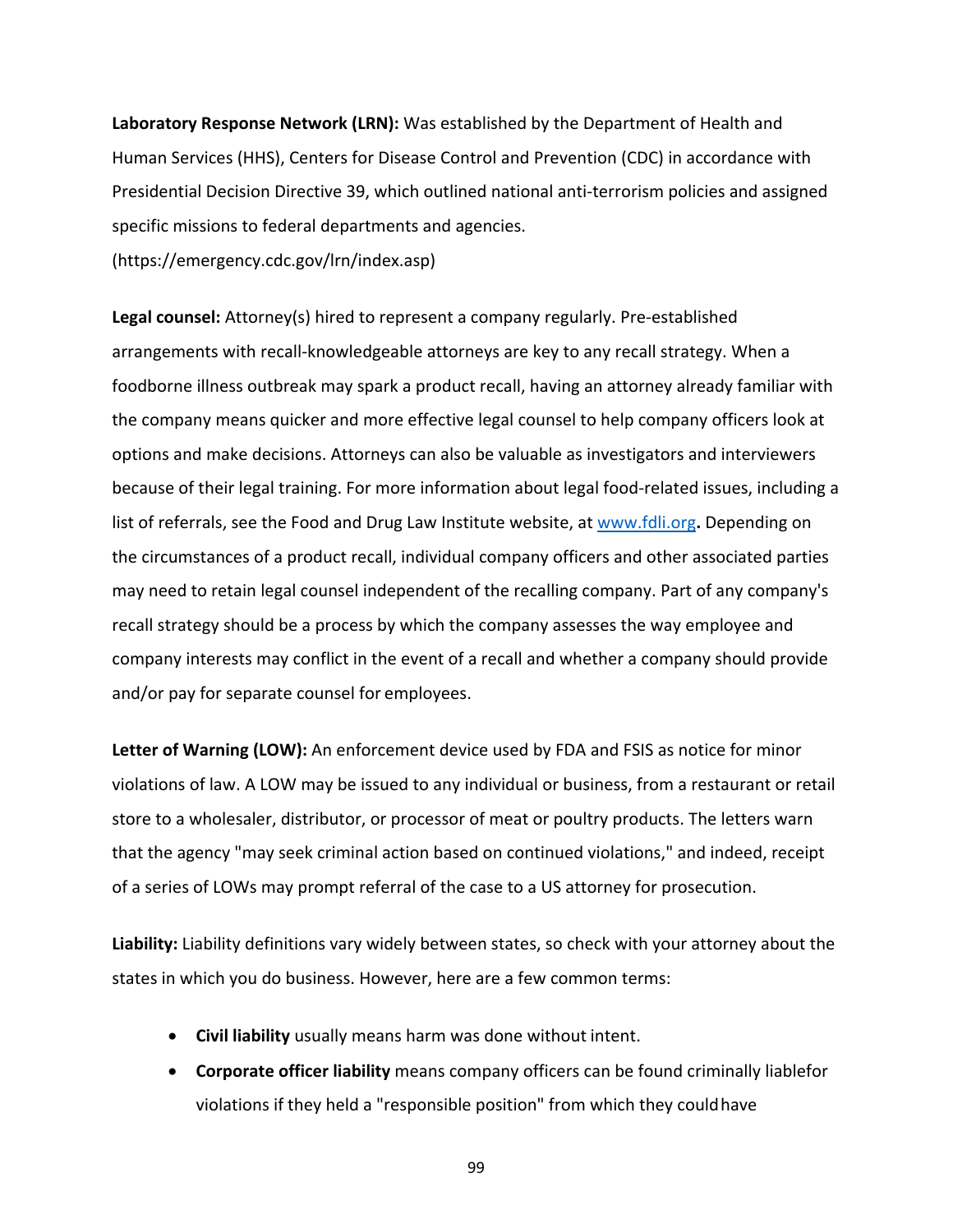prevented the violation. These officers include but are not limited to presidents, general managers, and quality‐control personnel.

- **Criminal liability** indicates the law was deliberately broken or ignored.
- **Strict liability** means a company can be held liable for simply producing a defective product, even if the defects were not a result of negligence or other aggravating factors. Among states, liability thresholds vary from "consumer expectation" to "risk‐ utility" to "it is in a condition not contemplated by reasonable persons."
- **Strict misdemeanor liability** may be the legal charge if a prosecutor proves onlythat a product was defective, not that the manufacturer or distributor knew about the defect.

*Listeria monocytogenes***:** A soil‐associated bacterium that can contaminate both animal‐ and vegetable‐based foods. Carrier animals can be symptom‐free and contaminate meat and dairy products; vegetables can be contaminated by soil or manure used as fertilizer. It is found in both uncooked and processed vegetables, meats, and dairy products. *Listeriosis* presents symptoms such as stomach cramps, nausea, vomiting, diarrhea, and fever. Infections can also affect a person by means of septicemia, meningitis, encephalitis, or meningoencephalitis. The CDC attributed about 1,600 illnesses and 260 fatalities to *L. monocytogenes* in 2014.

**Lot:** The food produced during a period of time indicated by a specific code. This could mean a batch, or specific identified portion of a batch, having uniform character and quality within specified limits.

# **M**

**Market withdrawal:** The removal or correction by a company of a distributed product that involves minor violations not subject to FDA legal action, or that involves non‐violations such as normal stock rotation practices, routine equipment adjustments and repairs, etc.

**Microbial contamination:** Product adulteration by harmful bacteria or spoilage organisms through production errors or equipment malfunctions, human error, and other reasons. (Also see **contamination**).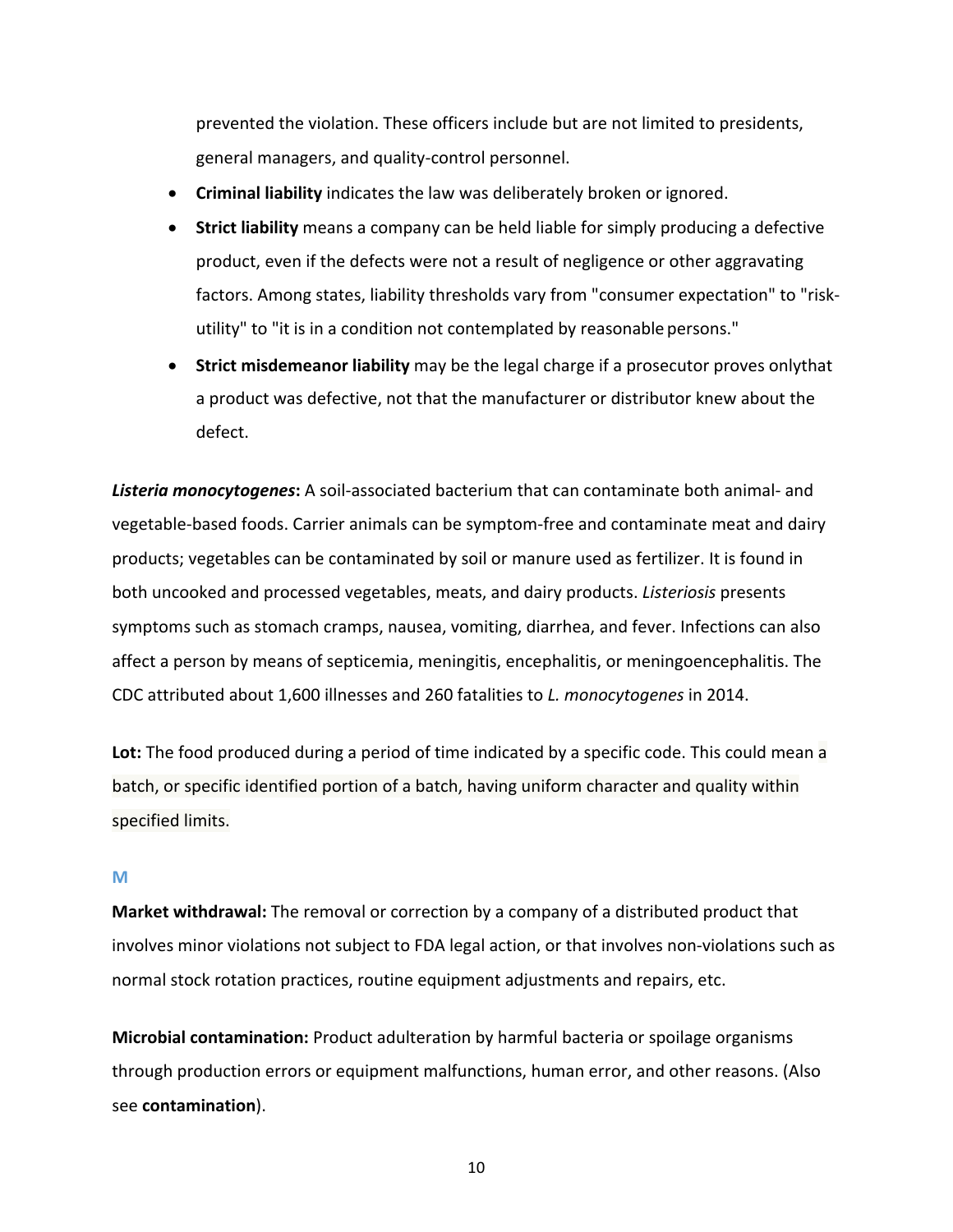**Misbranding:** The false or misleading labeling of a food or drug product. A misbranded product may be subject to recall if the label or packaging mistakes nutrient composition or excludes ingredients. Action is especially likely if the product in question involves one of the "Big 8" allergens: eggs, fish, **shellfish**, milk, peanuts, tree nuts (walnuts, cashews, etc.), soy, and wheat.

**Mock Recall:** Mock recalls are practice exercises conducted by manufacturers and processors, along with various partners in the supply chain to assess their recall procedures and responsiveness during normal (non‐recall) operations.

### **N**

**National Animal Health Laboratory Network (NAHLN):** The NAHLN is part of a nationwide program that enhances the Nation's early detection of, response to, and recovery from animal health emergencies. It consists of partnership of over 60 federal, state and universityassociated animal health laboratories distributed throughout the U.S.

## **National Antimicrobial Resistance Monitoring System for Enteric Bacteria (NARMS):** A

monitoring collaboration made up of three federal agencies: Food and Drug Administration (FDA), Centers for Disease Control and Prevention (CDC), and the Food Safety and Inspection Service (FSIS) in the US Department of Agriculture (USDA). NARMS tests the antibiotic resistance of gastrointestinal bacteria to determine resistance patterns that may be useful in outbreak investigations.

**National Center for Emerging and Zoonotic Infectious Diseases (NCEZID)**: Part of the Centers for Disease Control and Prevention (CDC). Its goal is to prevent illness, disability, and death caused by infectious diseases in the US and around the world. It conducts surveillance, epidemic investigations, epidemiologic and laboratory research, training, and public education programs to develop, evaluate, and promote prevention and control strategies for infectious diseases. Website is http://www.cdc.gov/ncezid/.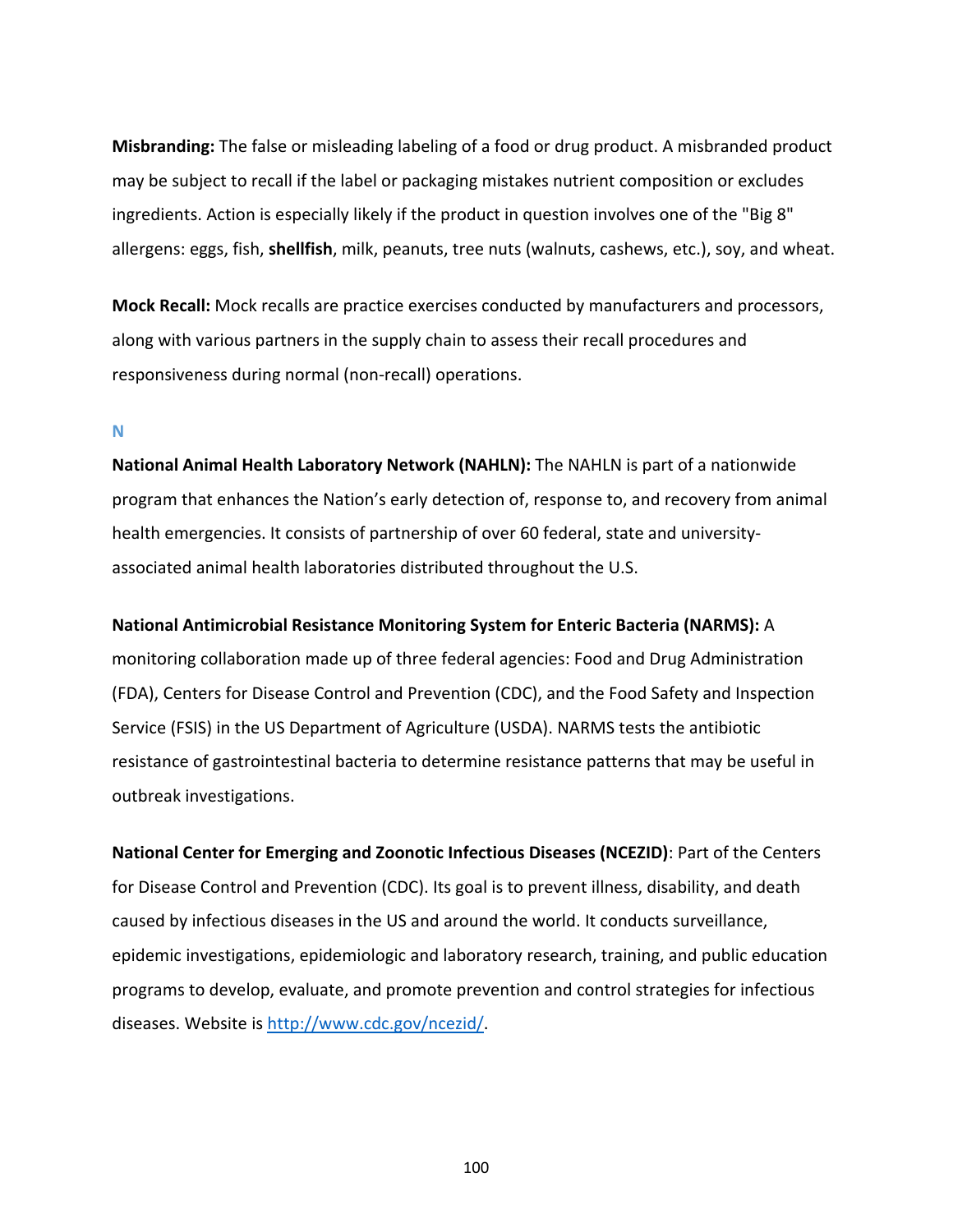**National Labeling and Education Act (NLEA):** The NLEA of 1990 provides FDA with specific authority to require nutrition labeling of most foods regulated by the Agency; and to require that all nutrient content claims (e.g., 'high fiber', 'low fat', etc.) and health claims be consistent with agency regulations.

## **National Molecular Subtyping Network for Foodborne Disease Surveillance (PulseNet)**:

A data‐gathering network of public health laboratories in the United States and Canada overseen by the CDC. Provides supplemental data on food‐related pathogens and related diseases, including a DNA test called pulsed‐field gel electrophoresis (PFGE) that can be used to identify specific strains and origins of bacteria. The labs make the results available on PulseNet for quick comparison. (Online at https://www.cdc.gov/pulsenet/). See also PulseNet International, below.

**National Plant Diagnostic Network (NPDN):** The NPDN was established in 2002 in response to the need to enhance agricultural security through protecting health and productivity of plants in agricultural and natural ecosystems in the U.S. The network is supported by the USDA‐NIFA and through the collective efforts of many Land Grant Universities, federal agencies, state departments of agriculture, and other stakeholders.

**Negligence:** Failure to exercise the appropriate and or ethical ruled care expected to be exercised amongst specified circumstances.

**Noncompliance Report (NR):** A document issued by a Compliance Officer for FSIS or the FDA to a company owner or plant manager indicating it must take immediate action to remedy a problem uncovered in an inspection. (Also see **Process Deficiency Report)**.

# **O**

**Office of Criminal Investigation (OCI)**: Established to provide the Food and Drug Administration (FDA) with a specific Office to conduct and coordinate criminal investigations.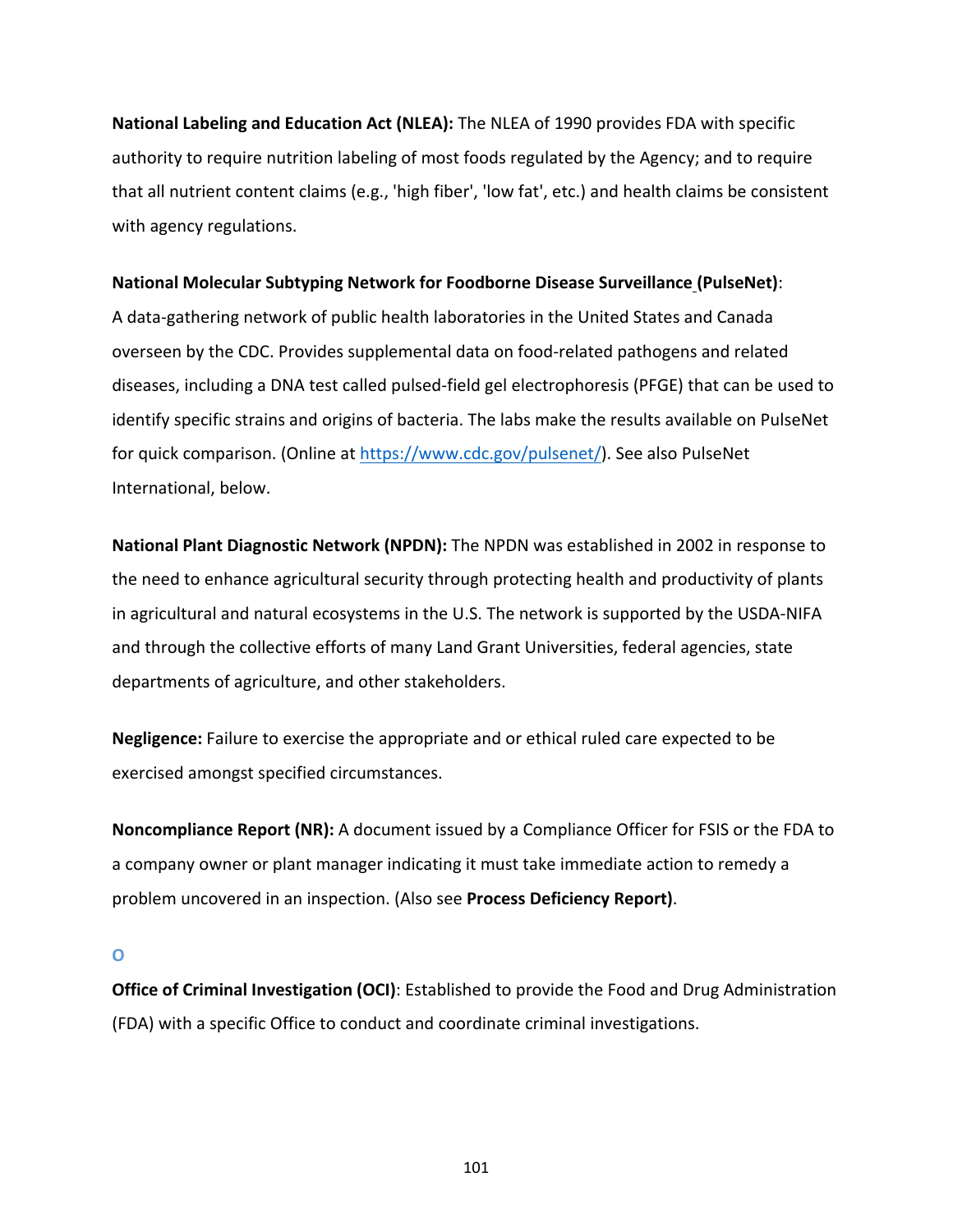**Office of the Inspector General (OIG):** Establishment in 1976, the OIG of the U.S. Department of Health & Human Services (HHS) was established as an effort to fight waste, fraud, and abuse in more than 100 other HHS programs.

### **P**

**Pathogen:** A bacterium, virus, parasite, or other infectious agent capable of causing a disease or illness.

**Period codes:** Manufacturing data used by companies to identify the approximate date and time a product was made. Period codes can play a vital role in determining how big a recall must be. A company using one-or two-hour period codes, for example, may be able to significantly reduce the amount of recalled product compared to a company that uses half‐ or full-day codes, simply because individual production lots can be traced more accurately.

**Poultry Products Inspection Act (PIA):** The federal law that authorizes the FSIS to regulate the slaughter, processing, and distribution of poultry products with uniform inspection standards. It includes language that the condemnation of products be "supported by scientific fact, information, or criteria." For the full text of the act, see

https://www.fda.gov/RegulatoryInformation/LawsEnforcedbyFDA/ucm148721.htm

**Press kit:** A folder of written materials about a company or event prepared for the news media. It may contain company history, product news, and/or information about topics that may be of interest to reporters for story ideas.

**Preventive Control:** Measures that are required to ensure that hazards requiring a preventive control will be minimized or prevented. They include process, food allergen, and sanitation controls, as well as supply‐chain controls and a recall plan.

**Preventive Controls Qualified Individual PCQI:** "Refers to a qualified individual who has successfully completed training in the development and application of risk‐based preventive controls at least equivalent to that received under a standardized curriculum recognized as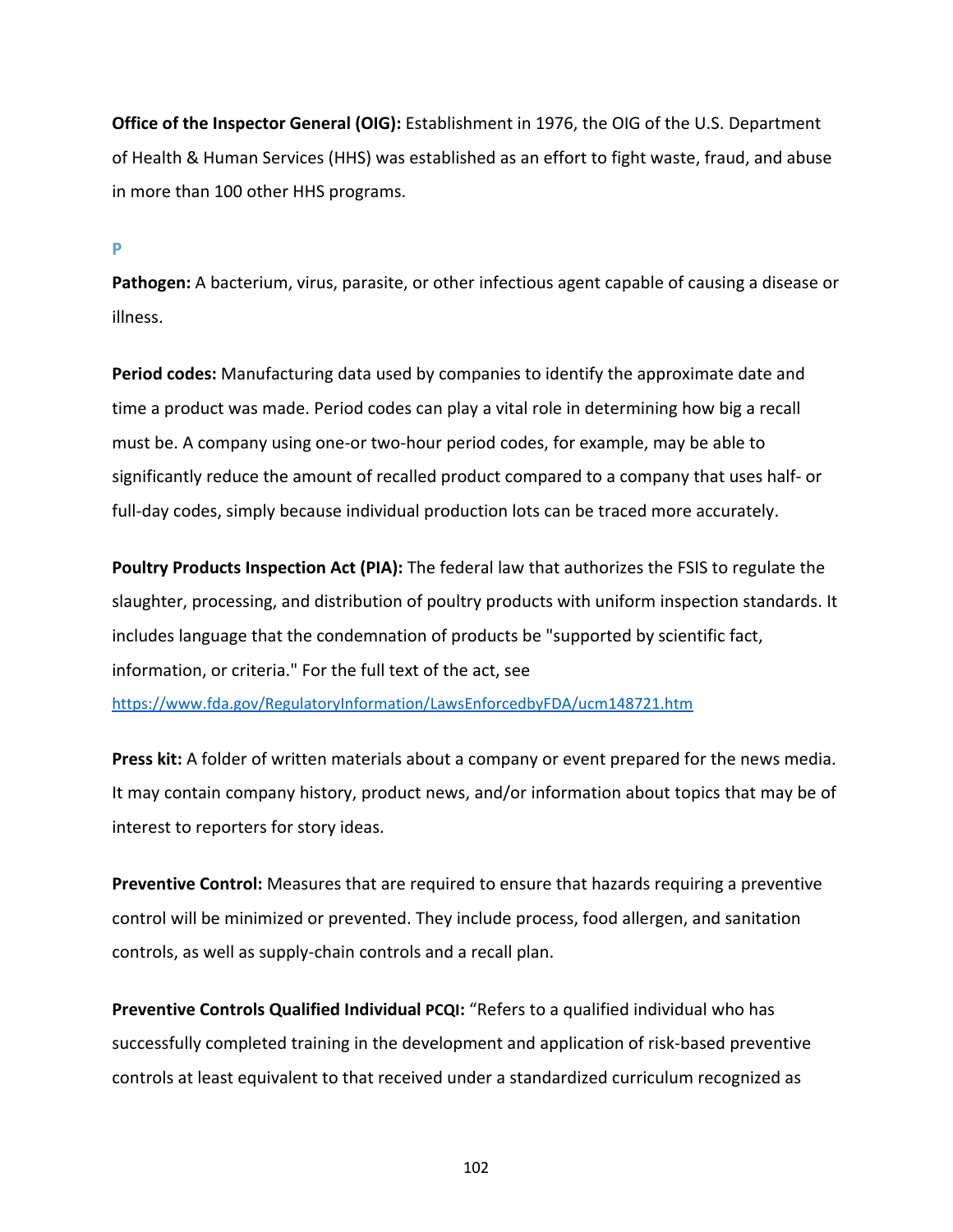adequate by FDA or is otherwise qualified through job experience to develop and apply a food safety system.

**Process Deficiency Report (PDR):** A document issued by a compliance officer for FSIS or the FDA to a company owner or plant manager indicating it must take immediate action to remedy a problem uncovered in an inspection. (Also see **Noncompliance Report**).

**Product:** An article subject to the jurisdiction of the Food and Drug Administration, including any food, drug, or device intended for human or animal use, any cosmetic or biologic intended for human use, and any item subject to FDA quarantine (21 CFR, 1240). The term "product" does not include an electronic product that emits radiation (21 CFR, 1003, 1004).

## **Product withdrawal** See **Market withdrawal.**

**Public warning:** In the cases of recalls involving an immediate threat to public health, the FDA will, in consultation with the recalling company, alert the public that a product being recalled presents a serious health hazard. It is reserved for urgent situations where other means for preventing use of the recalled product appear inadequate.

**PulseNet:** See National Molecular Subtyping Network for Foodborne Disease Surveillance above.

**PulseNet International**: A network of more than 120 pulsed‐field gel electrophoresis laboratories in 82 countries similar to the US one described above. (Online at http://www.pulsenetinternational.org/)

**Punitive damages:** This is an amount awarded by a court in excess of normal compensation to "punish" a defendant for serious wrongdoing. There are numerous court cases in which companies defeated punitive damage claims because they acted quickly, comprehensively and cooperatively to recall defective products.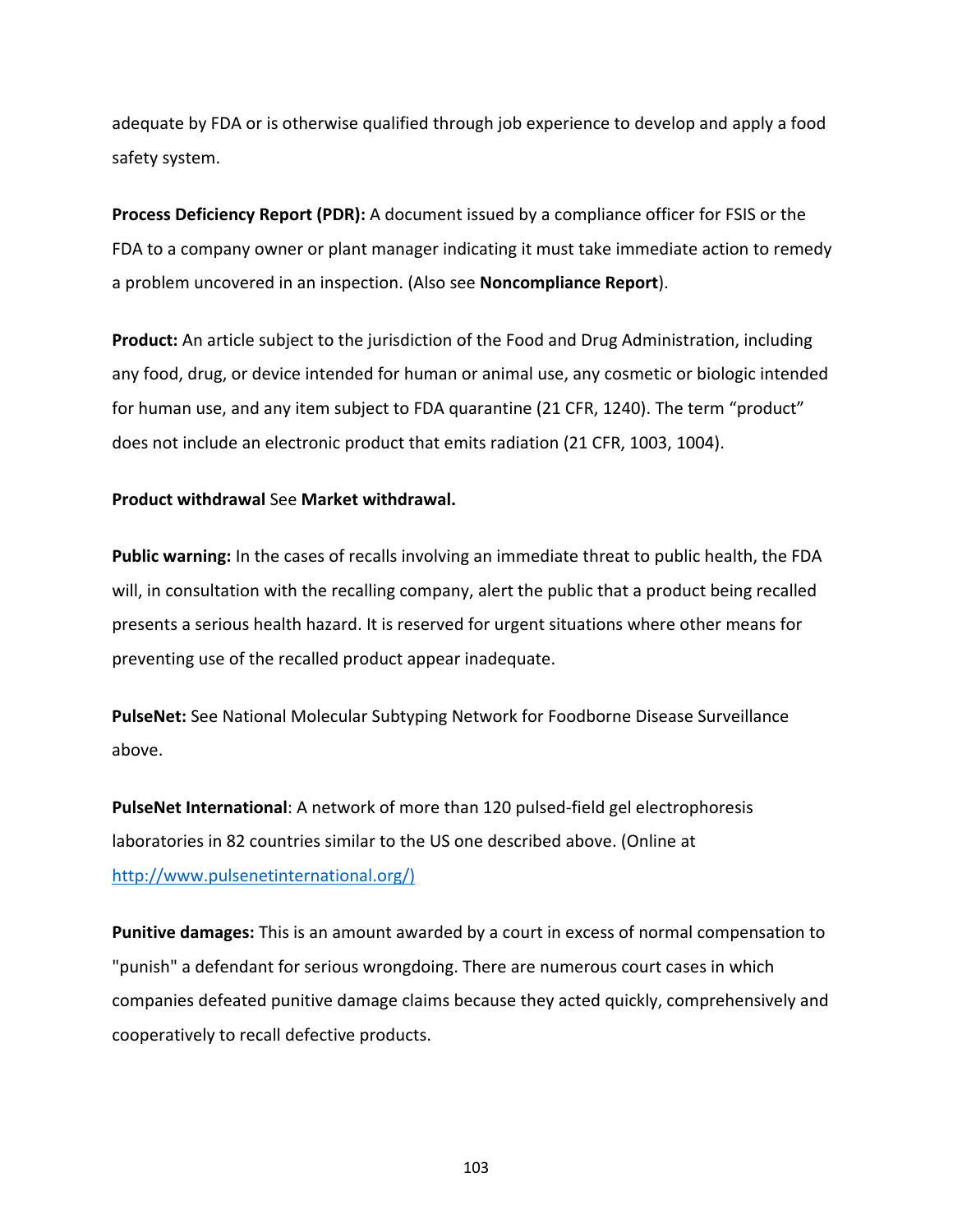**Recall:** A company's removal from distribution and sale of a marketed product against which the FDA could initiate legal action, e.g., seizure. The product may be unsafe, adulterated, contaminated, or mislabeled; or the FDA may consider it to be in violation of federal law. Recall does not include market withdrawals or stock recovery.

**Recall classification:** The FDA designation (Class I, II, or III), assigned to product recalls to indicate the relative health hazard of the recalled product.

**Recall coordinator:** The recall coordinator leads the company's recall team and supervises the making of a recall plan. He or she should have comprehensive knowledge of the company and its products and enough authority to make and execute key decisions quickly and communicate them to the company officers.

**Recall, FDA‐requested:** Under 21 CFR, 7.45, the commissioner of the Food and Drug Administration (FDA) or the commissioner's designee may ask a company to initiate a recall when it is determined that the product in question may threaten the public health or safety if not recalled, or be a "gross consumer deception," if the company has not recalled the product voluntarily.

**Recalling firm:** The company initiating a recall, or, in the case of a **FDA‐requested recall**, the company with primary responsibility for the manufacture and marketing of the recalled product.

**Recall number:** The number assigned by the FDA to a particular recall action. Separate recall numbers may be assigned if the product in question was reprocessed or used in the manufacture of another product.

**Recall plan:** A written set of procedures, practices, and actions developed and put in place for a particular company or type of product in case a product recall becomes necessary. (See also **recall strategy**.)

**R**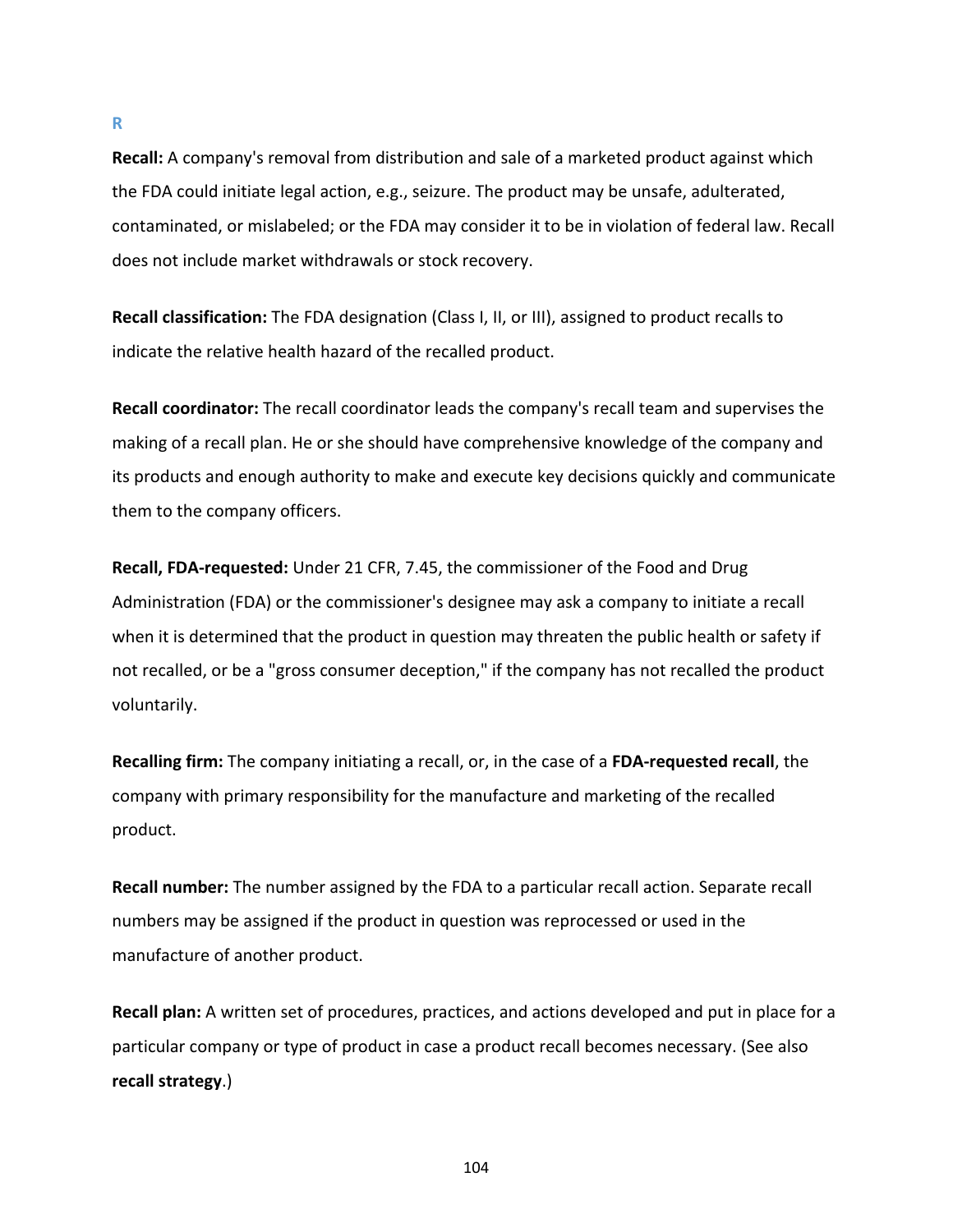**Recall status reports:** Companies recalling products are asked by the FDA or FSS to submit periodic recall status reports to the relevant FDA district office. Status report frequency is flexible and will be specified by the FDA depending upon recall urgency. (21 CFR, 7.53).

**Recall strategy:** A company's planned, specific course of action to be taken in conducting a recall, which addresses the depth of recall, need for customer and public warning, and extent of effectiveness checks for the recall.

**Recall team:** A group of key personnel from different areas of a company, along with external experts in other fields. This team should meet regularly to consider possible health and safety hazards, recommend corrections, decide on the company's recall strategy, draft a written recall plan, and conduct mock recall exercises to prepare for the possibility of a product emergency. **Recall termination:** The FDA terminates a recall when it determines that all reasonable efforts have been made to remove or correct the product in accordance with the recall strategy. Notice of recall termination will be issued in writing by the relevant district office. (21 CFR 7.55).

**Reimbursement, customer:** A method by which a customer's or client's money is refunded. To maintain good customer relations and reduce the number of possible claims against the company, guidelines for refunding customers' money in the event of a recall should be considered as part of the company recall strategy.

**Reportable Food Registry (RFR):** An electronic portal monitored by the FDA where registered food facilities that pack, process, manufacture, or hold food products are required to report cases of "reasonable probability" that a food will cause serious adverse health consequences to people or animals. Local, state, and federal government agencies can also voluntarily use the RFR portal to disseminate information about reportable foods. RFR website is http://www.fda.gov/Food/ComplianceEnforcement/RFR/default.htm.

**Responsible individual (or party):** The FDA's term for any person within a company who is in a position of power or authority to prevent, detect, or correct violations of the Federal Food, Drug, and Cosmetic Act.

105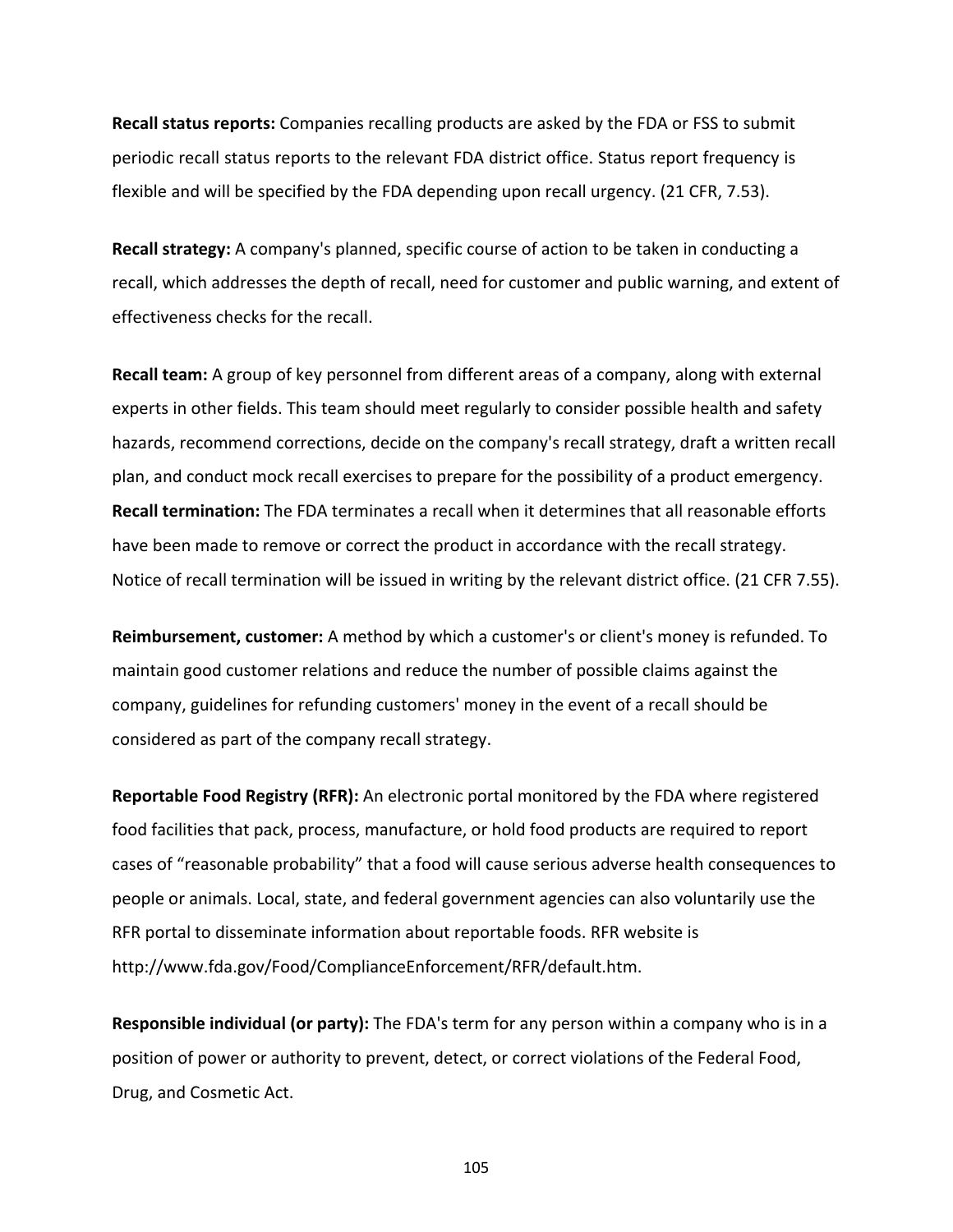**Risk management:** The part of the recall team that knows the details of the company's recall‐ related insurance coverage.

### **S**

**Sabotage:** The deliberate destruction of property or the tainting or hindering of a manufacturing process by someone unhappy with a company or employer. Food supply sabotage must be incorporated as a possible bioterrorism and/or security threat and included in safety precautions and recall planning. (See **Bioterrorism, Tampering)**.

*Salmonella:* A genus of bacterial pathogens that live in the intestines of birds, reptiles, and mammals, and spread to humans through animal‐based foods. Can enter the bloodstream and cause food poisoning and potentially fatal infections like typhoid and septicemia in children, the elderly, and people in poor health. In 2014, the CDC estimated *Salmonella* species were responsible for 1.2 million foodborne illness cases and 450 deaths.

**Sanitation Standard Operating Procedures (SSOPs):** Required safety and sanitation procedures for federally inspected meat and poultry plants. (Also see **HACCP**).

**Seizure:** A formal move by the FDA (with the legal backing of a court order) to take possession of products in order to remove them from the commerce stream if its request for a voluntary recall is ignored or not adequately addressed by the target company.

**Shellfish:** A common allergen, this category of seafood includes clams, mussels, oysters, and scallops.

**Safe Quality Food (SQF):** SQF is a food‐safety certification standard. SQF‐certified companies have successfully completed a certification audit by a third-party auditor showing that their food-safety system meets the requirements of the SQF code. There are two levels, SQF 2 (food safety) and SQF 3 (food safety and quality).

*Shigella:* A genus of bacteria that can cause fever, cramps, diarrhea, and, often, bloody bowel movements. It remains in the stool of infected people for up to two weeks after illness, which

106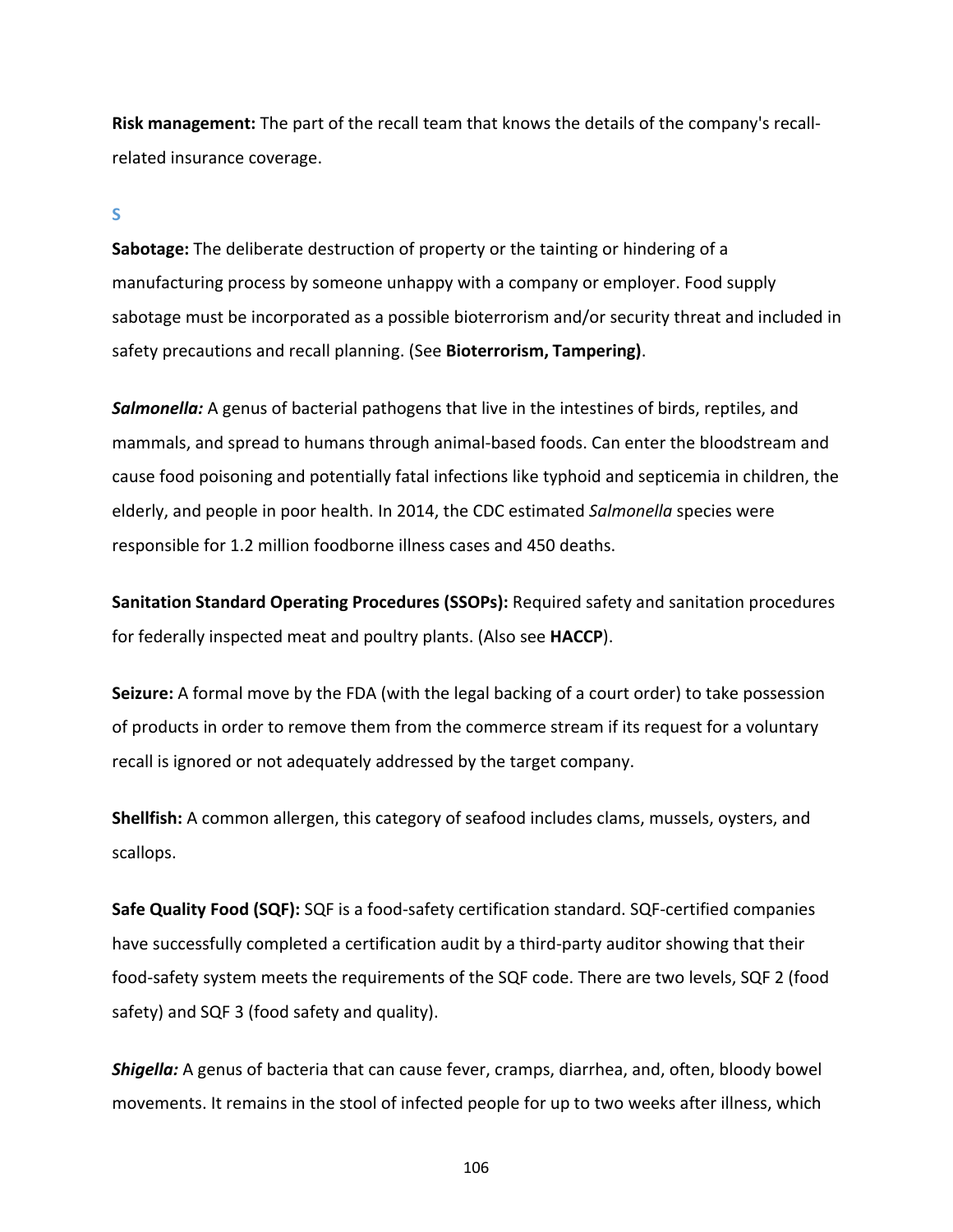makes hand‐washing extremely important to avoid spreading infection. *Shigella* can be acquired from contaminated food or by drinking or swimming in contaminated water. Shigellosis, the illness caused by ingesting the *Shigella* bacterium, typically lasts from 5 to 7 days, but the person may still be infectious for another two weeks after symptoms subside. In 2014, the CDC estimated *Shigella* sickened 500,000 people and caused 40 deaths.

**Statutes of limitation:** Like liability and duty‐to‐recall laws, statutes of limitation vary widely from state to state. Companies can reduce liability exposure by thoroughly understanding statutes of limitation for their products in the states where they are sold.

**Strict liability:** Is a standard for liability which may exist in either a criminal or civil context. A rule specifying strict liability makes a person legally responsible for the damage and loss caused by his/her acts and omissions regardless of culpability.

**Stock keeping units (SKUs):** A type of item for sale such as a product or service. Attributes associated with the item distinguish it from other item types. These attributes could include manufacturer, description, material, size, color, packaging, and warranty terms.

**Stock recovery:** A company's collecting of a product from its distributors or warehouses that has not left the company's direct control and of which no portion has been released for sale or use.

**Sulfites:** Sulfur‐based preservatives that are used in many types of cooked and processed foods and occur naturally in beer and wine. The FDA estimates about 1 out of 100 people is sulfitesensitive, as well as about 5 percent of asthma sufferers. FDA requires that the presence of sulfites be disclosed on food labels.

**T**

**Tampering:** Interfering with the production, content, or labeling of a food, drug, or device with the intent of changing it for the worse.

**Threat:** The intention and capability of an adversary to undertake actions that would be detrimental to critical infrastructures; a person or thing likely to cause damage or danger.

107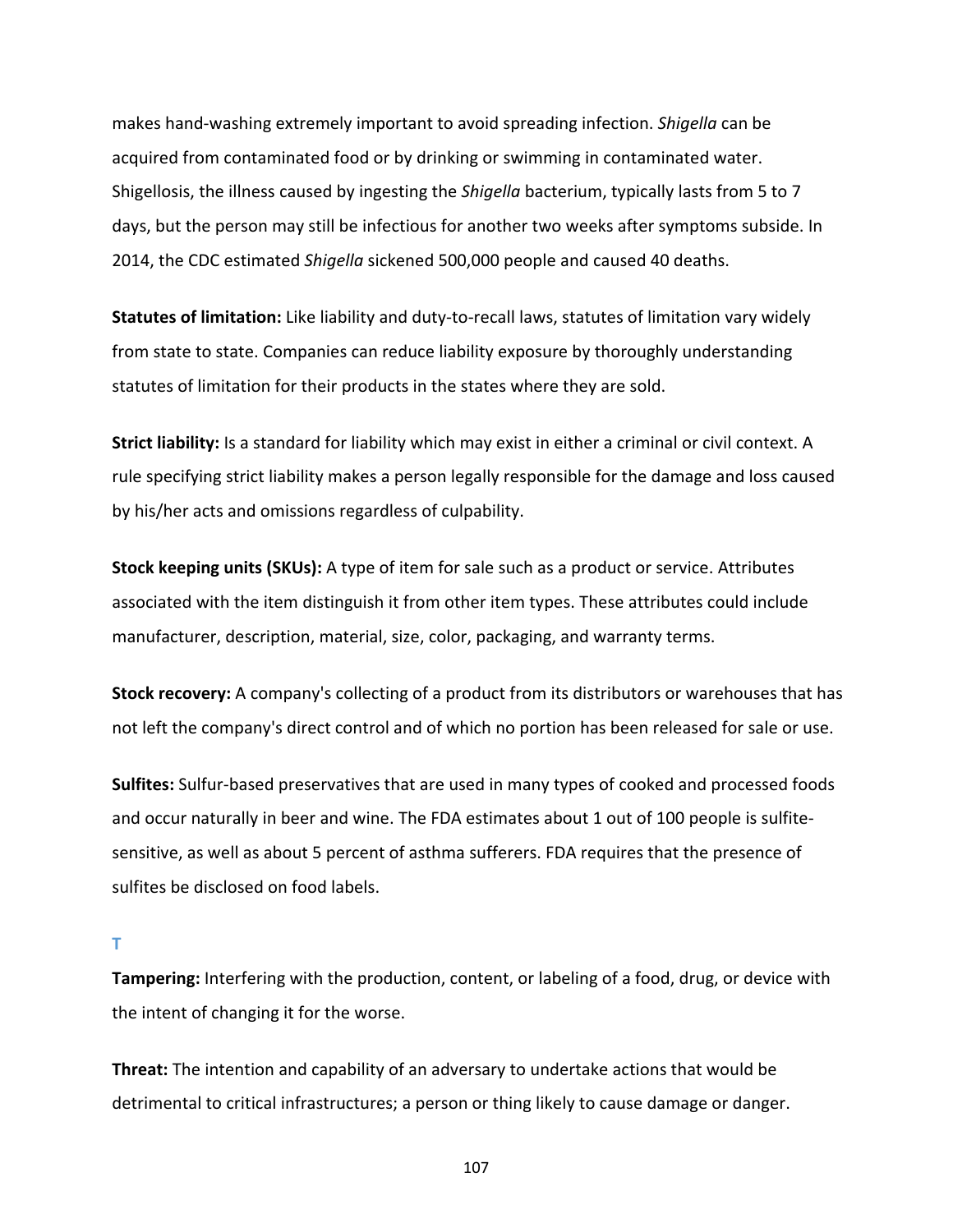**Tree nuts:** This common food‐allergen category includes almonds, Brazil nuts, cashews, filberts or hazelnuts, macadamia nuts, pecans, pine nuts, pistachios, and walnuts.

#### **U**

**United States Department of Agriculture (USDA):** A large federal agency with wide‐ranging responsibilities that was first created as "the People's Department" by President Abraham Lincoln in 1862 to help farmers. Today, the USDA administers Food Stamp, and School Breakfast and Lunch Programs; serves as a water and soil conservation agency; funds rural housing projects; and much more. The USDA is also responsible for the safety of meat, poultry, and egg products through its Food Safety and Inspection Service (FSIS). (www.usda.gov)

**United States Department of Health and Human Services (DHHS):** The US government's principal agency for protecting the health of all Americans and providing essential human services, especially for those least able to help themselves. There are more than 300 DHHS programs for food and drug safety, disease prevention, and response to disease outbreaks. The DHHS includes the Food and Drug Administration (FDA) and the Centers for Disease Control and Prevention (CDC), two federal agencies involved with product recalls. For detailed information on DHHS, go to www.hhs.gov

#### **V**

**Vulnerability:** A weakness in the design, implementation, or operation of an asset or system that can be exploited by an adversary, or disrupted by a natural hazard or technological failure

### **W**

**Willful blindness:** A legal term for a phenomenon wherein companies or employees intentionally put adulterated food into the commerce stream. Proof of willful blindness can turn possible misdemeanors into felonies, with their attendant increases in criminal penalties and fines.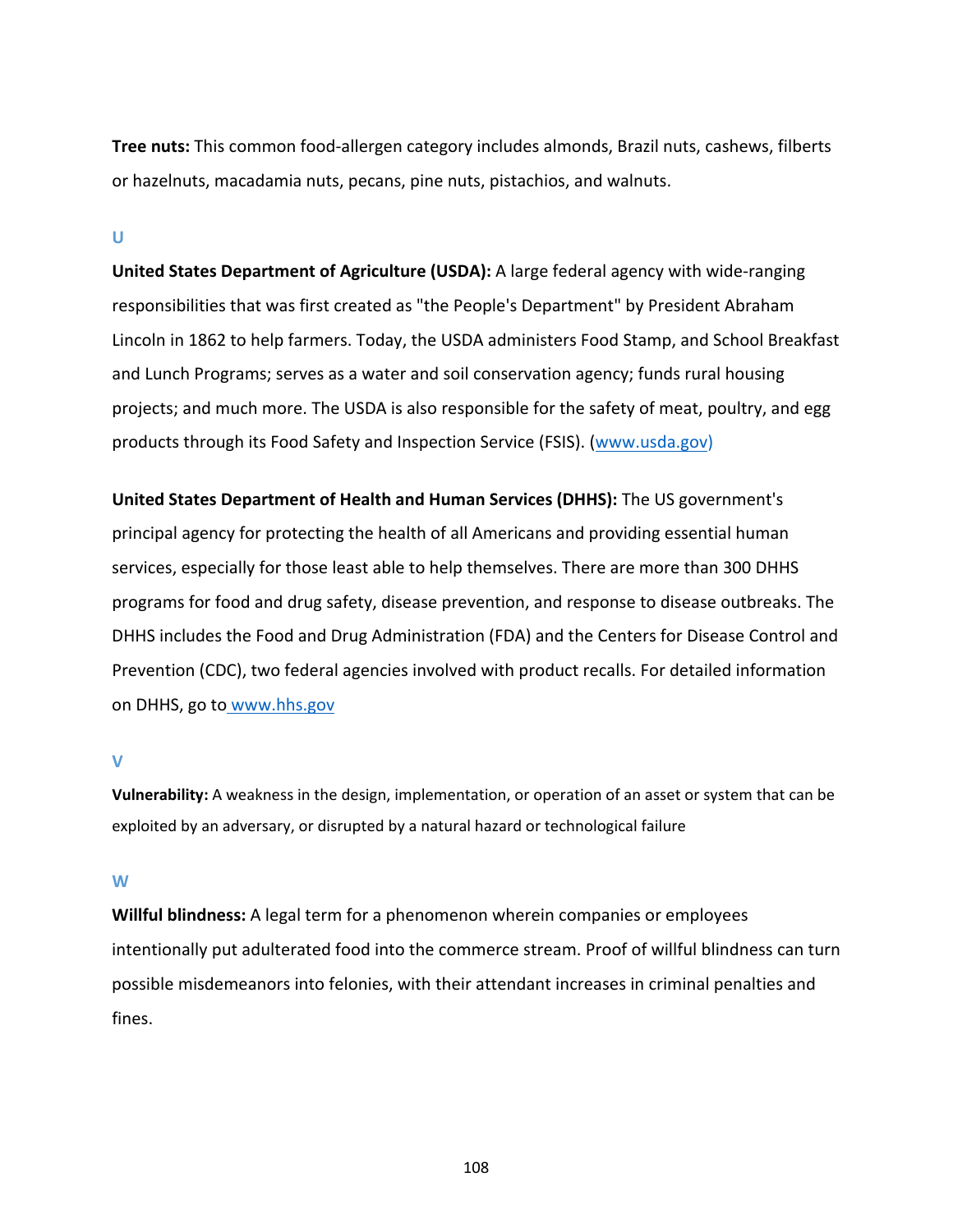# **Appendix 1‐1: Links to Important Food Recall and Food Safety Resources**

From the FDA's Food Safety home page you can access a wealth of information, including the agency's food guidance documents (by year and topic). The site hosts an extensive section on food defense and how to guard against intentional adulteration of foods; safety information about additives and packaging; and discussion of current good manufacturing practices (CGMPs).

http://www.fda.gov/Food/default.htm

On FDA's compliance and enforcement page, you can access the Reportable Food Registry (RFR) and numerous documents, including the Regulatory Procedures Manual (RPM) and Investigations Operations Manual (IOM), and you can see the FD&C Act: http://www.fda.gov/Food/ComplianceEnforcement/default.htm

On FDA's industry guidance page, you can find templates for letters to announce a product recall, a response form for distributors and wholesalers, and sample letters and forms for conducting effectiveness checks.

http://www.fda.gov/Safety/Recalls/IndustryGuidance/default.htm

The best way to see what the FDA says in its own recall communications is to look at the website where all of them are posted:

http://www.fda.gov/Safety/Recalls/

See the full text of the Food Safety and Modernization Act (FSMA) on this website: http://www.fda.gov/Food/GuidanceRegulation/FSMA/ucm359436.htm

A list of FDA Office of Regulatory Affairs personnel and contact information is online at: http://www.fda.gov/downloads/ICECI/Inspections/IOM/UCM123522.pdf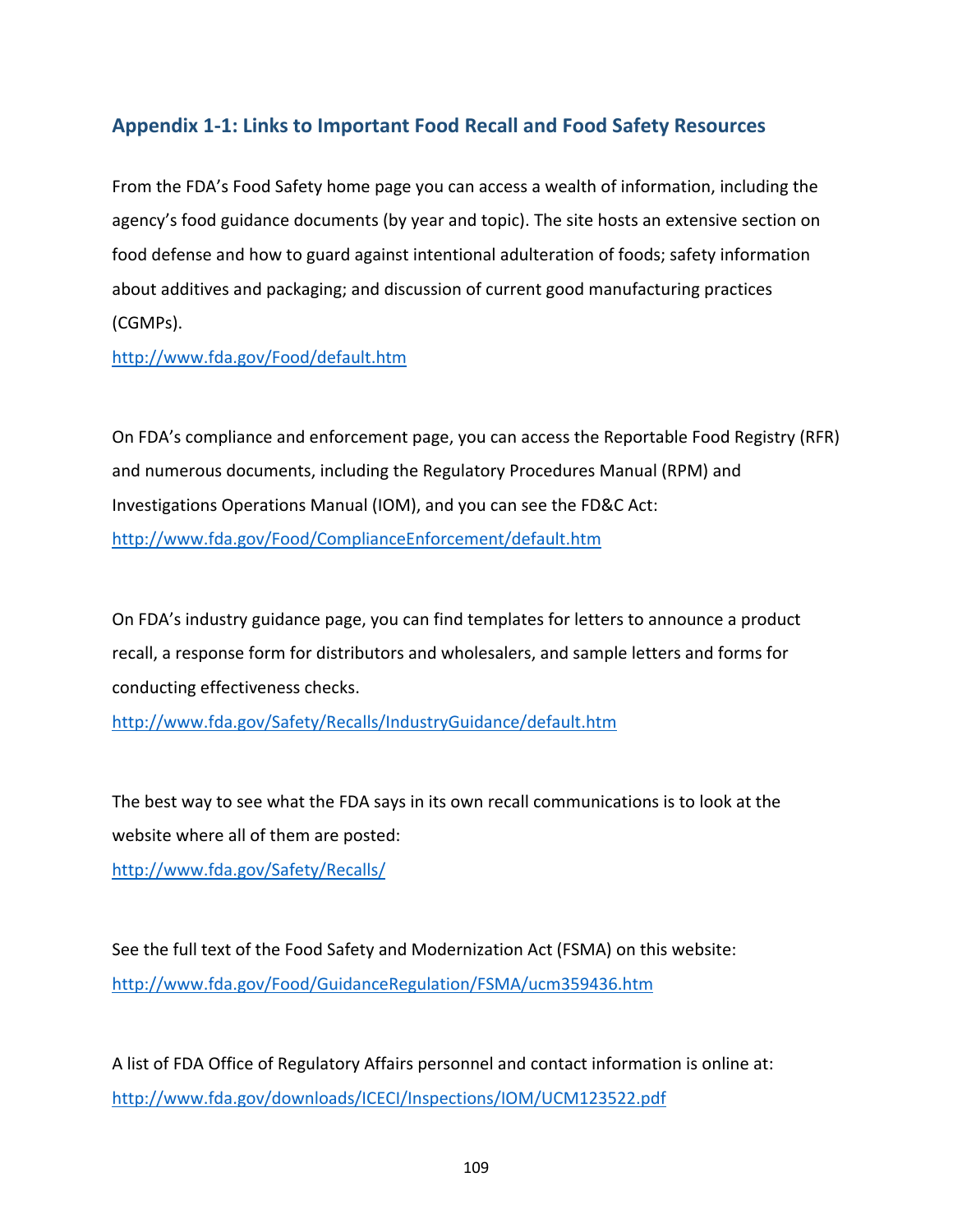The USDA's Food Safety and Inspection Service (FSIS) offices and contact information can be found online at:

http://www.fsis.usda.gov/wps/portal/informational/districtoffices

The USDA FSIS website is very consumer‐oriented but contains helpful links for industry in their sections on Regulations and Policies, and Recalls.

http://www.fsis.usda.gov/wps/portal/fsis/home

USDA has a 52‐page report titled "How to Develop a Meat and Poultry Recall Plan," at http://www.fsis.usda.gov/shared/PDF/RecallPlanBooklet\_0513.pdf, and an extensive Directive on recall of meat and poultry products online at http://www.fsis.usda.gov/wps/wcm/connect/77a99dc3‐9784‐4a1f‐b694‐ ecf4eea455a6/8080.1.pdf?MOD=AJPERES

The FSIS page of forms (http://www.fsis.usda.gov/wps/portal/fsis/forms/fsis-forms) includes FSIS‐5420‐5, a General Food Defense Plan, a template that can be downloaded and filled out by meat‐processing facilities.

On the FDA guidance page, you can access the *Public Warning and Notification of Recalls Under 21 CFR Part 7, Subpart C Guidance for Industry and FDA Staff*:

https://www.fda.gov/downloads/ Safety/Recalls/IndustryGuidance/UCM592851.pdf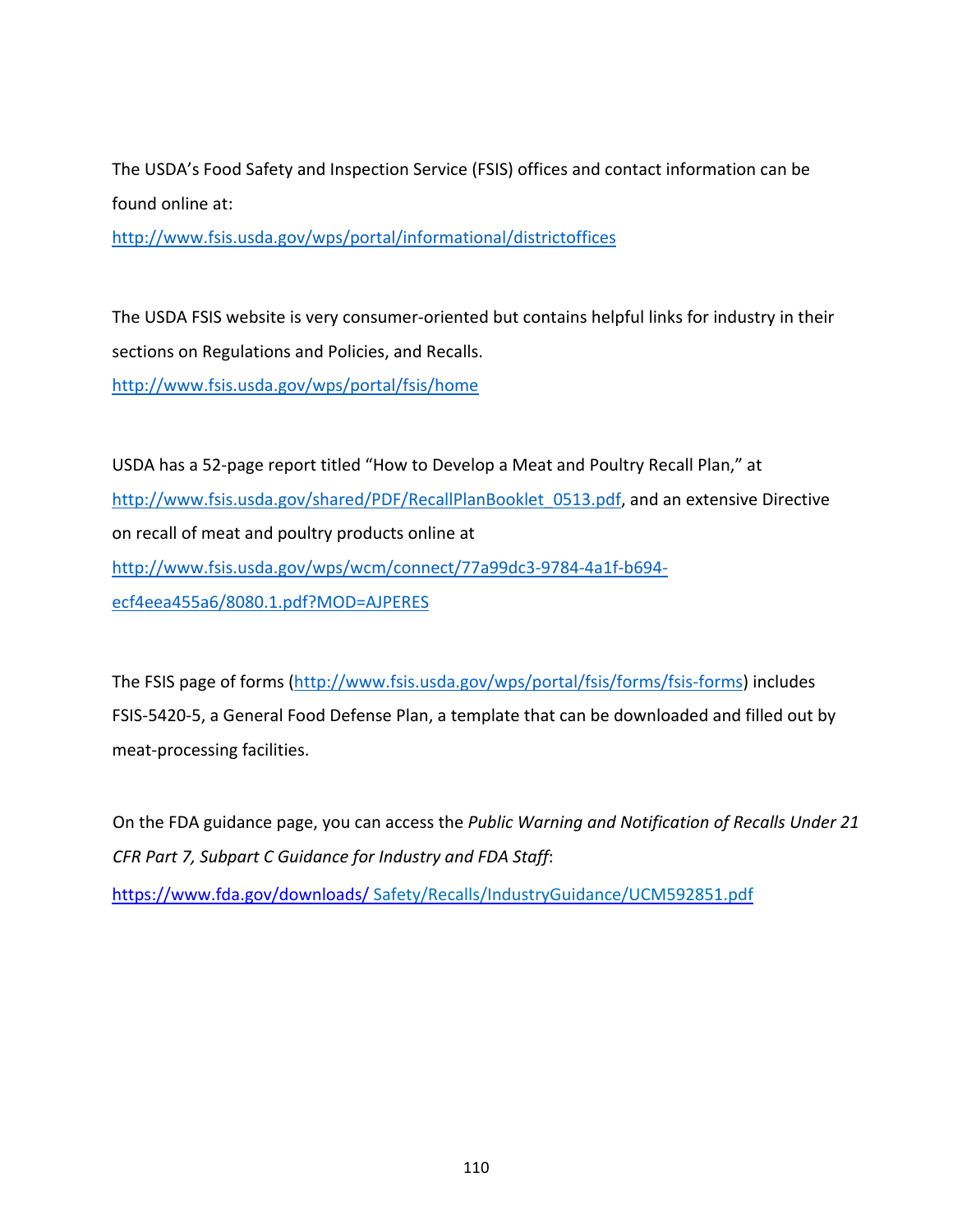# **Appendix 1‐2: Call Sheet for Persons Claiming an Illness or Injury**

This is a rather lengthy questionnaire, but it covers *everything*. If the person on the phone indicates frustration that "It's taking too long," reassure them: "We want to confirm all the facts so that we can make the best decision about what to do next. Thank you so much for your patience."

| <u> 1989 - Johann Stoff, amerikansk politiker (d. 1989)</u>                                                                                                          |
|----------------------------------------------------------------------------------------------------------------------------------------------------------------------|
|                                                                                                                                                                      |
|                                                                                                                                                                      |
|                                                                                                                                                                      |
| Describe the problem as specifically as you can (odor, color, taste, object in the food, allergic                                                                    |
| ,我们也不会有什么。""我们的人,我们也不会有什么?""我们的人,我们也不会有什么?""我们的人,我们的人,我们的人,我们的人,我们的人,我们的人,我们的人,我<br>Name and age of person who is ill or injured ___________________________________ |
| Contact information (if different thanabove) ___________________________________                                                                                     |
|                                                                                                                                                                      |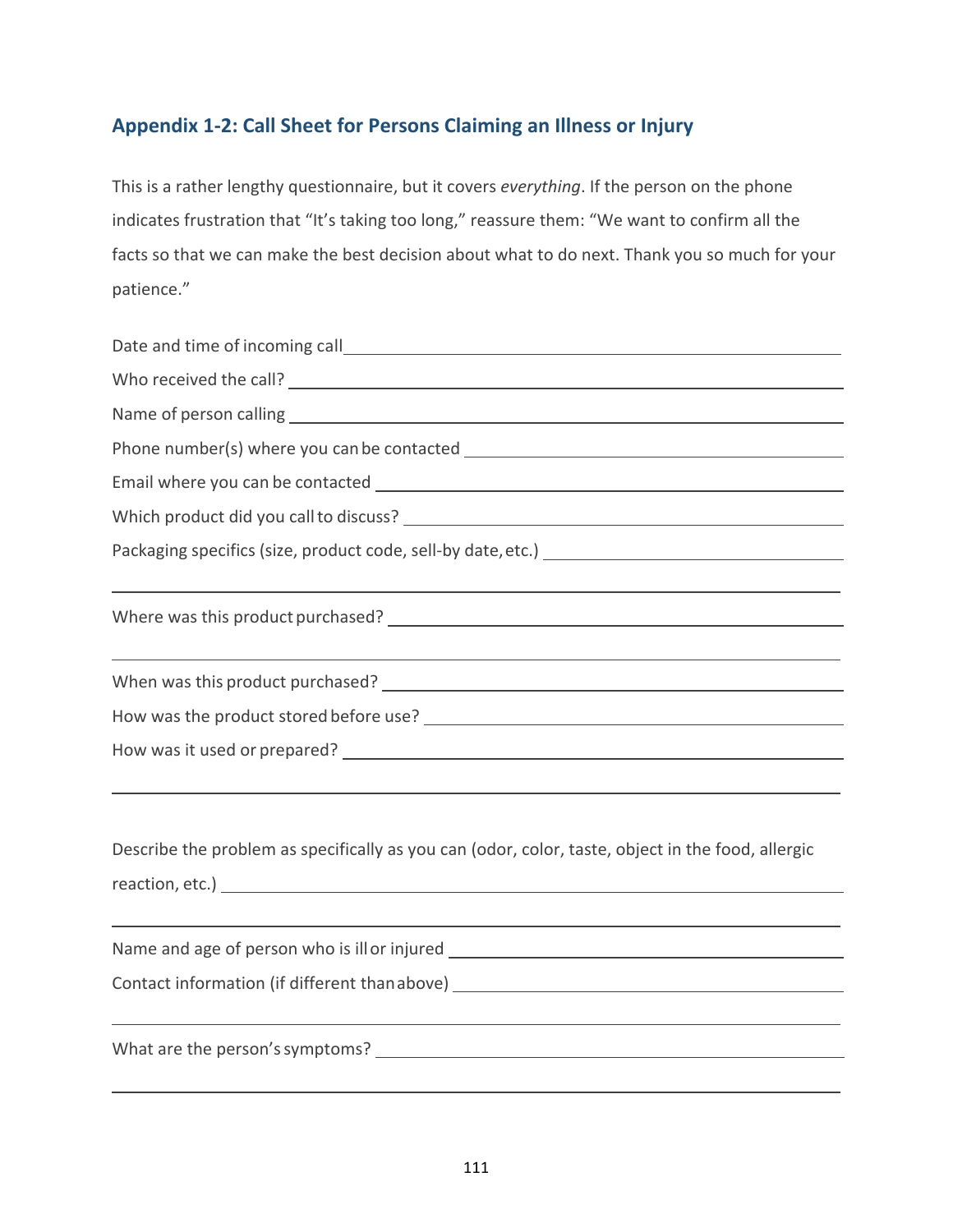In what order did the symptomsappear?

| Can we send you a Food Diary to fill out, to help with our investigation? _________________________                                                              |  |
|------------------------------------------------------------------------------------------------------------------------------------------------------------------|--|
| Did anyone else consume the product at thesame time? ____________________________                                                                                |  |
|                                                                                                                                                                  |  |
| Has the person seen a doctor for this problem?<br><u>Lettic and the solution</u> of so, when?                                                                    |  |
|                                                                                                                                                                  |  |
|                                                                                                                                                                  |  |
| ,我们也不会有什么。""我们的人,我们也不会有什么?""我们的人,我们也不会有什么?""我们的人,我们的人,我们也不会有什么?""我们的人,我们的人,我们的人,我<br>Have you reported this incident to anyone else?<br>The set of the so, whom? |  |
|                                                                                                                                                                  |  |
|                                                                                                                                                                  |  |
| (If so, tell them to KEEP THESE; DO NOT throw them away!)                                                                                                        |  |
| Can we send someone to pick up the product for testing? ________________________                                                                                 |  |
|                                                                                                                                                                  |  |

Is there something specific you are asking (the company) to do, or considerdoing?

#### **Thank the caller for being concerned enough to contact the company.**

- Thank them sincerely for their time.
- Tell them, "We will make sure your complaint is investigated, and if we have any other questions, someone from the company will contact you.
- *Do not promise* to do anything other than look into the complaint and passthe information along for investigation.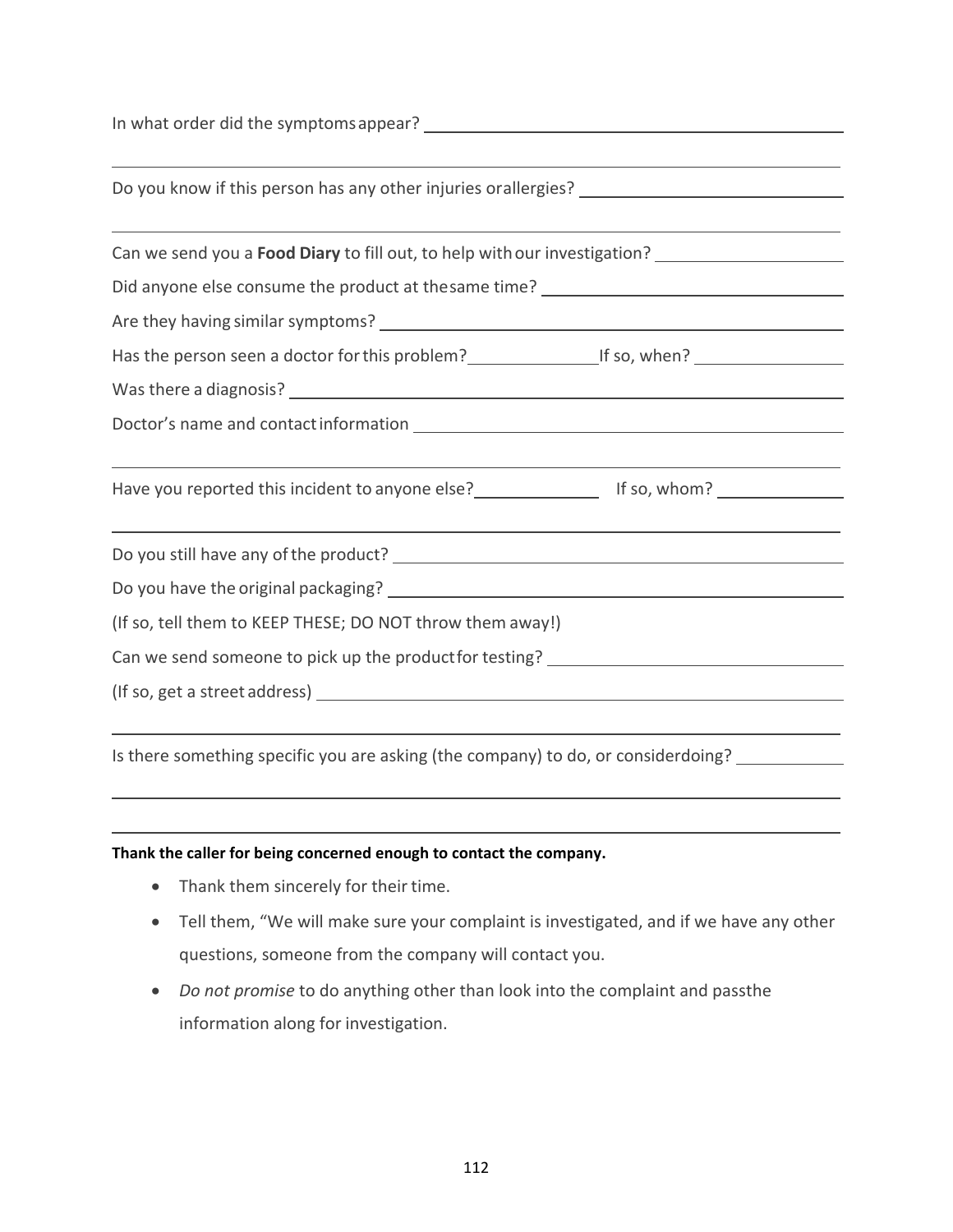| Signature of person who took the call    |  |
|------------------------------------------|--|
| Printed name of person who took the call |  |
| Date and time this report was completed  |  |

 $\overline{\phantom{0}}$ 

### **Follow‐Up Action Taken**

Who in the company received the initial report? \_\_\_\_\_\_\_\_\_\_\_\_\_\_\_\_\_\_\_\_\_\_\_\_\_\_\_\_\_\_\_\_

| Date of Follow-up Action | <b>Description of Follow-up Action</b> |
|--------------------------|----------------------------------------|
|                          |                                        |
|                          |                                        |
|                          |                                        |
|                          |                                        |
|                          |                                        |
|                          |                                        |
|                          |                                        |
|                          |                                        |
|                          |                                        |
|                          |                                        |

### **Brief Summary of Complaint Resolution**

,我们也不会有什么。""我们的人,我们也不会有什么?""我们的人,我们也不会有什么?""我们的人,我们也不会有什么?""我们的人,我们也不会有什么?""我们的人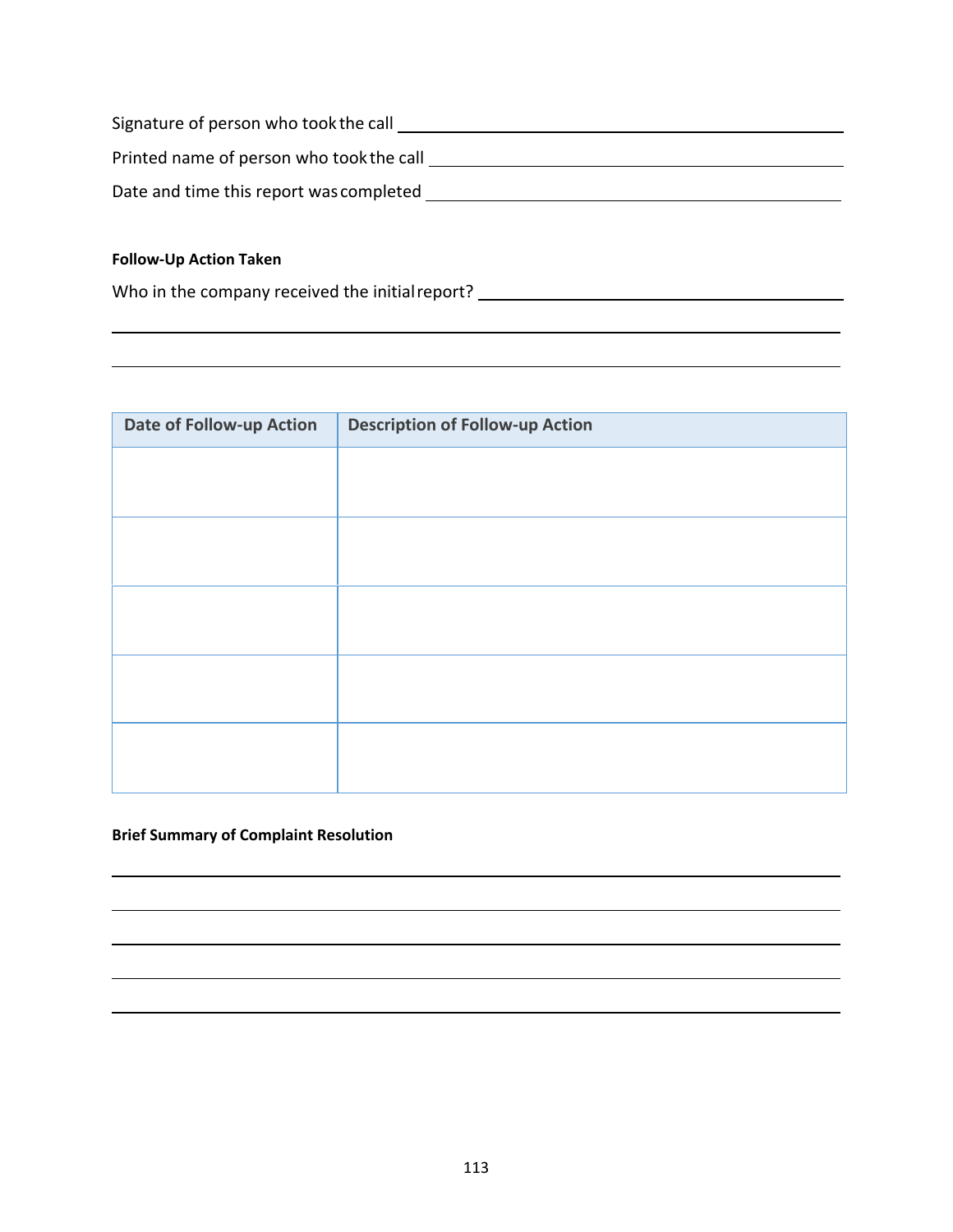# **Appendix 1‐3: Food Diary Form**

| <b>CONTACT INFORMATION:</b>                                                                                                                                                                                                    |
|--------------------------------------------------------------------------------------------------------------------------------------------------------------------------------------------------------------------------------|
|                                                                                                                                                                                                                                |
|                                                                                                                                                                                                                                |
|                                                                                                                                                                                                                                |
|                                                                                                                                                                                                                                |
| Thank you for reporting your recent experience to ______________________________                                                                                                                                               |
|                                                                                                                                                                                                                                |
| (Company Name) Lawrence and the company name of the company name of the company name of the company of the company of the company of the company of the company of the company of the company of the company of the company of |
|                                                                                                                                                                                                                                |

To help us determine the cause of your complaint, it is important that we know, to the best of your recollection, what you ate on the day you experienced the problem, as well as what you ate for the previous two days. Please fill out this form as completely as possible and return it to us. We appreciate your time.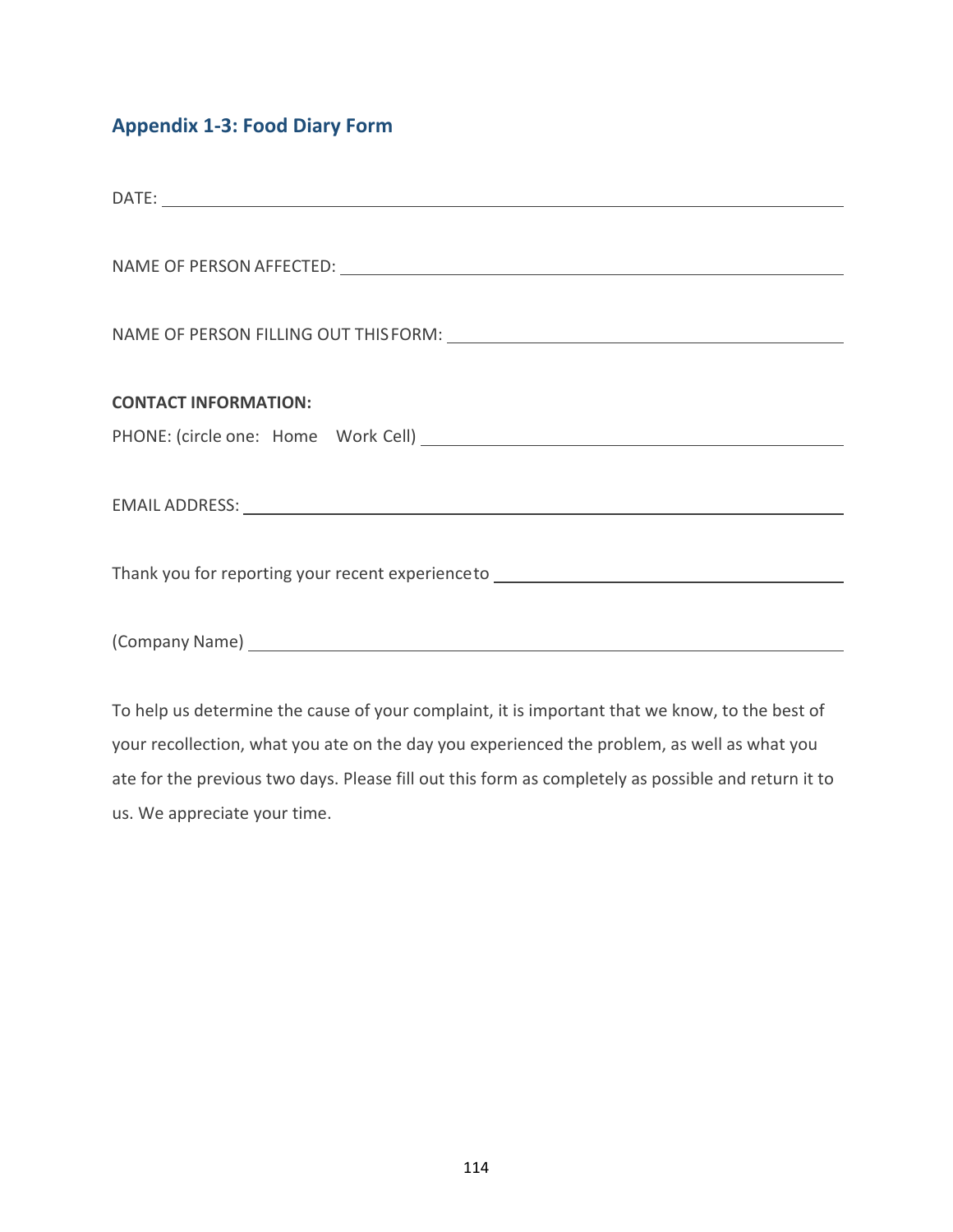| $\frac{1}{2}$ (and $\frac{1}{2}$ ) and any sector of symptoms occurred $\frac{1}{2}$ |                                     |  |
|--------------------------------------------------------------------------------------|-------------------------------------|--|
| <b>Meal</b>                                                                          | <b>Foods and beverages ingested</b> |  |
| <b>Breakfast</b>                                                                     |                                     |  |
|                                                                                      |                                     |  |
|                                                                                      |                                     |  |
| Lunch                                                                                |                                     |  |
|                                                                                      |                                     |  |
|                                                                                      |                                     |  |
| Dinner                                                                               |                                     |  |
|                                                                                      |                                     |  |
|                                                                                      |                                     |  |
| Other (between-meal                                                                  |                                     |  |
| snacks & beverages)                                                                  |                                     |  |
|                                                                                      |                                     |  |
|                                                                                      |                                     |  |

| (day 2, one day before symptoms occurred)<br>DATE___ |                                     |  |
|------------------------------------------------------|-------------------------------------|--|
| <b>Meal</b>                                          | <b>Foods and beverages ingested</b> |  |
| <b>Breakfast</b>                                     |                                     |  |
| Lunch                                                |                                     |  |
| Dinner                                               |                                     |  |
| Other (between-meal<br>snacks & beverages)           |                                     |  |

**DATE (day 1, two days before symptoms occurred)**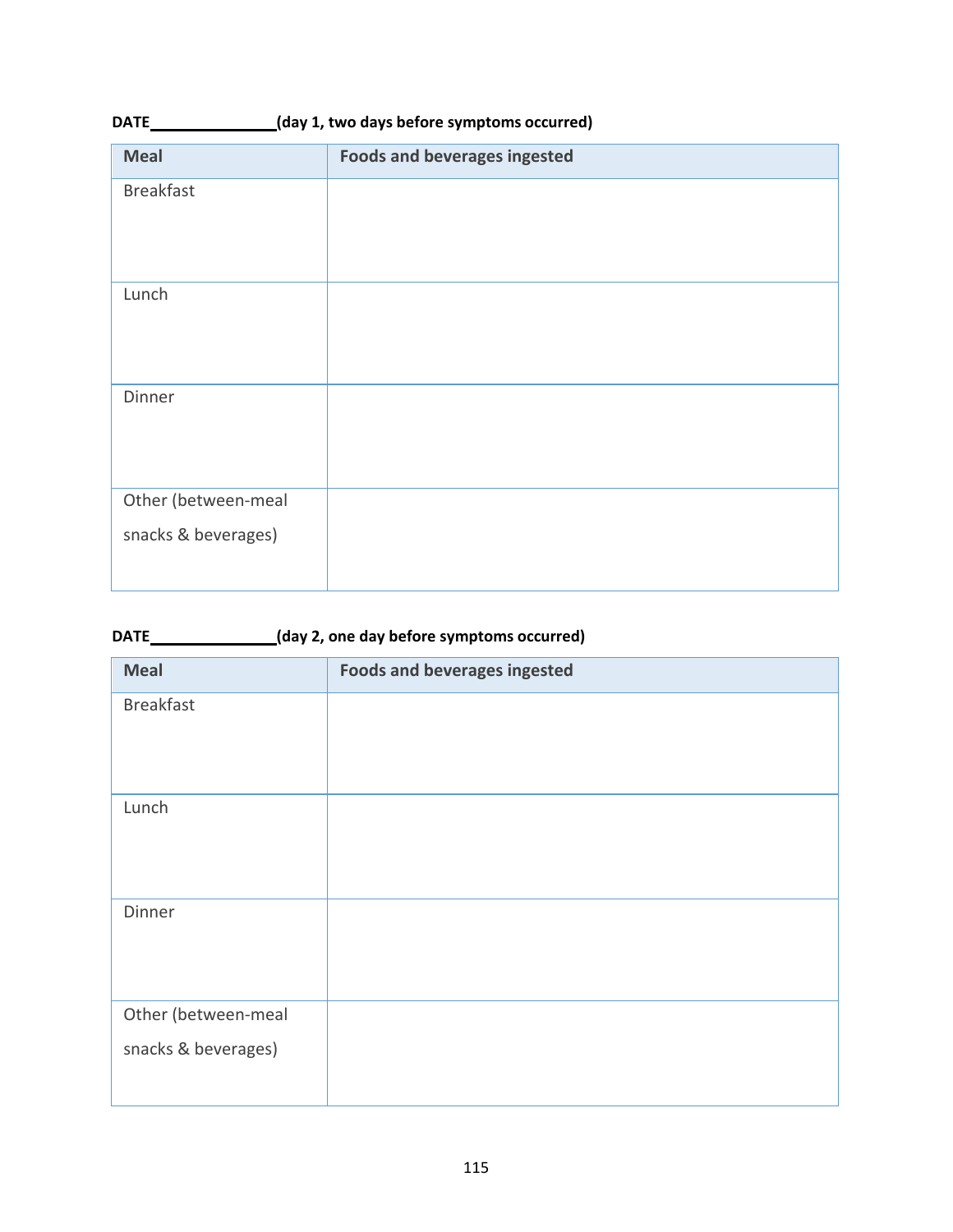| <b>Meal</b>         | <b>Foods and beverages ingested</b> |
|---------------------|-------------------------------------|
| <b>Breakfast</b>    |                                     |
|                     |                                     |
| Lunch               |                                     |
|                     |                                     |
|                     |                                     |
|                     |                                     |
| Dinner              |                                     |
|                     |                                     |
|                     |                                     |
| Other (between-meal |                                     |
| snacks & beverages) |                                     |
|                     |                                     |

**DATE**  $\qquad (day 3, the day that symptoms occurred)$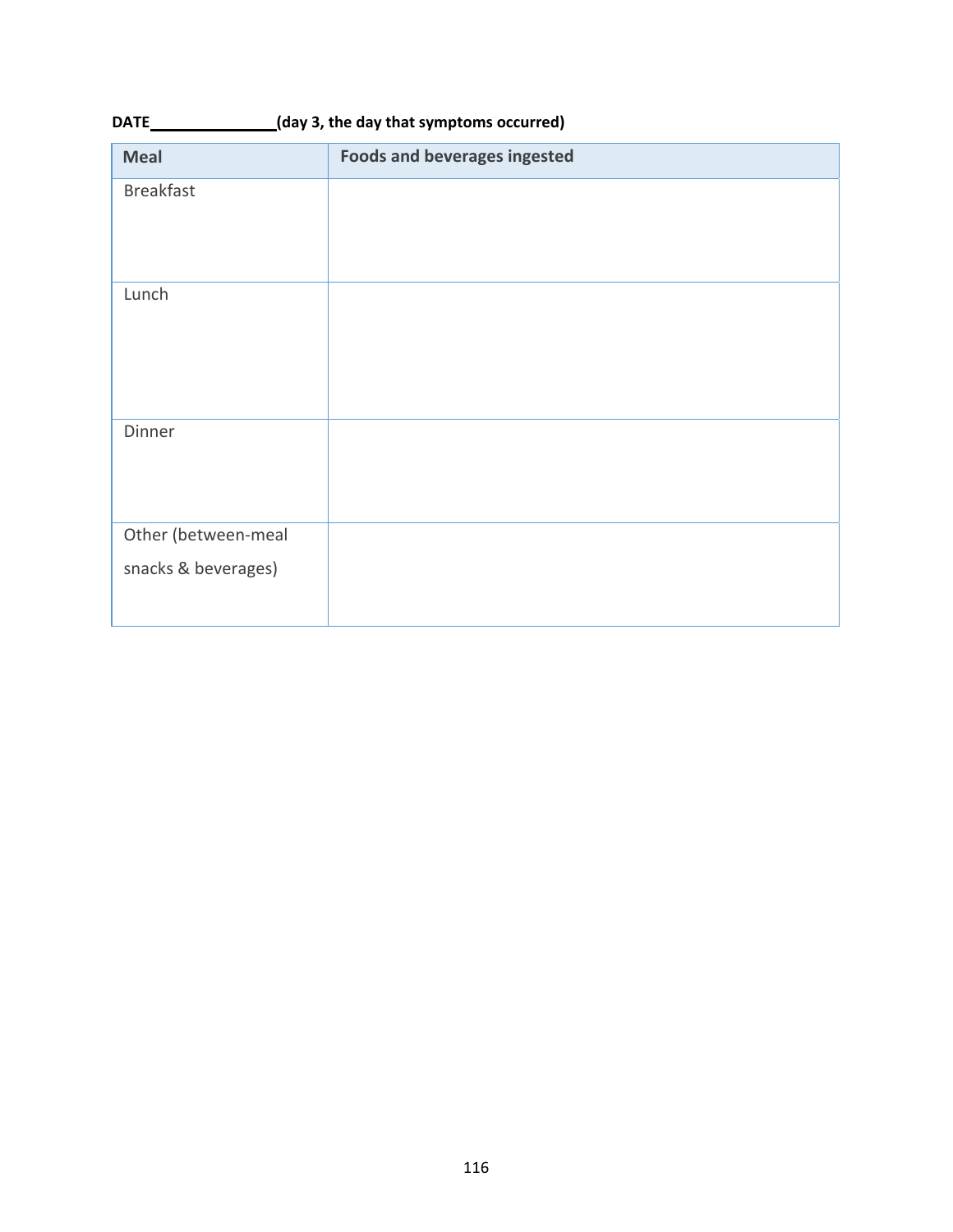# **Appendix 1‐4: Call Sheet in Case of a Telephone Threat**

Threatening callers often begin by stating something like, "Listen carefully: I'm only going to say this once." The caller usually insists on setting "ground rules" for the conversation. You might be frightened, but it is critical that you *remain calm* and give the person your *full attention*. Your goal is to obtain as much information as possible—from the caller and about the caller—as you listen. Take notes.

**Complete this form immediately after taking the threatening call, and report the incident immediately, as outlined in your company's emergency policy.**

| What did the caller say (exact words or phrases youremember)? ___________________                                                               |
|-------------------------------------------------------------------------------------------------------------------------------------------------|
| ,我们也不能在这里的时候,我们也不能在这里,我们也不能不能不能不能不能不能不能不能不能不能不能。""我们,我们也不能不能不能不能不能不能不能不能不能不能不能不能                                                                |
| ,我们也不能在这里的时候,我们也不能在这里的时候,我们也不能不能不能不能不能不能不能不能不能不能不能不能不能不能不能。<br>第2012章 我们的时候,我们的时候,我们的时候,我们的时候,我们的时候,我们的时候,我们的时候,我们的时候,我们的时候,我们的时候,我们的时候,我们的时候,我 |
| <u> 1989 - Andrea Santana, amerikana amerikana amerikana amerikana amerikana amerikana amerikana amerikana amerika</u>                          |
|                                                                                                                                                 |
|                                                                                                                                                 |
|                                                                                                                                                 |
|                                                                                                                                                 |
| <u> 1989 - Johann Stoff, amerikansk politiker (d. 1989)</u>                                                                                     |
|                                                                                                                                                 |
|                                                                                                                                                 |
| Could you tell how old the caller was?                                                                                                          |
| Adult______________  Teen_______________                                                                                                        |
|                                                                                                                                                 |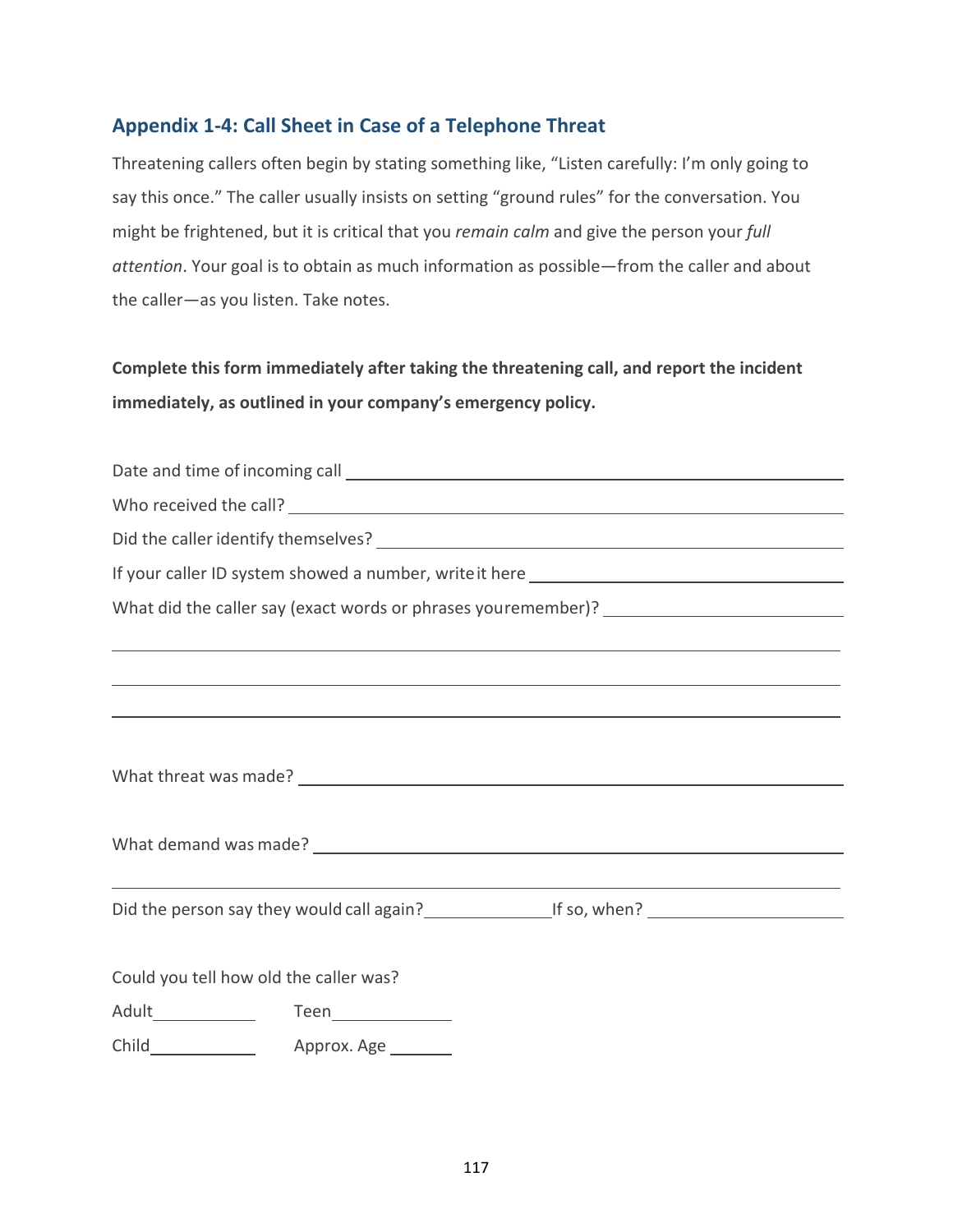Did you notice an accent?

|                                                   |                                                          | Did you notice any other speech characteristics (word use or pronunciation, lisp, stutter, etc.)?                                               |
|---------------------------------------------------|----------------------------------------------------------|-------------------------------------------------------------------------------------------------------------------------------------------------|
|                                                   |                                                          | <u> 1989 - Johann Stein, mars an deutscher Stein und der Stein und der Stein und der Stein und der Stein und der</u>                            |
|                                                   | List anything else you noticed about the caller's voice. |                                                                                                                                                 |
|                                                   |                                                          | ,我们也不能在这里的时候,我们也不能在这里的时候,我们也不能不能不能不能不能不能不能不能不能不能不能不能不能不能不能。<br>第2012章 我们的时候,我们的时候,我们的时候,我们的时候,我们的时候,我们的时候,我们的时候,我们的时候,我们的时候,我们的时候,我们的时候,我们的时候,我 |
|                                                   |                                                          | Describe any specific background noises you heard on thecall. _________________________                                                         |
|                                                   |                                                          |                                                                                                                                                 |
| How would you describe how the caller was acting? |                                                          |                                                                                                                                                 |
|                                                   |                                                          |                                                                                                                                                 |
|                                                   |                                                          |                                                                                                                                                 |
| Rational____________________                      | Excited______________________                            | Enraged______________________                                                                                                                   |
| Irrational Productional                           |                                                          |                                                                                                                                                 |
|                                                   |                                                          | Any other characteristics of voice or demeanor? ________________________________                                                                |
|                                                   |                                                          |                                                                                                                                                 |
|                                                   |                                                          |                                                                                                                                                 |
|                                                   |                                                          |                                                                                                                                                 |
|                                                   |                                                          |                                                                                                                                                 |
|                                                   |                                                          |                                                                                                                                                 |
|                                                   |                                                          |                                                                                                                                                 |
|                                                   |                                                          |                                                                                                                                                 |
| How did the call end? Who ended it?               |                                                          |                                                                                                                                                 |

<u> 1989 - Johann Stoff, amerikansk politiker (\* 1908)</u>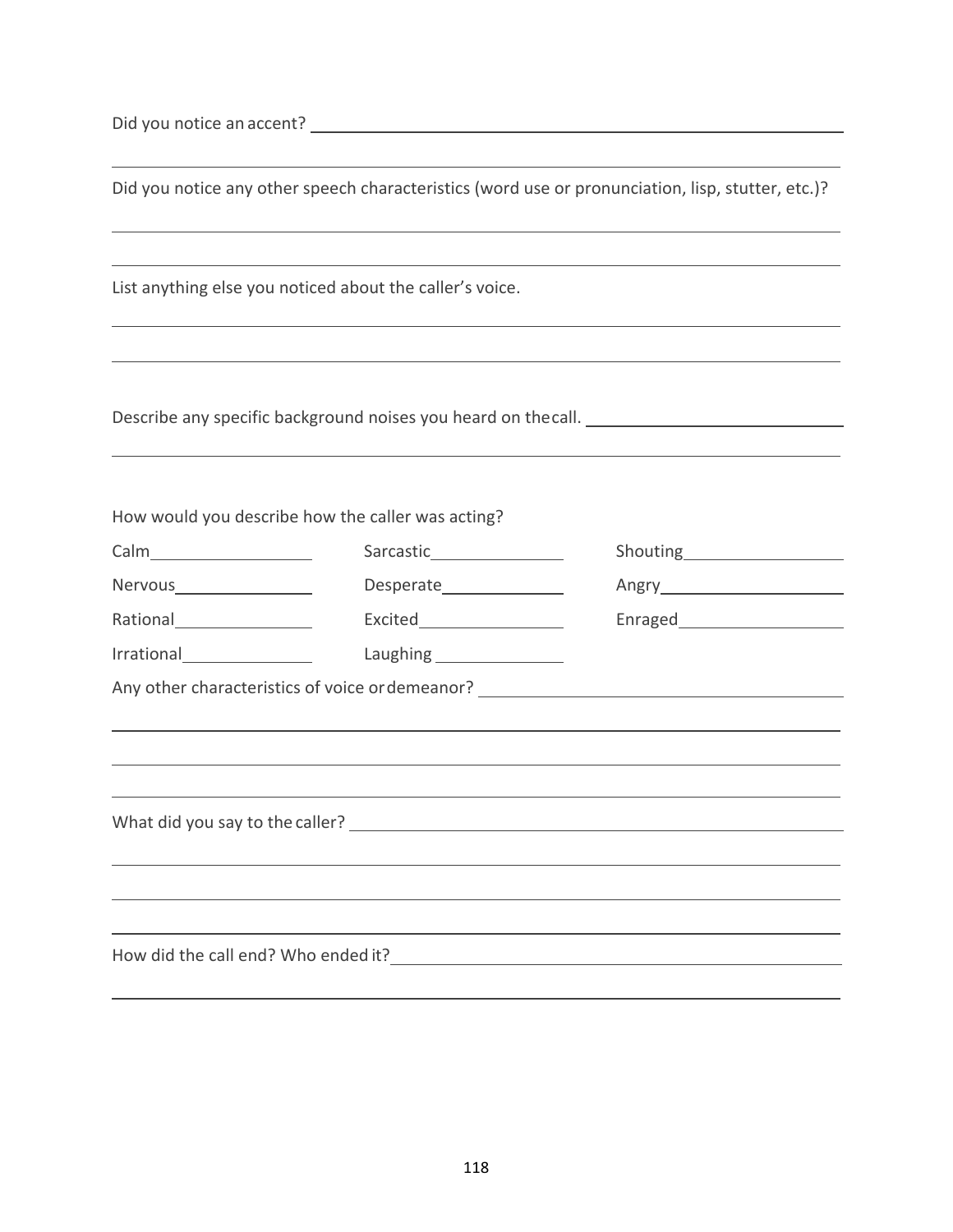| <b>Follow-Up Action Taken</b>                                                    |  |  |
|----------------------------------------------------------------------------------|--|--|
|                                                                                  |  |  |
| Who in the company received the written threatreport? __________________________ |  |  |
|                                                                                  |  |  |
| Was law enforcement contacted? Mas a police report filed?                        |  |  |
|                                                                                  |  |  |
|                                                                                  |  |  |

| <b>Date of Follow-up Action</b> | <b>Description of Follow-up Action</b> |
|---------------------------------|----------------------------------------|
|                                 |                                        |
|                                 |                                        |
|                                 |                                        |
|                                 |                                        |
|                                 |                                        |
|                                 |                                        |
|                                 |                                        |
|                                 |                                        |
|                                 |                                        |
|                                 |                                        |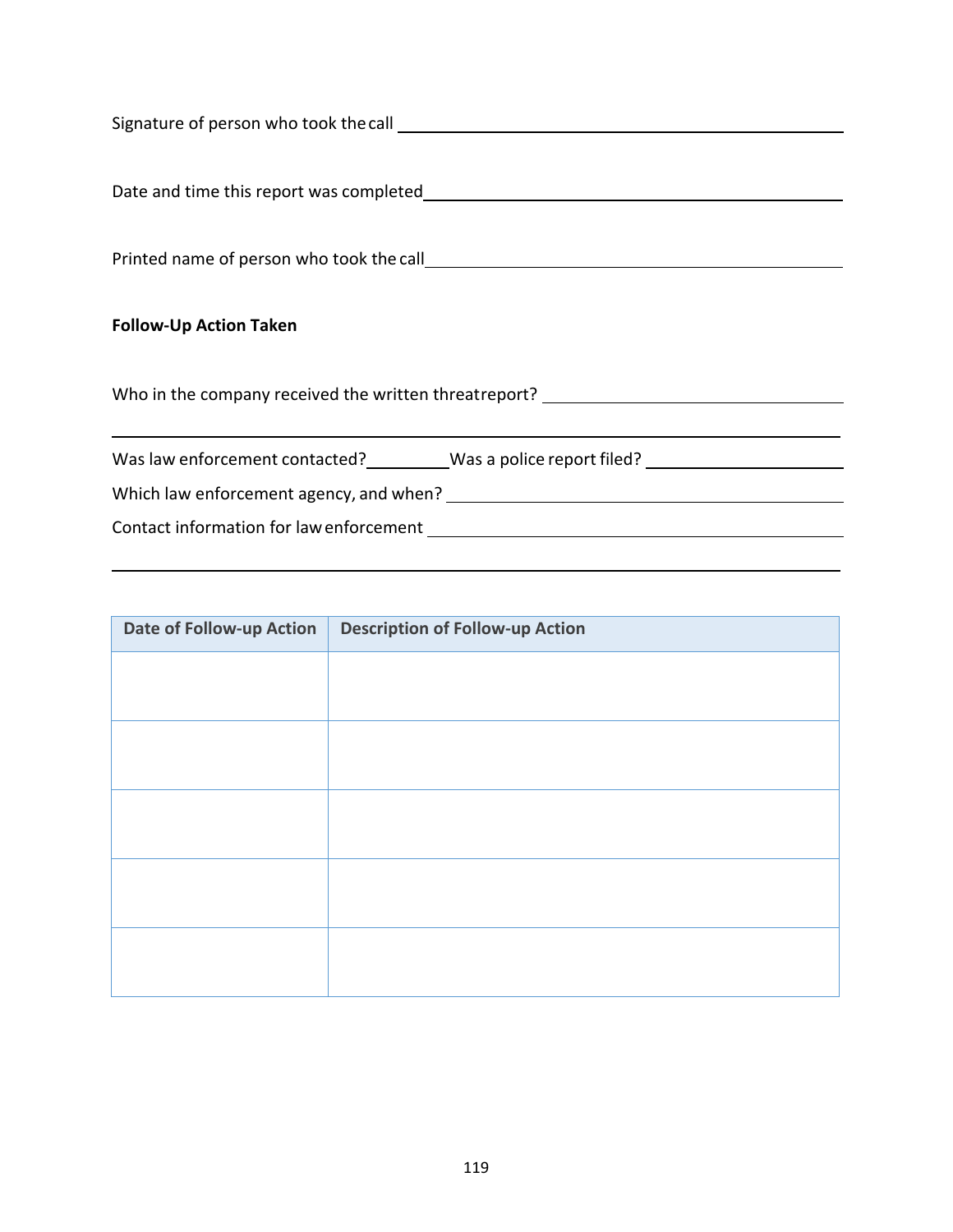**Other Notes**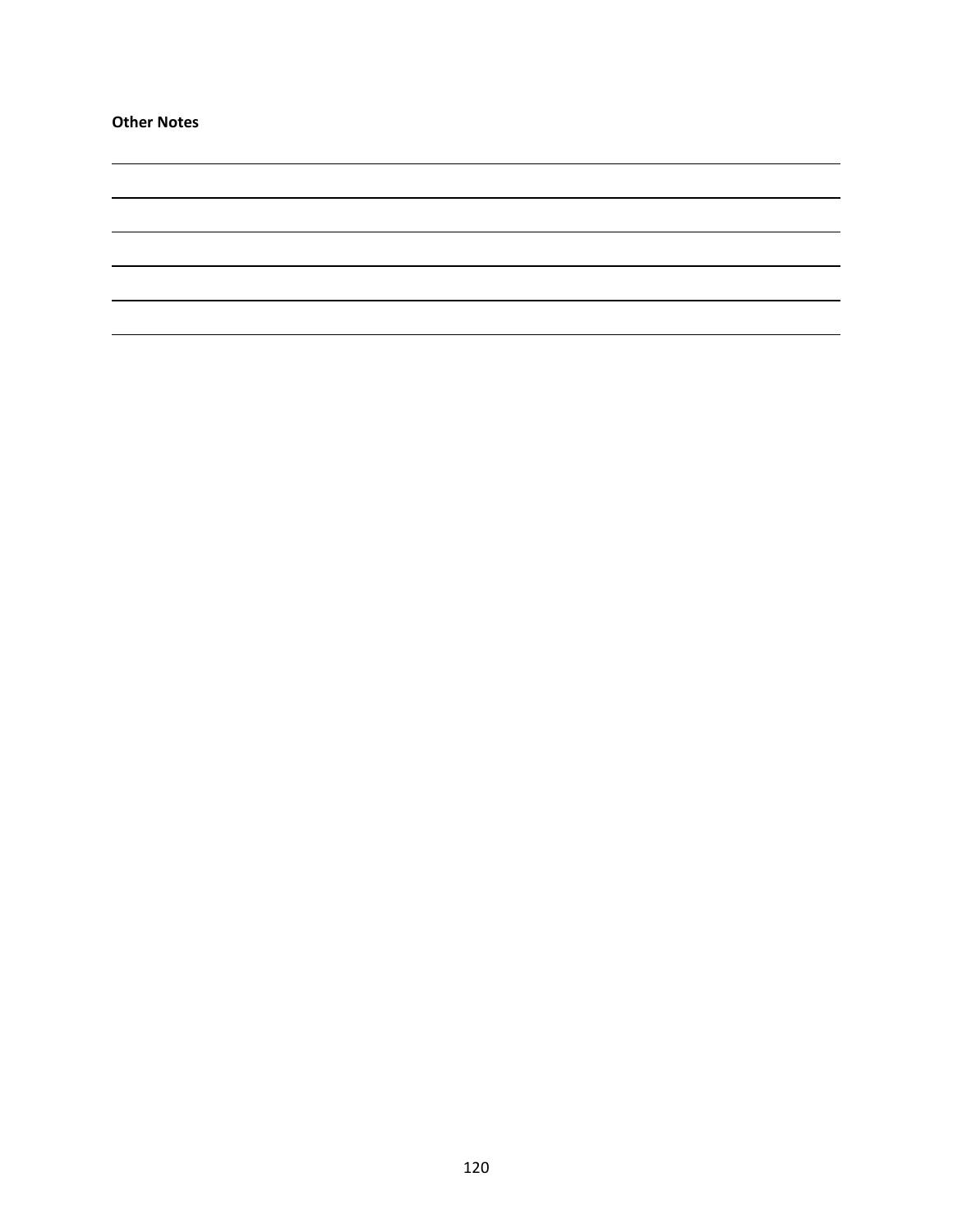# **Appendix 1‐5: Product Recall Checklist**

This checklist is a basic, general log of actions that includes all major actions and requirements. It may easily be adapted in greater detail to fit a company's specific Recall Plan. Remember, many of these steps will be taken simultaneously.

### **Recall Team and Preliminary Steps**

| <b>Action</b>                                                                              | Initiated | Completed | <b>Not Done</b> |
|--------------------------------------------------------------------------------------------|-----------|-----------|-----------------|
| Select and organize recall team                                                            |           |           |                 |
| Select team leader (or recall coordinator) and PCQI                                        |           |           |                 |
| Select and interview outside experts, consultants                                          |           |           |                 |
| Hire outside experts and consultants                                                       |           |           |                 |
| Distribute contact list to all team members                                                |           |           |                 |
| Select and train team spokesperson                                                         |           |           |                 |
| Communicate with dept. managers about plan and recall<br>team's upcoming tour              |           |           |                 |
| Recall team tours company facilities and customer sites<br>and makes recommendations       |           |           |                 |
| Prioritize risks and tour findings (high, med, or low)                                     |           |           |                 |
| Solicit suggestions for improvements                                                       |           |           |                 |
| Assess employee and dept. management morale,<br>commitment to improvements                 |           |           |                 |
| Review FDA or FSIS guidelines, FSMA recommendations,<br>pertinent local laws               |           |           |                 |
| Review product tracking systems:                                                           |           |           |                 |
| For receiving                                                                              |           |           |                 |
| For manufacturing                                                                          |           |           |                 |
| For distribution                                                                           |           |           |                 |
| Approve document templates: letters, news releases, etc.                                   |           |           |                 |
| Prepare company internal contact list (includes recall<br>contact person at each facility) |           |           |                 |
| Prepare customer/consignee contact list                                                    |           |           |                 |
| Create scenario & "rules" for Mock Recall                                                  |           |           |                 |
| Perform Mock Recall exercise                                                               |           |           |                 |
| Modify Recall Plan as necessary based on Mock Recall<br>results                            |           |           |                 |
| Get legal review of final plan                                                             |           |           |                 |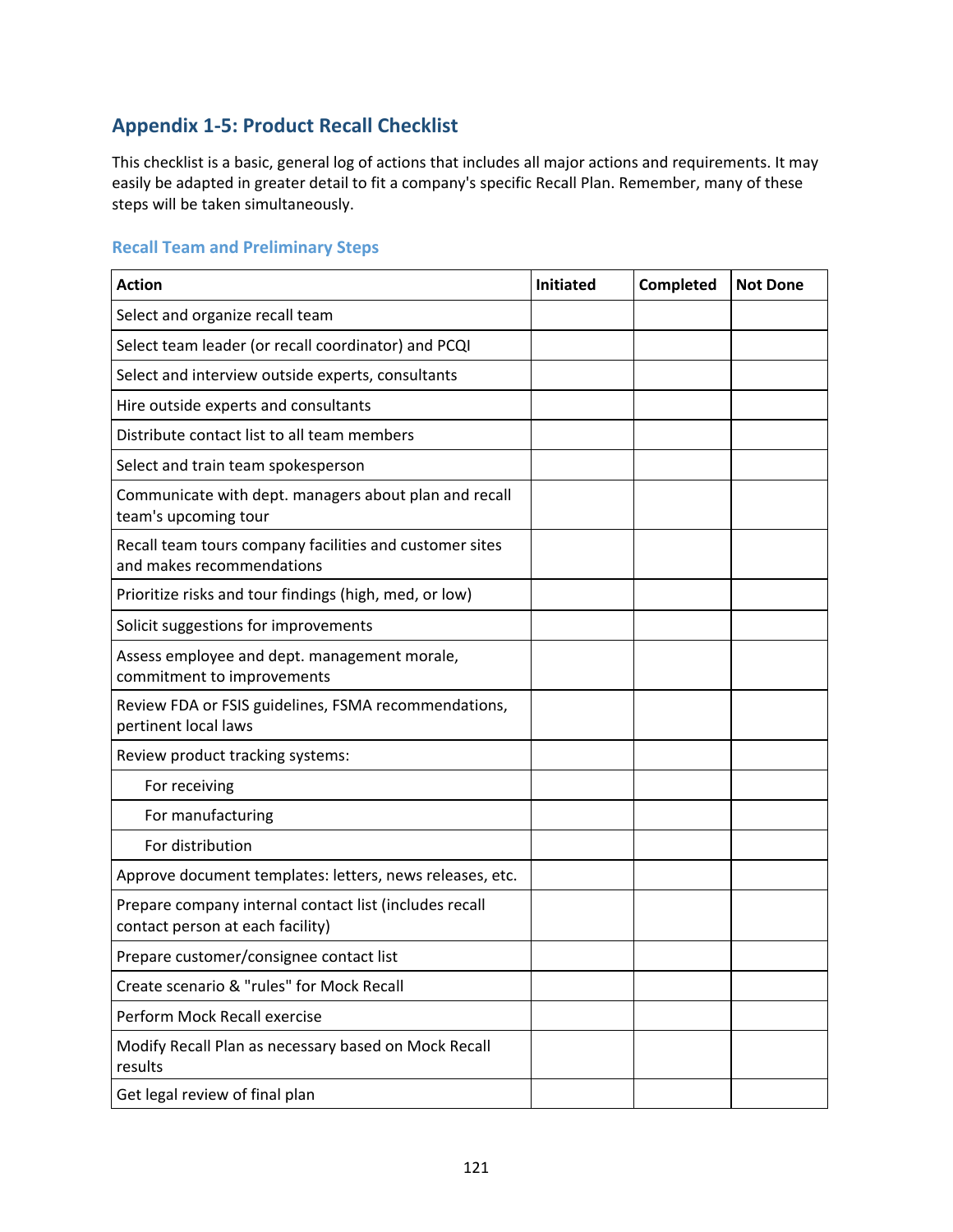# **The Recall Decision**

| <b>Action</b>                                          | <b>Initiated</b> | <b>Completed</b> | <b>Not Done</b> |
|--------------------------------------------------------|------------------|------------------|-----------------|
| Recall team notified of problem                        |                  |                  |                 |
| Recall team briefed by legal counsel                   |                  |                  |                 |
| Dept. managers briefed on problem and asked for        |                  |                  |                 |
| input                                                  |                  |                  |                 |
| FSMA, other pertinent FDA or FSIS laws, rules reviewed |                  |                  |                 |
| Dept. managers submit records to Recall Team           |                  |                  |                 |
| <b>Risk evaluated</b>                                  |                  |                  |                 |
| Decision made to initiate a:                           |                  |                  |                 |
| Stock recovery                                         |                  |                  |                 |
| Market withdrawal                                      |                  |                  |                 |
| Product recall                                         |                  |                  |                 |
| If decision is internal, notify FDA                    |                  |                  |                 |
| Team spokesperson, communications staff prepare info   |                  |                  |                 |
| for public release                                     |                  |                  |                 |
| Team and legal counsel approve info for public release |                  |                  |                 |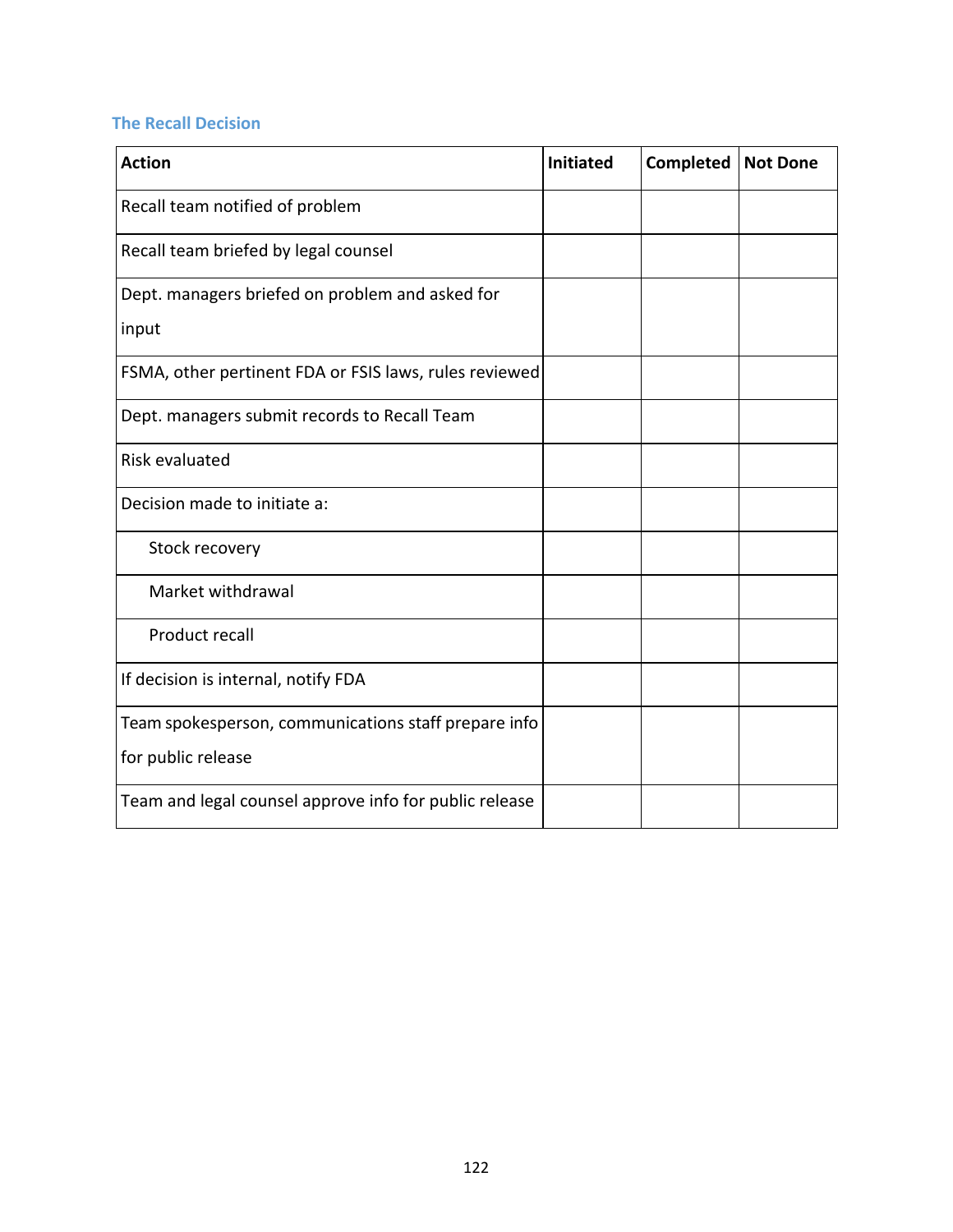# **Immediate Actions**

| <b>Action</b>                                                                                     | <b>Initiated</b> | Completed | <b>Not Done</b> |
|---------------------------------------------------------------------------------------------------|------------------|-----------|-----------------|
| Halt product production                                                                           |                  |           |                 |
| Begin internal investigation to determine cause or<br>source of problem                           |                  |           |                 |
| Secure product in warehouse                                                                       |                  |           |                 |
| Brief receptionists, admins on what to tell incoming<br>callers and what info to obtain from them |                  |           |                 |
| Decide whether potential call volume will necessitate<br>hiring a call center                     |                  |           |                 |
| Compile information for Reportable Food Registry                                                  |                  |           |                 |
| Update website with recall info                                                                   |                  |           |                 |

# **Gather Information**

| <b>Action</b>                                                           | <b>Initiated</b> | <b>Completed</b> | <b>Not Done</b> |
|-------------------------------------------------------------------------|------------------|------------------|-----------------|
| Pinpoint identity of product(s)                                         |                  |                  |                 |
| Establish use of reworked or blended ingredients and<br>their suppliers |                  |                  |                 |
| Determine the product package size(s)                                   |                  |                  |                 |
| Record product code number(s)                                           |                  |                  |                 |
| Record production date(s)                                               |                  |                  |                 |
| Determine quantity per code date                                        |                  |                  |                 |
| Establish location of each shipment                                     |                  |                  |                 |
| Verify quantity in controlled warehouses                                |                  |                  |                 |
| Verify quantity shipped to customers                                    |                  |                  |                 |
| Determine quantity of product unaccounted for                           |                  |                  |                 |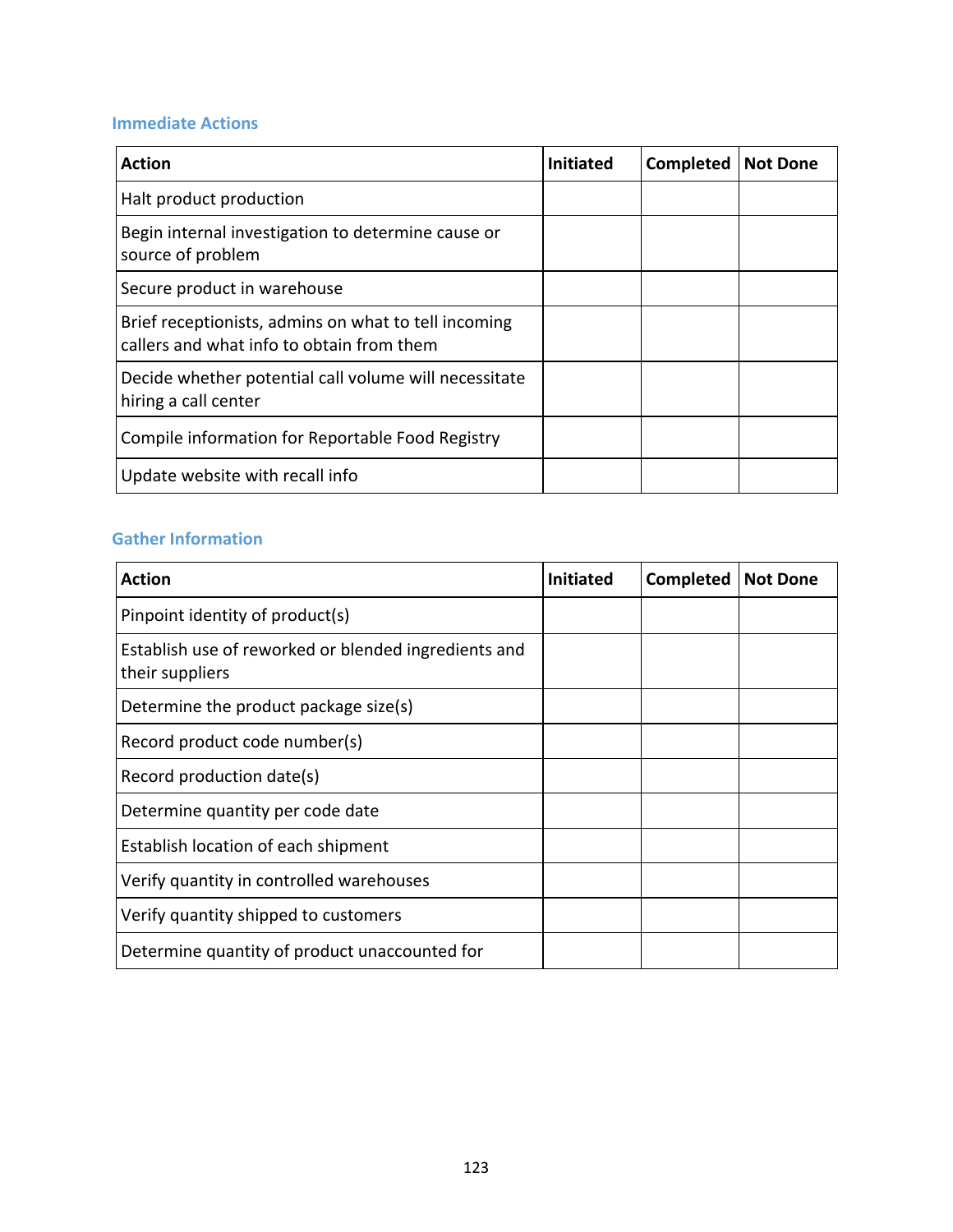# **Recall Classification and Depth**

| <b>Action</b>                                                                               | <b>Initiated</b> | Completed | <b>Not Done</b> |
|---------------------------------------------------------------------------------------------|------------------|-----------|-----------------|
| Agency (FDA or USDA-FSIS) assigns recall classification                                     |                  |           |                 |
| Agency (FDA or USDA-FSIS) assigns recall number(s)                                          |                  |           |                 |
| Depth of recall (might be determined by agency or by<br>recall team)                        |                  |           |                 |
| Revise document templates to reflect current situation,<br>recall classification, and depth |                  |           |                 |
| Update dept. managers about recall classification and<br>depth                              |                  |           |                 |

# **Notification to Outside Groups**

| <b>Action</b>                                               | <b>Initiated</b> | <b>Completed</b> | <b>Not Done</b> |
|-------------------------------------------------------------|------------------|------------------|-----------------|
| Notify wholesale distributors by phone/fax                  |                  |                  |                 |
| Notify wholesale distributors by email or mail              |                  |                  |                 |
| Notify retailers by phone/fax                               |                  |                  |                 |
| Notify retailers by email or mail                           |                  |                  |                 |
| FDA or FSIS request for news release                        |                  |                  |                 |
| Send news releases as needed                                |                  |                  |                 |
| Update sales reps about recall, what to tell customers      |                  |                  |                 |
| Finalize info for sales reps to deliver to retail customers |                  |                  |                 |
| Update website as needed                                    |                  |                  |                 |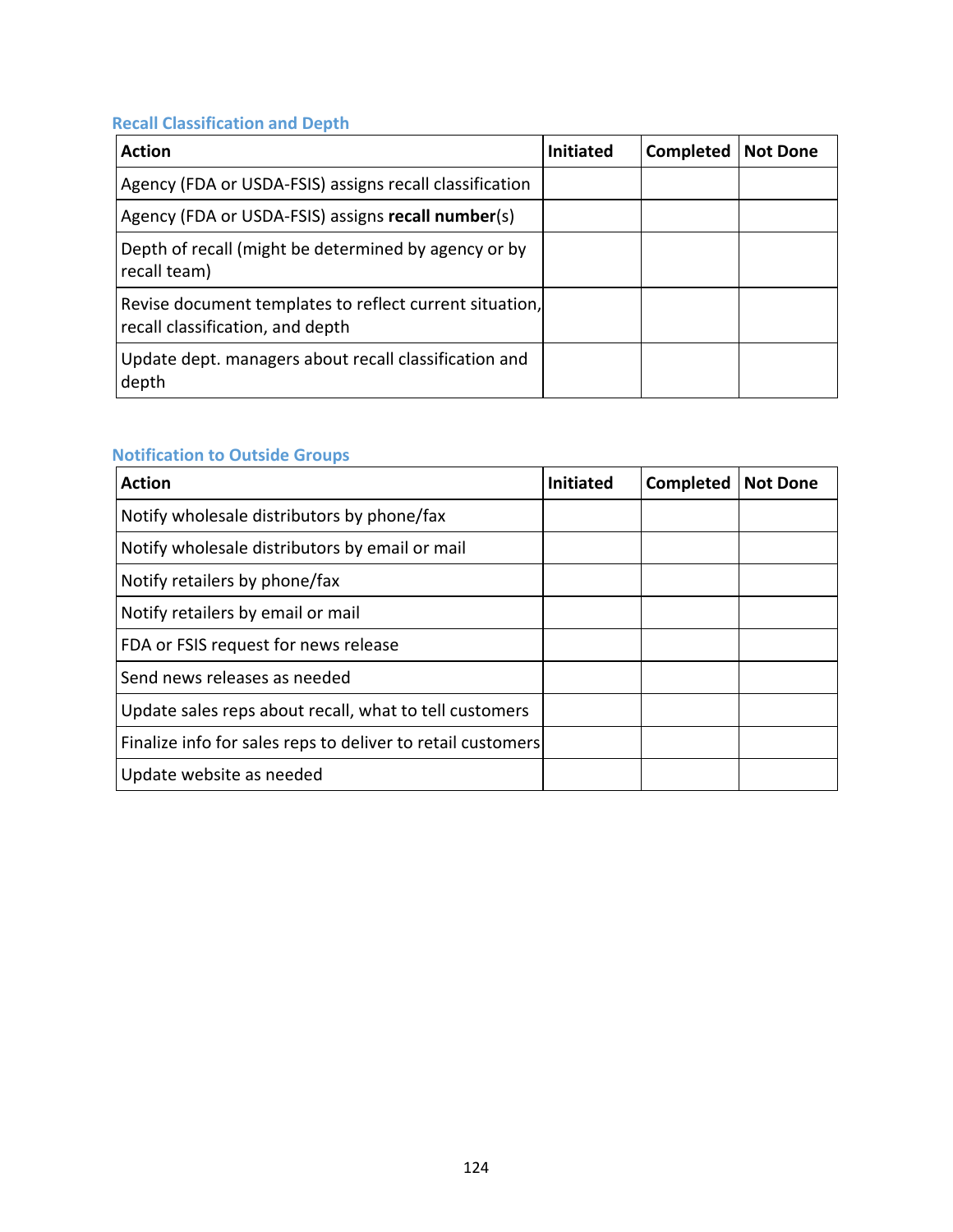# **Product Disposition**

| <b>Action</b>                                                  | <b>Initiated</b> | <b>Completed</b> | <b>Not Done</b> |
|----------------------------------------------------------------|------------------|------------------|-----------------|
| Make decisions for how to collect and/or dispose of<br>product |                  |                  |                 |
| Decide on policies for refunds or exchanges                    |                  |                  |                 |
| Inform wholesalers about product disposition                   |                  |                  |                 |
| Inform retailers about product disposition                     |                  |                  |                 |
| Sales reps help customers to comply with recall                |                  |                  |                 |
| Customer service briefed on refund policy                      |                  |                  |                 |
| Warehouse prepared to receive product                          |                  |                  |                 |
| Warehouse isolates returned product                            |                  |                  |                 |

## **Effectiveness Checks**

| <b>Action</b>                             | <b>Initiated</b> | Completed | <b>Not Done</b> |
|-------------------------------------------|------------------|-----------|-----------------|
| FDA effectiveness check Level established |                  |           |                 |
| Effectiveness checks begin                |                  |           |                 |
| Finish date established                   |                  |           |                 |
| Review/evaluate effectiveness checks      |                  |           |                 |
| Prepare effectiveness checks summary      |                  |           |                 |

## **Recall Termination**

| <b>Action</b>                                                               | <b>Initiated</b> | Completed | <b>Not Done</b> |
|-----------------------------------------------------------------------------|------------------|-----------|-----------------|
| FDA or FSIS notified of recall completion                                   |                  |           |                 |
| Recall officially concludes                                                 |                  |           |                 |
| Team receives written confirmation from FDA or FSIS of<br>recall completion |                  |           |                 |
| Announcement (and thanks) to customers about<br>successful end of recall    |                  |           |                 |
| Update website                                                              |                  |           |                 |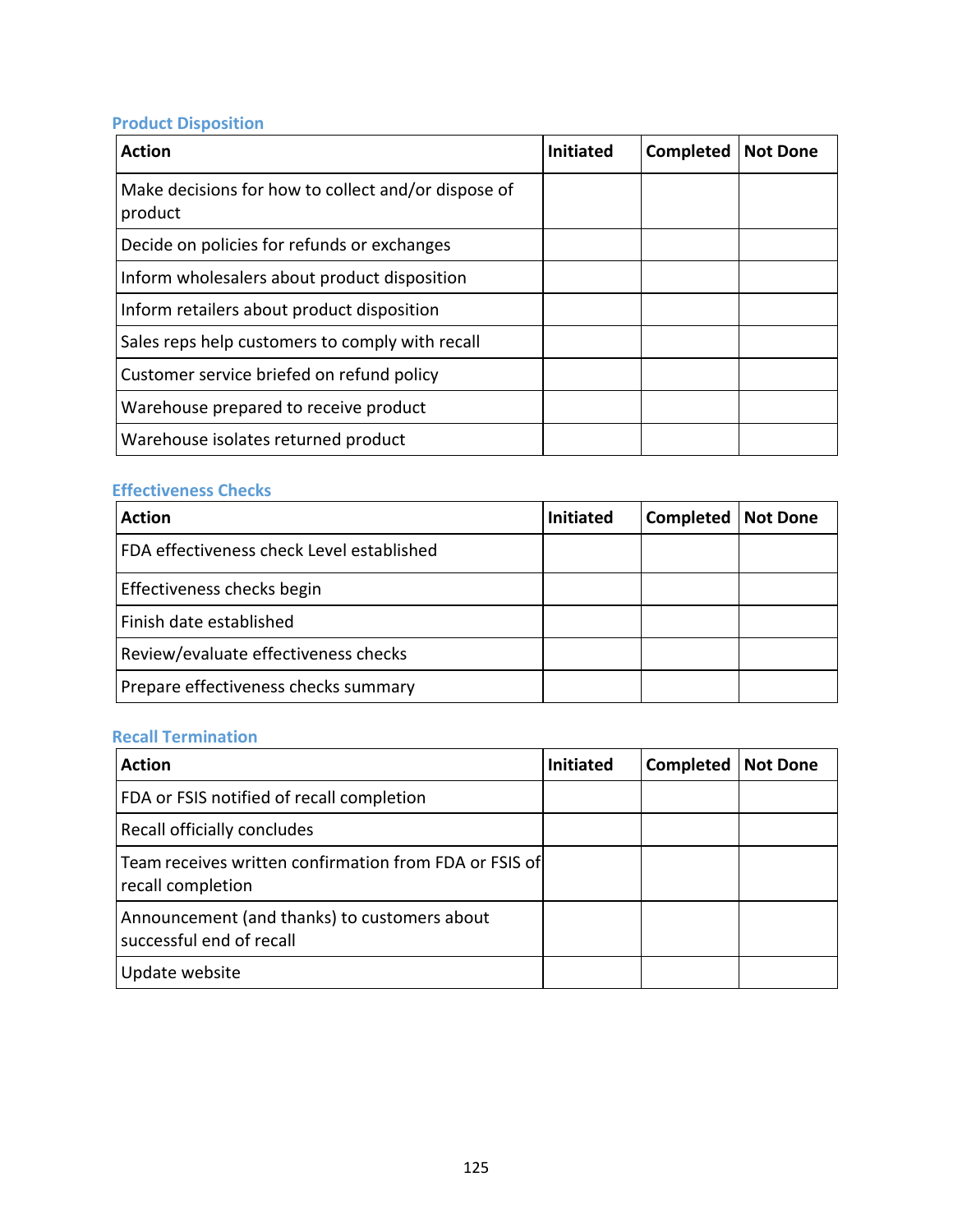# **Final Steps**

| <b>Action</b>                                                                 | <b>Initiated</b> | Completed | <b>Not Done</b> |
|-------------------------------------------------------------------------------|------------------|-----------|-----------------|
| Recall team assembles all documents for thorough<br>review of recall          |                  |           |                 |
| Team reviews all procedures and makes<br>recommendations to senior management |                  |           |                 |
| Team decides on exact cause of problem                                        |                  |           |                 |
| Recall coordinator writes summary report                                      |                  |           |                 |
| Necessary corrections made                                                    |                  |           |                 |
| Final report reviewed; presented to senior<br>management                      |                  |           |                 |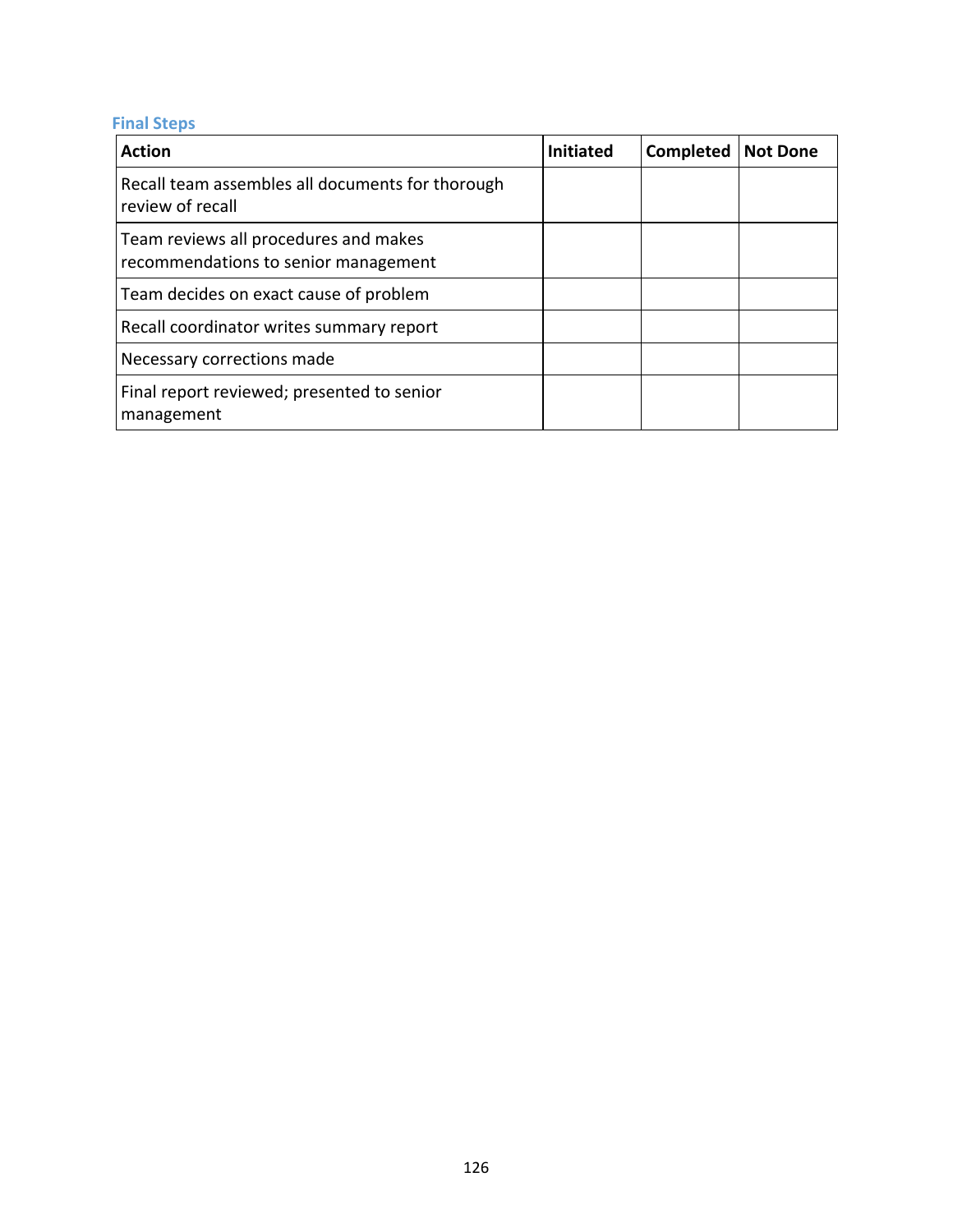# **LIST OF SOURCES**

The University of Florida Department of Food Science and Human Nutrition is extremely grateful to the following organizations and individuals for sharing their suggestions and expertise, as well as information from their texts, articles and other documents, and websites:

Association of Food and Drug Officials (AFDO), York, PA (www.afdo.org)

The Bad Bug Book (Foodborne Pathogenic Microorganisms and Natural Toxins Handbook), U.S. Food and Drug Administration (https://www.fda.gov/food/foodborneillnesscontaminants/causesofillnessbadbugbook/)

Centers for Disease Control and Prevention, Atlanta, GA. (www.cdc.gov)

Code of Federal Regulations, Rules and Regulations 2013‐2015, Federal Register. (https://www.federalregister.gov)

Damage Control (D. Scholz), Marketing Magazine, Rogers Digital Media, Toronto, Ontario, May 25, 2009 (http://marketingmag.ca/brands/damage‐control‐8750/)

The Department of Homeland Security's Role in Food Defense and Critical Infrastructure Protection, Dept. of Homeland Security. (https://www.oig.dhs.gov/assets/Mgmt/OIG\_07‐ 33\_Feb07.pdf)

Explaining Differences Between HACCP and HARPC (L. Maloy), Food Online, Erie, PA, Feb. 27, 2015 (https://www.foodonline.com/doc/explaining-differences-between-haccp-and-harpc-0001)

Federal Food Safety Laws, National Conference of State Legislatures. (http://www.ncsl.org/research/agriculture‐and‐rural‐development/federal‐food‐safety‐ laws.aspx)

FindLaw.com, Eagan, MN. (www.findlaw.com)

Florida Dept. of Agriculture and Consumer Services, Division of Food Safety, Tallahassee, FL. (http://www.freshfromflorida.com/Divisions‐Offices/Food‐Safety)

Food Allergy & Anaphylaxis Connection Team (FAACT), West Chester, OH (www.foodallergyawareness.org)

Food Allergy Research & Education (FARE), McLean, VA. (www.foodallergy.org)

Food Defense Plan: Security Measures for Food Defense, U.S. Dept. of Agriculture Food Safety and Inspection Service. (https://www.fsis.usda.gov/wps/wcm/connect/376b1a10-b029-46b8-9848‐52e6b743d0bb/Form‐5420‐6‐Food‐Defense‐Plan‐Siluriformes‐Fish.pdf?MOD=AJPERES)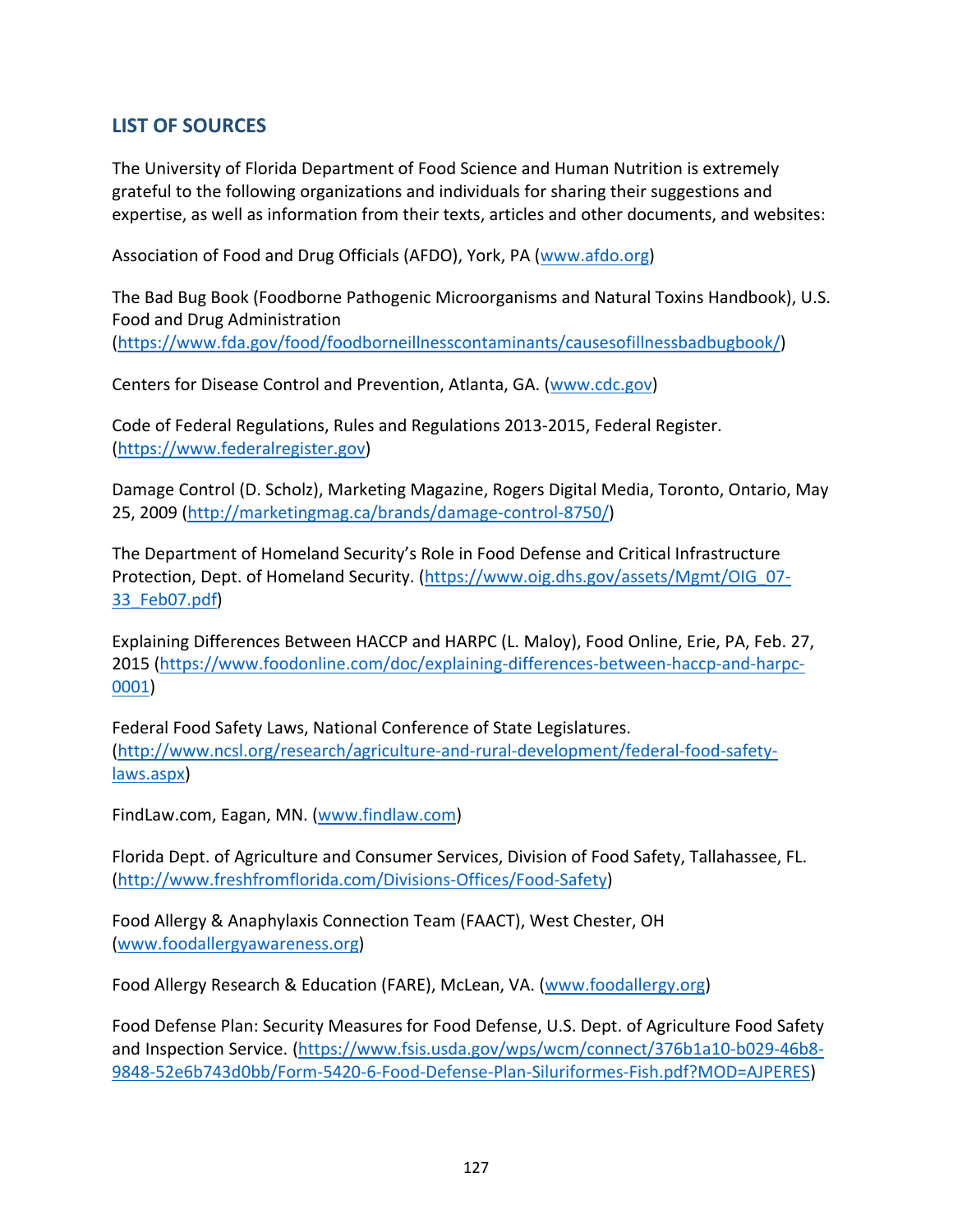Food Defense Whitepaper Series, Parts 1‐3, Tyco Integrated Security, Princeton, N.J. (https://www.tycois.com/insights‐and‐opinions/all‐business‐sizes/white‐papers)

Food Industry Recall Protocol, Food Standards Australia New Zealand (http://www.foodstandards.gov.au/industry/foodrecalls/firp/pages/default.aspx)

Food Quality and Safety Magazine, Hoboken, NJ. (www.foodqualityandsafety.com)

Food Safety Enforcement and Inspection Actions and Terminology, USDA Food and Nutrition Service. (www.fns.usda.gov/sites/default/files/fdd/FSIS‐Terminology‐White‐Paper.pdf)

Food Safety News (multiple articles, 2015-2016), Dan Flynn, editor (www.foodsafetynews.com)

Herrick Feinstein, LLP, New York, N. Y. (www.herrick.com)

Integrating the Nation's Food Safety System: What You Need to Know (G. Ades, B. Cassens, J. Corby, J. Farrar, J. Holthaus Badour, P. Kennelly, S. Mandernach and S. Stromberg), Food Safety magazine, Glendale, Calif., April‐May 2016 (https://www.foodsafetymagazine.com/magazine‐ archive1/aprilmay‐2016/integrating‐the‐natione28099s‐food‐safety‐system‐what‐you‐need‐to‐ knowpast‐present‐and‐future/)

International Risk Management Institute (IRMI), Dallas, Texas (www.irmi.com)

Investigations Operations Manual 2016, U.S. Food and Drug Administration. (https://www.fda.gov/iceci/inspections/iom/default.htm)

Margulies, D., president, Margulies Communications Group, 2016, Personal Communication.

Marler, B., founding partner, Marler Clark, 2005 and 2016, Personal Communication.

Office of the Inspector General, U.S. Dept. of Health and Human Services. (https://oig.hhs.gov)

Partnership for Food Safety Education, Arlington, VA. (www.fightbac.org)

Questions & Answers on the Food Safety Modernization Act (March 2016), U.S. Food and Drug Administration. (https://www.fda.gov/food/guidanceregulation/fsma/ucm247559.htm)

Small Scale Food Processor Association (SSFPA), Nanaimo, British Columbia (www.ssfpa.net)

Reportable Food Registry at a Glance, U.S. Food and Drug Administration. (https://www.fda.gov/Food/ComplianceEnforcement/RFR/default.htm)

Resch, M., executive vice president of administration and general counsel, Amy's Kitchen, Inc., 2016, Personal Communication.